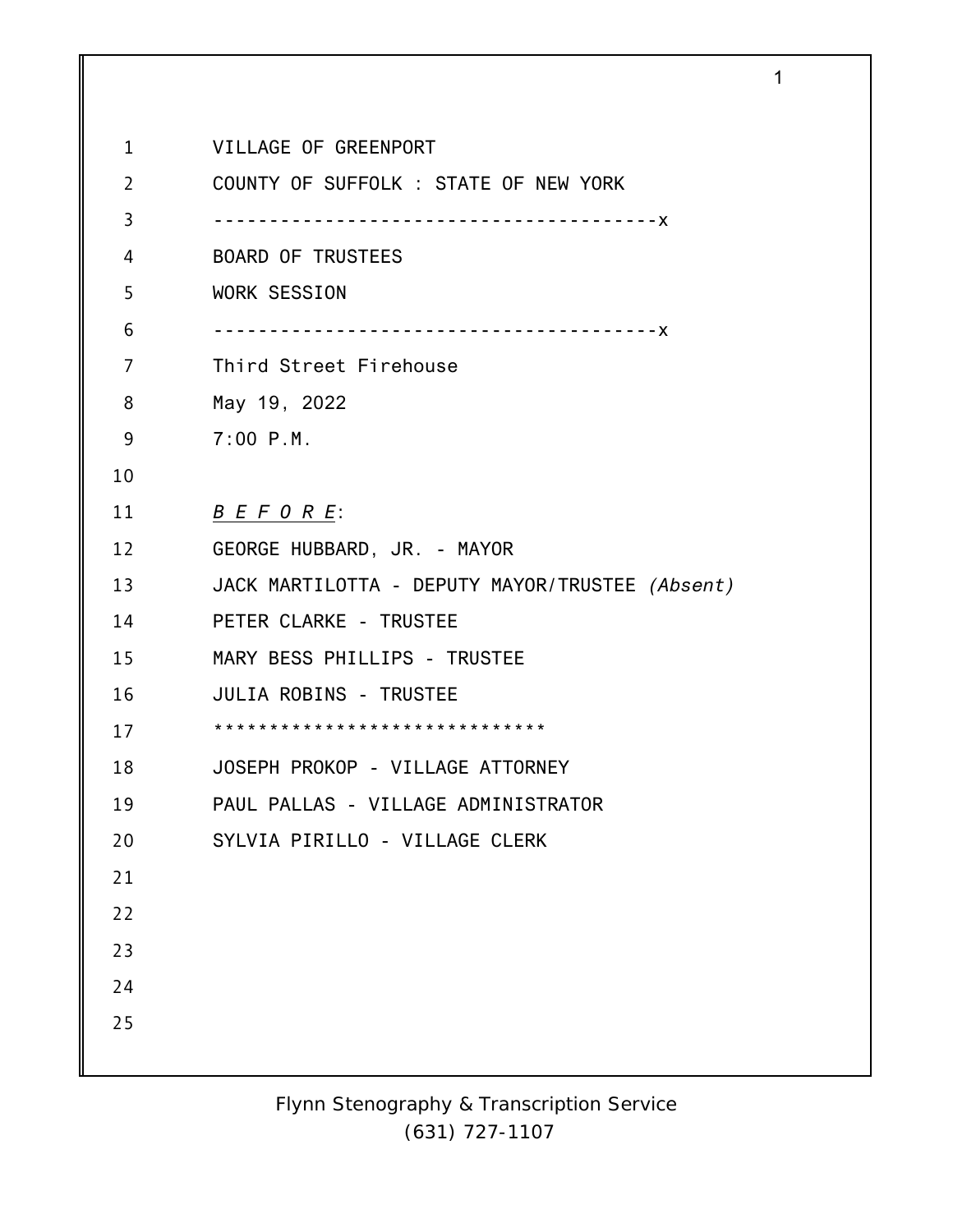1 2 3 4 5 6 7 8 9 10 11 12 13 14 15 16 17 18 19 20 21 22 23 24 25 *(\*The meeting was called to order at 7:02 p.m.\*)* MAYOR HUBBARD: I call the meeting to order with a pledge to the flag. *Pledge of Allegiance* Thank you. All right, just a couple of highlights so everybody knows who is or isn't coming. Trustee Martilotta had to go to Albany today, he's on his way back but he's not going to make the meeting. Treasurer Robert Brandt went home sick today. And the Village Attorney had another meeting he had to attend to, but he was planning on getting here a little late. All right, just so everybody knows -- CLERK PIRILLO: Got it. MAYOR HUBBARD: -- who the players are and who we're expecting. Okay, I'll call the *Fire Department* first. Chief Manwaring is here. CHIEF MANWARING: Good evening. You got all our reports, I hope, and everything else on it? MAYOR HUBBARD: Yes, sir. CHIEF MANWARING: The only thing we have is we'd like you to accept the application for Joseph *(indiscernible),* Star Hose Co. #3.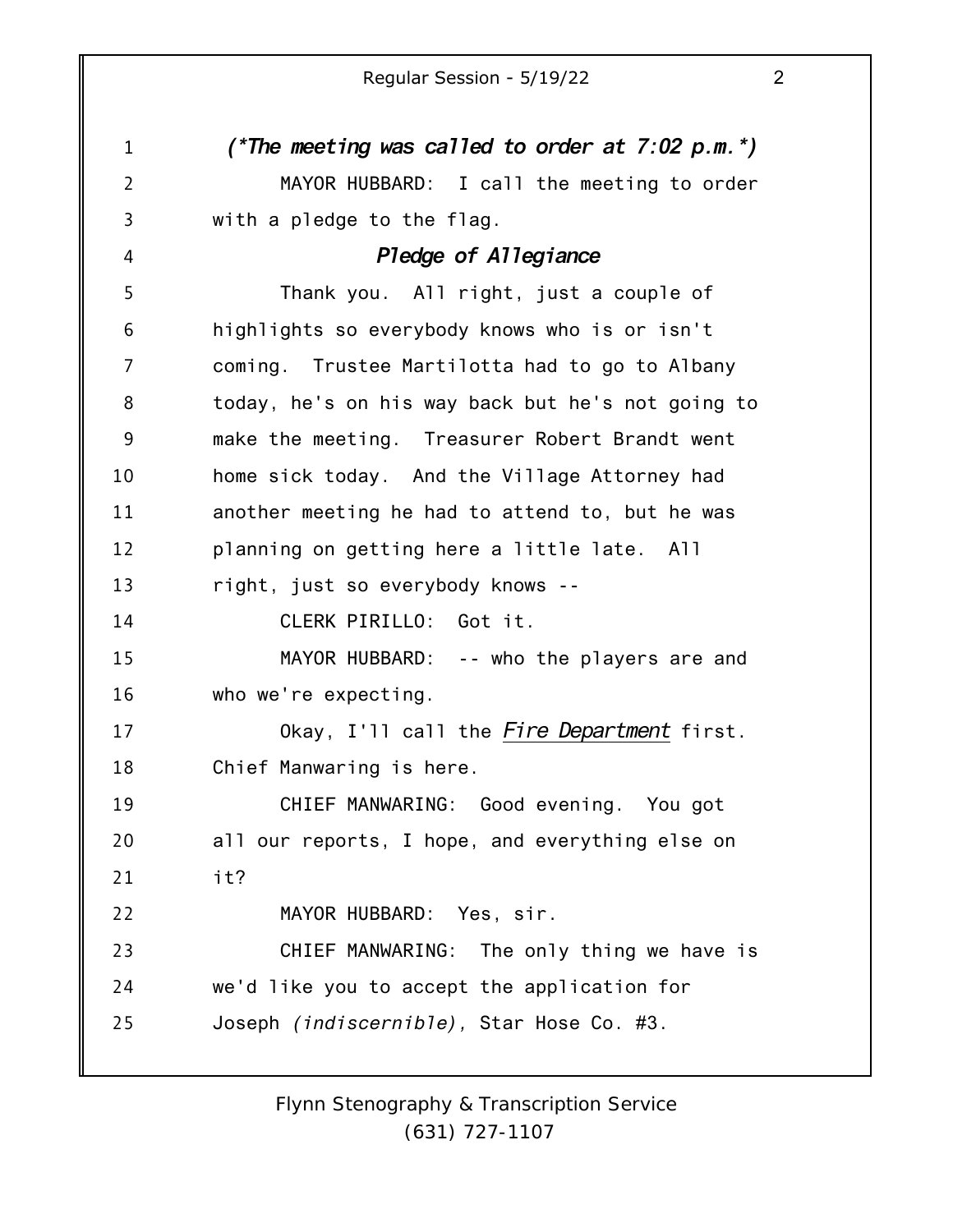1 2 3 4 5 6 7 8 9 10 11 12 And the other thing we had would be just so the Village knows, like I discussed with George, we will be doing an MCI. I guess everybody probably read in the paper, a mass casualty incident up at the high school of an active shooter out in the field, so, and then he actually runs into the school. So the police will be doing their thing with the school building and the fire departments will be doing their thing for the EMS and what have you. So, there will be -- there will be ambulances running through town and blankety blank.

13 14 15 16 17 18 19 20 21 22 23 24 25 Everything will be coming here, the fire house here will be the hospital. We're not going to flood hospitals with faking patients, especially with COVID and all that stuff, so. This is something that's been well thought out for the last probably three or four years now. The Southold Town Chiefs have been trying to put this together, we finally put it together. We finally got permission from the school to do it and it will be June 4th at 9 a.m., so. That's it for me. MAYOR HUBBARD: Okay. Who -- TRUSTEE ROBINS: Is that a Saturday, Chief?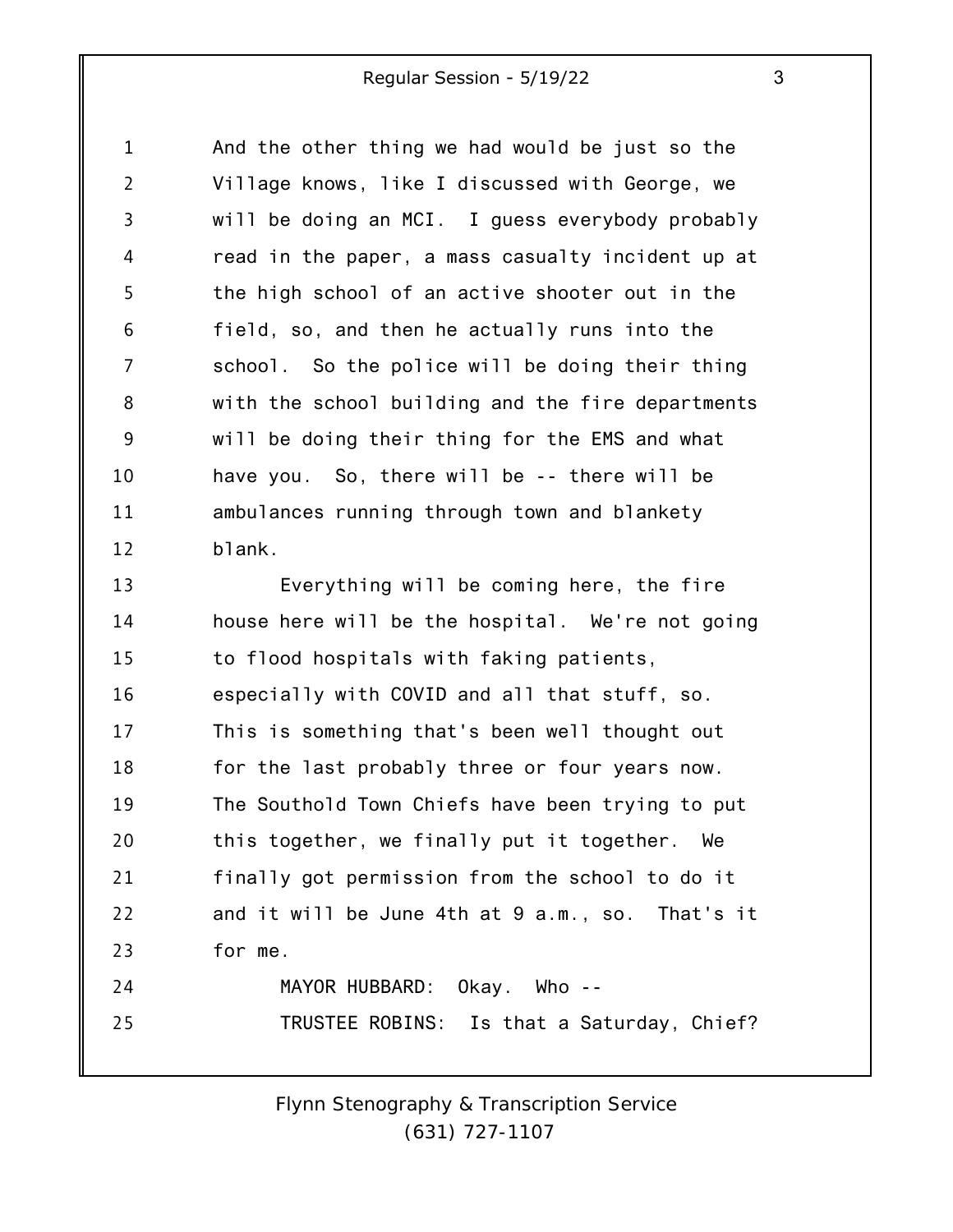1 2 3 4 5 6 7 8 9 10 11 12 13 14 15 16 17 18 19 20 21 22 23 24 25 TRUSTEE PHILLIPS: *(Inaudible)* TRUSTEE ROBINS: Is that a Saturday? CHIEF MANWARING: Excuse me? MAYOR HUBBARD: Next Saturday, June 4th. TRUSTEE ROBINS: Next Saturday, June 4th. CHIEF MANWARING: Yes. TRUSTEE ROBINS: Okay. Thank you. MAYOR HUBBARD: I just -- I got this letter from you guys at your meeting last night, Paul. The Fire Department would like to be notified of big projects that go before the Planning Board so that they can have input on it. So if you could highlight when a meeting is, send an e-mail to remind them, if somebody from the Fire Department wants to go and speak at it or talk about it, but also any plans of what's going on. ADMINISTRATOR PALLAS: So I had a brief -- I had a brief conversation with the Chief just before the meeting started about this and we'll -- we'll come up with a standard process for these projects to go to the Fire Department for review in concert with our planning consultant. I think it's the simplest way -- MAYOR HUBBARD: Okay. ADMINISTRATOR PALLAS: -- so if there's any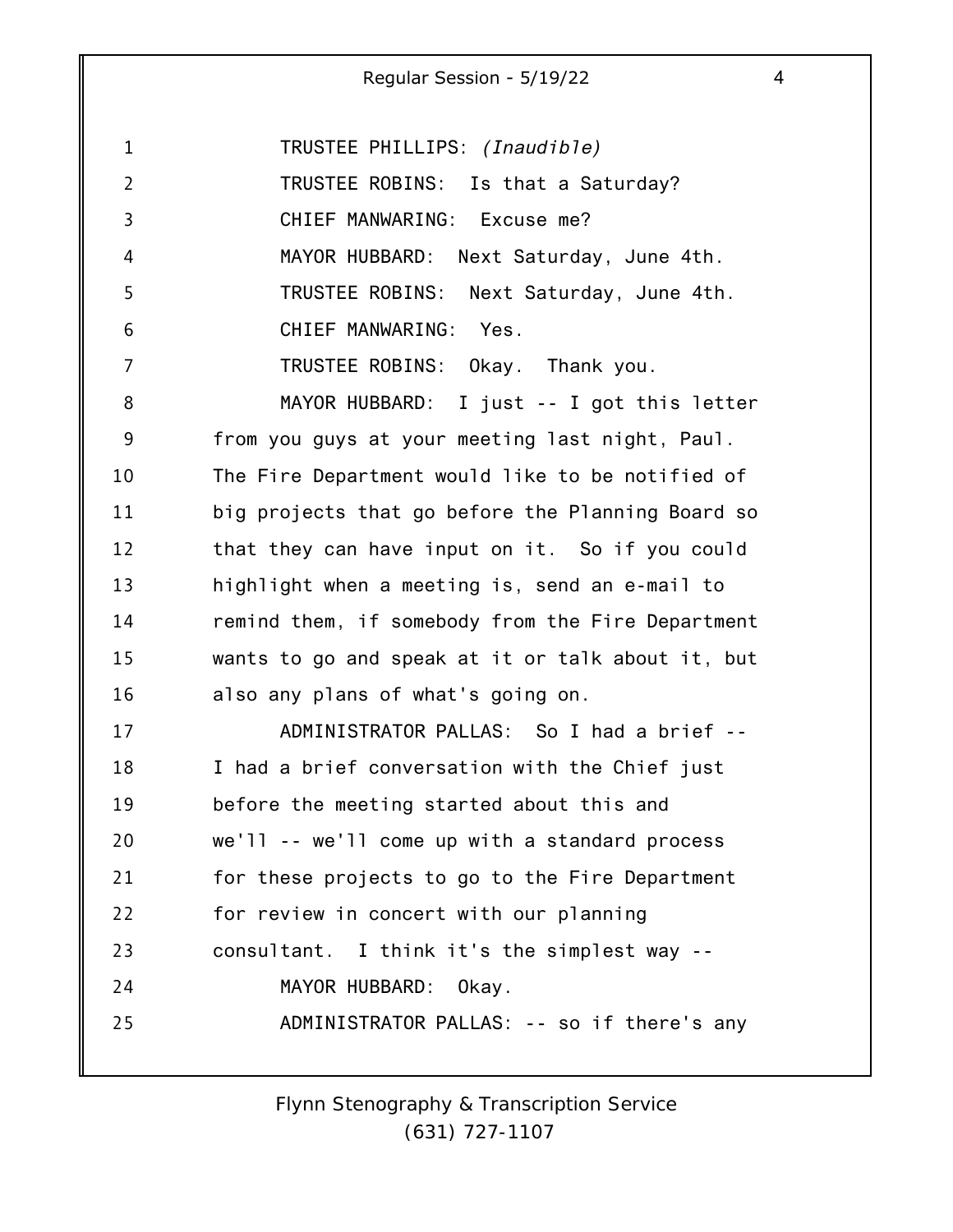1 2 3 4 5 6 7 8 9 10 11 12 13 14 15 16 17 18 19 20 21 22 23 24 25 issues that they can point out at that process. CHIEF MANWARING: That also all reflects on that the fire -- we're also trying to revamp our whole preplan incident. So it's not only the Village, we are looking outside the Village, you know, like Peconic land and the bigger buildings that are around. So we are trying to branch out really big to make sure that we are protected. MAYOR HUBBARD: Right CHIEF MANWARING: Which we are, but we just want to make sure that we're -- MAYOR HUBBARD: Okay CHIEF MANWARING: -- very knowledgeable of what's going on. TRUSTEE PHILLIPS: Maybe you want to update the other Board Members about the -- Mr. Jester's project with the fire boat and that they're, you know, seeking out grants. CHIEF MANWARING: I've missed the last three or four meetings, the three meetings, I mean, as far as that goes. So I don't know much more than what they're trying for grants and, you know, I don't want to say the wrong thing. TRUSTEE PHILLIPS: Maybe Mr. Patrick is on the -- could he --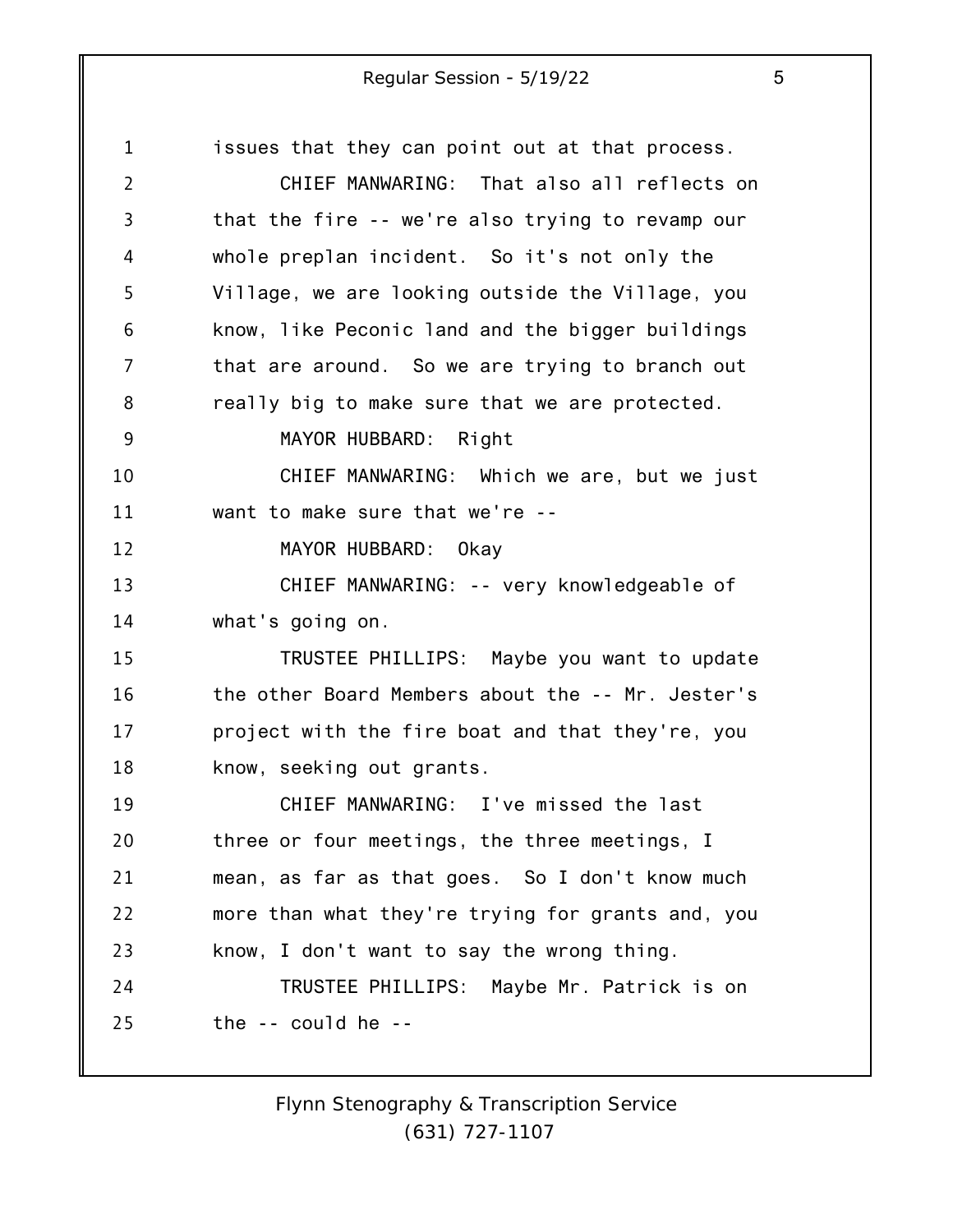1 2 3 4 5 6 7 8 9 10 11 12 13 14 15 16 17 18 19 20 21 22 23 24 25 Regular Session - 5/19/22 6 CHIEF MANWARING: I would think Patrick could probably show you a lot better than I could, so. TRUSTEE PHILLIPS: Could you just kind of, Pat, give us a synopsis of where the group is at at the present moment? Because I'm not sure -- CHIEF MANWARING: *(Inaudible)* TRUSTEE PHILLIPS: I'm not sure, I think the rest of the Board Members should know what's going on. PATRICK BRENNAN: Patrick Brennan, I'm with the Fire Department now and I'm working on the committee for the fire boat. And Bob Jester is really our Chairman of our committee and he's doing a great job. So, we're still in the process of developing specifications for a fire boat for our district and we're looking at a couple of different vendors that build boats of this specific type. And we're continuing to look at other districts' boats and trying to evaluate what's out there and what might be a good fit for our village. And it's still very much a work in progress, so we're working on the specifications as well as exploring how we're might fund it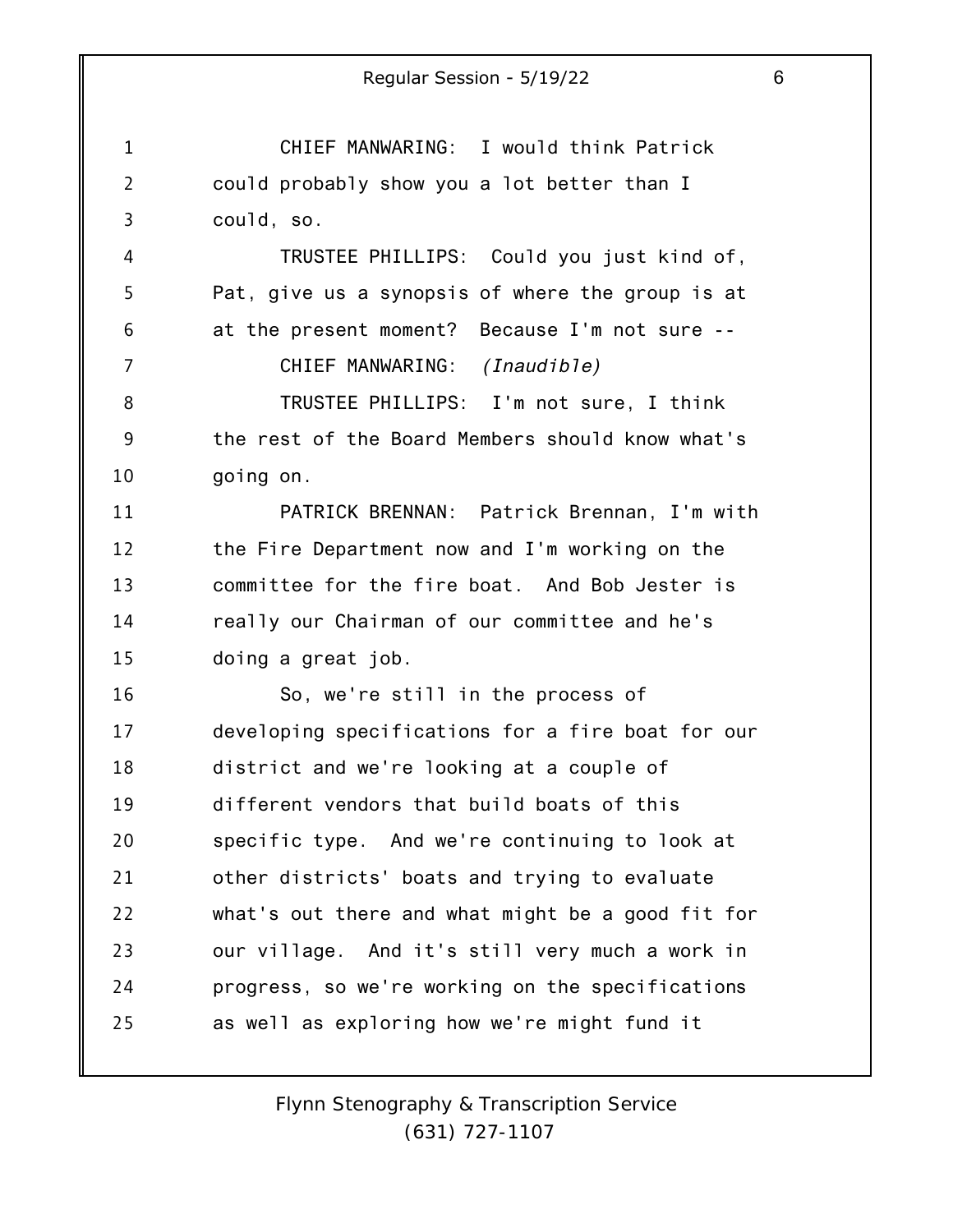1 2 3 4 5 6 7 8 9 10 11 12 13 14 15 16 17 18 19 20 21 22 23 24 25 Regular Session - 5/19/22 7 through grants and other means. TRUSTEE PHILLIPS: Okay. Thank you. PATRICK BRENNAN: Is that good? Any questions about that? TRUSTEE PHILLIPS: No, I just wanted them to be updated. PATRICK BRENNAN: Okay. MAYOR HUBBARD: Okay. Thank you. CHIEF MANWARING: Thank you. MAYOR HUBBARD: Okay, next is the *Village Administrator Report* ADMINISTRATOR PALLAS: Thank you, Mr. Mayor. Just to discussion items first. Actually, I thought of these, there's actually a resolution as well. The first item is on the effluent reuse. I haven't had a chance to send it out, but there is a draft letter that John Severini, who I've been working with on this project -- let me back up a little bit. So, I had reported that the study that we had done really didn't result in anything that we thought could end up with a grant to actually implement anything and a lot more study is going to be needed. One of the fist steps is to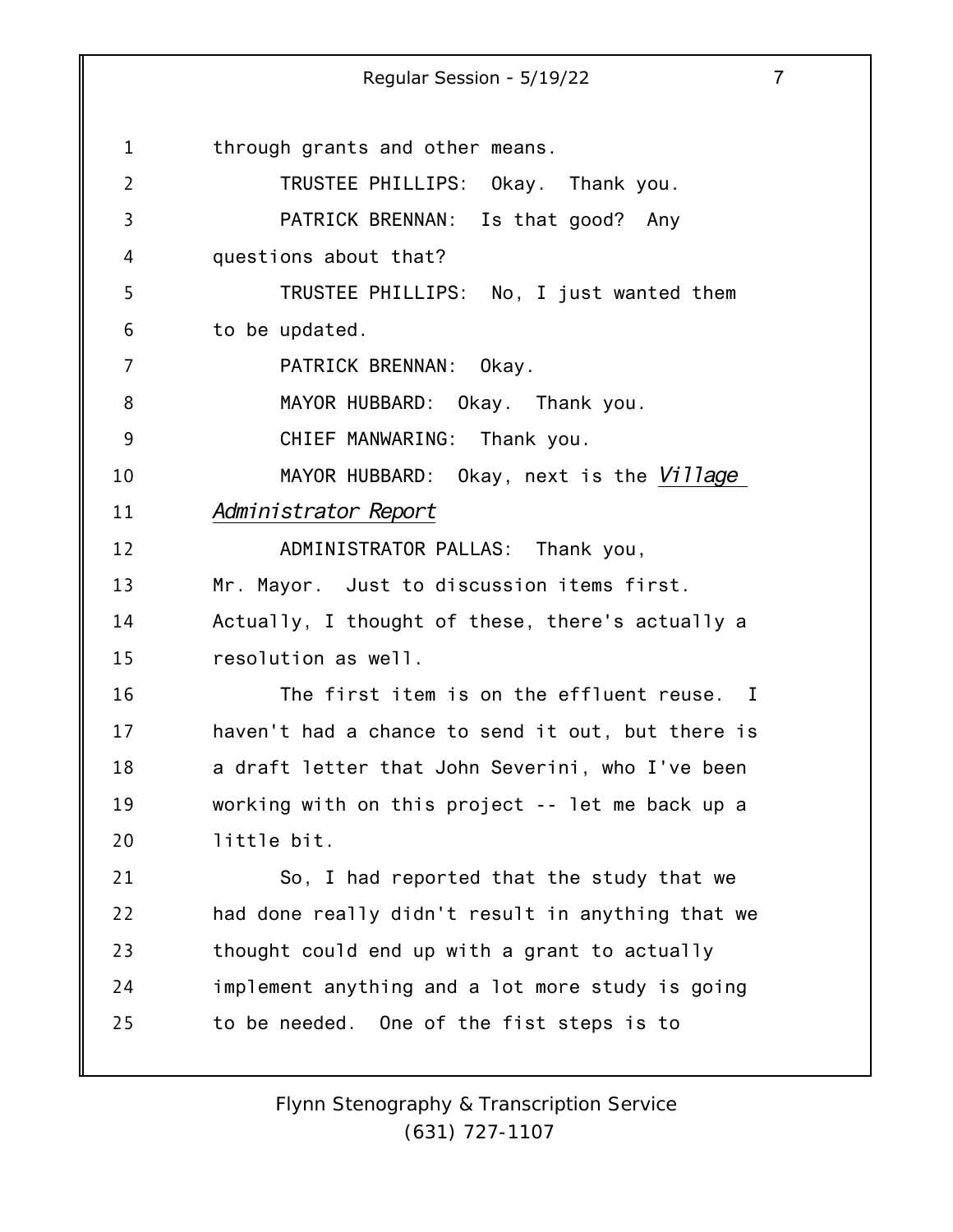investigate the potential problem of salt water intrusion into the groundwater table. One of the first -- and part of that is to actually do grant water surveys, obviously.

1

2

3

4

5 6 7 8 9 10 11 12 It turns out the U.S. Geological Survey is scheduling, I think in a year or two, to do some of that work. And there's a draft letter, it's very brief, basically just requesting them or encouraging them to include that in their study. They likely will, but at least put on the record that they should study that on the North Fork in particular because of a potential problem.

13 14 15 16 17 18 19 20 21 22 23 I'll send it out tomorrow. If it's all right with you, I'll sign the letter if you're all comfortable with it, after you've had a chance to look at it. There's no urgency other than, you know, we'd like to get it done sooner rather than later, but there's no real deadline. So I'll send that around. If you all are comfortable with it, I'll send it out under Village letterhead under my signature. Just wanted to bring you that brief update on that issue.

24 25 The next item I have is a micro-grid project. I'm still moving along well. We had a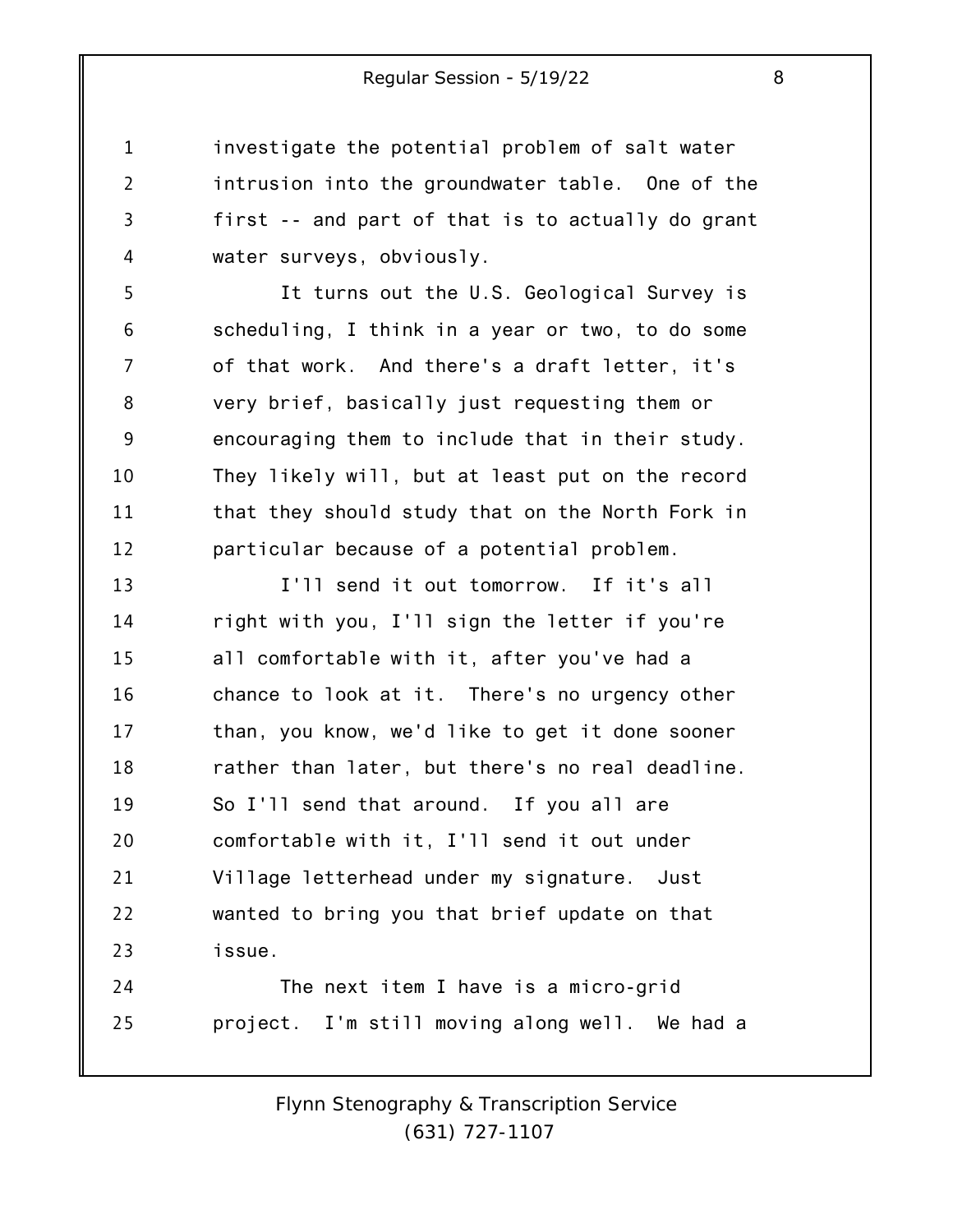1 2 3 4 5 6 7 8 9 call scheduled for today which was postponed till next week, so I don't have a schedule update; we're waiting for a schedule update from them. No issue with the schedule, it's just a couple of supply chain issues that have been resolved, I'm just waiting for the final dates for some pieces of equipment that have been affected by all the supply chain problems. There's nothing new to report on that.

10 11 12 13 14 15 16 17 18 19 20 21 22 On the ferry cue project, we did finally get comments from the DOT. We're going through them, our consultant is going through them. I can send them out to you, if you're interested, just to see the flavor of the comments there. There are a lot of comments, but in discussion I had with our consultant, he doesn't think anything is insurmountable, it's just a high volume of comments and some of them are repetitive from older comments, but I'll send that out. So I think we're moving in a good direction, finally, with that, with that project as well.

23 24 25 My next item is the Suffolk County Downtown Revitalization Grant application. We're -- we -- I had sent that -- we have sent out some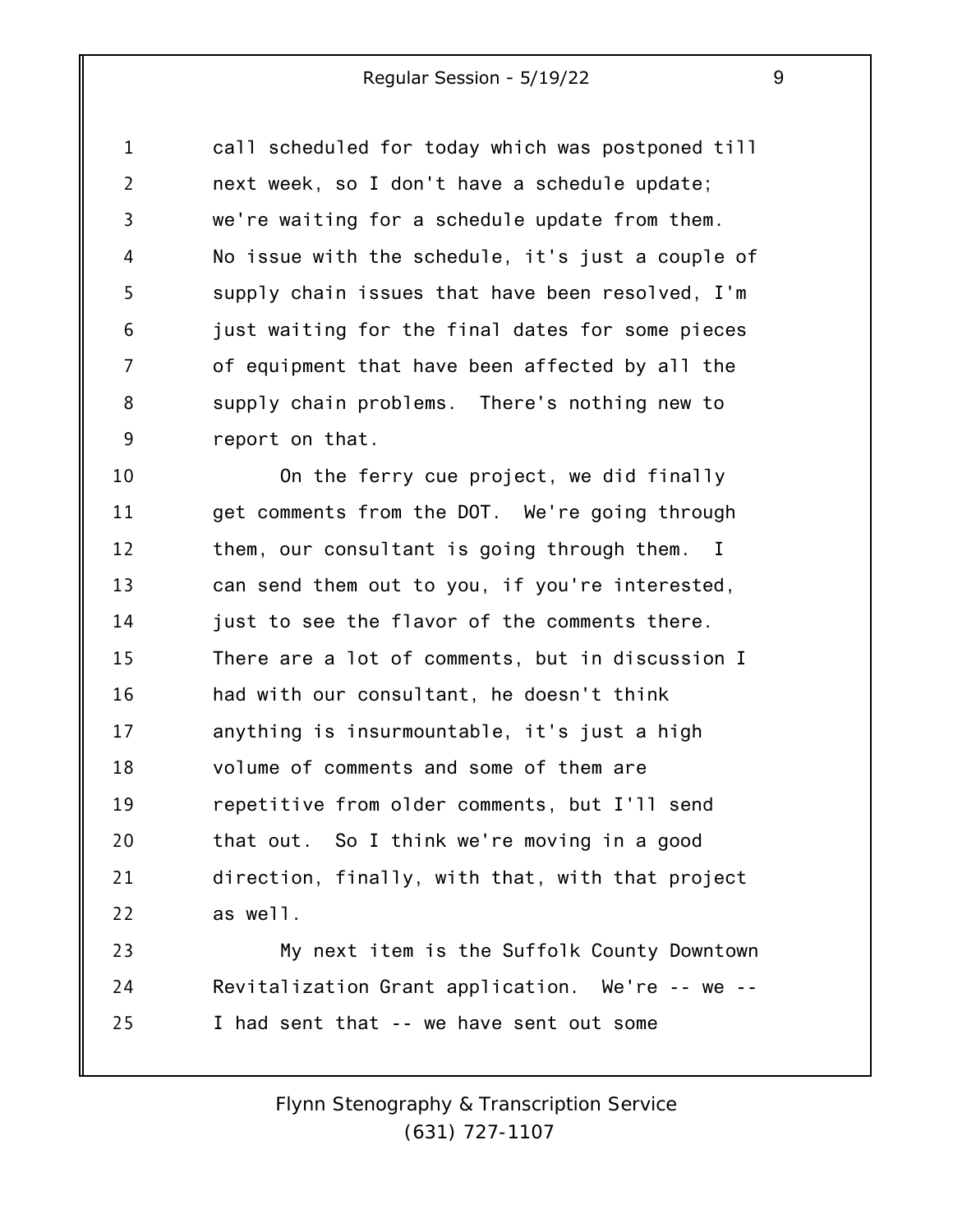1 2 3 4 5 6 7 8 9 10 11 12 13 14 15 16 17 18 19 20 21 22 23 24 25 information on that, it's for the bathroom renovation at Mitchell Park, the public restrooms. We've gotten a quote from one contractor, just so we had a baseline for it, of I think it was 53, \$54,000. We're going to throw in some contingency and request -- request half of 60 because it's a 50%, up to a 50% match. I think we have a good chance of getting this grant. You know, looking at the scoring system, we hit -- we hit a lot of the points at the high end of the score, so I think we're in good shape for that. And the County has expressed interest in the project, so I think I'm looking forward to getting that grant, so that's -- just so you're aware of it. There will be resolutions to be voted on tonight as well and we'll -- Sylvia will handle that at the appropriate time. Any questions on that? MAYOR HUBBARD: No. TRUSTEE PHILLIPS: I just have one comment on it. I understand that -- in discussions with Peter and thinking through the process, I understand the mission statement for the Friends of Mitchell Park is not really to do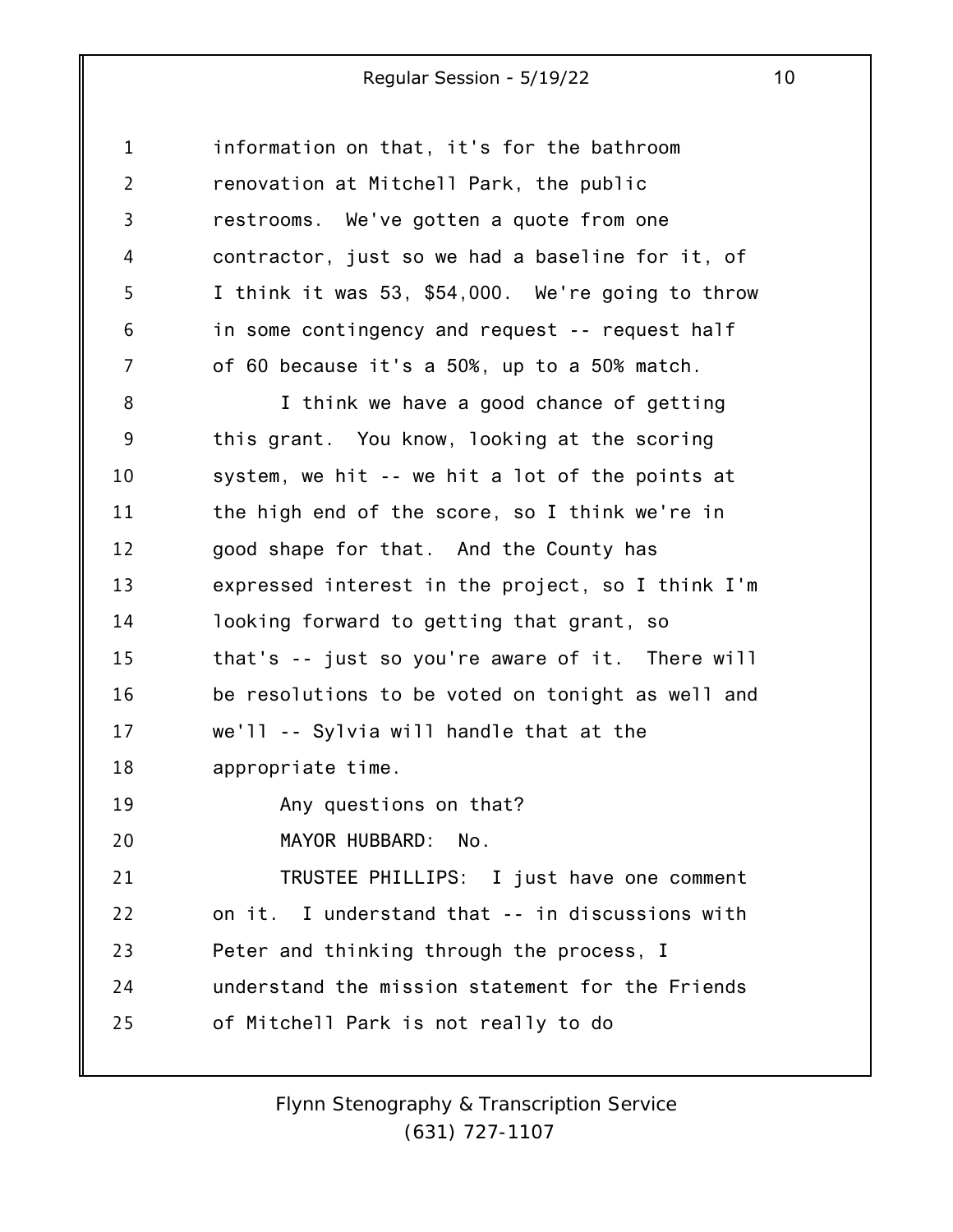1 2 infrastructure repairs, it's for educational, cultural funding of projects.

3 4 5 6 7 8 9 10 11 12 13 14 15 16 17 18 19 20 21 22 23 24 I do understand, as Peter explained, that the Board of the Friends of Mitchell Park felt that -- that in order for them to continue that type of programming, that the bathrooms needed to be improved. I just hope in the future that we don't reach out to them for other infrastructure projects and work closely with them to create some more cultural land events within Mitchell Park as to their mission statement. Okay? ADMINISTRATOR PALLAS: Sure. Understand that specifically for this grant it requires an outside entity, so. TRUSTEE PHILLIPS: No, no, I understand that.  $I -$ ADMINISTRATOR PALLAS: Otherwise, we would have done it differently. TRUSTEE PHILLIPS: Well, we also had the - you know, the original bathroom project was done through the Downtown Revitalization Program and it was done through the BID, the BID was the project because we did a special assessment. So hopefully maybe if we have to improve some other

stuff, maybe the BID can be included.

25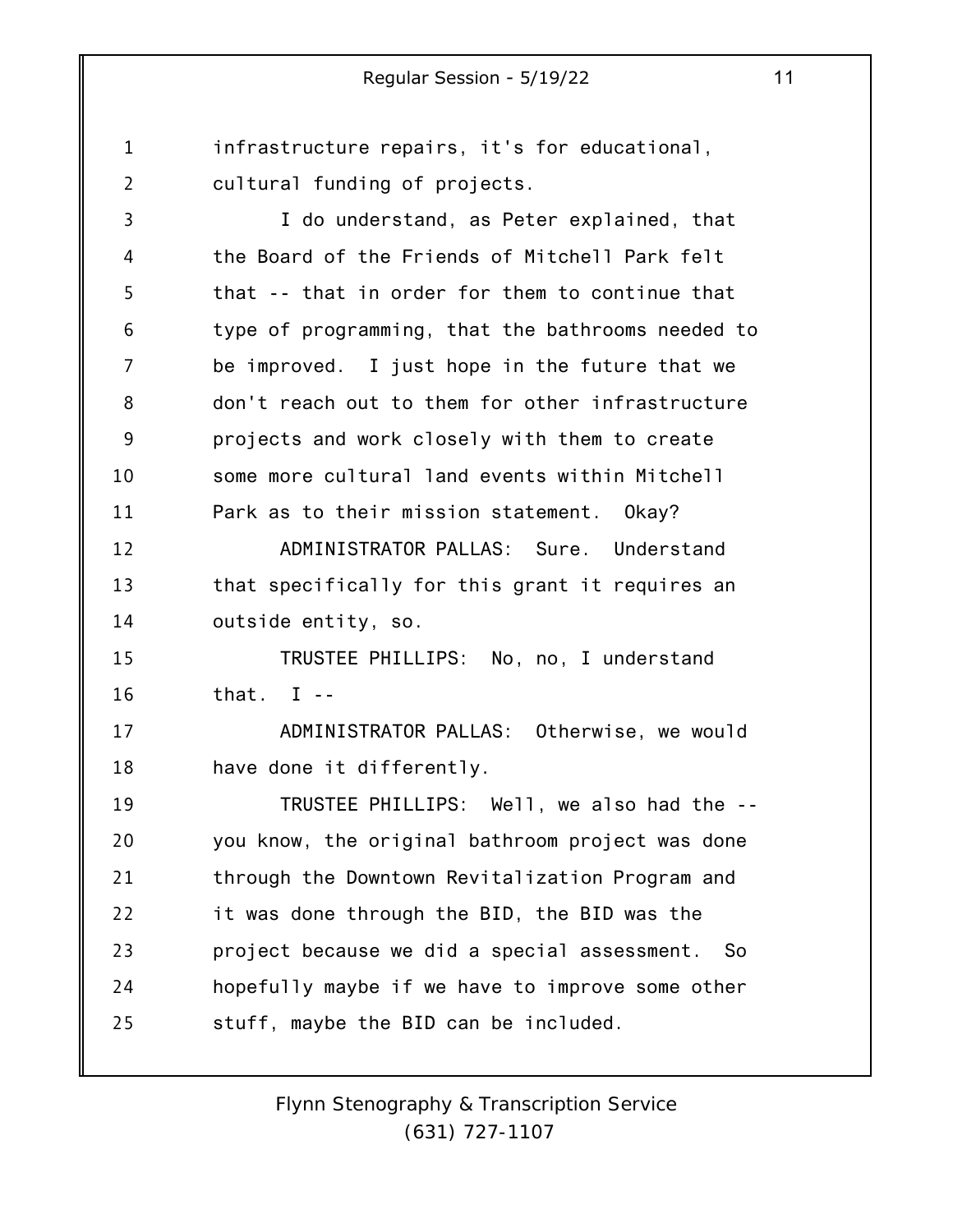1 2 3 4 5 6 7 8 9 10 11 12 13 14 15 16 17 18 19 20 21 22 23 24 25 Regular Session - 5/19/22 12 ADMINISTRATOR PALLAS: Sure. TRUSTEE PHILLIPS: And I think, Julia, maybe that's a suggestion you could take back to them that, you know, we need to work closer together on this type of project. TRUSTEE ROBINS: Yeah, we've had this -- TRUSTEE PHILLIPS: Okay. TRUSTEE ROBINS: Conversations recently, as a matter of fact. TRUSTEE PHILLIPS: That's all I have to say. ADMINISTRATOR PALLAS: My next item is the New York State Energy Research & Development Authority Grant application. I've talked about this a few times but -- and I had sent out an e-mail to you all regarding the three projects that I'm hoping to get done; it's due next week. I've been working on the Suffolk County grant so I'm a little behind on it. But I'm hoping to get all three of them; if not, at least one, certainly. One is on street lights, changing out all our street lights to LED lights. And I had mentioned that -- that they have a system, and this is through the New York Power Authority,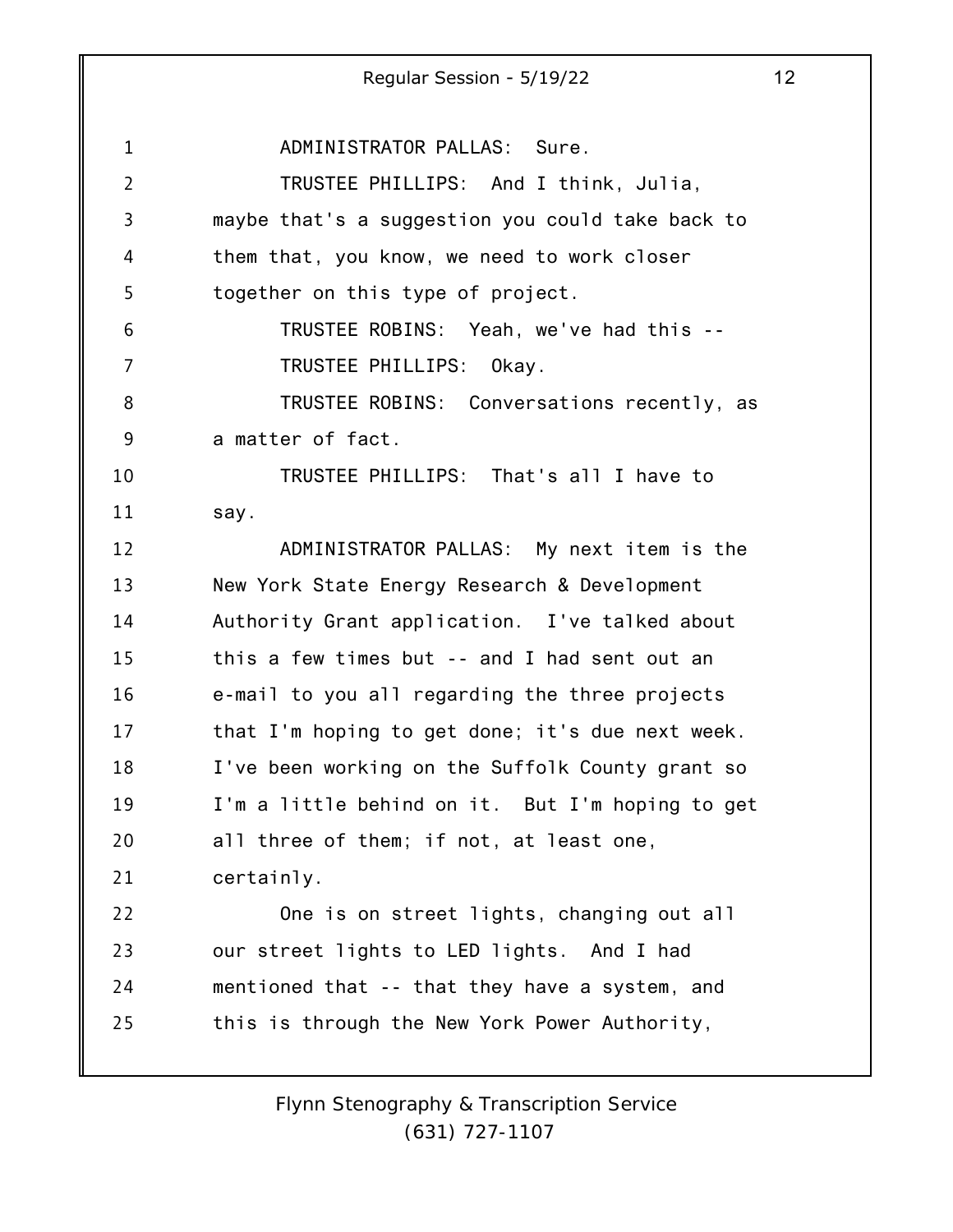1 2 3 4 5 6 7 8 where the street lights can actually monitor things like noise and flood conditions in the street. So I'm looking into maybe getting, hopefully getting a grant to cover the installation, not just of the lights but this enhanced system as well as monitoring our distribution system so you can monitor the health of the distribution system.

9 10 11 12 13 14 15 16 The second project I'm looking to do is what's known as a net zero building. We own two residential structures and one of them I think is a good candidate to potentially make it a net zero, zero carbon footprint I think is the term of art that is used for that. So I'm going to put in -- that's going to be to my second application.

17 18 19 20 21 22 These are all -- these are very onerous applications and they're all separate; you can't make -- fill out one application and then lump all these projects. Each one is a unique application, so it's a little bit of -- a little onerous.

23 24 25 And the last one is to use both the wastewater treatment plant and the firehouse, solar battery installation, to use them not just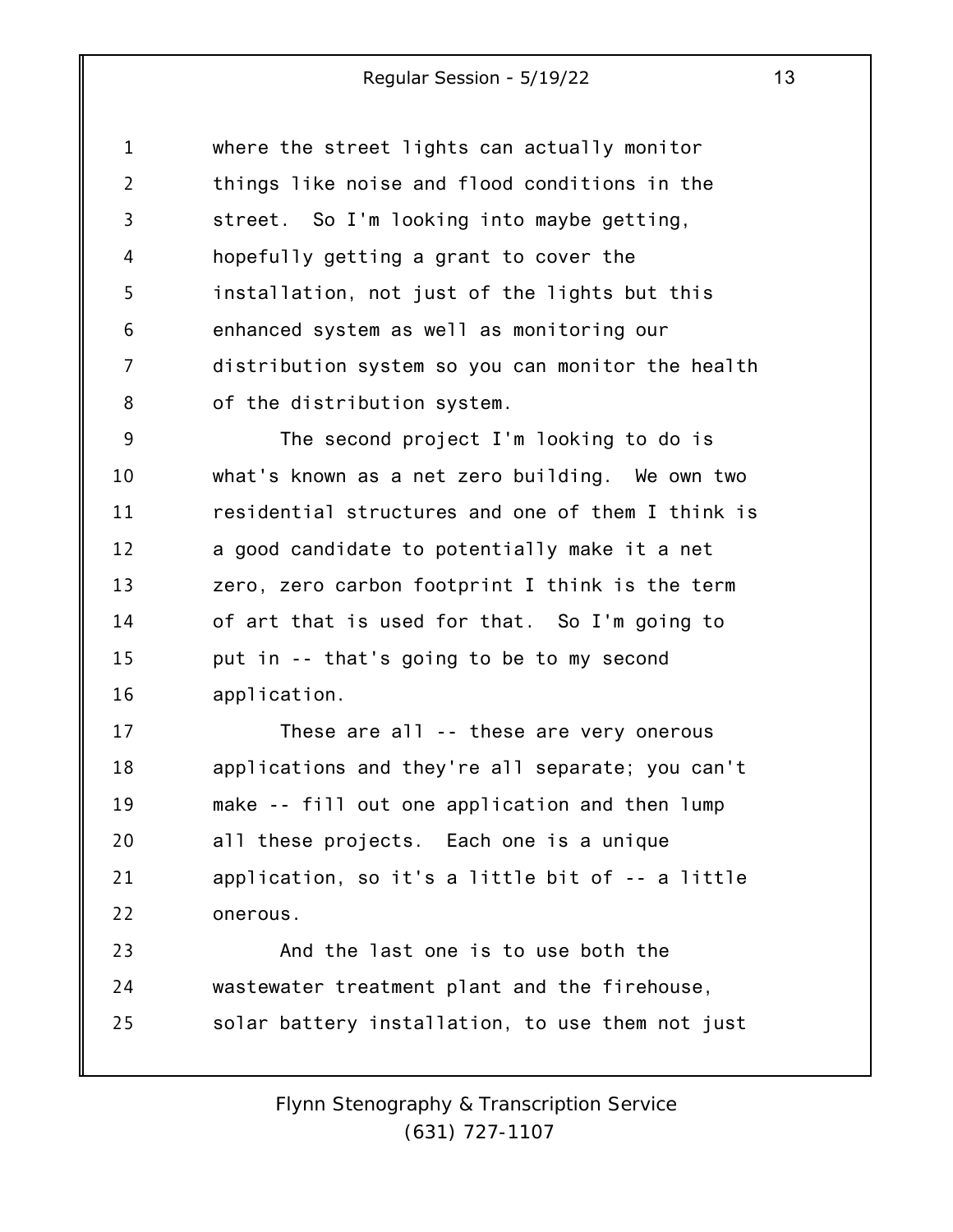| $\mathbf 1$    | for emergencies but to use them in real time in   |
|----------------|---------------------------------------------------|
| $\overline{2}$ | response to high prices. When the -- because we   |
| 3              | buy some of our energy from the market when those |
| 4              | -- when prices are high it's usually when we're   |
| 5              | buying a lot of energy, so the thought is we      |
| 6              | might be able to use these to curb some of that.  |
| 7              | Now, understand that the impact will be           |
| 8              | minimal, this is more just a demonstration to     |
| 9              | see, you know, proof of concept, can it work.     |
| 10             | If it does and there are more locations where we  |
| 11             | could put larger solar battery installations,     |
| 12             | then we could use this information, if the study  |
| 13             | is successful, to justify an installation and     |
| 14             | make it cost beneficial to do so                  |
| 15             | So those are the three -- the three               |
| 16             | projects that I have for that.                    |
| 17             | On resolutions specifically, I -- we had          |
| 18             | received and you all had seen the Fire Department |
| 19             | Annex Building Engineering Study. We received     |
| 20             | two bids, we -- the low bid was a company called  |
| 21             | Sendlewski Architects. They -- which they had     |
| 22             | multiple references and we checked them all, or   |
| 23             | we called them all, we received responses from    |
| 24             | most of them and they came with high praise of    |
| 25             | the responsiveness, you know, cost effectiveness, |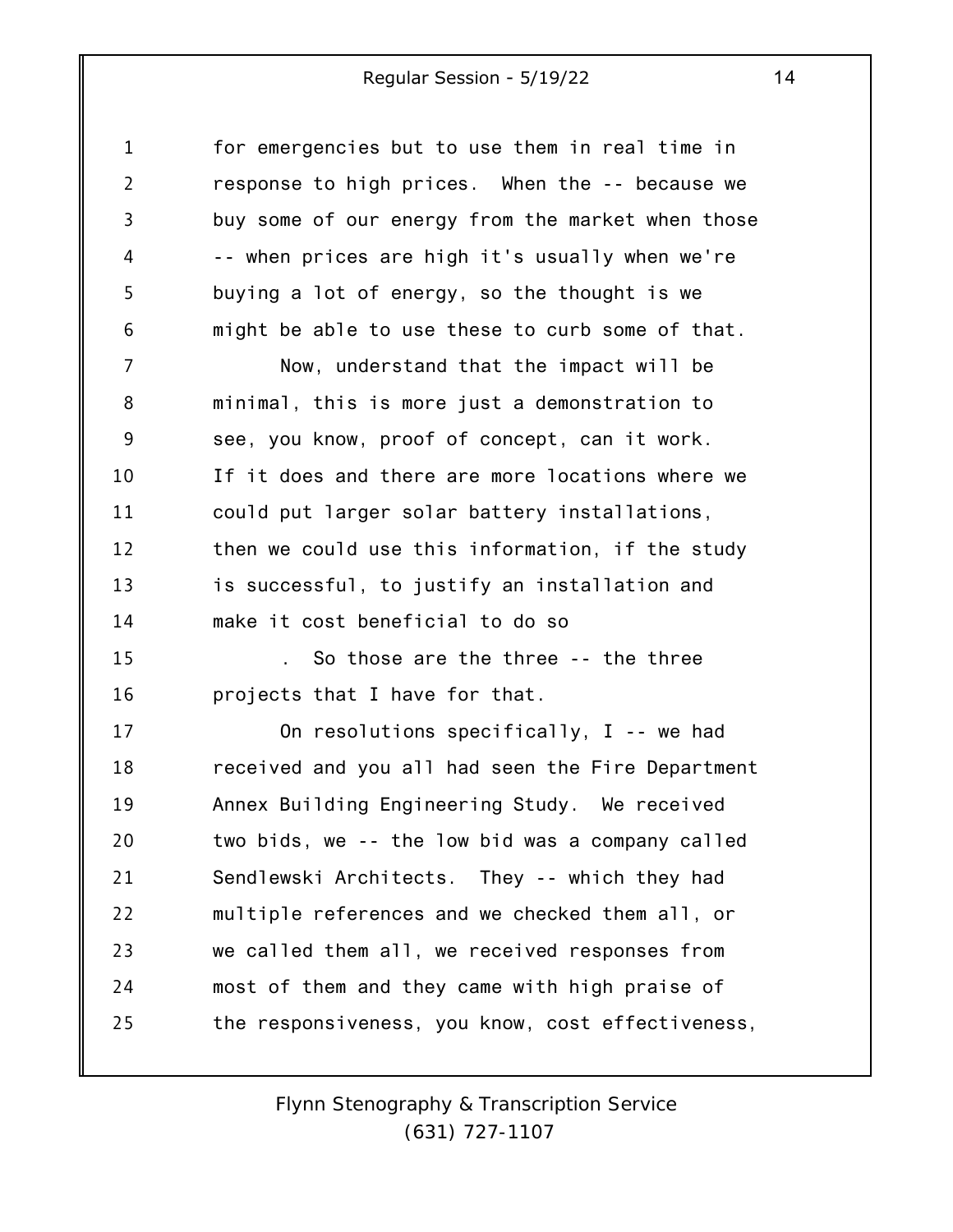1 2 3 4 all -- all good responses on their -- on their reference check. So I'm proposing we just approve them and get that project underway as well.

5 6 7 8 9 10 11 12 13 14 15 16 The next item is the Sunset Motel wastewater connection contract. I believe the draft was sent out to you all, I know it was sent out only today; we were kicking some things around but we did finally get that out to you. It's a simple, straight-forward connection contract we've done in the past, it's modeled the same way as we've done in the past. There's no -- I don't see any real, major issues. Our wastewater treatment plant Supervisor has no concerns about adding this connection to the system.

17 18 19 20 21 22 23 24 25 TRUSTEE ROBINS: Paul, I did send you an mail with a question about our capacity in our wastewater treatment system just to make sure that we weren't overcommitting to private businesses and would lose any of our potential for future, affordable housing that might need - you know, want to tap into that system. And I think we had a conversation and you said it's not a significant amount --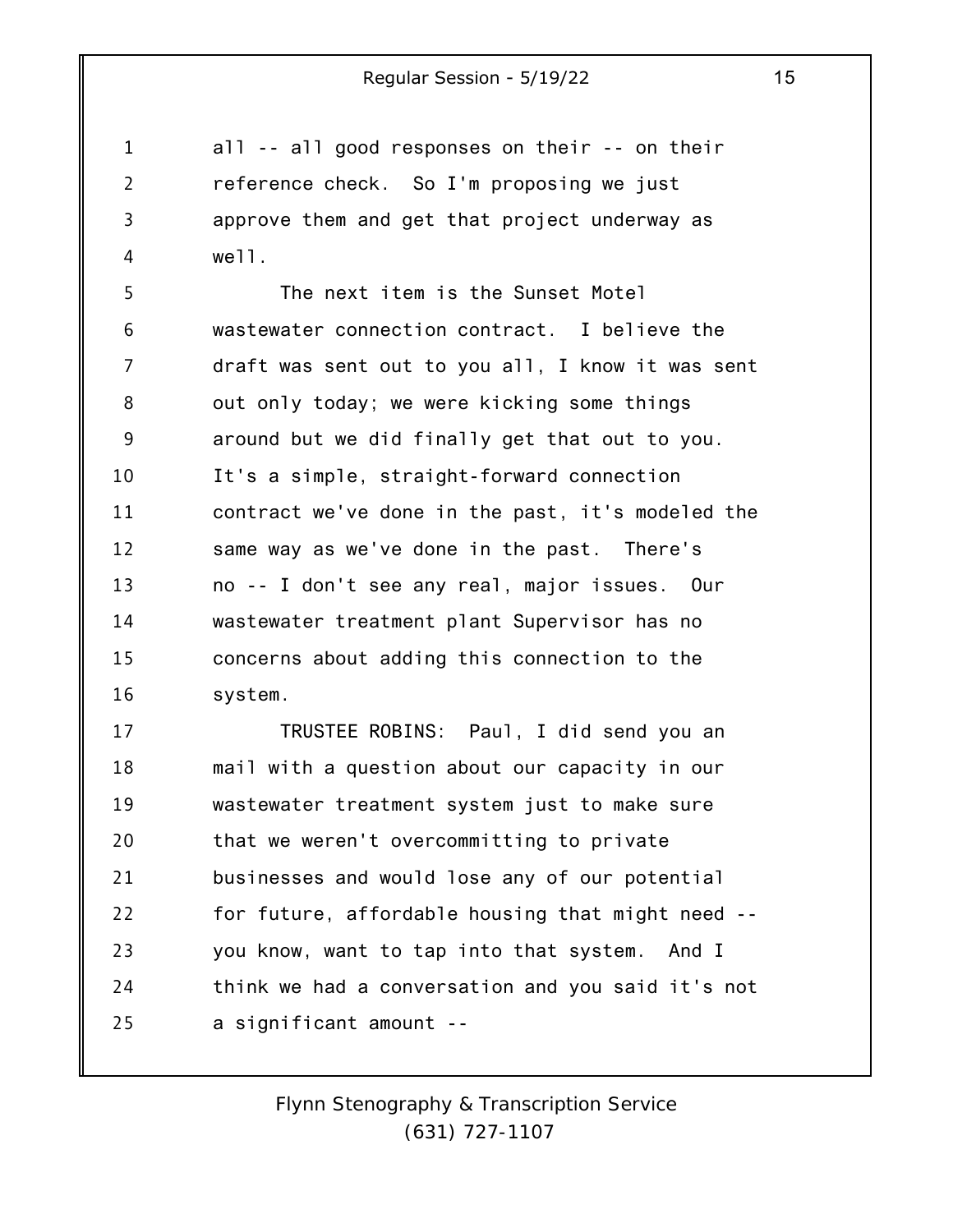1 2 3 4 5 6 7 8 9 10 11 12 13 14 15 16 17 18 19 20 21 22 23 24 25 Regular Session - 5/19/22 16 ADMINISTRATOR PALLAS: It's not. TRUSTEE ROBINS: -- we're talking about here? ADMINISTRATOR PALLAS: No. TRUSTEE ROBINS: It doesn't reduce our capacity? ADMINISTRATOR PALLAS: Well, I mean, anything -- any lab reduces it, but it's not - it's not very impactful. It's -- you know, I forget the numbers offhand, but we're so far below our limits that it's not a -- it's a virtual non-issue, to be honest. TRUSTEE PHILLIPS: Paul, can I just - because cliff-side we -- is it a pump station that needs to go there? ADMINISTRATOR PALLAS: For cliff side or -- TRUSTEE PHILLIPS: Well, cliff side we did something where we took ownership -- ADMINISTRATOR PALLAS: Yeah, this will need a pump station. TRUSTEE PHILLIPS: Okay. So -- ADMINISTRATOR PALLAS: But we are not going to take ownership of it. TRUSTEE PHILLIPS: Oh, you're not taking ownership.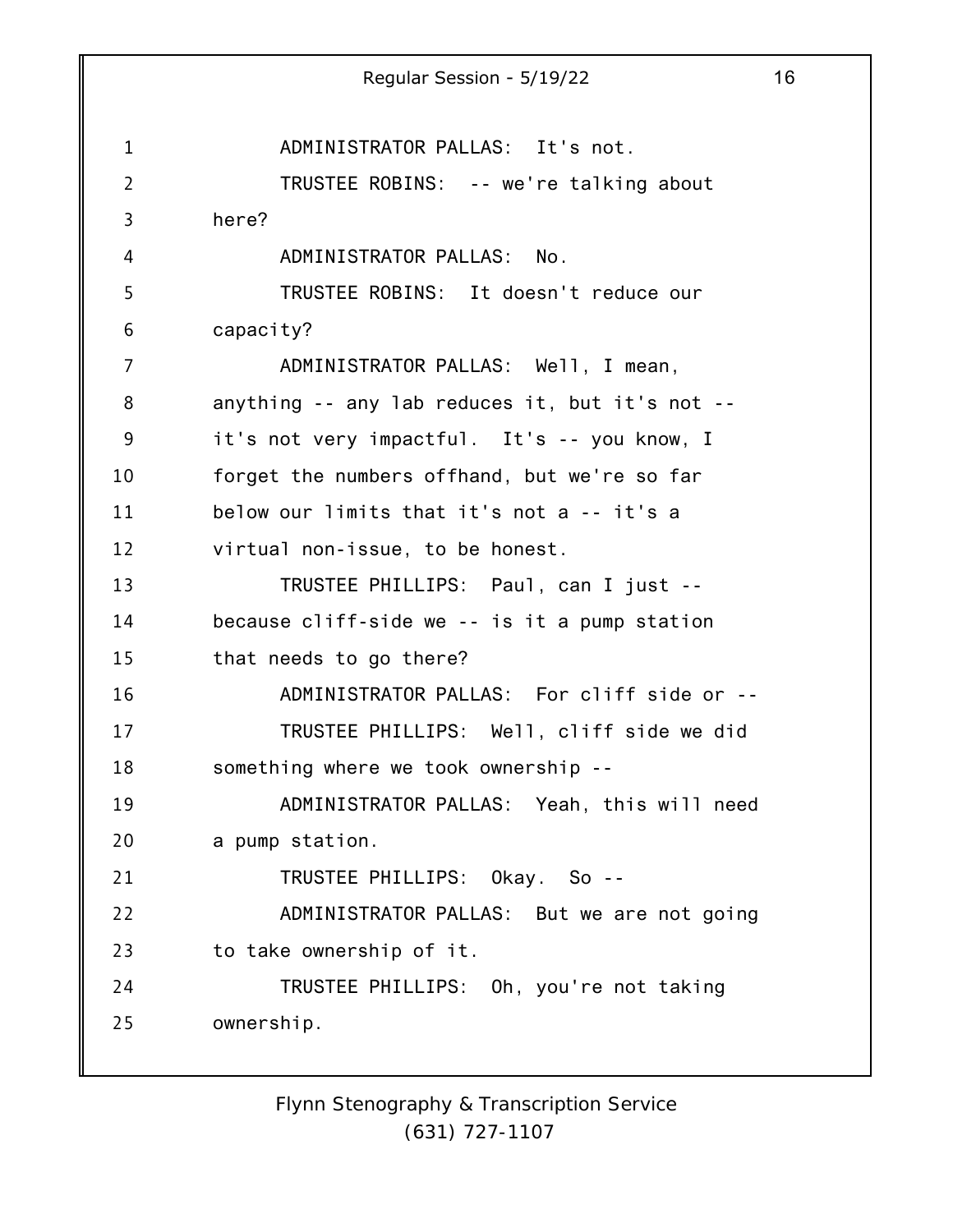| 1              | ADMINISTRATOR PALLAS: Yeah. The last few          |
|----------------|---------------------------------------------------|
| $\overline{2}$ | contracts that we've done since I've been here    |
| 3              | required it to be owned by the facility, there's  |
| 4              | no need for these individual pump stations that   |
| 5              | serve a single -- in essence, a single customer;  |
| 6              | a single site, if you will, for that to be        |
| $\overline{7}$ | something that the Village maintains. It's for    |
| 8              | their benefit.                                    |
| 9              | TRUSTEE PHILLIPS: Okay. But then he's             |
| 10             | like I didn't see it in here, so that's why I'm   |
| 11             | asking.                                           |
| 12             | ADMINISTRATOR PALLAS: It's in the con --          |
| 13             | it should be in the -- it is in the contract      |
| 14             | somewhere --                                      |
| 15             | TRUSTEE PHILLIPS: Yeah, yeah. I just --           |
| 16             | ADMINISTRATOR PALLAS: -- because it's             |
| 17             | modeled after Vineyard View. It's buried in with  |
| 18             | all pertinence as pipes and all of the --         |
| 19             | TRUSTEE PHILLIPS: Yeah.                           |
| 20             | ADMINISTRATOR PALLAS: Anything on-site,           |
| 21             | essentially.                                      |
| 22             | TRUSTEE PHILLIPS: As I said, this came            |
| 23             | late this afternoon, so I didn't have a chance -- |
| 24             | ADMINISTRATOR PALLAS: Yeah, we modeled            |
| 25             | after the last one we've done, so it definitely   |
|                |                                                   |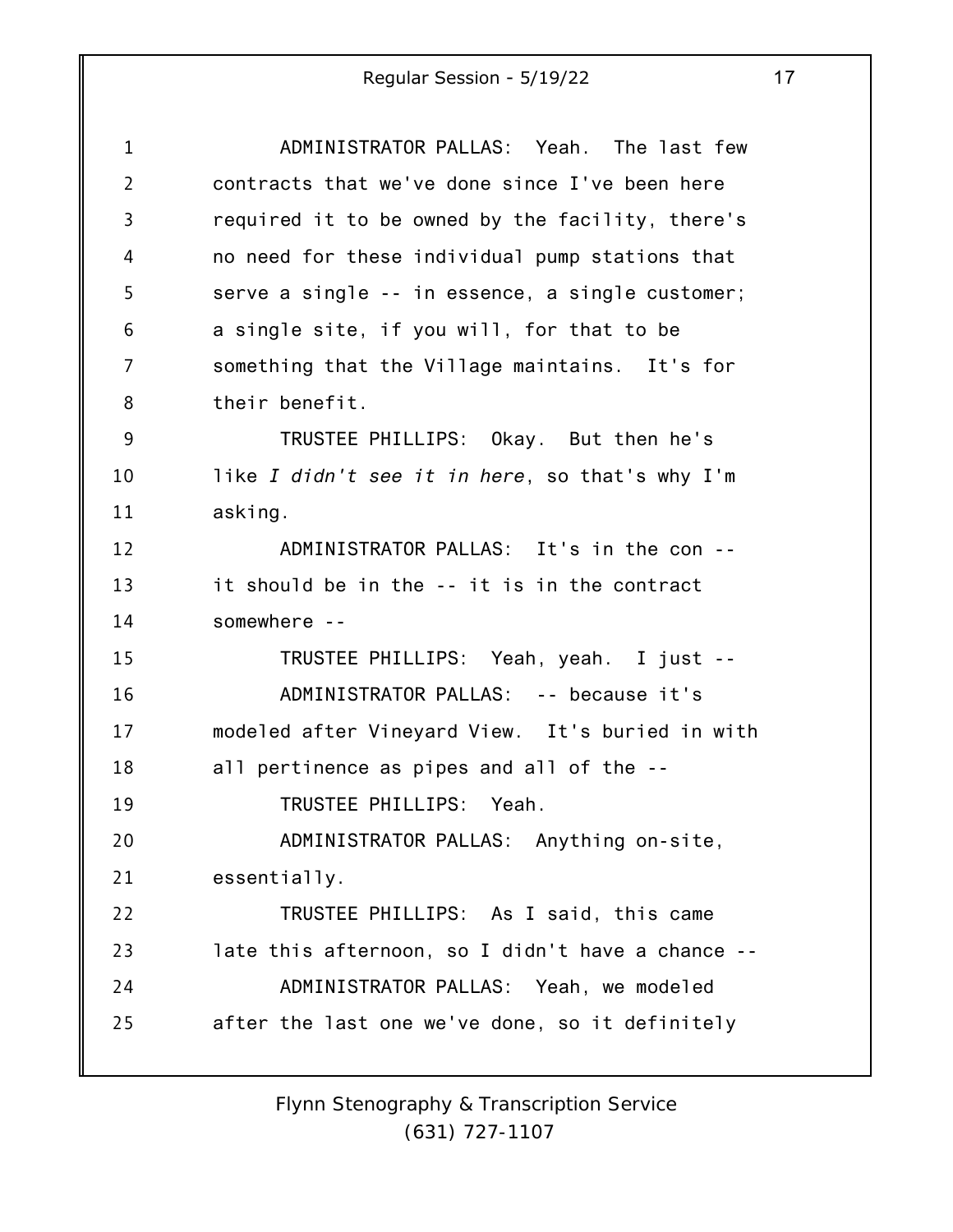1 2 should -- I'll double check it, but it should be in there.

3

Anything else?

4 5 6 7 8 9 10 11 12 13 14 15 16 17 18 19 20 Next one, Clark's Beach access agreement. Again, I apologize for getting that out so late today. There's a company, Higgins Marine, that's looking to use Clark's Beach as a staging area to do some work along the beach front for some residential properties on the beach and it's the simplest access for them. They need an area of about 400 square feet, not very big, I think it's either 10 or 20 days, if I'm not mistaken. They have agreed to pay 5,000 for that plus post a \$10,000 bond just in case there's any -- any issues. They've actually already sent me their insurance agreement for that. The Village Attorney is working on the agreement, we hope to have it to you in the next day or two, so there's plenty of time for review prior to the meeting next week.

21 22 23 24 25 TRUSTEE PHILLIPS: Has Southold Town Trustees approved all these projects yet? ADMINISTRATOR PALLAS: As far as I know they -- I'm hoping they did; I didn't get a copy of it, but I would assume that they have.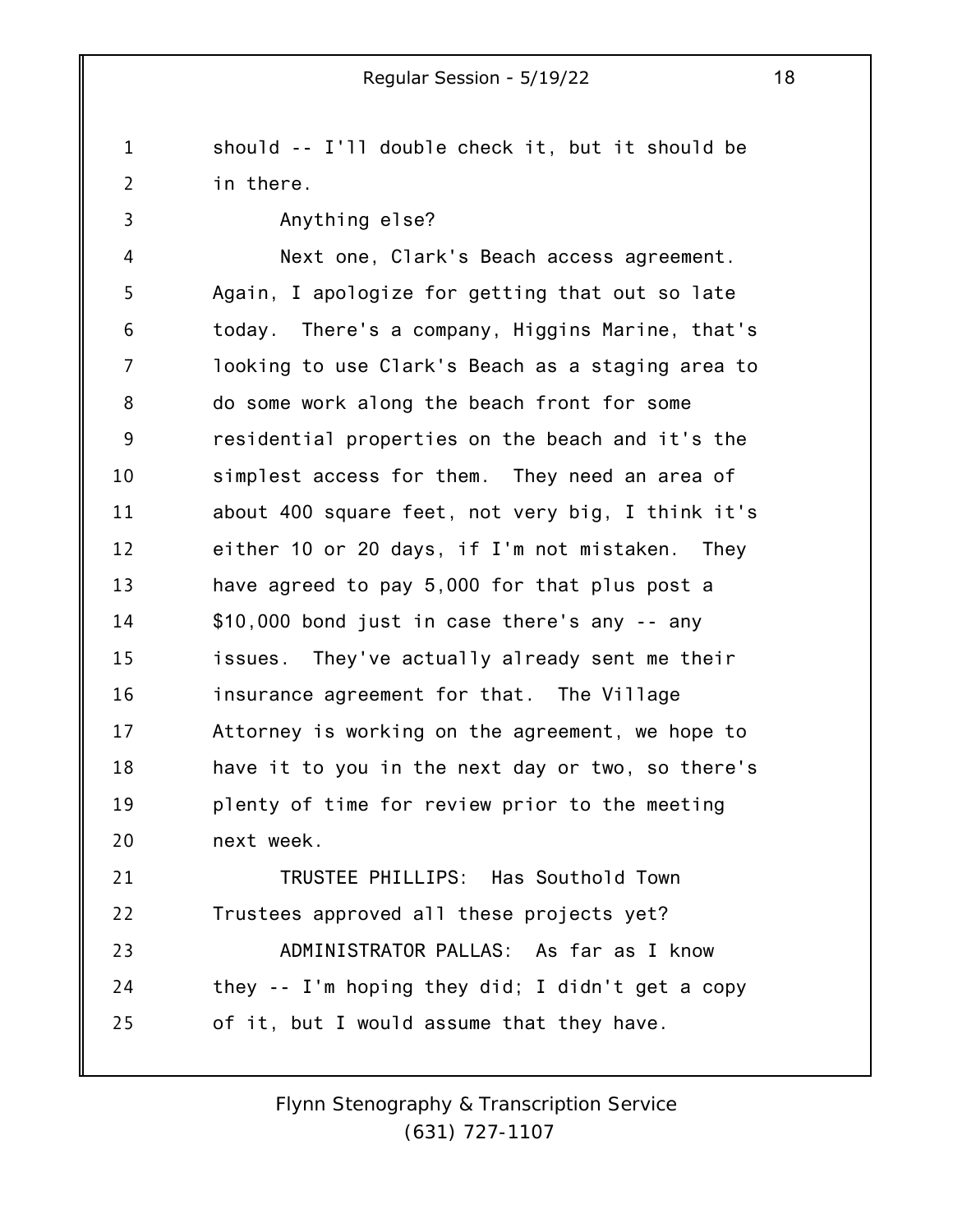1 2 3 4 5 6 7 8 9 10 11 12 13 14 15 16 17 18 19 20 21 22 23 24 25 Regular Session - 5/19/22 19 TRUSTEE PHILLIPS: Okay. ADMINISTRATOR PALLAS: It's multiple properties, so it's not just a single company. I can't imagine that this contractor would try that  $-$ TRUSTEE PHILLIPS: No, I'm just -- I'm just asking because this letter is dated October 20th of 2021, that's why I'm asking. ADMINISTRATOR PALLAS: Yeah, we -- again, this has been kicking around a little bit, but there was a miscommunication between myself and the contractor, so it's -- we finally resolved everything. TRUSTEE ROBINS: Well, you said there's a \$10,000 bond; is there also a liability insurance -- ADMINISTRATOR PALLAS: Yes, we already have that in hand, the insurance -- TRUSTEE ROBINS: Okay. ADMINISTRATOR PALLAS: -- document. TRUSTEE PHILLIPS: And as far as the fencing and securing things in and out so we don't have the fisherman, are they going to be taking care -- I mean, are they going to make sure?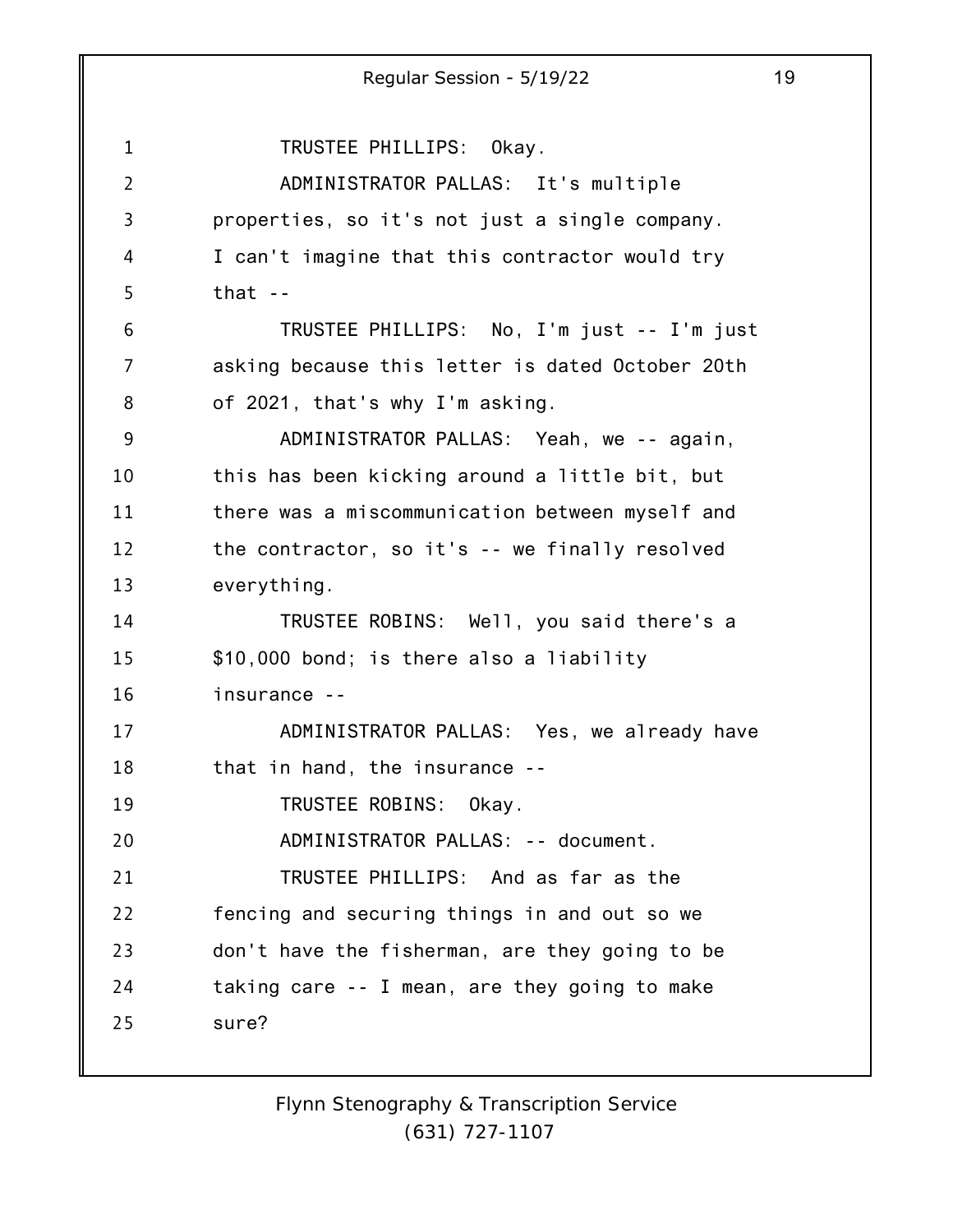Regular Session - 5/19/22 20 ADMINISTRATOR PALLAS: We'll have a double lock, like we did for the divers. TRUSTEE PHILLIPS: Okay. ADMINISTRATOR PALLAS: I think the double lock is still there and we will -- you know, I mean, we will trust that they will do it. If we find that they didn't, we'll certainly have an issue with them. TRUSTEE PHILLIPS: No, because I noticed in the paper that Southold Town had an issue in the Police report. So two of the local beaches as being overcrowded with sport fisherman fishing off the beach and they've been chased away, so they're going to be looking for new spots. ADMINISTRATOR PALLAS: Okay. I'll keep an eye on it. The next item I have wasn't on my original list, but I had sent out a note to you all. The

1

2

3

4

5

6

7

8

9

10

11

12

13

14

15

16

17

18

19 20 21 22 23 24 25 Fifth Street bathroom facility, we had discovered after we finished the project last year that the sidewalk around the facility, actually, is pitched into the men's room, so that when the people use the showers or we get heavy rain, water goes into the room and sits there, it's not very attractive. And we were -- we couldn't --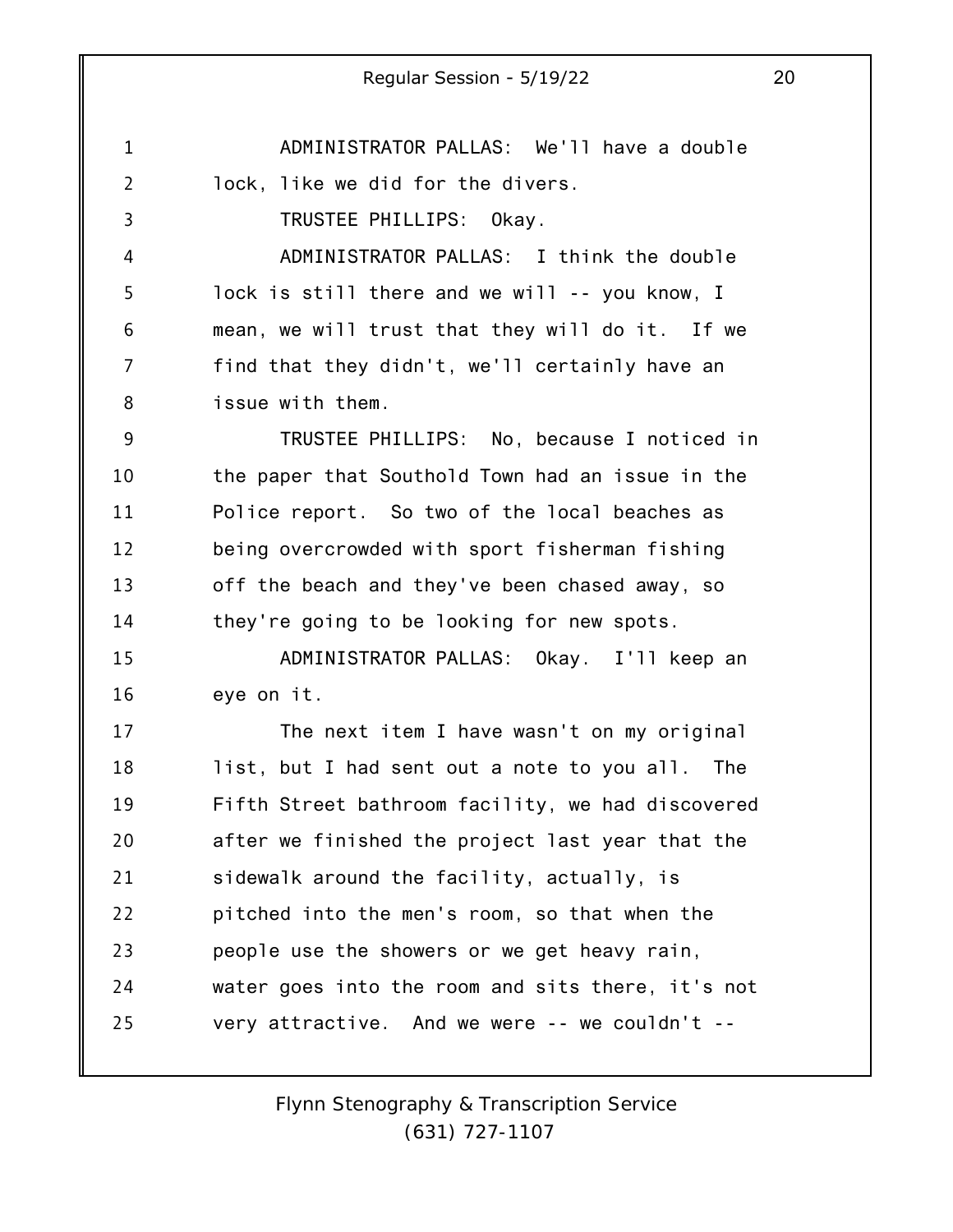1 2 3 4 5 6 7 8 9 10 11 12 13 14 15 16 17 18 19 20 21 22 23 24 25 didn't really have time to fix it, so we knew that we were going to wait till the season. The contractor is going be here anyway to do some touch-up work, and so I asked him for a proposal to fix that and the proposal I had sent out to you is 5300. It's really a continuation of the same project. They had done work on the floor anyway, but they didn't include repitching it, it was just cutting and resurfacing to accommodate some plumbing pipes. So, you know, he's going to be here in a couple -- two or three weeks, so I'd would like to get that accomplished as well when they are here. So, any questions on that? That's, I think, everything I have. TRUSTEE PHILLIPS: I just have a question on the Claudio's situation, the special permit and what's going on with that. ADMINISTRATOR PALLAS: I received an application today, they are going to get me -- I verbally went over what they're going to do, they're going to give me an e-mail tomorrow. Everything they're doing is in keeping with the code requirements for -- a special use permit I think is the title, I'm not -- I always forget the title in the code. And they've paid us; it's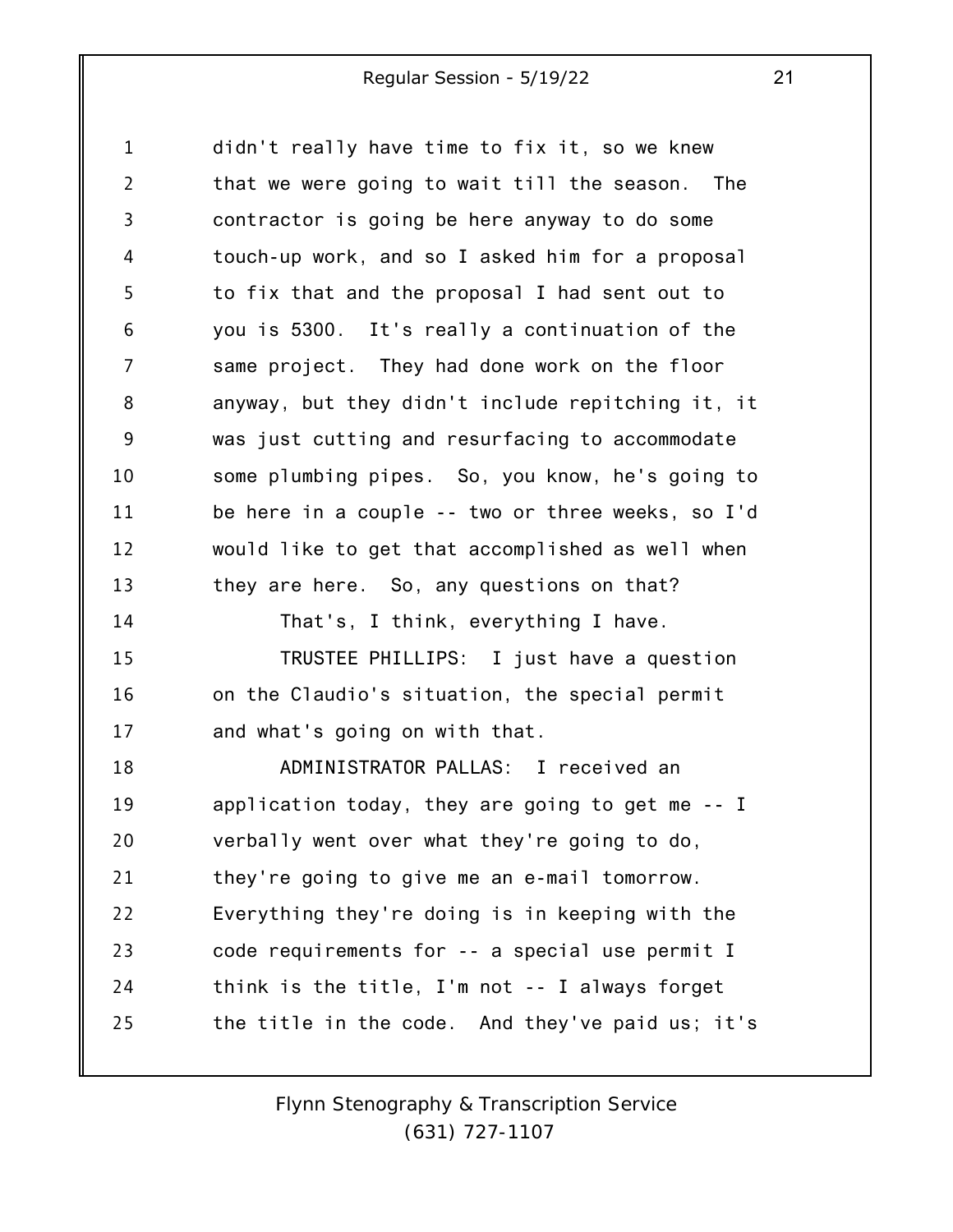1 2 3 4 5 6 7 8 9 10 11 12 13 14 15 16 17 18 19 20 21 22 23 24 25 only a \$50 fee and they've paid us for that so everything is in order for that right now. TRUSTEE PHILLIPS: Okay. But what about the events that are in the water? ADMINISTRATOR PALLAS: The only event that they've told me about, and I'm sure they're going to send me the same thing in writing, they have a few boats for display and one -- I don't know what it's called, a motorized surf board, a motorized surf board. CLERK PIRILLO: *(Inaudible)* ADMINISTRATOR PALLAS: That's the only displays of their -- that they have indicated to me that they're going to have. TRUSTEE PHILLIPS: Okay. CLERK PIRILLO: *(Inaudible)* ADMINISTRATOR PALLAS: Yeah, and they did -- they did go through Southold Town Marine folks and were approved for -- or I don't know if they approve it or they're aware of it, they've gotten all their information to Southold that they needed to. TRUSTEE PHILLIPS: The Southold Baymen? ADMINISTRATOR PALLAS: Yes. TRUSTEE PHILLIPS: Bay Constables.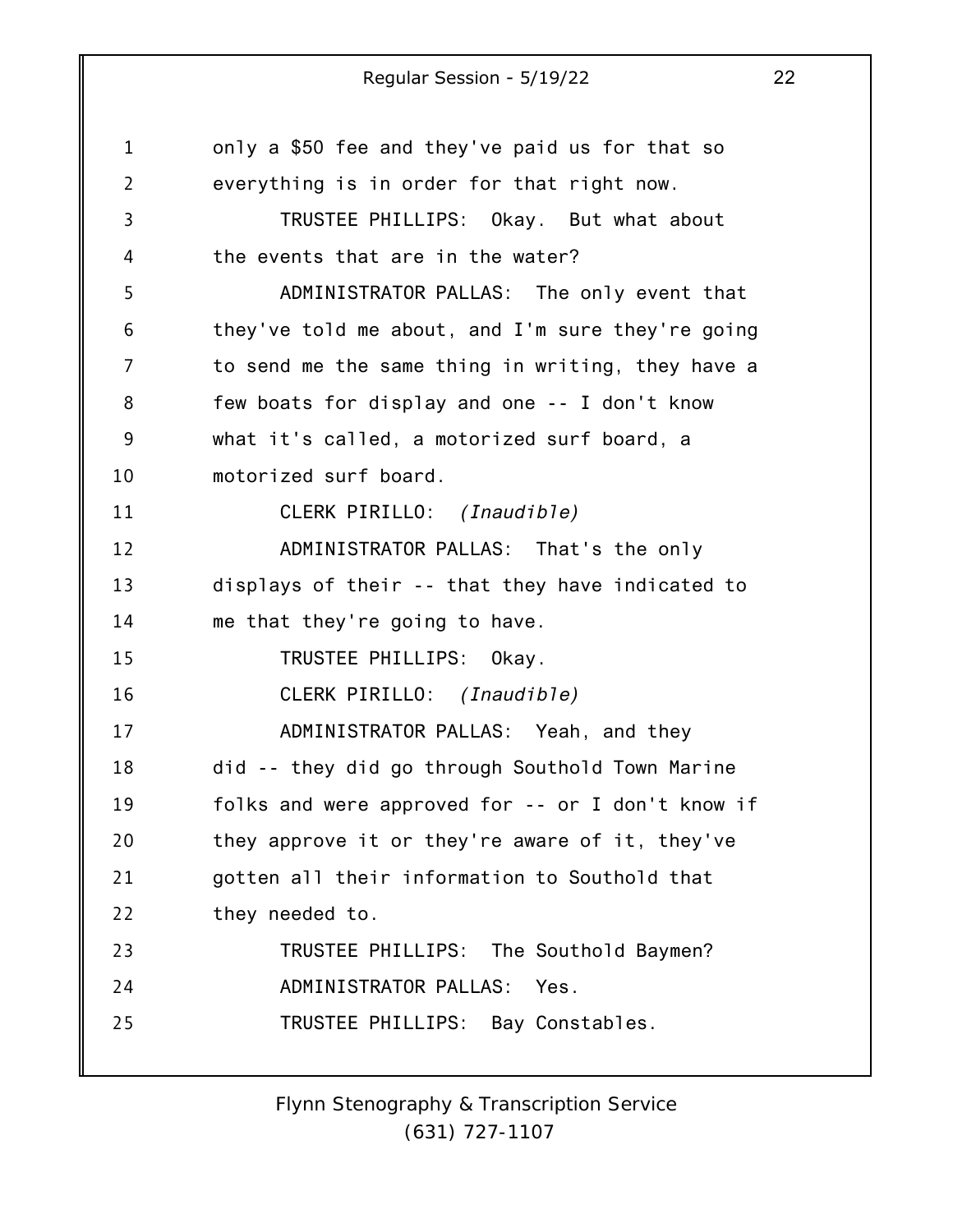1 2 3 4 5 6 7 8 9 10 11 12 13 14 15 16 17 18 19 20 21 22 23 24 25 Regular Session - 5/19/22 23 ADMINISTRATOR PALLAS: I believe so. TRUSTEE PHILLIPS: Okay. MAYOR HUBBARD: Okay. Anything else for Paul? Thank you. ADMINISTRATOR PALLAS: Yep. And you know that, as the Mayor said, the Treasurer is not here. If there's any questions on his report, I can take those back to him; I may be able to answer them, but if not -- I'll slide the mic. MAYOR HUBBARD: Were there any questions on the *Treasurer's Report*? *(No Response)* Okay. The *Village Clerk Report*? CLERK PIRILLO: Thank you. Good evening, everyone. I just have one additional resolution this month and that is for a public assembly permit application for the Pole Drum Life Experience Project in conjunction with the Southold Town Police Department for the use of a portion of Mitchell Park on August 4th. This is an annual event that they've held for several years, child-based and it has been successful in the past. Four additions regarding HEAP. The emergency benefit component has been extended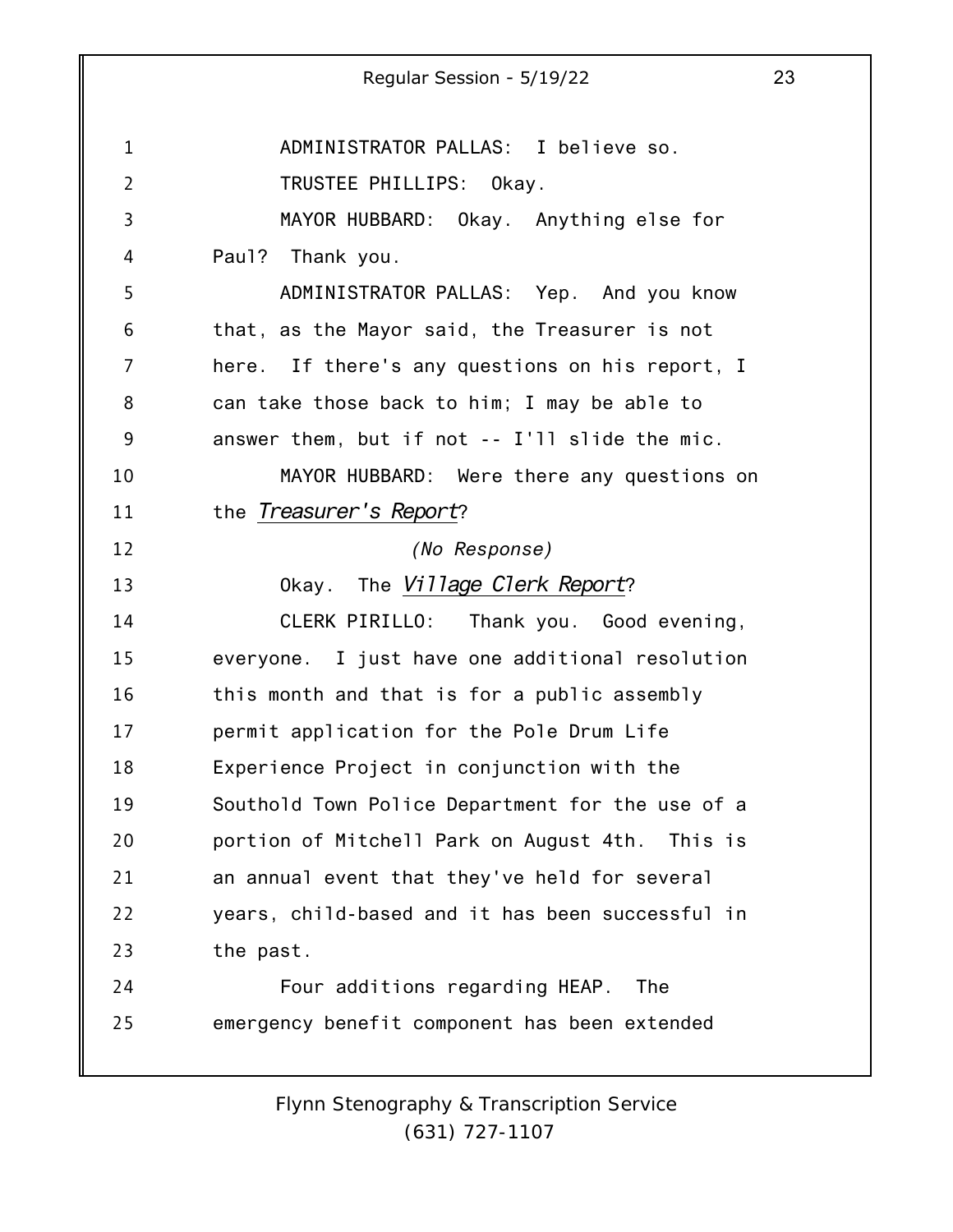1 2 3 4 5 through August 31st. There will be a third round this year of heat and heat-related emergency benefit and that will be available beginning the 2nd of May, or that was available beginning the 2nd of May.

6 7 8 9 10 11 12 13 Dances in the Park. Trustee Clarke and I are working on adding to the program. Now that we have the program solidified, we'd like to add local artists, adult and children from the schools, so we are working on that together. And I wanted to thank a new sponsor, which is the North Fork Chamber of Commerce, for their \$500 contribution.

14 15 16 17 Another addition to my report is under the financial section. The amount of \$2,105 total is owed to the Village by the Town for April, 2022 Justice Court fees.

18 19 20 21 22 23 24 25 Paul mentioned resolutions that were required for the grant that we're working on. Its round 20 of the Downtown Revitalization Grant; that paperwork is due by 4 p.m. tomorrow which leads us to two resolutions required for tonight; one is corresponding SEQRA and the other is a resolution supporting the application. I have the wording for both of those in my Work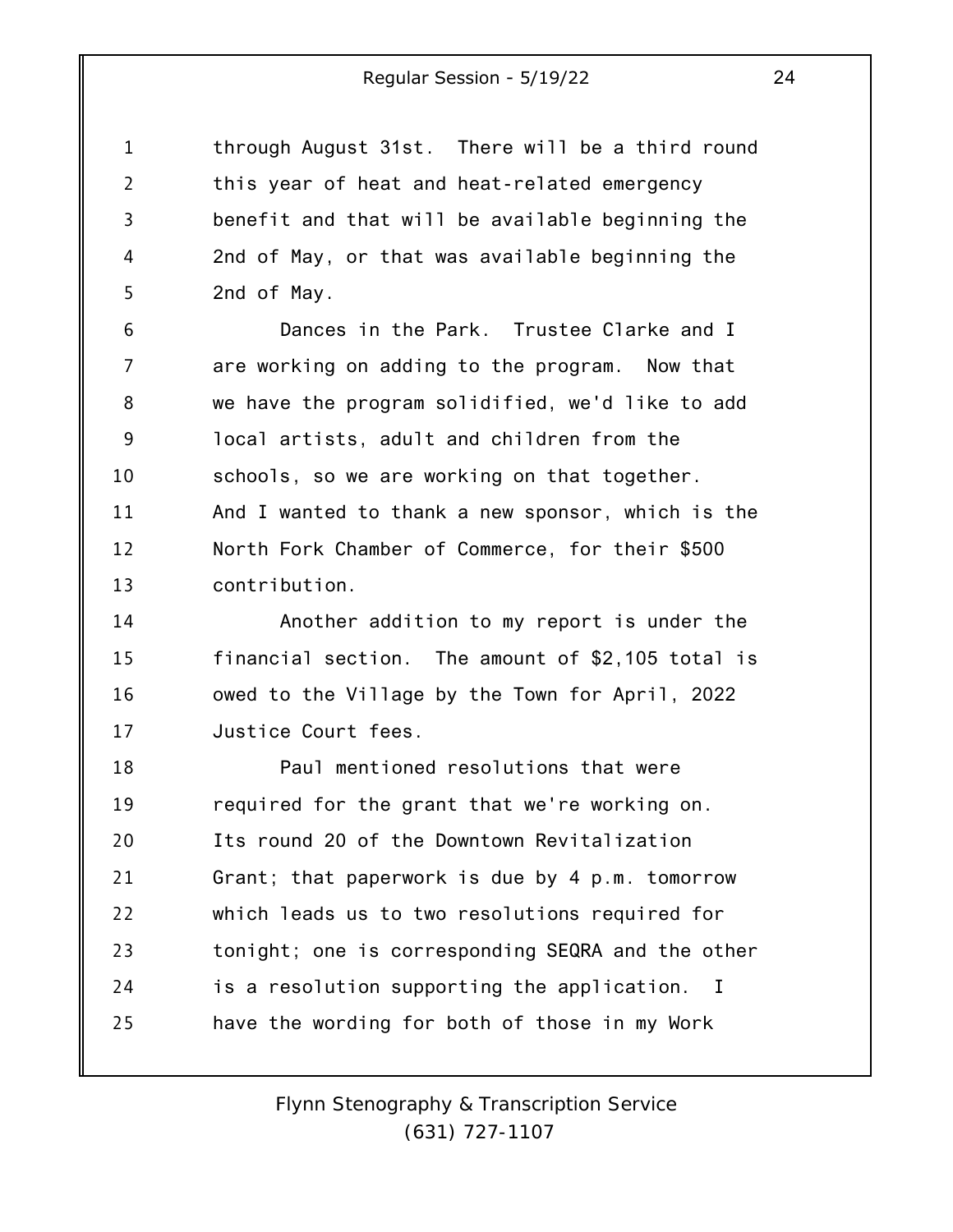1 2 3 4 5 6 7 8 9 10 11 12 13 14 15 16 17 18 19 20 21 22 23 24 25 Regular Session - 5/19/22 25 Session Report. Mr. Mayor, with your approval, if we could please vote on those tonight, that would be great. MAYOR HUBBARD: You didn't want to read this whole SEQRA resolution? CLERK PIRILLO: No *(laughter).* We're just approving the attached one *(Laughter\*)* MAYOR HUBBARD: Is it on the back? TRUSTEE PHILLIPS: So it's the one that's on page three of your report? CLERK PIRILLO: Yes, please. Under the heading *Resolutions for the Work Session meeting*. MAYOR HUBBARD: Oh, all right. Okay. I went right over it and I saw the whole back one which is the whole 10-page form and I said we don't need to go and read them. All right, I'll offer *Resolution approving the attached SEQRA resolution regarding the project detailed in the application by the Friends of Mitchell Park for Round 20 of the Suffolk County Downtown Revitalization Grant for the renovation of the public restrooms in Mitchell Park. Adopting Lead Agency Status, determining that the restoration of the public*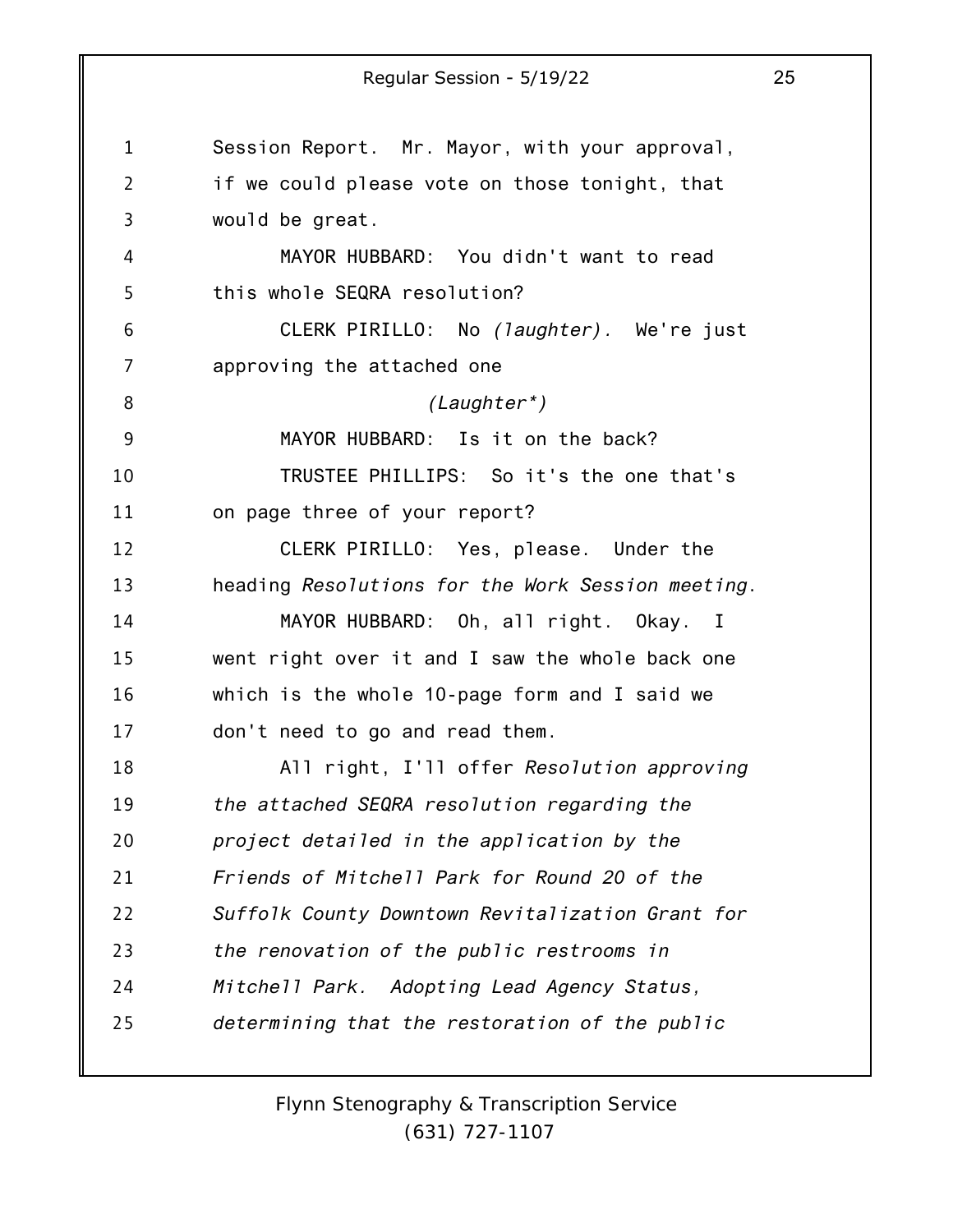| 1              | restrooms will not have a significant negative   |
|----------------|--------------------------------------------------|
| $\overline{2}$ | impact on the environment, declaring the         |
| 3              | renovation of the public restrooms to be an      |
| 4              | Unlisted Action for purposes of SEQRA and        |
| 5              | adopting a Negative Declaration for the purposes |
| 6              | of SEQRA. So moved.                              |
| 7              | TRUSTEE PHILLIPS: Second.                        |
| 8              | MAYOR HUBBARD: All in favor?                     |
| 9              | TRUSTEE ROBINS: Aye.                             |
| 10             | TRUSTEE CLARKE: Aye.                             |
| 11             | TRUSTEE PHILLIPS: Aye.                           |
| 12             | MAYOR HUBBARD: Opposed? Motion carried           |
| 13             | (Approved - VOTE: 4/0/0/1 - Not Present: Trustee |
| 14             | Martilotta).                                     |
| 15             | CLERK PIRILLO: Thank you.                        |
| 16             | MAYOR HUBBARD: Okay, I'll offer a                |
| 17             | resolution approving the attached resolution     |
| 18             | supporting the application by the Friends of     |
| 19             | Mitchell Park for Round 20 of the Suffolk County |
| 20             | Downtown Revitalization Grant for the renovation |
| 21             | of the public restrooms in Mitchell Park,        |
| 22             | approving an Inter-Municipal Agreement between   |
| 23             | the Village of Greenport and Suffolk County and  |
| 24             | executing an easement. So moved.                 |
| 25             | TRUSTEE ROBINS: Second.                          |
|                |                                                  |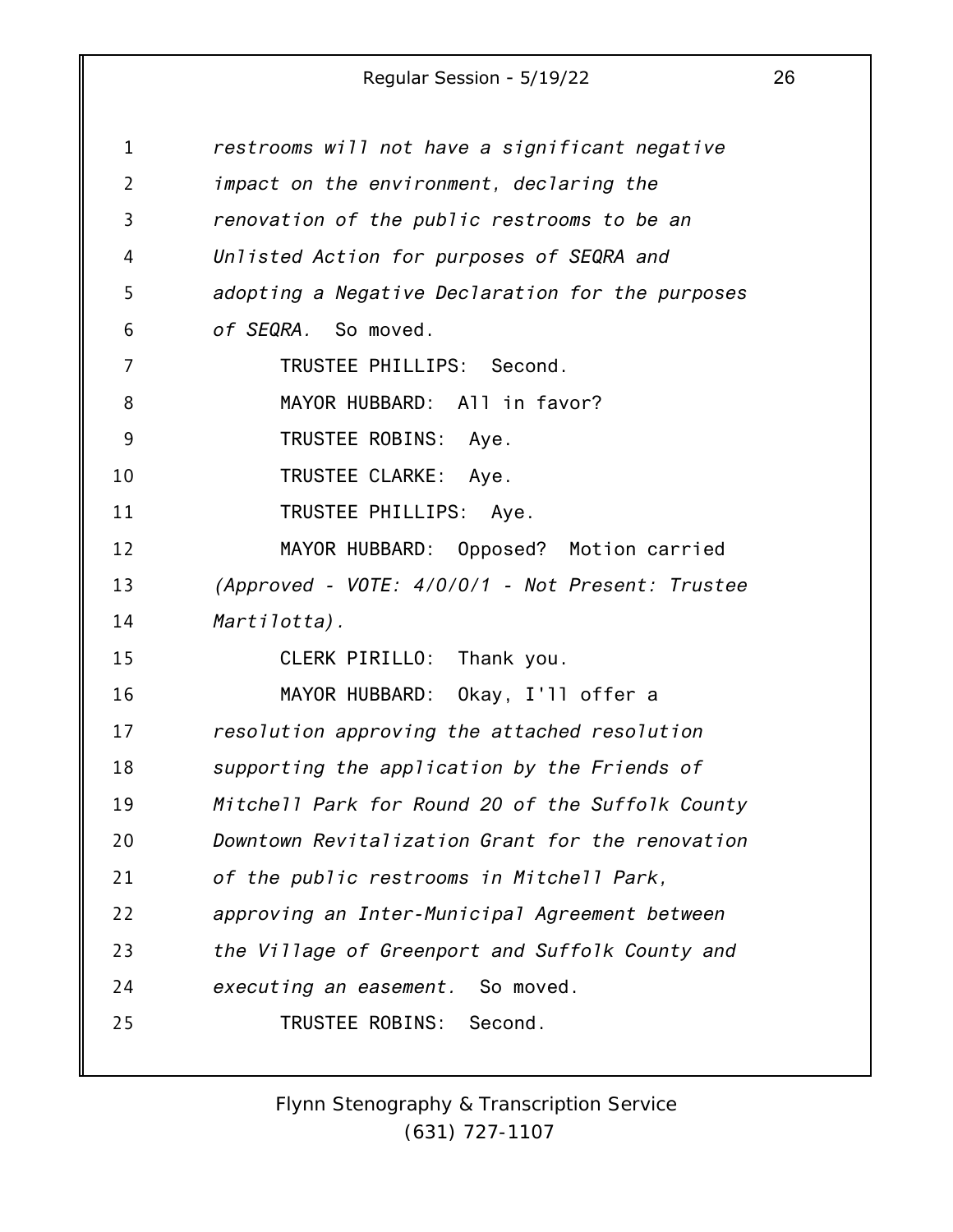1 2 3 4 5 6 7 8 9 10 11 12 13 14 15 16 17 18 19 20 21 22 23 24 25 Regular Session - 5/19/22 27 MAYOR HUBBARD: All in favor? TRUSTEE CLARKE: Aye. TRUSTEE PHILLIPS: Aye. TRUSTEE ROBINS: Aye. MAYOR HUBBARD: Opposed? Motion carries *(Approved - VOTE: 4/0/0/1 - Not Present: Trustee Martilotta).* CLERK PIRILLO: Thank you. MAYOR HUBBARD: Okay. So, that'll complete the application and that'll go out tomorrow. TRUSTEE PHILLIPS: That reminds me; isn't there a resolution that Robert needed to add for the -- he sent it to us in an e-mail for the cement work, the curbing and the sidewalks around the fire house here? CLERK PIRILLO: Yes, I've already -- I've already created that -- TRUSTEE PHILLIPS: Okay. CLERK PIRILLO: -- for addition on the Regular Meeting. MAYOR HUBBARD: That's for the Regular Meeting, correct. CLERK PIRILLO: That's the Regular Meeting. TRUSTEE PHILLIPS: Okay. All right, okay. CLERK PIRILLO: It was for DL Concrete, it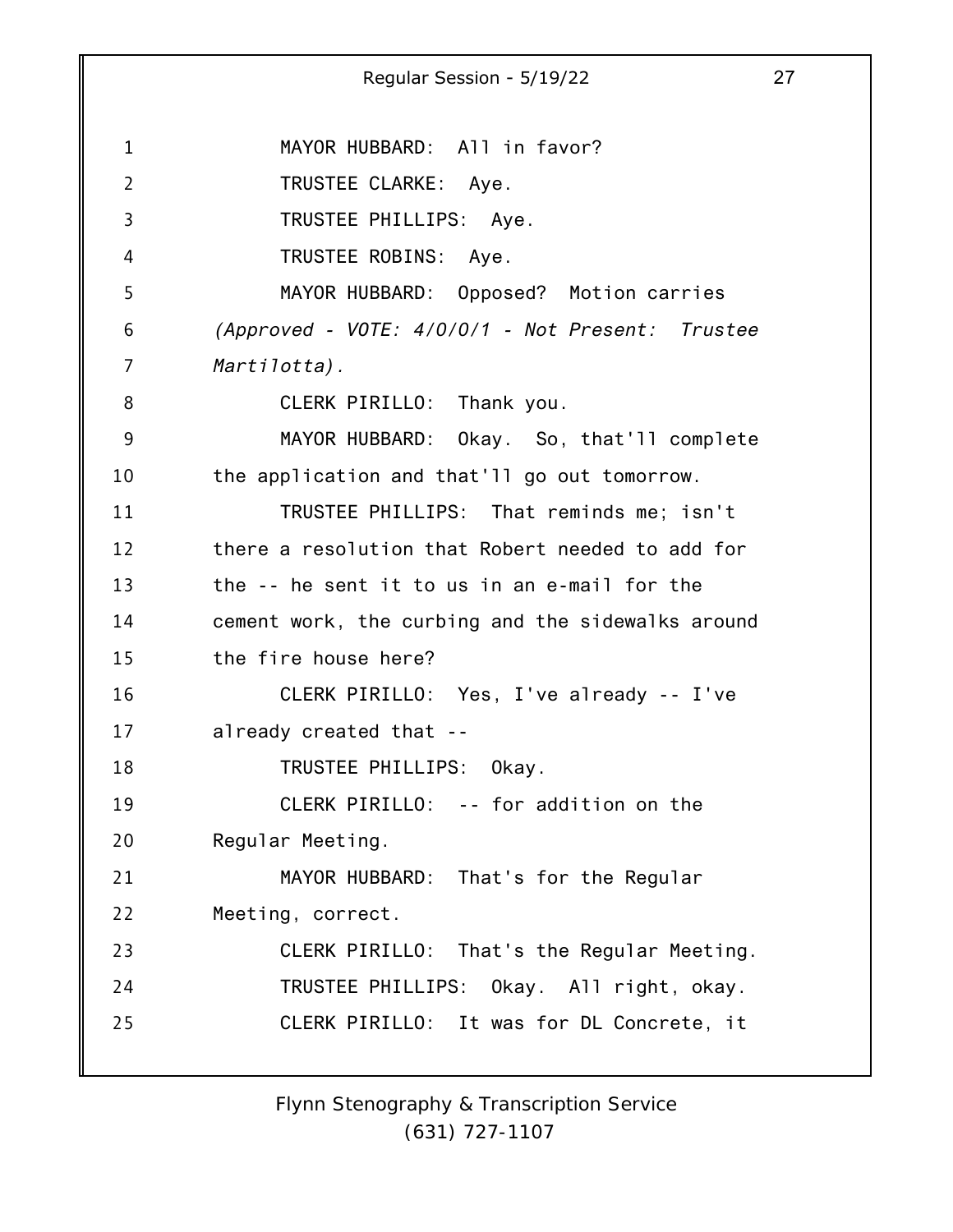1 2 3 4 5 6 7 8 9 10 11 12 13 14 15 16 17 18 19 20 21 22 23 24 25 Regular Session - 5/19/22 28 was for Third Street and Fourth Avenue and the amount is a little over a hundred thousand; I'm sorry I don't remember the exact number. A hundred and one -- TRUSTEE CLARKE: 101,957. CLERK PIRILLO: Sorry; 101 -- *(laughter),* thank you, and that will be included. TRUSTEE PHILLIPS: Because that's also part of the consortium grant that we received. CLERK PIRILLO: Yes, and that will be fully reimbursed. TRUSTEE PHILLIPS: Okay. CLERK PIRILLO: Anything else on my report or Robert's? TRUSTEE ROBINS: A couple of questions. Sylvia, is he -- hiring of the TCO, I see that you had had one response; what's the status of hiring a TCO? CLERK PIRILLO: The status is that I readvertised the second time at great expense with no response. We have one response, the person was interviewed, that person is not available until mid-June and as of now is our only option for -- TRUSTEE ROBINS: So we --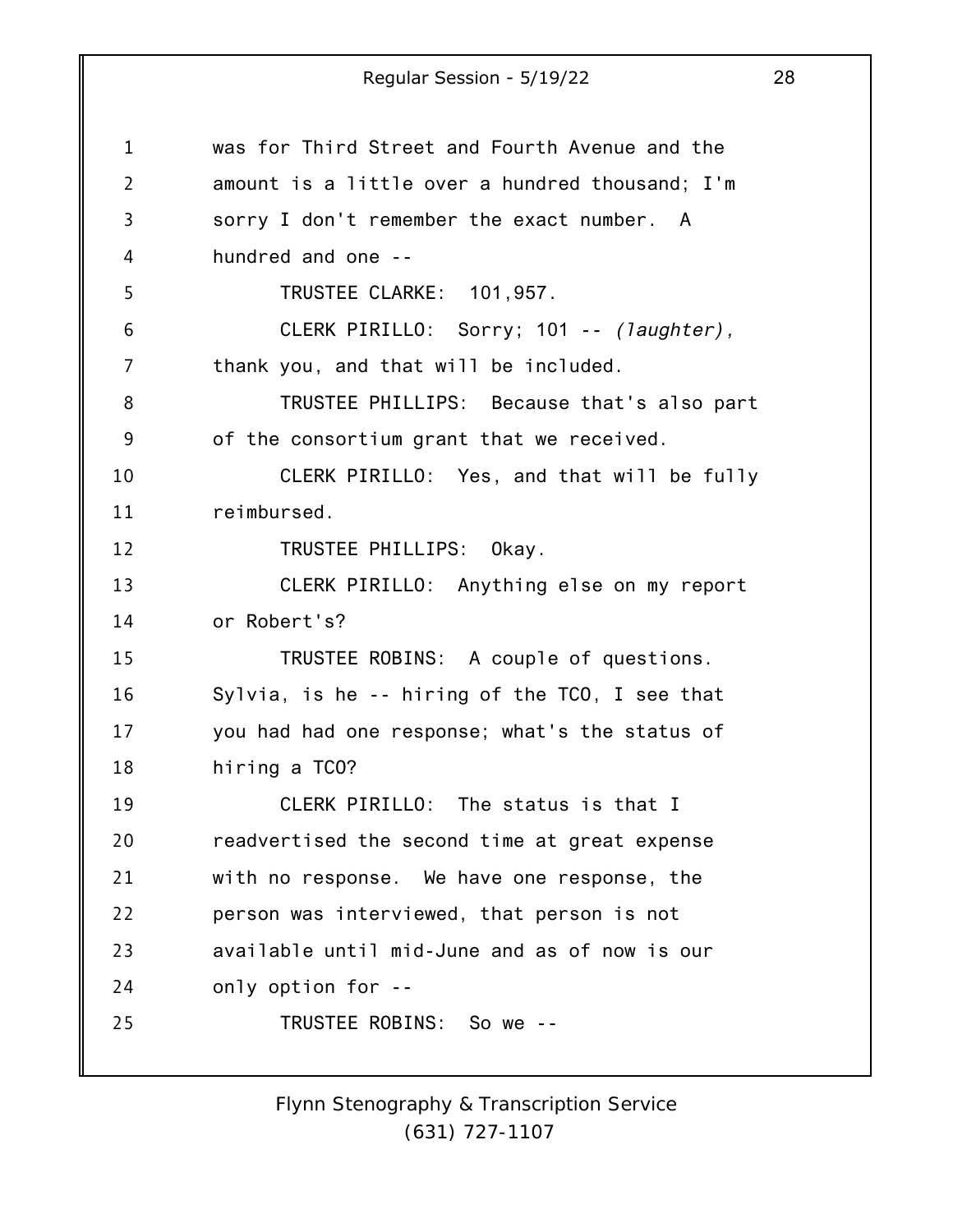1 2 3 4 5 6 7 8 9 10 11 12 13 14 15 16 17 18 19 20 21 22 23 24 25 Regular Session - 5/19/22 29 CLERK PIRILLO: Help for our current Code Enforcement official. TRUSTEE ROBINS: Okay. So until at least mid-June we won't have any TCO on the street, correct, except for -- CLERK PIRILLO: No, not correct. Our Code Enforcement official will be working as TCO. TRUSTEE ROBINS: Alex; no, I understand. CLERK PIRILLO: No, Memorial Day weekend. TRUSTEE ROBINS: Okay. And Southold PD doesn't write tickets or anything, for parking for us, do they? CLERK PIRILLO: Yes, they do. TRUSTEE ROBINS: They will if they -- I thought that -- okay. MAYOR HUBBARD: If they see somebody in front of a fire hydrant -- TRUSTEE ROBINS: Yes. MAYOR HUBBARD: -- they'll write those tickets. TRUSTEE ROBINS: That's right. MAYOR HUBBARD: They're not going to do timed parking, they're not going to do it. TRUSTEE ROBINS: Yeah, they're not going to, that's what I thought. They do the -- they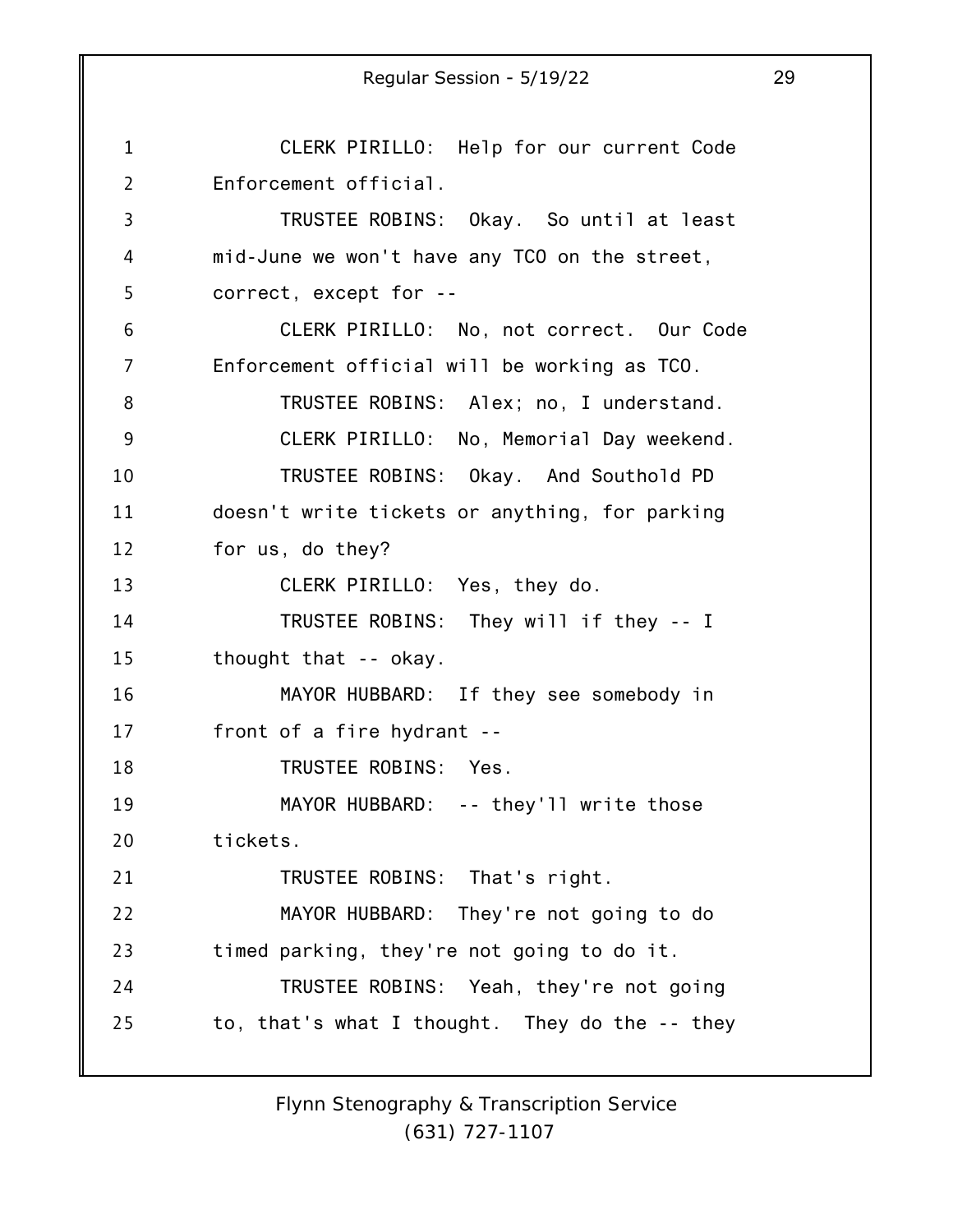1 2 3 4 5 6 7 8 9 10 11 12 13 14 15 16 17 18 19 20 21 22 23 24 25 Regular Session - 5/19/22 30 collect violations that are legal, not just -- TRUSTEE PHILLIPS: God, I wish they'd write them for U-turns. TRUSTEE ROBINS: My other question was about the paving. It seems to have stalled, paving of Fourth and Wiggins Streets; do we have any update when they're going to resume? TRUSTEE PHILLIPS: It stalled -- MAYOR HUBBARD: It's not stalled at all. TRUSTEE ROBINS: It's not? MAYOR HUBBARD: DL Concrete had to do the curbs before they could do the paving on Wiggins Street. They finished up last Friday, cleaned up the area, they're working cleaning up all their scraps up on -- TRUSTEE ROBINS: Oh, okay. MAYOR HUBBARD: -- Moores Lane now. Because {Innie} was down there today covering up the dirt on the edges of the -- where they dug the trenches out in the new curbs and we're on the schedule to be paved right after that. TRUSTEE ROBINS: Got it. Okay. Thank you. MAYOR HUBBARD: They milled it and then they did the other roads, but then DL had to do the curbs going down Wiggins Street. And so he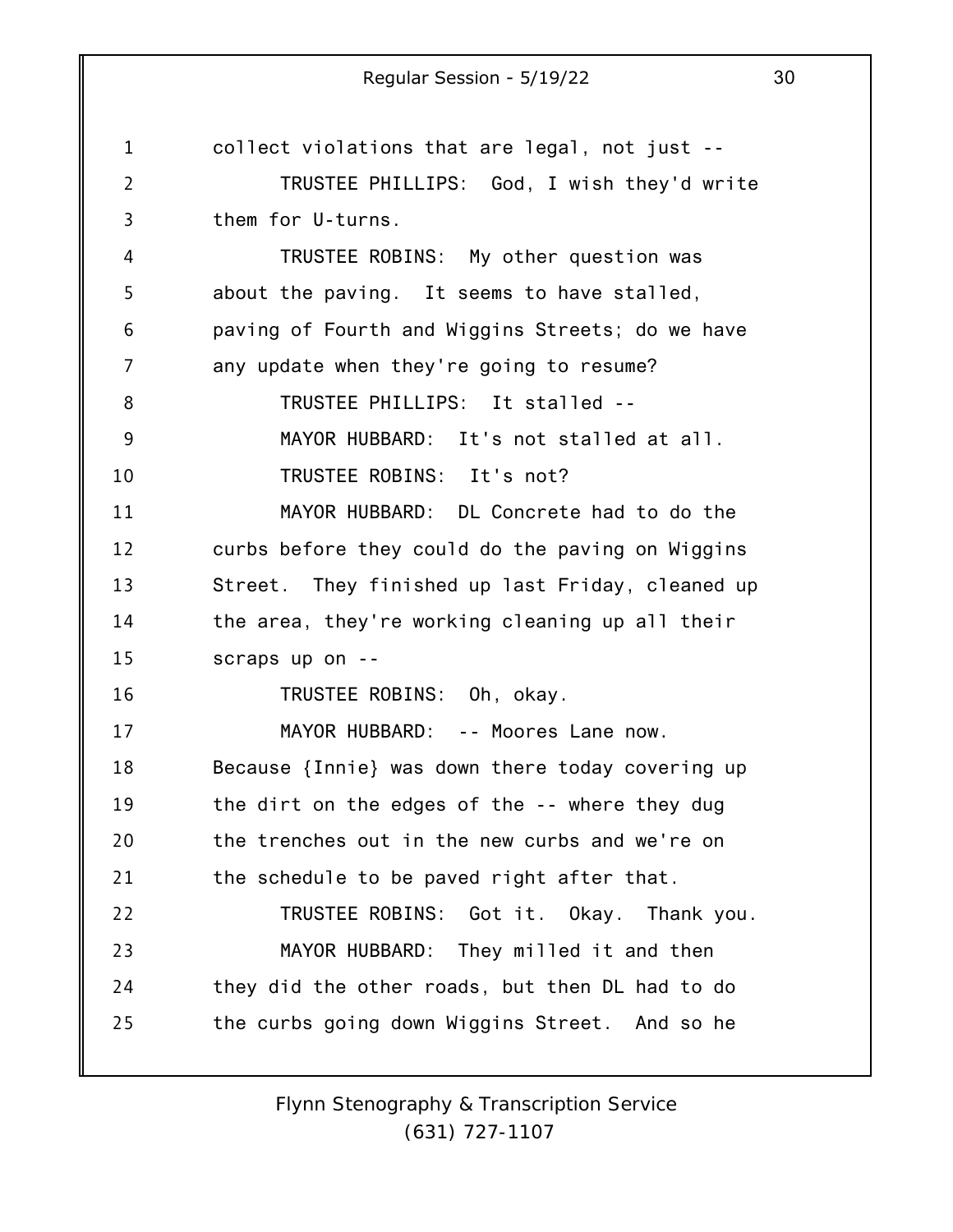1 2 3 4 5 6 7 8 9 10 11 12 13 14 15 16 17 18 19 20 21 22 23 24 25 Regular Session - 5/19/22 31 couldn't pave it because he'd be tearing up new stuff. TRUSTEE ROBINS: No, finish it, okay. All right, I understand. MAYOR HUBBARD: So, it's going through the normal progression of the project as it is, you know, so. They're doing a big project. Of course here he is making the asphalt for somebody else who is paving five miles of roads on Shelter Island right now. So as soon as they're done making the asphalt for there, they'll be doing ours. TRUSTEE ROBINS: That was my concern. I just thought were we being kind of passed over and  $-$ MAYOR HUBBARD: No, we were waiting on DL to get the work done, to get the work done that we contracted for. TRUSTEE PHILLIPS: Right. MAYOR HUBBARD: It had to be done first before they could pave. TRUSTEE PHILLIPS: Right. TRUSTEE ROBINS: Okay. MAYOR HUBBARD: That's all. TRUSTEE PHILLIPS: Maybe, Paul, you could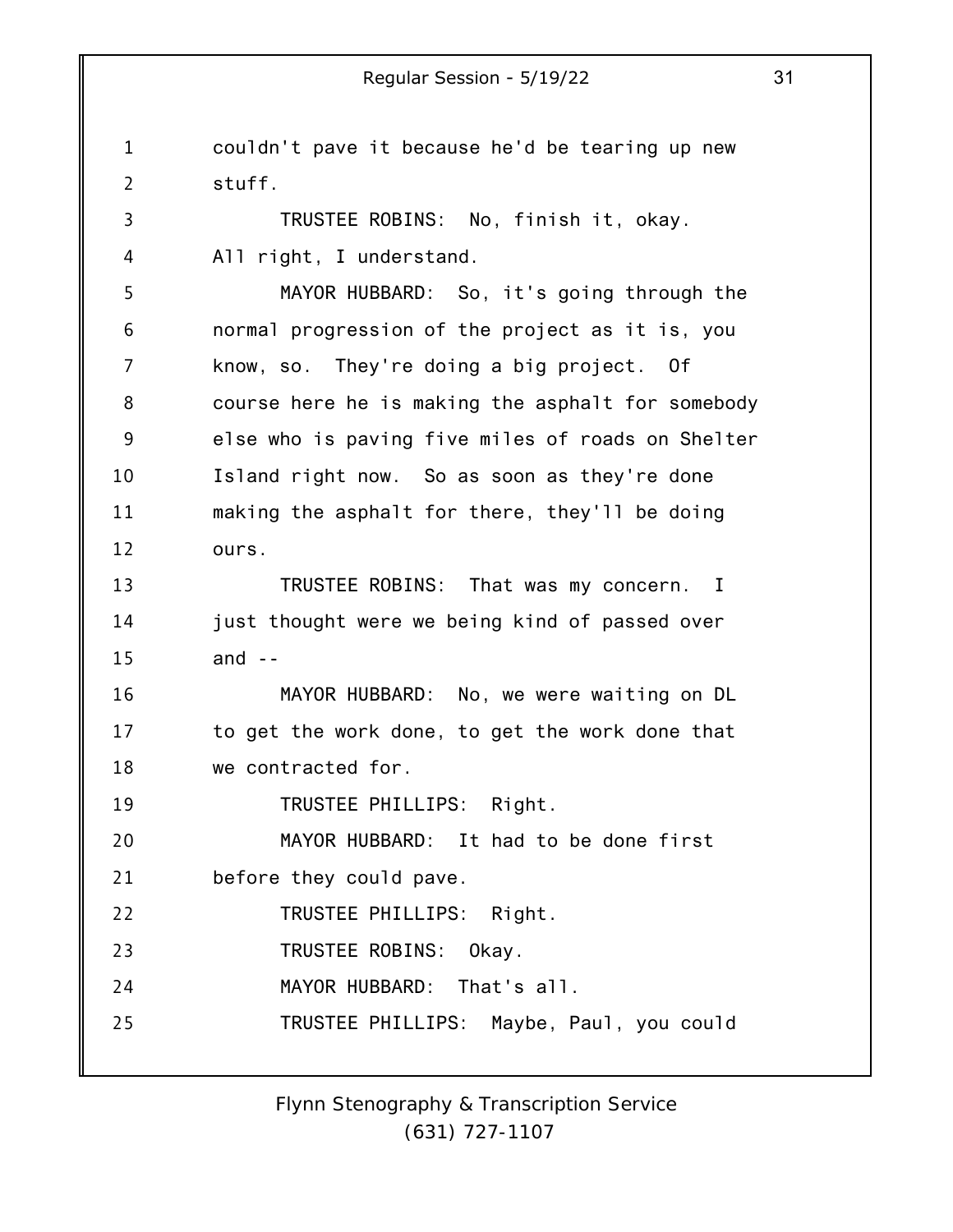1 2 3 4 5 6 7 8 9 10 11 12 13 14 15 16 17 18 19 20 21 22 23 24 25 Regular Session - 5/19/22 32 contact the railroad company again for the railroad tracks there? Because there's big gaps. Or is that something Corazzini's going to take care of? MAYOR HUBBARD: No. ADMINISTRATOR PALLAS: No, that's -- MAYOR HUBBARD: We've been complaining about that for a year now, monthly. ADMINISTRATOR PALLAS: Yeah, I just -- the last one I signed was about two week ago, if I remember correctly. It's on my list to do a follow up with them. It's the same response every time. Yes, we're all -- TRUSTEE PHILLIPS: Because it's getting bigger. ADMINISTRATOR PALLAS: We're going to have the engineering group look at it, that's what I hear, so. TRUSTEE PHILLIPS: Okay. MAYOR HUBBARD: Yeah, but liability -- ADMINISTRATOR PALLAS: I'll be a little more emphatic. TRUSTEE PHILLIPS: Yeah, I know. MAYOR HUBBARD: Corazzini won't touch it, they won't go near --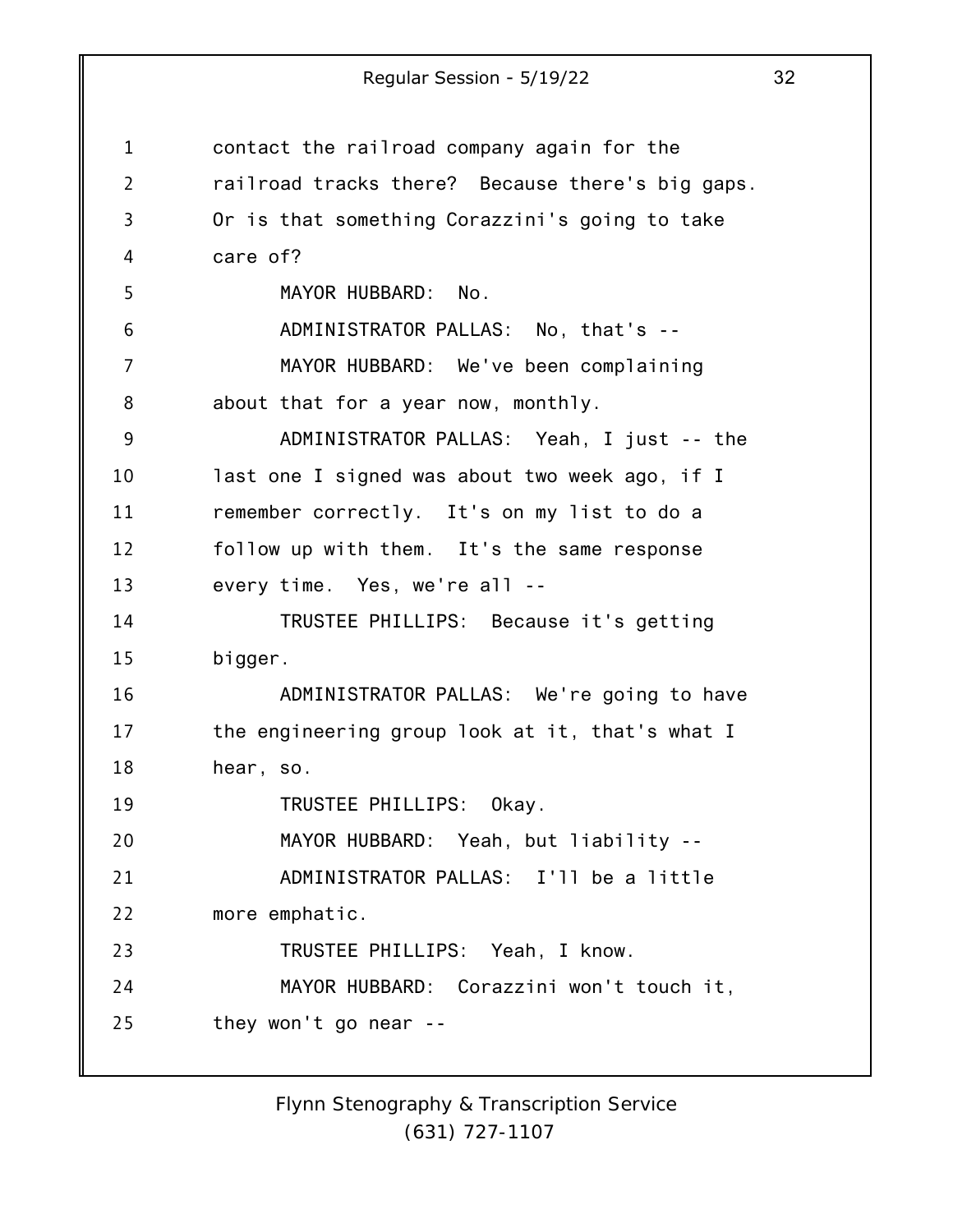1 2 3 4 5 6 7 8 9 10 11 12 13 14 15 16 17 18 19 20 21 22 23 24 25 Regular Session - 5/19/22 33 TRUSTEE PHILLIPS: No, I don't blame them. But they also -- TRUSTEE ROBINS: That's railroad property, correct? MAYOR HUBBARD: Yes. TRUSTEE PHILLIPS: But I also notice -- MAYOR HUBBARD: And if a train -- a train derails on it because they have asphalt too high or they hit something, they won't touch it between the -- the gates. TRUSTEE PHILLIPS: It's just it's getting worse. MAYOR HUBBARD: Uh-huh. ADMINISTRATOR PALLAS: They're aware of it. TRUSTEE PHILLIPS: Somebody's going to have an accident with their car -- ADMINISTRATOR PALLAS: Yep. TRUSTEE PHILLIPS: -- on top of it. MAYOR HUBBARD: Okay. Anything else for the Clerk? CLERK PIRILLO: Thank you. MAYOR HUBBARD: Thank you. Okay, now Village Attorney is not here yet so we'll move on to *Trustee Reports;* we'll do that first so we can give Joe a little more time.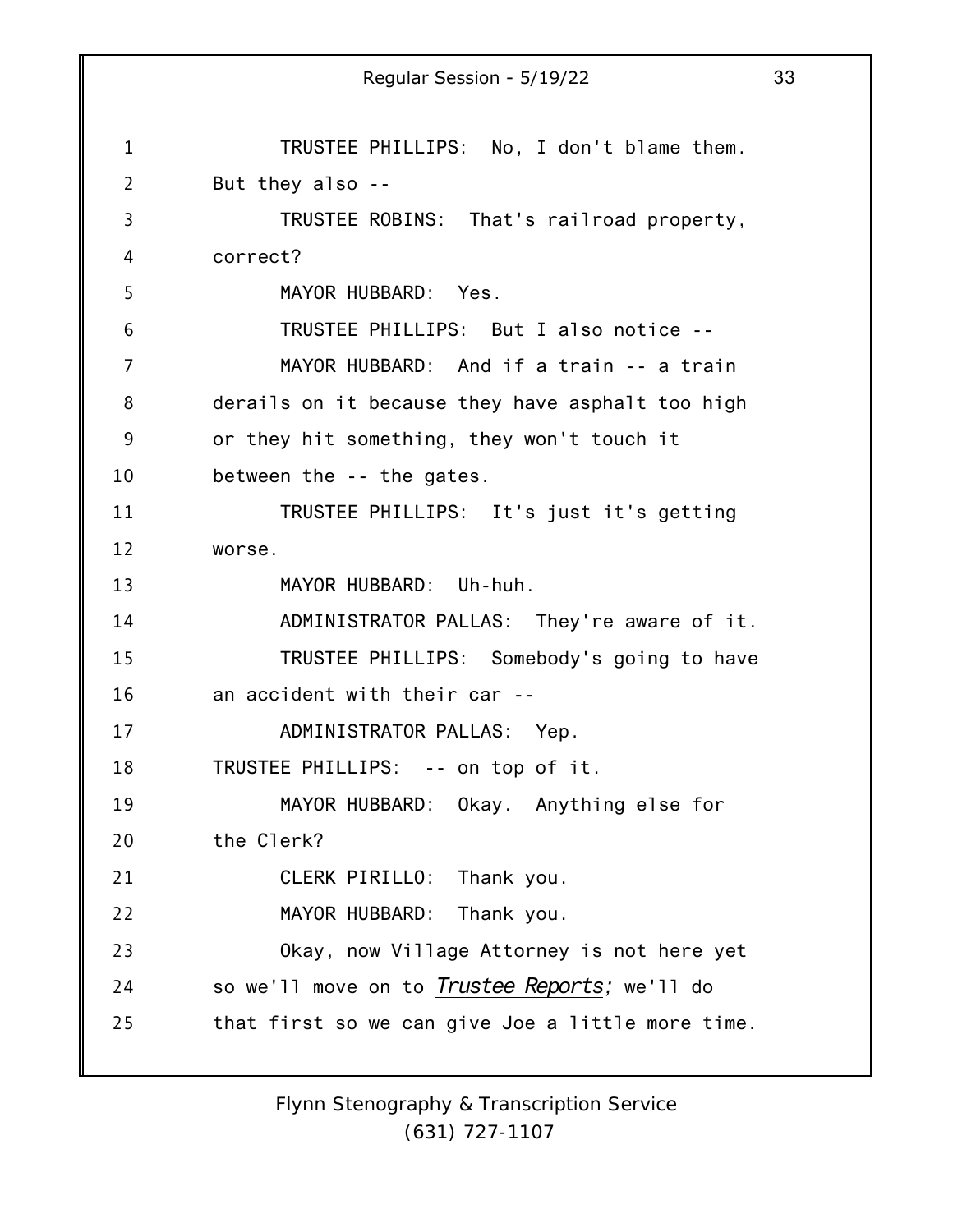He said half-hour, 45 minutes, so. We'll start with Trustee Robins.

1

2

3 4 5 6 7 TRUSTEE ROBINS: Okay. First off, I attended the NYAC conference with Paul Pallas on April 19th through the 21st up in Saratoga Springs. Very interesting and good to get back in-person with everybody again.

8 9 10 11 12 13 14 15 16 17 18 The key Renewable Energy Initiative in New York State right now is the electrification of the State; expansion of electric vehicles is the goal. Sources of clean energy include solar, wind, community, heat pumps and green hydrogen. Challenge for small units call electric utilities and cooperatives is to deal with mandates and provide reliable electricity to their ratepayers at a cost that protects low income customers. This is a big challenge for our unions and co-ops to do this and follow these goals.

19 20 21 22 23 24 25 So, the -- the goals are basically put out by the Climate Action Council Public Hearing which is taking place in Tupper Lake on May 10th. The CLPA is New York State Climate Leadership and Community Protection Act. It was signed into law in 2019. Its subjectives are carbon neutral economy, mandating at least 85% reduction in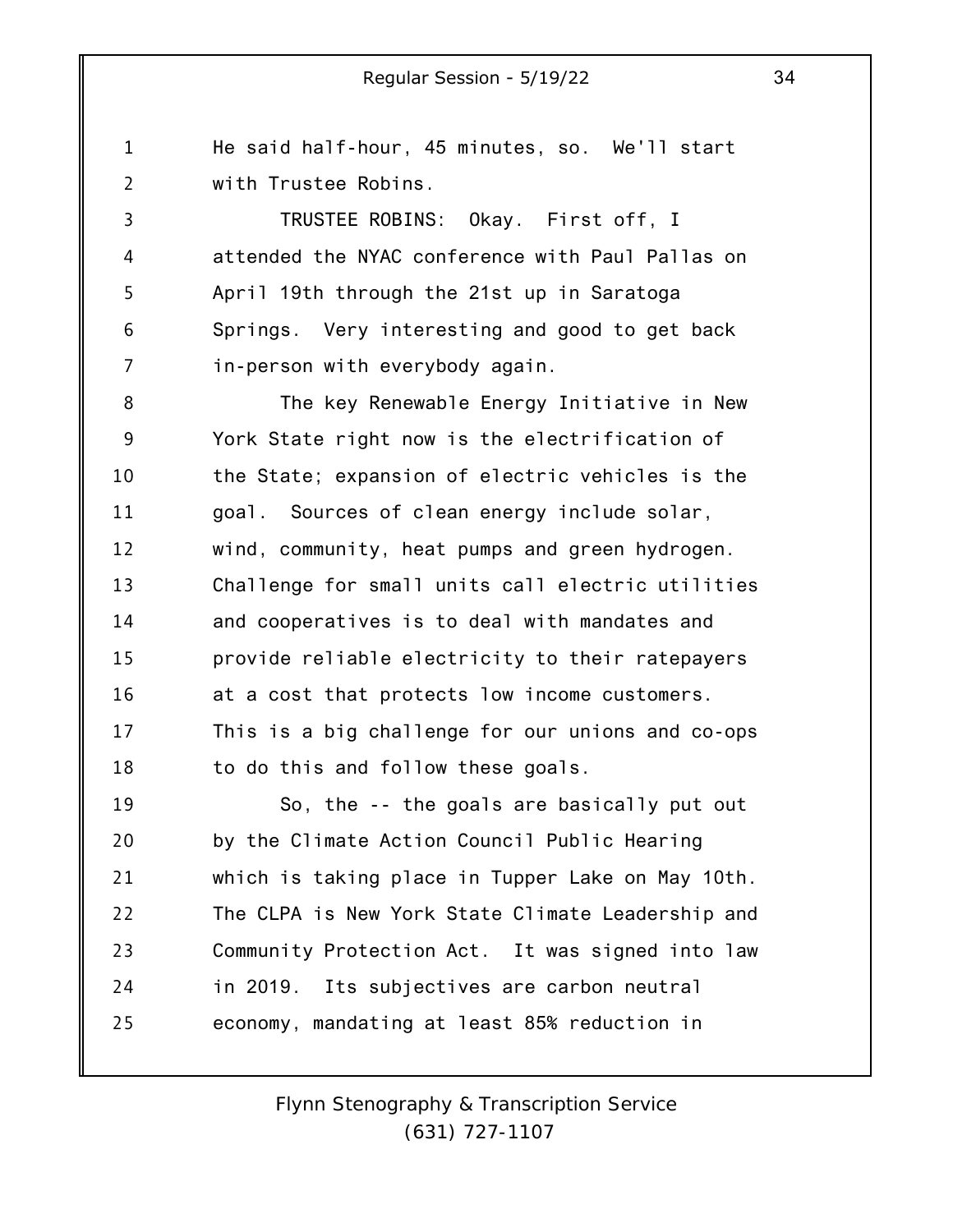| $\mathbf{1}$   | emissions below 1990 levels; 40% reduction in    |
|----------------|--------------------------------------------------|
| $\overline{2}$ | emissions by 2030; 100% zero carbon electricity  |
| 3              | by 2040; 70% renewal electricity by 2030; 9,000  |
| 4              | megawatts of off-shore wind by 2035; 6,000       |
| 5              | megawatts of distributed solar by 2025; 3,000    |
| 6              | megawatts of energy storage by 2030; and 185     |
| 7              | thermal Brittish units on-site energy savings by |
| 8              | 2025. And commitments to the climate, justice    |
| 9              | and just transition.                             |

10 11 12 13 14 15 16 17 18 19 These are goals, they are not a reality. In conversations, most of the engineers that work for the Upstate utilities and our Long Island utilities say that these are only goals but that the most important thing in the world of public power and energy is reliability. And right now we did the technology and battery storage does not exist to meet the current goals. So, it's a conundrum, really, for the utilities to have to deal with this.

20 21 22 23 24 Paul spoke about some of the grants and things that we are going to be eligible to sign up for and the street light mandate we're talking about, NYPA would be willing to, I think, work with us, Paul --

ADMINISTRATOR PALLAS: Correct, yes.

25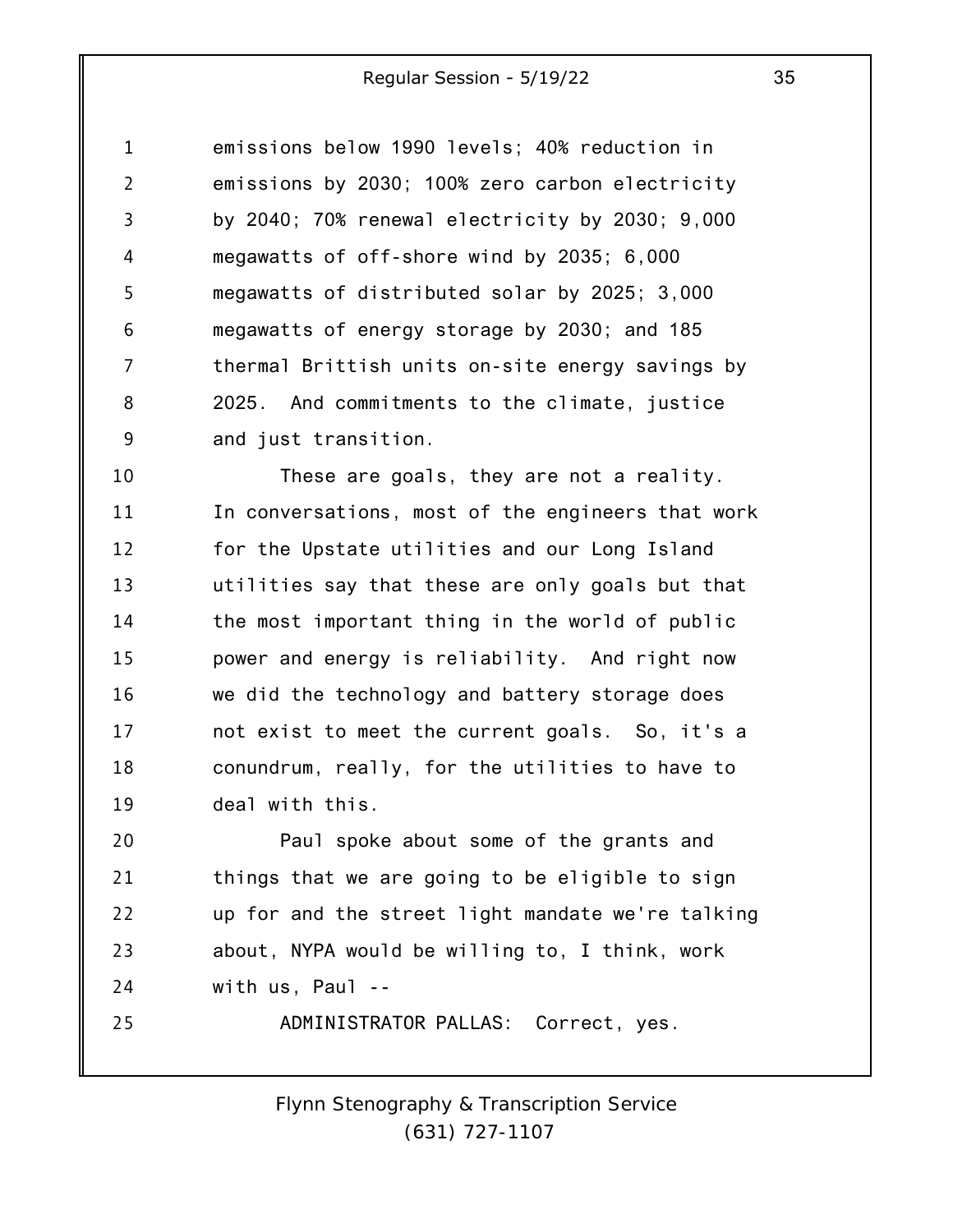1 2 3 4 5 6 7 8 9 10 11 12 13 14 15 16 17 18 19 20 21 22 23 24 25 TRUSTEE ROBINS: -- and give us help in writing those grants, which are onerous to say the least. But they do have a program. I had a conversation with a representative from NYPA who's working to help the municipal utilities write those grants, so that's a big deal for us because I think that street light program will be a huge benefit to the Village in many ways. We had a presentation by the -- Richard Dewey, he's the CEO of the Independent System Operator. They're the people that run all the power lines and basically provide our incremental power, power that we don't get from Niagra Falls that we have to buy which is approximately, Paul, about 25, 30% of our electricity we get from ISO; is that correct? ADMINISTRATOR PALLAS: Yeah. Yes. TRUSTEE CLARKE: Somewhere along those lines. TRUSTEE ROBINS: Yes. Anyhow, so as I said, it was an extremely informative conference. If anybody would like to see it, I do have Power Points from all of the presentations including a book that one of the participants wrote on battery storage. So, there's a lot of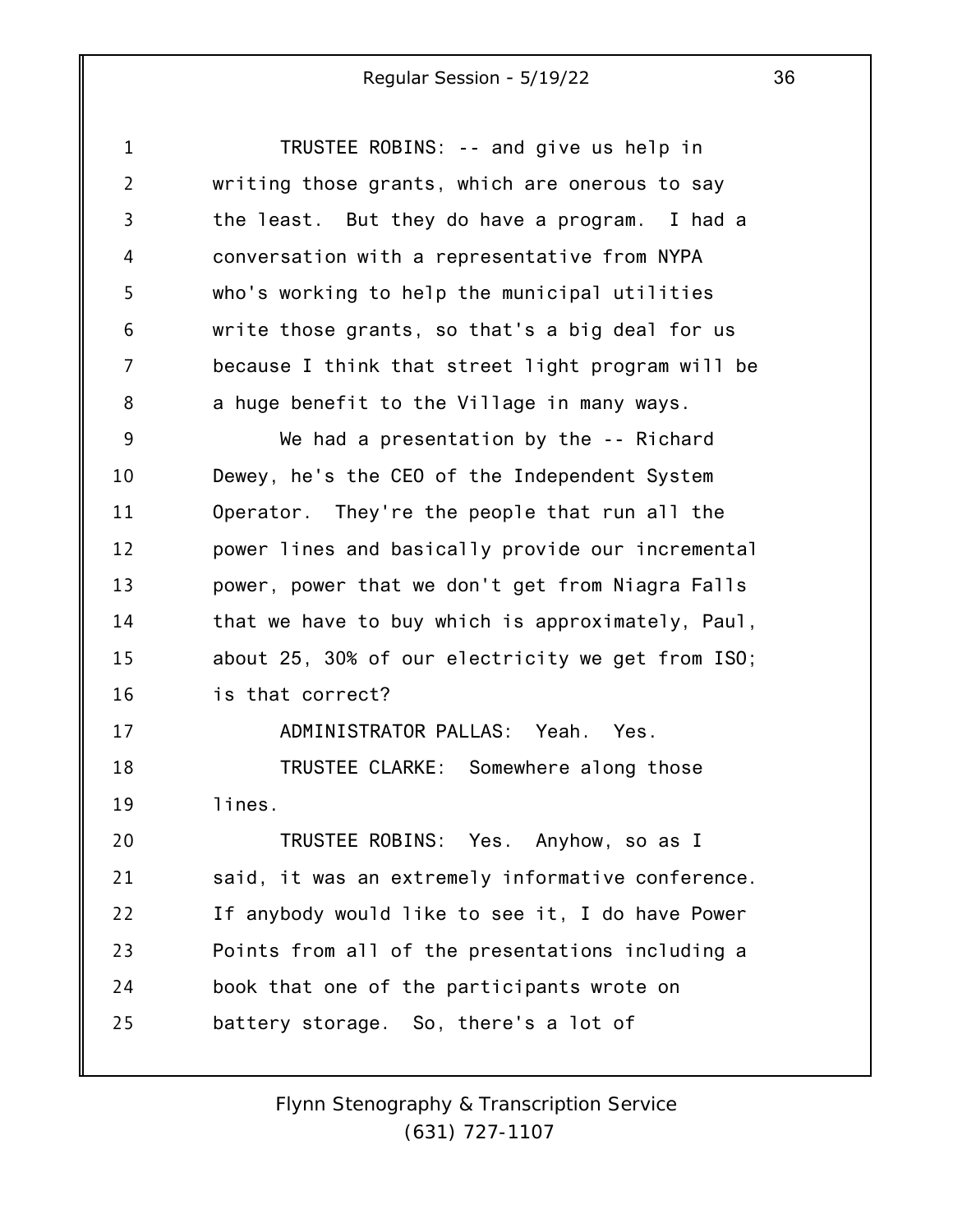1

2

3

information there, I'd be happy to share it with anyone on the Board and anybody from the public if they'd like to see those Power Points.

4 5 6 7 8 9 10 11 12 13 14 15 16 17 18 19 20 21 22 23 24 25 Okay, the next thing is affordable housing. As you know, I've been working on a Housing Task Force. Last month, March 30th, we had Mitchell from the Long Island Builder's Institute. He served as a member of the Community Development Corporation of Long Island Board, Suffolk County Workforce Housing Commission and the Nassau County workforce Housing Commission. He shared his experience and ideas for possible affordable housing development in Greenport and Southold. The group understands that Greenport must partner with Southold on creating community affordable housing projects. Mitchell noted that Greenport is the key factor in this because of our sewer. He offered to organize a visit for Board Members to a housing project in Patchogue with Mayor Paul Pontierie that was built near the train station. Several of our group and members of the BID would like to attend. The group will continue to advocate for accessory apartment creation in the Village. We also plan on developing a community housing prototype for Village/Town collaboration.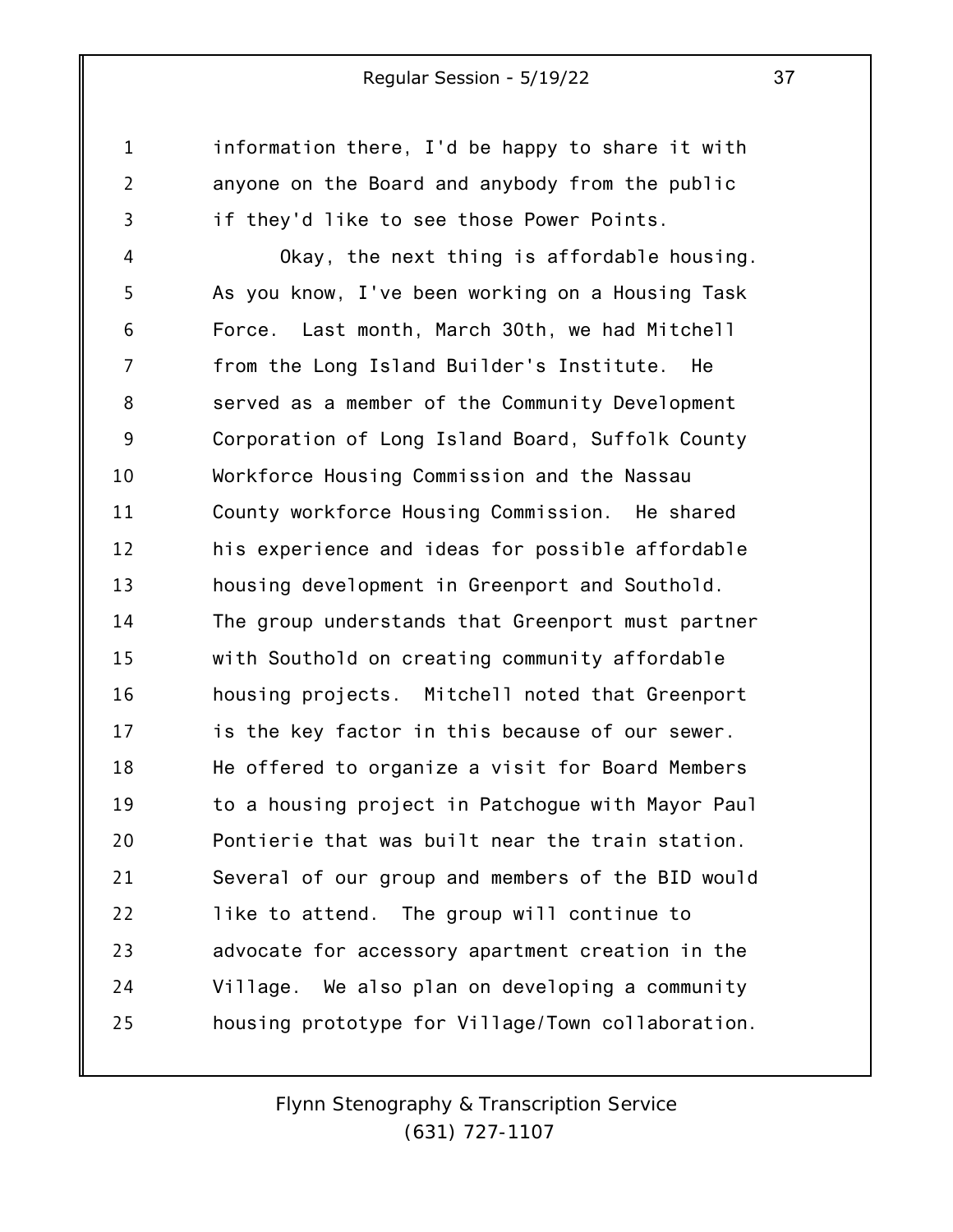| $\mathbf{1}$   | I attended a carousal meeting on May 3rd          |
|----------------|---------------------------------------------------|
| $\overline{2}$ | with Dave Abatelli, Arlene Klein, Margo Devito    |
| 3              | and myself. We discussed the condition of the     |
| 4              | carousal and continued to have a discussion about |
| 5              | ways to make sure that we are looking towards     |
| 6              | long term maintenance and wear and tear on the    |
| 7              | parts moving forward.                             |
| 8              | We did have a little bit of a discussion          |
| 9              | about distribution of weight on the ride that     |
| 10             | should be considered, not always able to get the  |
| 11             | employees to take that into account, but weight   |
| 12             | does -- is supposed to be distributed on the ride |
| 13             | equally. I think usually we don't have that many  |
| 14             | riders there, you know, that are significant, but |
| 15             | when -- you're looking surprised; I mean, does    |
| 16             | that $-$ that's not the $-$                       |
| 17             | ADMINISTRATOR PALLAS: No, the staff is            |
| 18             | trained to make sure that people are spread out   |
| 19             | on the ride.                                      |
| 20             | TRUSTEE ROBINS: Okay, that's all the              |
| 21             | conversation was about, to make sure that the     |
| 22             | staff is doing that.                              |
| 23             | ADMINISTRATOR PALLAS: Yes.                        |
| 24             | TRUSTEE ROBINS: We also talked about the          |
| 25             | fact that the change to the 2.50 ride was         |
|                |                                                   |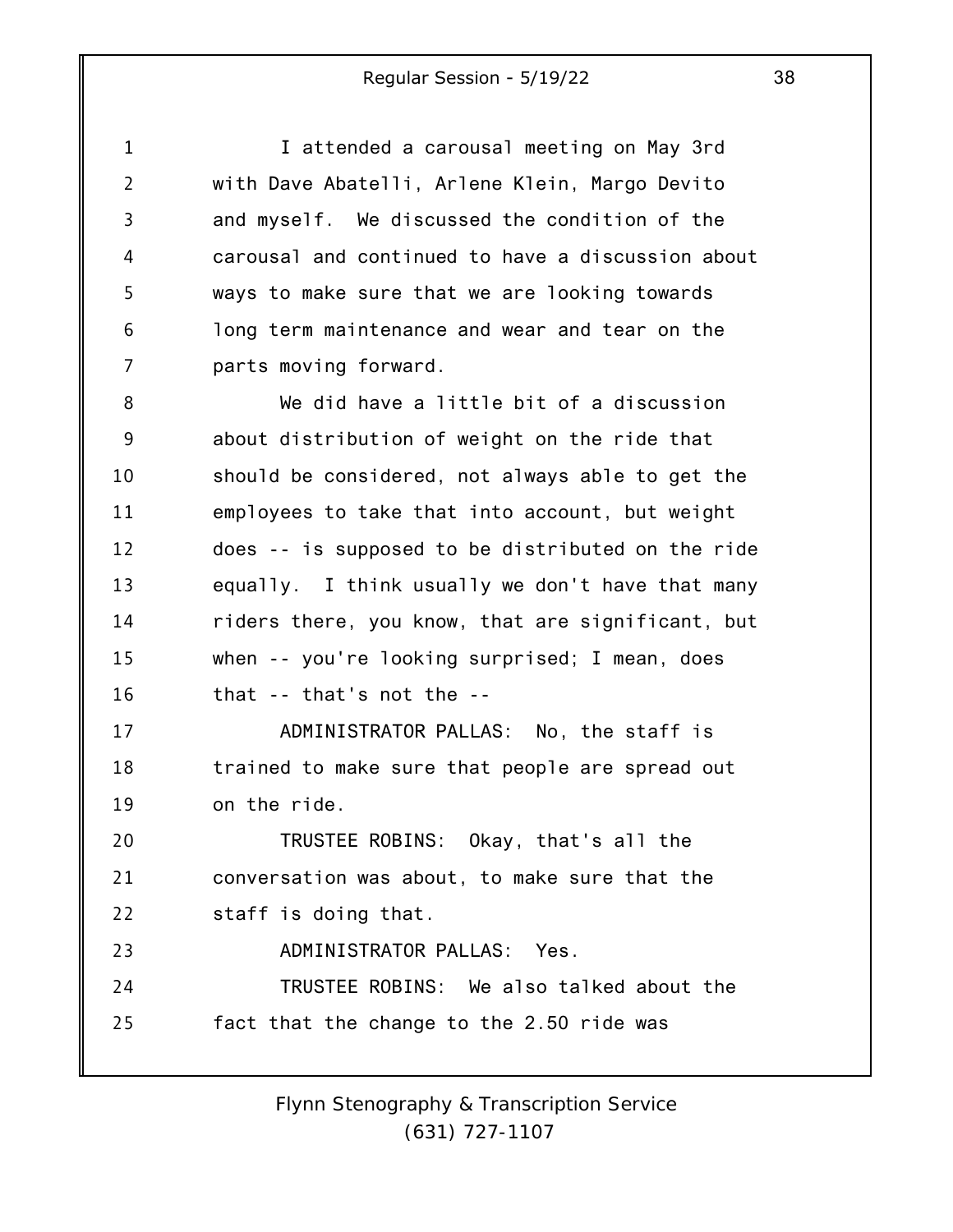| 1  | creating some problems with dealing with coinage. |
|----|---------------------------------------------------|
| 2  | I've heard that, you know, they're finding        |
| 3  | quarters and things under the ride and stuff like |
| 4  | that. And looking at payment options, they were   |
| 5  | hoping that we would be looking into a token      |
| 6  | machine at some point.                            |
| 7  | ADMINISTRATOR PALLAS: If I may?                   |
| 8  | TRUSTEE ROBINS: Please.                           |
| 9  | ADMINISTRATOR PALLAS: Robert and I have           |
| 10 | been having ongoing discussions and we're getting |
| 11 | very close to making a recommended -- a           |
| 12 | recommendation on which machine to get. I would   |
| 13 | hope that we would have a recommendation or at    |
| 14 | least an announcement. We may not need even need  |
| 15 | a formal bid on it because we don't believe -- I  |
| 16 | just don't remember the cost, so -- but we will   |
| 17 | certainly -- our goal is to have it before the    |
| 18 | next -- the next meeting                          |
| 19 | TRUSTEE ROBINS: Good. Okay. That's my             |
| 20 | report.                                           |
| 21 | MAYOR HUBBARD: Just a question; they're           |
| 22 | having problems with quarters?                    |
| 23 | TRUSTEE ROBINS: That's what I -- you know,        |
| 24 | I heard that, you know, people -- you know, that  |
| 25 | coins are flying around and being dropped on the  |
|    |                                                   |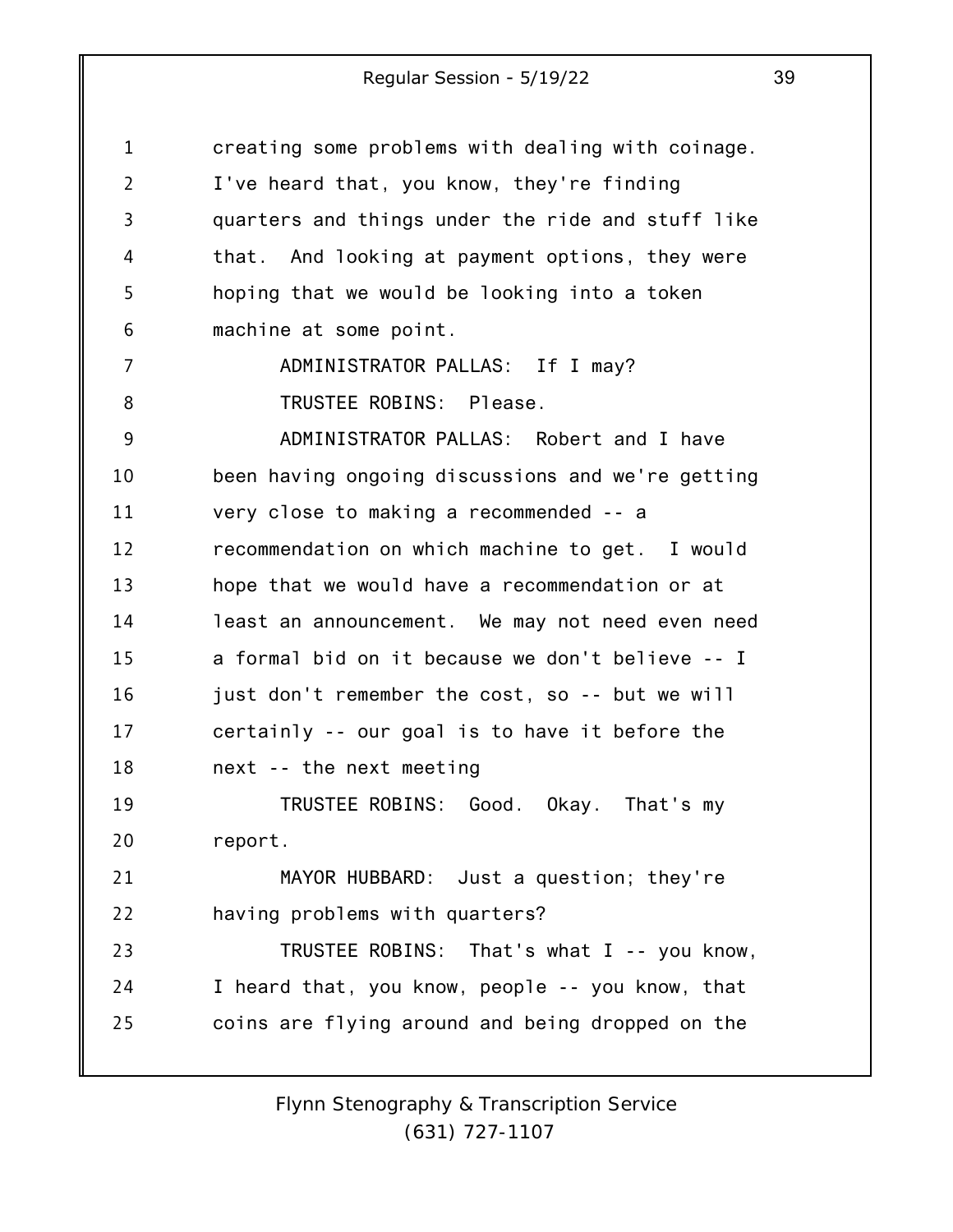1 2 3 4 5 6 7 8 9 10 11 12 13 14 15 16 17 18 19 20 21 22 23 24 25 Regular Session - 5/19/22 40 floor and things like that, so. MAYOR HUBBARD: Okay. TRUSTEE PHILLIPS: You mean from the riders? TRUSTEE ROBINS: Yeah. TRUSTEE PHILLIPS: Oh, okay. ADMINISTRATOR PALLAS: I haven't heard. Nothing's been reported to me, so. TRUSTEE ROBINS: Okay. MAYOR HUBBARD: Okay. I mean, because a quarter or a token; if we're going to go to tokens, a token is just a quarter. That's why I'm just asking if quarters are dropping, I guess you'd be more protective of a 2.50 token than you are a quarter? TRUSTEE ROBINS: I have no idea. I just -- I heard that. It was reported, I'm not going to, you know, say -- MAYOR HUBBARD: Okay. Well, no, just if somebody has something, they really should report that to the Village Administrator so that he knows that something's going on there to talk with staff about it. So, whoever it was that reported it, just have -- if they have a concern like that to report it to the Village so the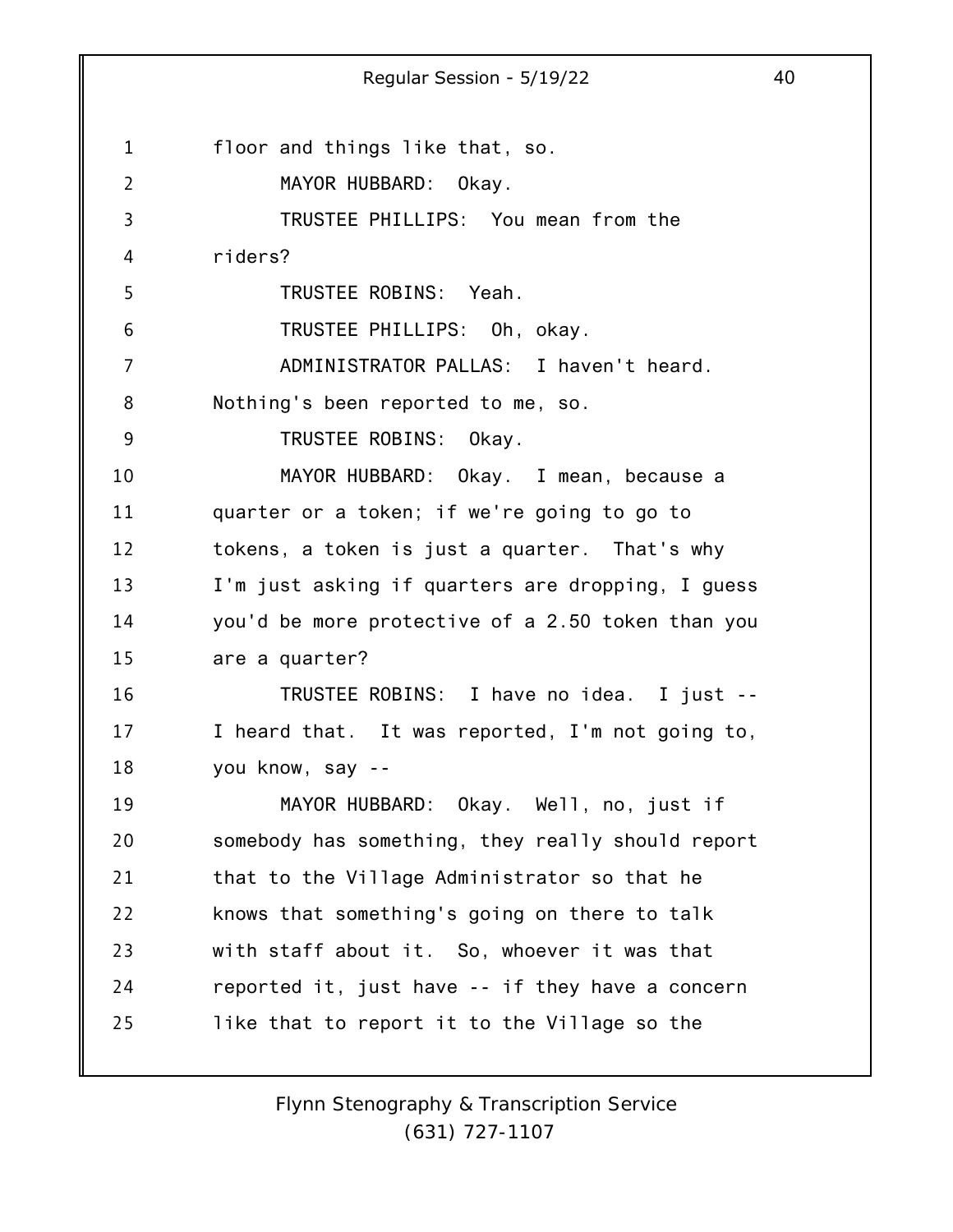1 2 3 4 5 6 7 8 9 10 11 12 13 14 15 16 17 18 19 20 21 22 23 24 25 Regular Session - 5/19/22 41 Village knows about it. That would just be helpful that way so the information gets back to Village Hall so we could take corrective measures if it was an issue. TRUSTEE ROBINS: I think that did get back to -- I'm sure the person who said it -- MAYOR HUBBARD: Okay, TRUSTEE ROBINS: -- will speak with Paul about it. Okay? MAYOR HUBBARD: All right, very good. TRUSTEE ROBINS: Yeah, that's it for me right now. I was going to give you a big report, but the BID has an annual meeting coming up and you'll be hearing a little bit more about that, okay? TRUSTEE CLARKE: What's the date on that, Julia? TRUSTEE ROBINS: I'm sorry? TRUSTEE CLARKE: Do you know the date? TRUSTEE ROBINS: The date of their annual meeting is June 2nd, it's at 6 p.m. at Claudio's. A formal invitation to the Board and management is going to be forthcoming in an e-mail tomorrow. Okay? TRUSTEE CLARKE: I'm sorry; what's coming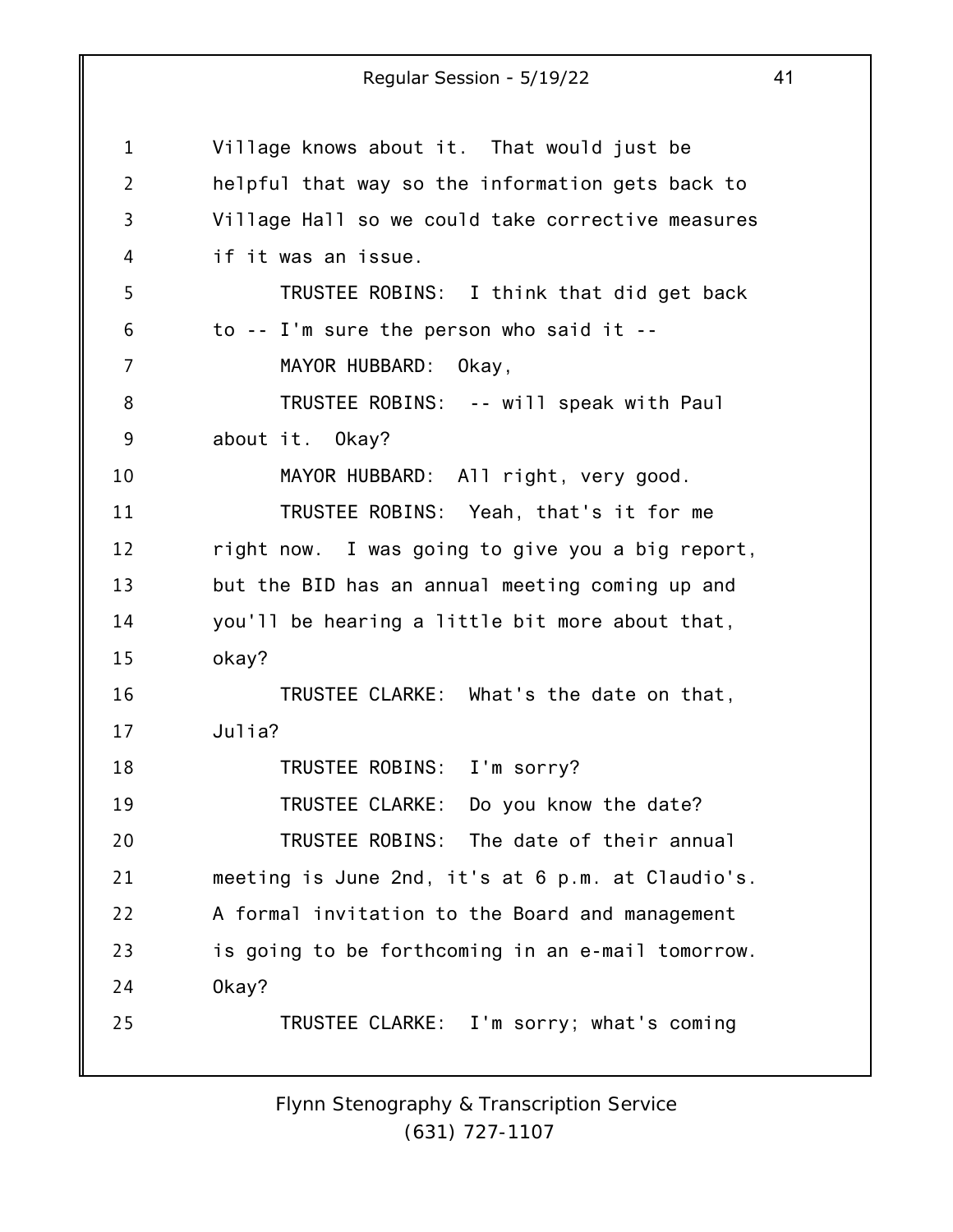1 2 3 4 5 6 7 8 9 10 11 12 13 14 15 16 17 18 19 20 21 22 23 24 25 tomorrow? TRUSTEE ROBINS: A formal invitation to the Board -- TRUSTEE CLARKE: Got it. TRUSTEE ROBINS: -- and management to come to the annual meeting at Claudio's TRUSTEE CLARKE: Okay, great. In the evening? TRUSTEE ROBINS: 6 p.m.; refreshments will be served. It's going to be upstairs at Claudio's. TRUSTEE PHILLIPS: This is their annual - it's an annual meeting along with the annual vote for the Board Members. TRUSTEE ROBINS: Elections, yeah, it's all -- this all will be in the e-mail that I'll send out that they put out. It will be the election of officers and the -- it'll be like a Power Point presentation, basically, of the projects and events and things like that they do. It should be pretty well done, actually, they're planning it, so MAYOR HUBBARD: Okay. TRUSTEE PHILLIPS: Out of curiosity, were they happy with the increase to their budget?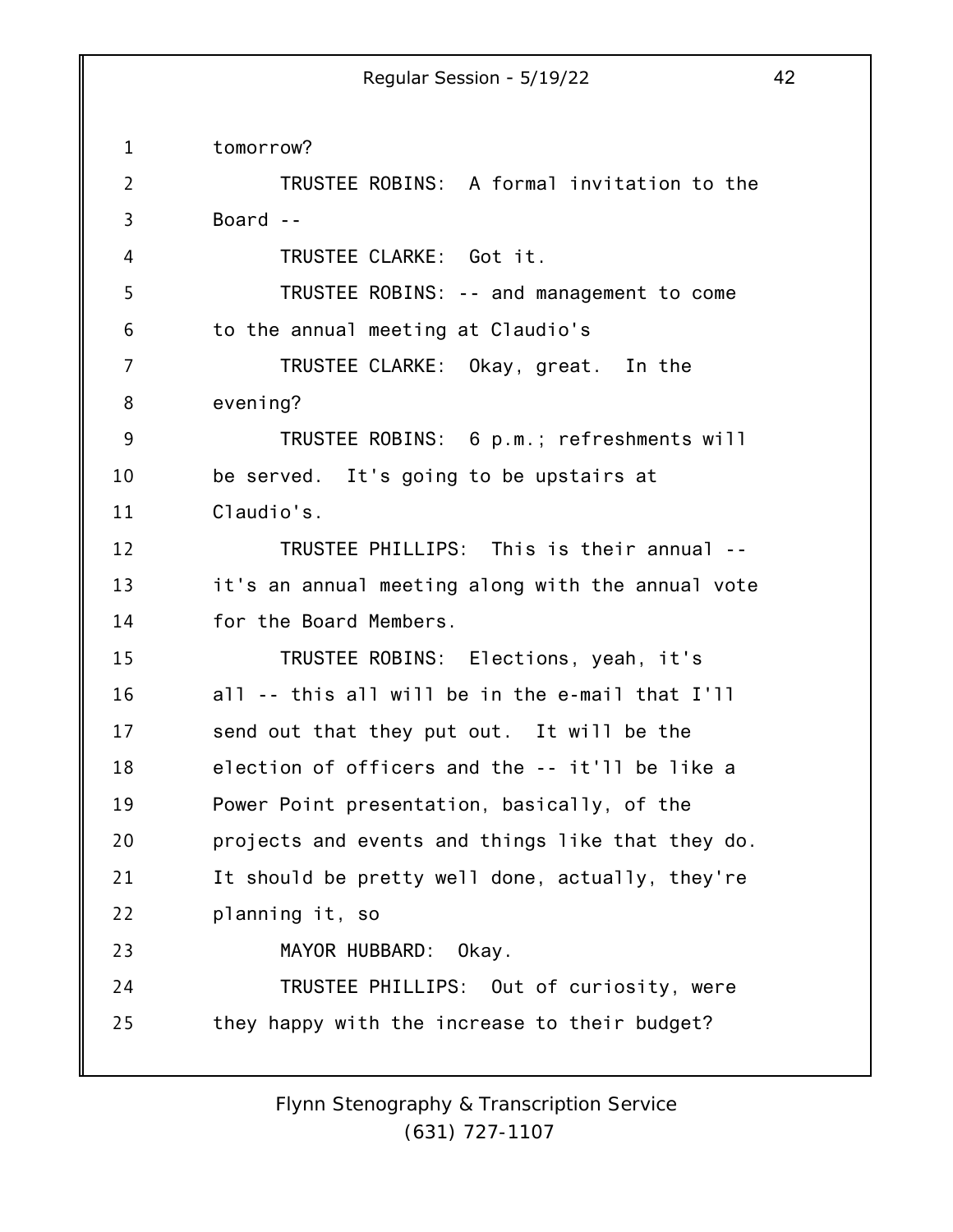1 2 3 4 5 6 7 8 9 10 11 12 13 14 15 16 17 18 19 20 21 22 23 24 25 Regular Session - 5/19/22 43 TRUSTEE ROBINS: Yes, actually, they were. TRUSTEE PHILLIPS: Okay. TRUSTEE ROBINS: They appreciated that; it came up at the meeting yesterday and they thanked the Village for that. TRUSTEE PHILLIPS: Okay, that's great. I'm glad that they're happy. MAYOR HUBBARD: I hadn't heard anything back on it, so I didn't -- TRUSTEE PHILLIPS: No, me either, so that's why I was asking. MAYOR HUBBARD: Okay. TRUSTEE PHILLIPS: I'm glad to hear that they appreciated that we listened to them and we were able to come up with something. I think that's great. MAYOR HUBBARD: Okay. TRUSTEE ROBINS: Thank you. MAYOR HUBBARD: Trustee Phillips. TRUSTEE PHILLIPS: Pretty much, the only thing that I really want to bring up is last month I had brought up the topic of the speed signs that flash as a car goes by as to what the speed is. Robert did look into the price of them. Paul, do you remember what the numbers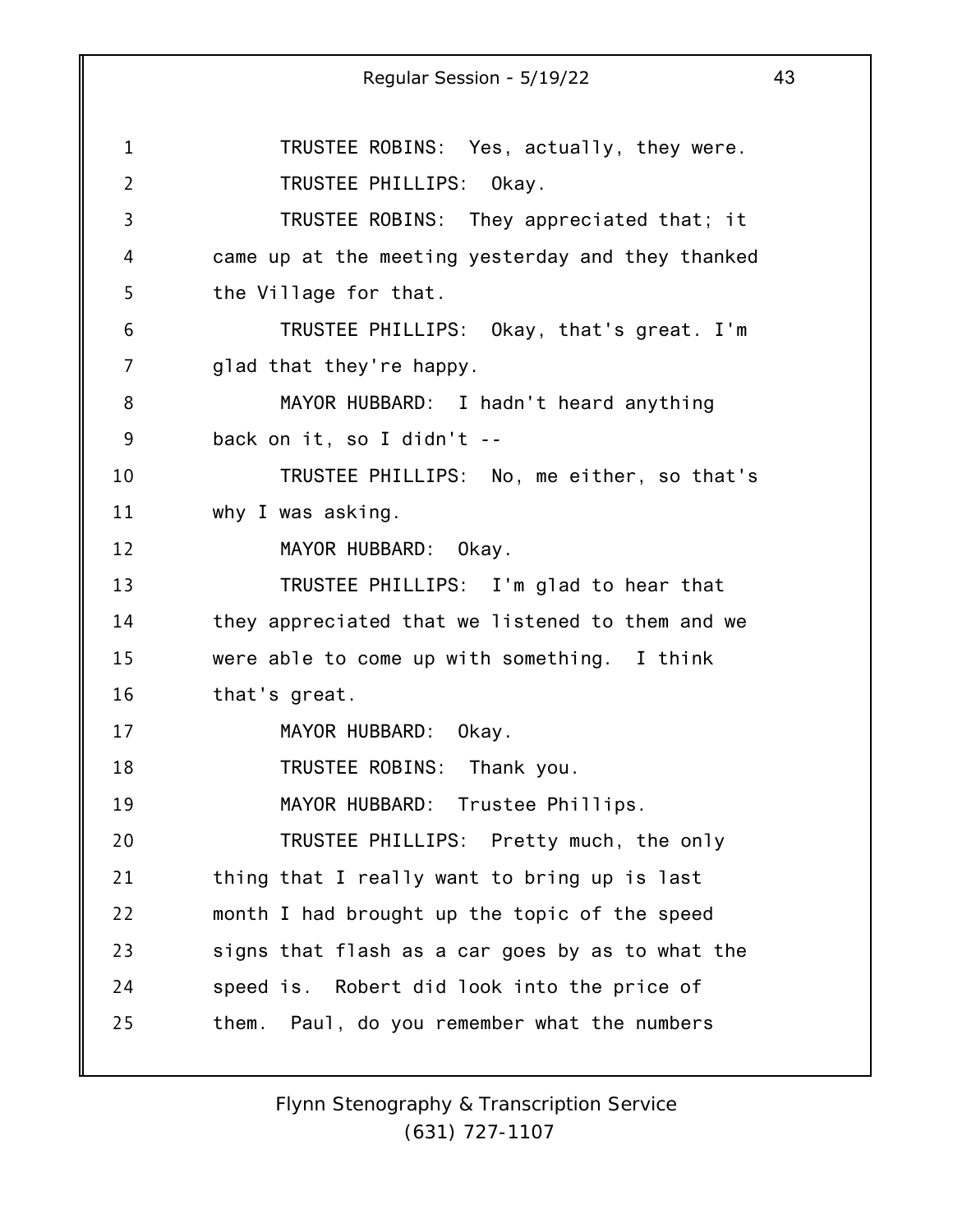1 2 3 were? Because I caught him as he was leaving today and he wasn't feeling well and I wasn't pressing the issue.

4 5 6 7 8 ADMINISTRATOR PALLAS: I actually reviewed the -- there were some documents I think that you had provided or he had provided, I don't remember where, and I went to their website and there's no pricing information.

9 10 TRUSTEE PHILLIPS: Well, he did get prices but he couldn't remember exactly.

11 12 ADMINISTRATOR PALLAS: I know that he did and he -- he and I didn't connect.

13 14 15 16 17 18 TRUSTEE PHILLIPS: But there were two options, one of them was actually solar and the other one was actually hooking into our -- into the electric in a pole. I think there was only like a \$300 difference between the two, if I remember correctly.

19 20 21 22 23 24 25 But I would like to perhaps at least purchase one of them and ask the State that we could get it somewhere from the North Road coming into Greenport because I do understand that there's a lot of traffic coming in and they're not reading the 25 mile per hour sign and perhaps the flashing sign somewhere along there would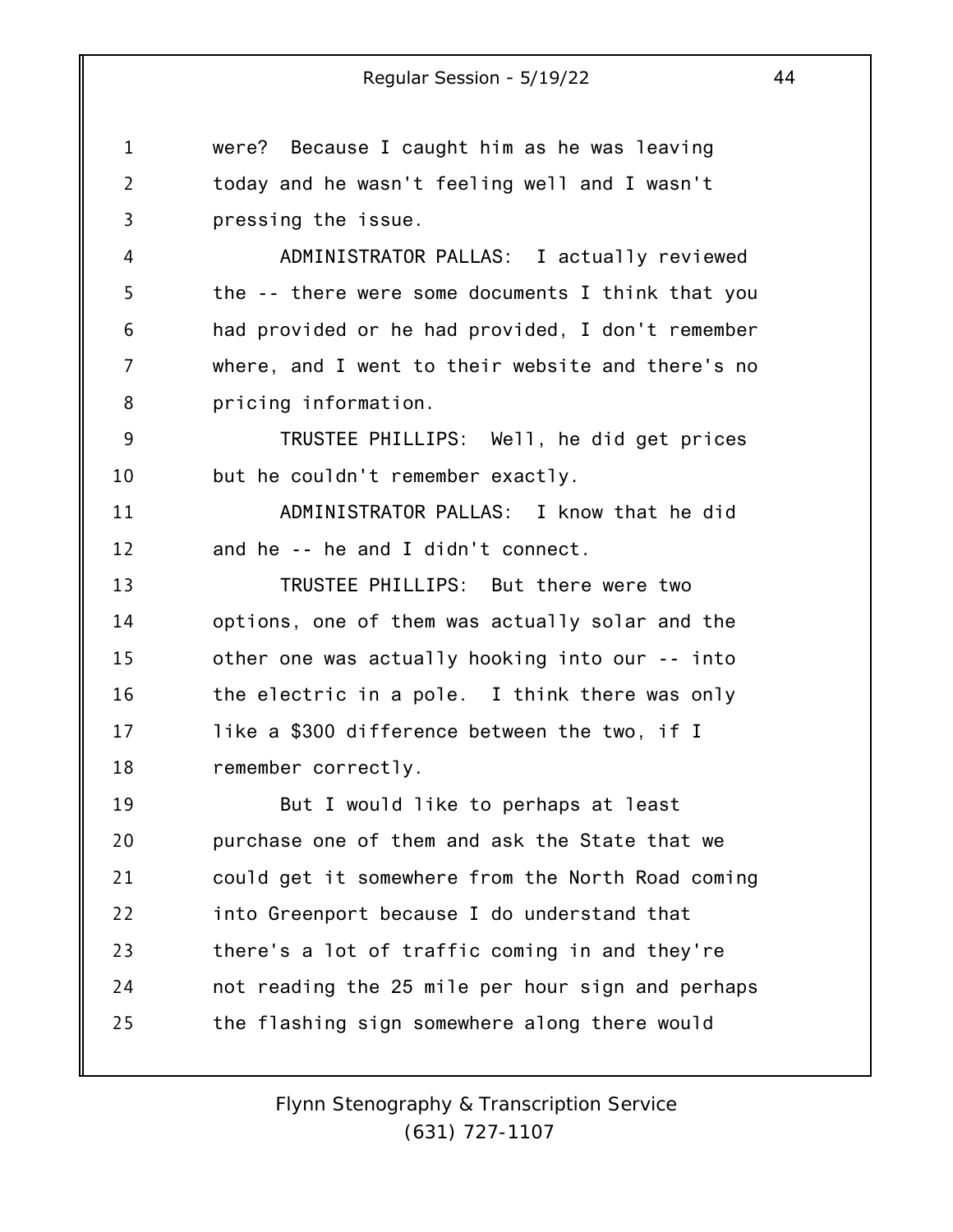1 2 3 4 5 6 7 8 9 10 11 12 13 14 15 16 17 18 19 20 21 22 23 24 25 Regular Session - 5/19/22 45 slow them down a little bit before they get into town. I know that on the side coming in from the main road they get slowed down because the school has the -- MAYOR HUBBARD: Fifteen. TRUSTEE PHILLIPS: The 15 mile per hour. But Main Street has become a little bit of a speedway and I would hope that DOT would allow us to do -- I would love the DOT to pay for it but I doubt that would happen, so. That's the only thing I'm really looking for for this month. MAYOR HUBBARD: Okay, thank you. Paul will get the prices and send it around once Robert's back in. ADMINISTRATOR PALLAS: Yes. TRUSTEE PHILLIPS: Okay. MAYOR HUBBARD: Okay. Trustee Clarke? TRUSTEE CLARKE: If it's not too expensive it's a worthwhile initiative, unless they had complaints about First Street not having any posted speed signs. Because it's an alternate north/south route and there's no posted speed sign on First Street in either direction. MAYOR HUBBARD: Yeah, there's actually none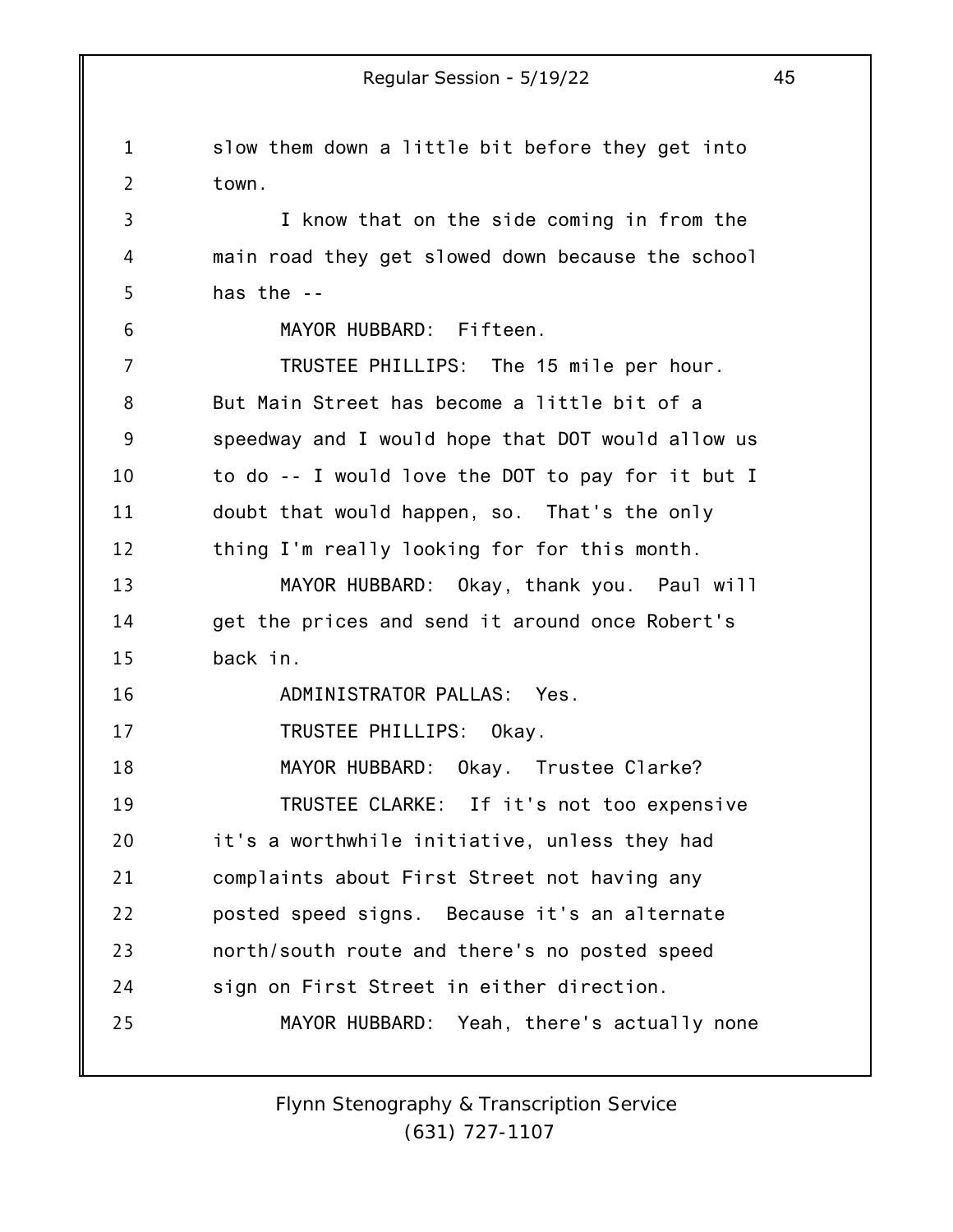1 2 posted on any of the roads in the Village besides Front and Main Street

3 4 5 6 7 TRUSTEE CLARKE: The two things I have to report were, as you heard, the successful conclusion of the grant application process for Friends of Mitchell Park and the Downtown Revitalization which I am very happy about.

8 9 10 11 12 13 I reported back to Friends of Mitchell Park the approval from the Board on the story walk installation for July and they're looking forward to working directly with the Village Administrative on figuring out the tactics on that.

14 15 16 17 18 19 And then most recently, this week and last we were able to purchase all of our seasonal plants for the Village planting for Memorial Day and got them in so that they've got a good couple of weeks to develop before our parade is hosted here.

20 21 22 23 24 25 We took the budget up 10% due to a 10% price increase this year versus last year on the same number of plants. And then I asked for an additional 5% for additional plants so that we had more at hand for -- we ran a little short last year when we got to Village Hall. Then we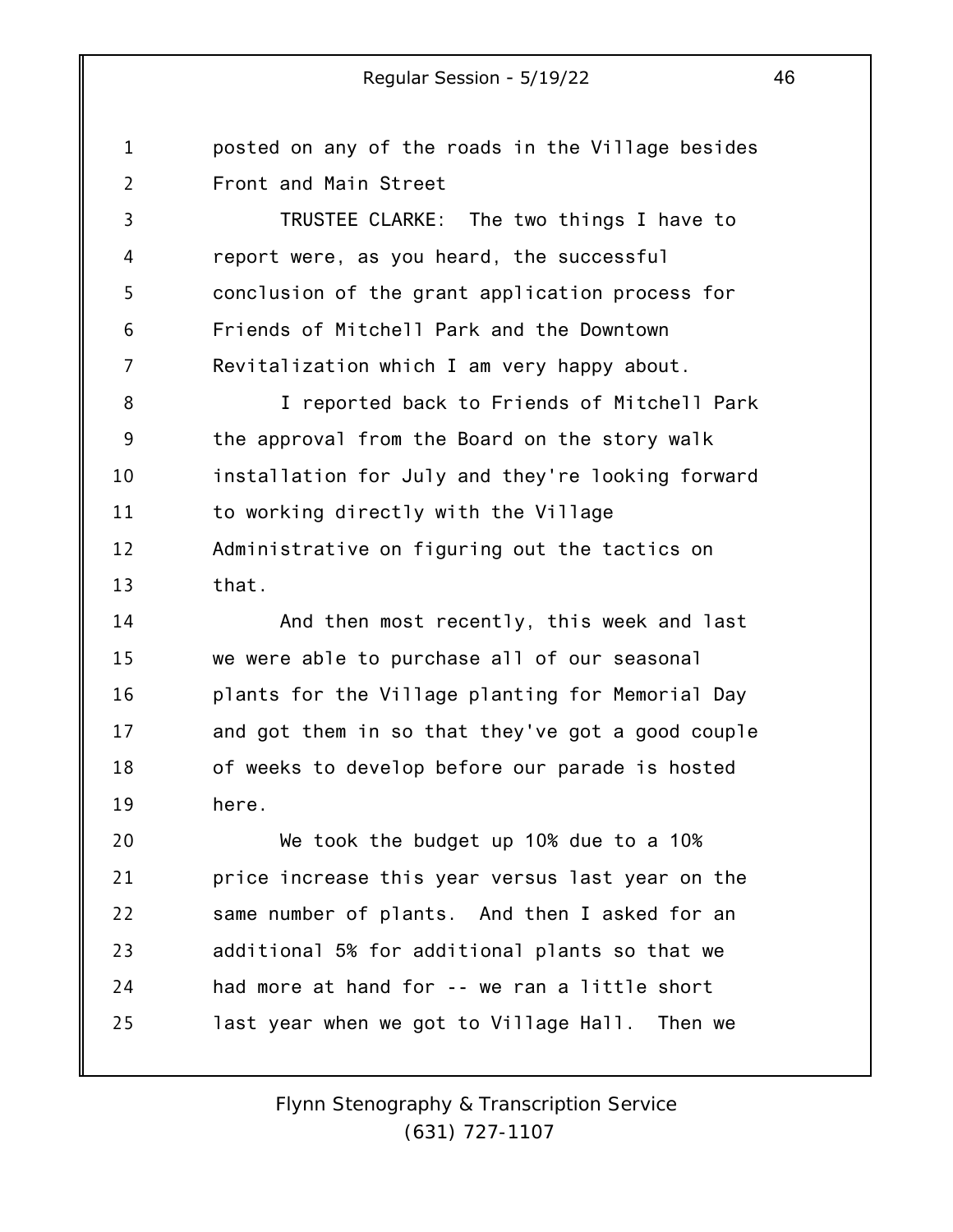| 1              | prioritize the plantings by the corner memorials  |
|----------------|---------------------------------------------------|
| $\overline{2}$ | first, then the Civil War, then Village Hall,     |
| 3              | then Fifth Street Beach, leaving the remainder to |
| 4              | be used by the park and marina staff for Mitchell |
| 5              | Park. And that was all completed I'd say          |
| 6              | yesterday maybe we got finished with everything.  |
| 7              | MAYOR HUBBARD:<br>Okay.                           |
| 8              | TRUSTEE CLARKE: So that will look good.           |
| 9              | MAYOR HUBBARD: Yes. Thank you.                    |
| 10             | TRUSTEE CLARKE: And I don't have anything         |
| 11             | else to report.                                   |
| 12             | MAYOR HUBBARD: Okay. Thank you.                   |
| 13             | (*Village Attorney Prokop                         |
| 14             | Entered the meeting at $7:45$ a.m.*)              |
| 15             | MAYOR HUBBARD: I just -- one more thing.          |
| 16             | I just wanted to ask Trustee Phillips; the        |
| 17             | morning parade for next week.                     |
| 18             | TRUSTEE PHILLIPS: I'm working on it.              |
| 19             | MAYOR HUBBARD: Are we --                          |
| 20             | TRUSTEE PHILLIPS: It's coming -- I'll have        |
| 21             | a better answer tomorrow, I have one more thing I |
| 22             | have to put in place.                             |
| 23             | MAYOR HUBBARD: Okay. If you need                  |
| 24             | assistance with anything, let us know.            |
| 25             | TRUSTEE PHILLIPS: If what I'm going -- if         |
|                |                                                   |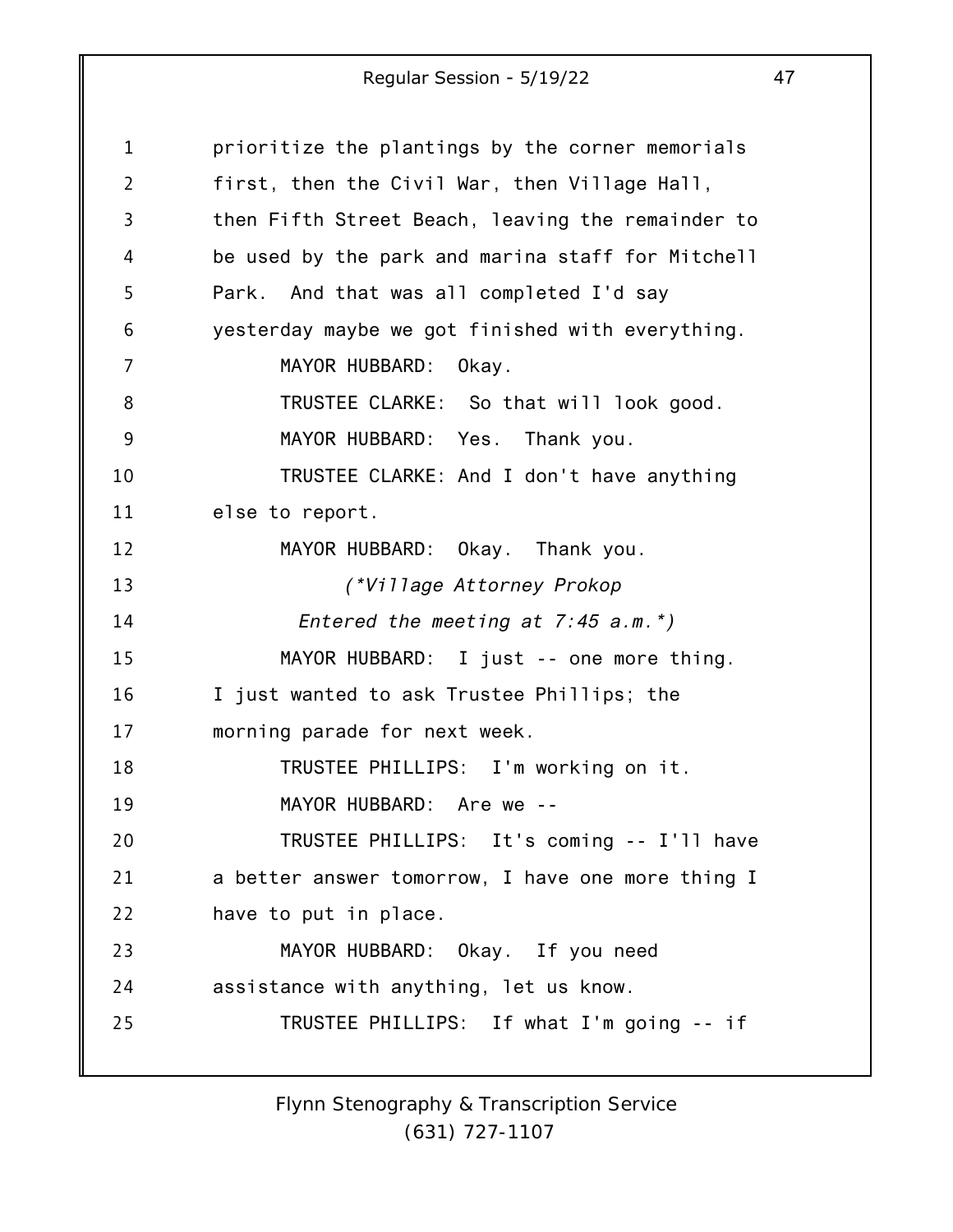1 2 3 4 5 6 7 8 9 10 11 12 13 14 15 16 17 18 19 20 21 22 23 24 25 this doesn't -- if the one person doesn't answer then I'm going to ask for assistance, but I'll probably be good with it. MAYOR HUBBARD: Okay. TRUSTEE PHILLIPS: It's -- as I told you, some people it's hard getting them to make a commitment, so. I know there's a group of Boy Scouts that are extremely interested, Greenport and Mattituck, and Jack reached out to the one in Mattituck, I'll probably reach out to him tomorrow. And I did reach out to Cliffy last night, he didn't call me back this morning. I'm having a problem finding someone to play Taps, but I think that if I reach out to the Boy Scouts they may have somebody within their ranks that could do that, so. MAYOR HUBBARD: Okay. TRUSTEE PHILLIPS: Okay? And I'm pretty much -- I'm getting there. There just isn't going to be any of the coffee cake or whatever afterwards because they all have to start lining up at 9:30, according to Jack's. MAYOR HUBBARD: Uh-huh. TRUSTEE PHILLIPS: So it's probably going to go from there straight to wherever they have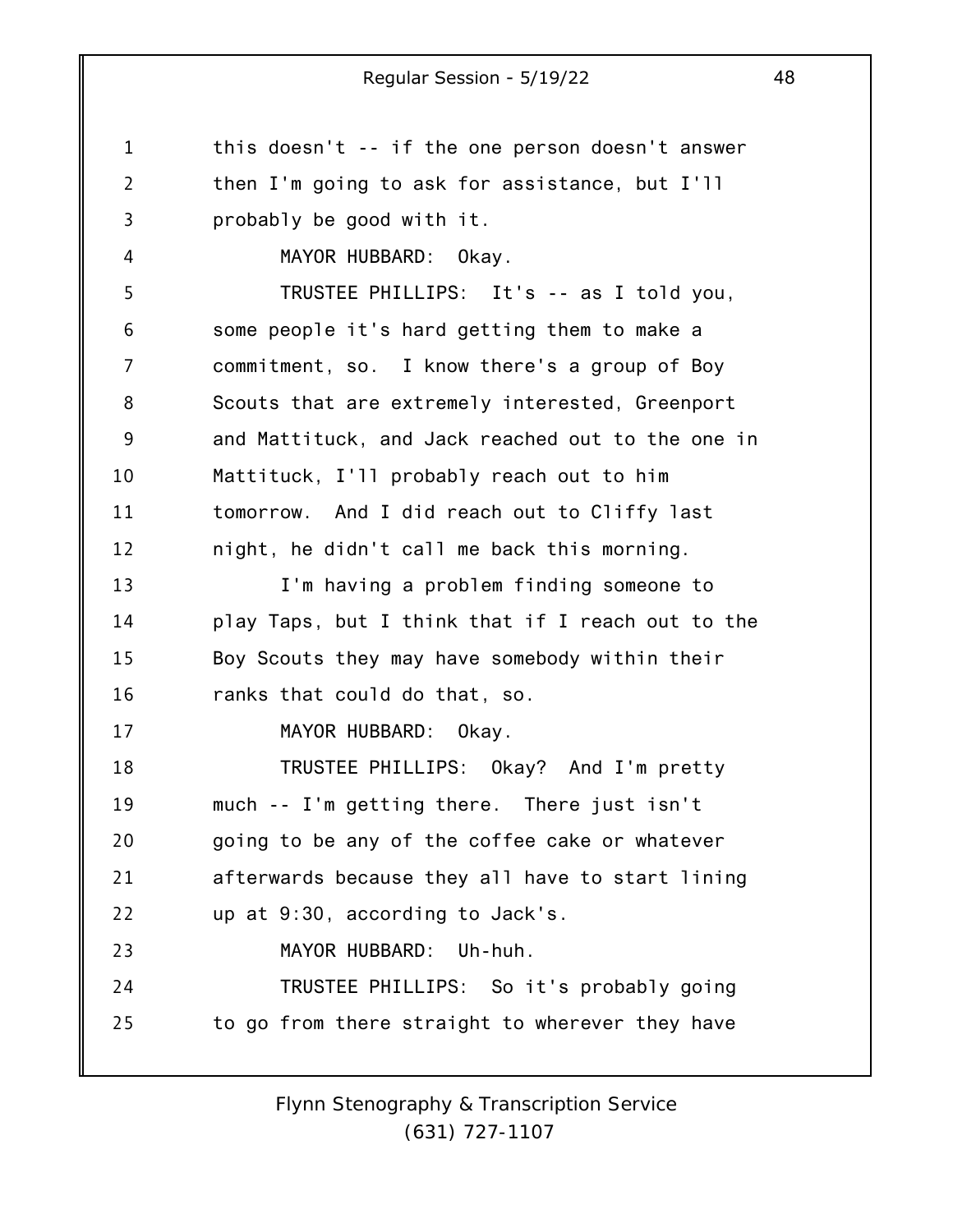1 2 3 4 5 6 7 8 9 10 11 12 13 14 15 16 17 18 19 20 21 22 23 24 25 to line up. You have to, you know, come off the railroad dock and then maybe march back to here and disperse, but. MAYOR HUBBARD: Okay. So you're not doing -- TRUSTEE PHILLIPS: No, we're not doing -- MAYOR HUBBARD: No juice and donuts and stuff. TRUSTEE PHILLIPS: No, no, we're not doing that. MAYOR HUBBARD: Okay. Just when people ask or whatever so you just -- TRUSTEE PHILLIPS: Yes, I know. It's been -- MAYOR HUBBARD: Okay. And you have an have MC? TRUSTEE PHILLIPS: No, not at the moment. Linda Goldsmith has promised to do her usual singing and it may end up being maybe me or Nancy, but that's okay, we'll see. MAYOR HUBBARD: Okay. Well, I heard that Gary Charters had done it last year, I don't know if you want to reach out to him. TRUSTEE PHILLIPS: I could reach out to him, I didn't realize he did it last year. So I  $will - -$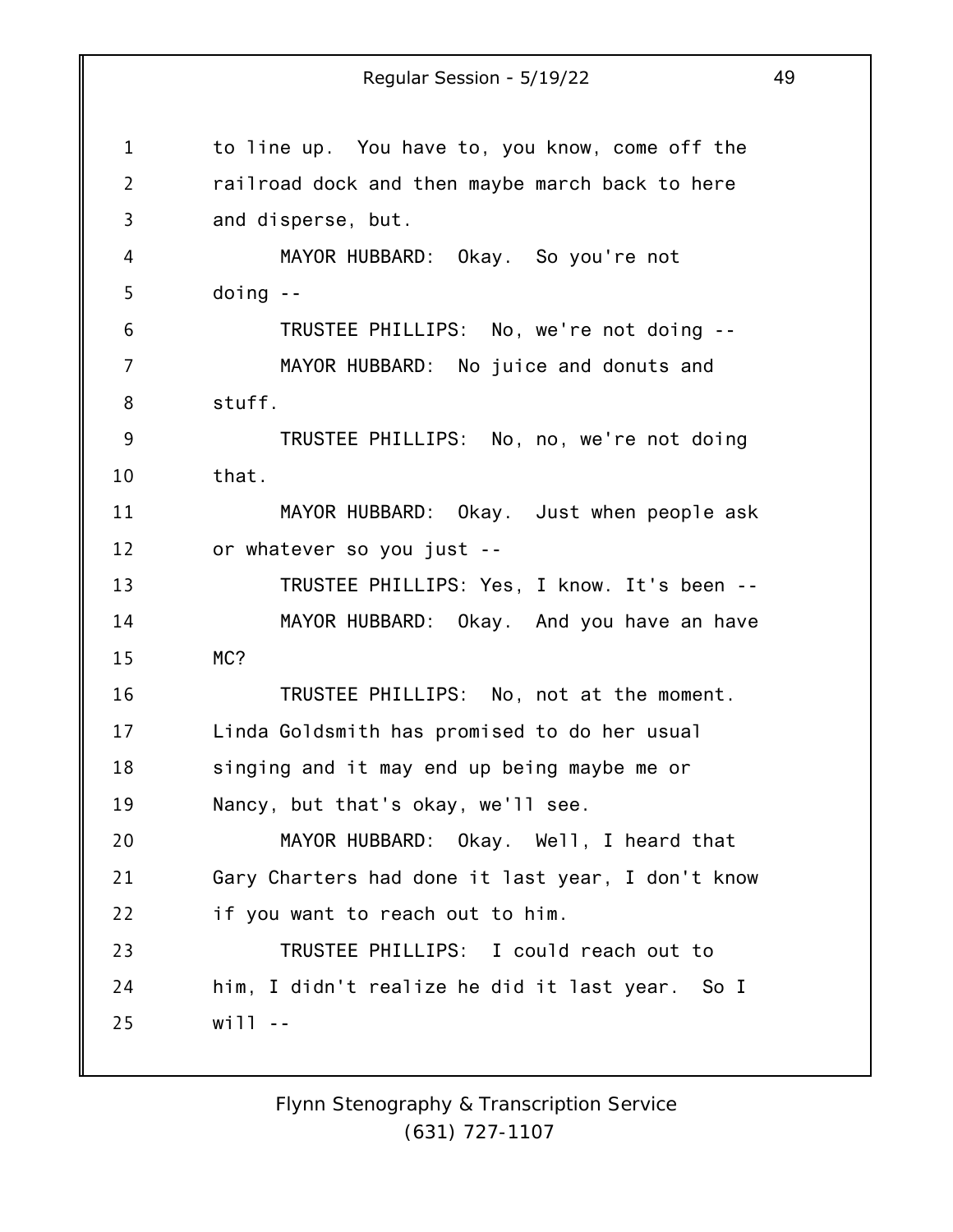1 2 3 4 5 6 7 8 9 10 11 12 13 14 15 16 17 18 19 20 21 22 23 24 25 Regular Session - 5/19/22 50 MAYOR HUBBARD: Yes. TRUSTEE PHILLIPS: Okay, I will reach out to him. That would be a good point to do. MAYOR HUBBARD: Okay. And I told you I did speak to Father Peter but he's already going out to Orient for their event. TRUSTEE PHILLIPS: Right. I'm waiting for the answer from the minister down at the Baptist Church. MAYOR HUBBARD: Okay. If you don't get an answer to -- TRUSTEE PHILLIPS: That's the one thing I'm waiting on an answer on. MAYOR HUBBARD: Okay. We also can ask Mr. Musto. TRUSTEE PHILLIPS: Well, that was what I was thinking, because he does it for the Fire Department. MAYOR HUBBARD: Yes, he does, and he does a nice job. So if you need, let me know and I could contact Frank -- TRUSTEE PHILLIPS: I will. I think maybe I'll just do -- why don't you contact him, because I've had a hard time getting a hold of her.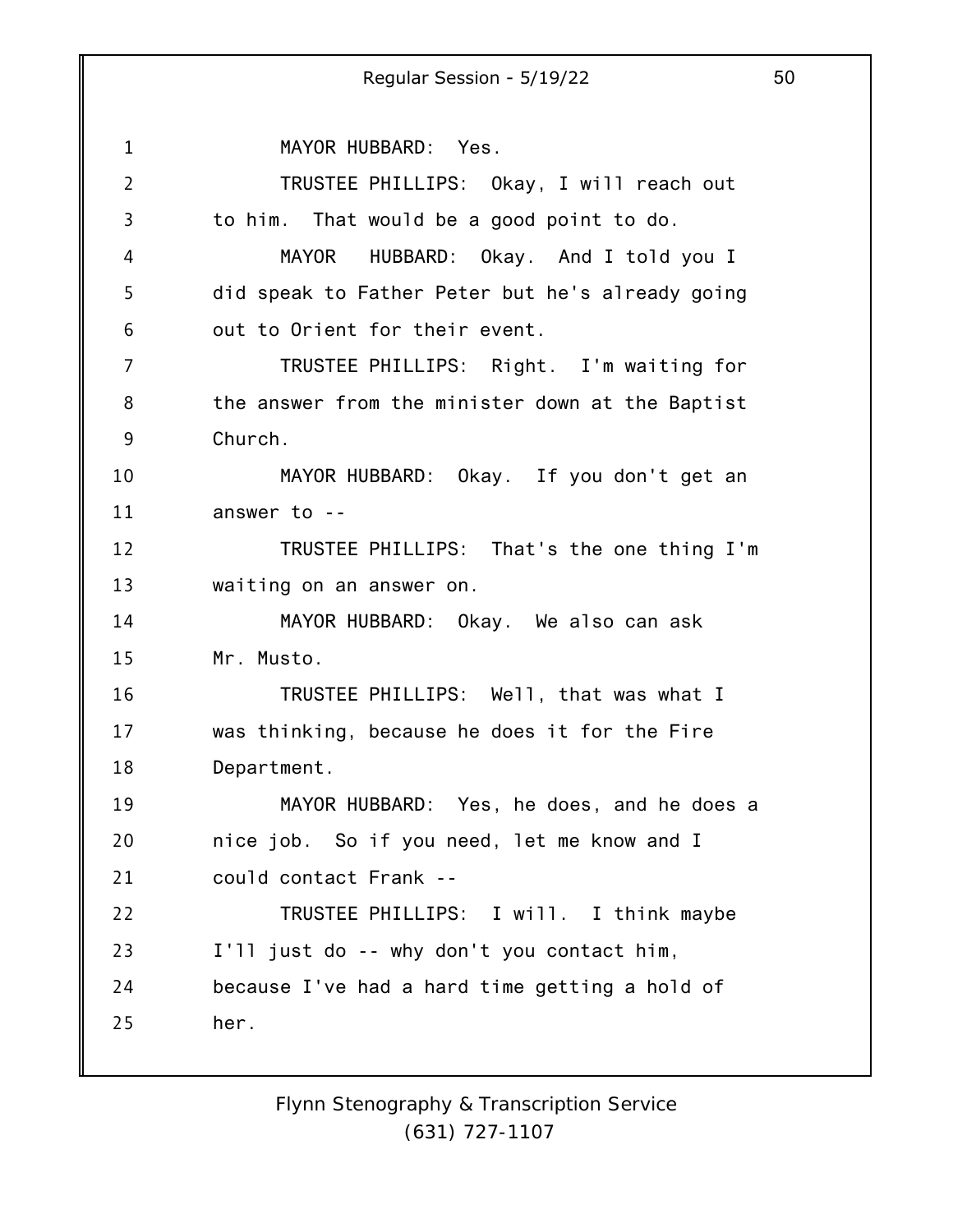1 2 3 4 5 6 7 8 9 10 11 12 13 14 15 16 17 18 19 20 21 22 23 24 25 Regular Session - 5/19/22 51 MAYOR HUBBARD: Okay. TRUSTEE PHILLIPS: Okay. Why don't I call you in the morning, if you don't mind. TRUSTEE PHILLIPS: Let me know in the morning. TRUSTEE PHILLIPS: Okay. MAYOR HUBBARD: I will talk to Roger at the corner of Holy Trinity, he's -- TRUSTEE PHILLIPS: Oh, that's true. Okay. I didn't think of that. TRUSTEE CLARKE: That's a Boy Scouts meme. TRUSTEE PHILLIPS: That's true, I didn't think about that. I'm so sorry. I just -- MAYOR HUBBARD: No, that's why -- I'm just trying to -- TRUSTEE PHILLIPS: Yeah. No, I've been -- MAYOR HUBBARD: -- talk it over now because it's going to -- next Monday's going to be here soon, so. TRUSTEE PHILLIPS: No, it was on my agenda for Wednesday, but unfortunately the blue fish hit so it's been a little crazy in my house. But I do know that the pieces are coming together, so. MAYOR HUBBARD: Okay.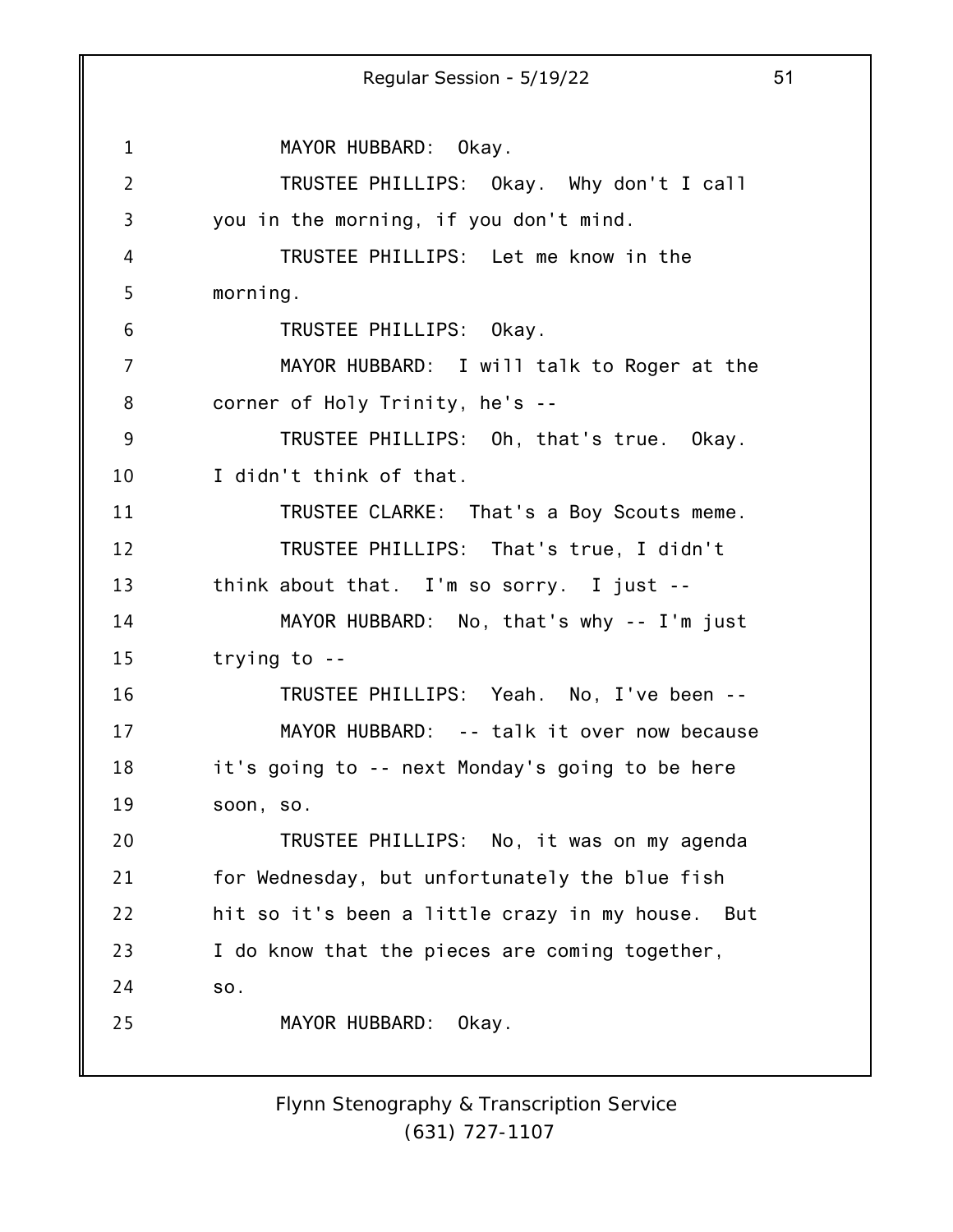1 2 3 4 5 6 7 8 9 10 11 12 13 14 15 16 17 18 19 20 21 22 23 24 25 Regular Session - 5/19/22 52 TRUSTEE PHILLIPS: Jack helps a lot with -- TRUSTEE CLARKE: Doesn't Collin play the trumpet? TRUSTEE PHILLIPS: Collin usually does but he committed to Orient. TRUSTEE CLARKE: Okay, that's the only one I could think of. TRUSTEE PHILLIPS: No, he committed to Orient and then I guess he's going to be doing the one up here for the Legions. TRUSTEE CLARKE: The 10 o'clock parade. TRUSTEE PHILLIPS: The 10 o'clock parade, yes. TRUSTEE ROBINS: Did you check with the school? Do they have a trumpet player at the school that could do it? They used to send students here to play. TRUSTEE PHILLIPS: Well, as I said, I was reaching out to the Boy Scouts first because they probably have someone among them that do it, too. TRUSTEE ROBINS: Really? TRUSTEE PHILLIPS: Because there's an older group, so. But I -- tomorrow is on my project to complete it and get it done. MAYOR HUBBARD: Okay.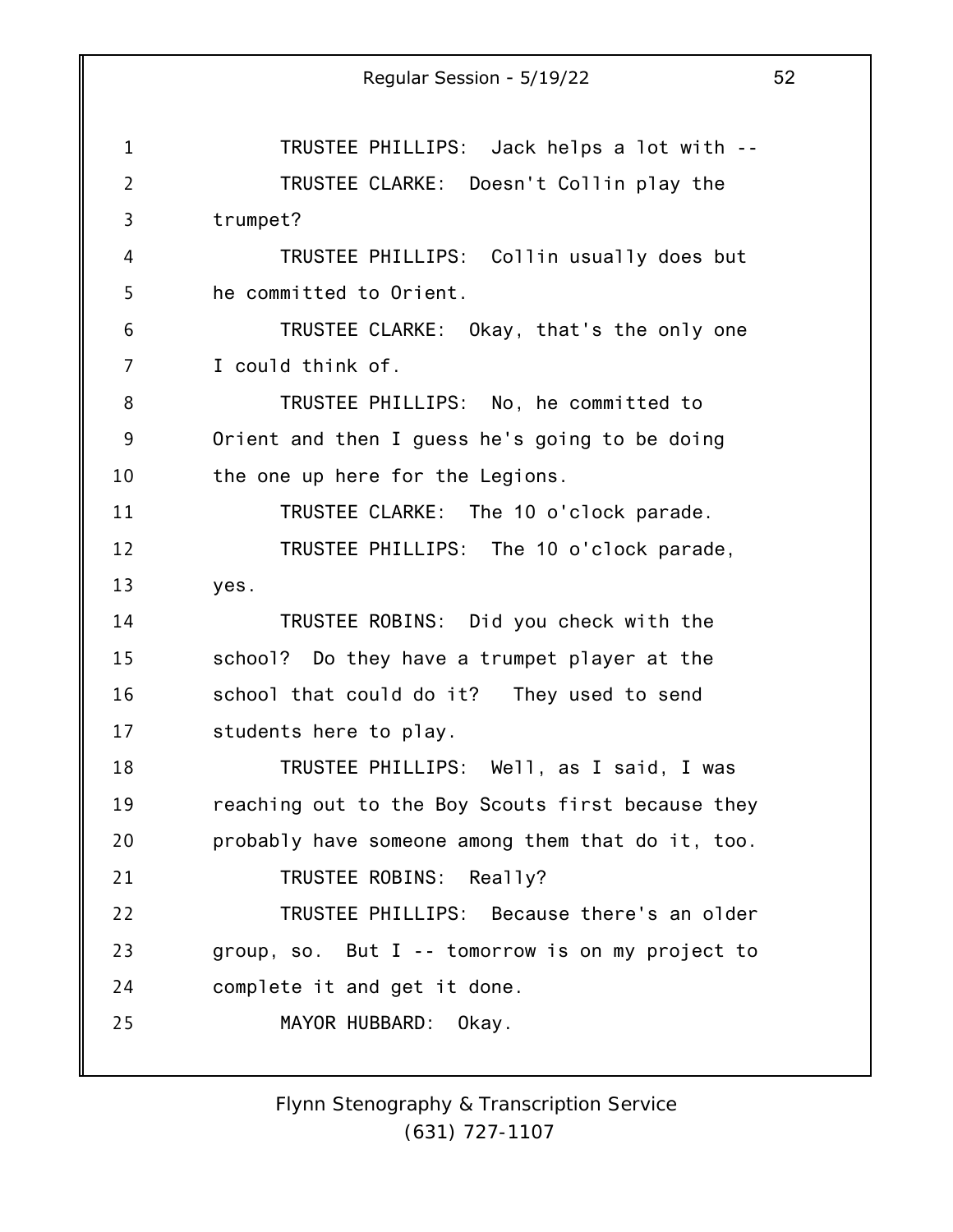1 2 3 4 5 6 7 8 9 10 11 12 13 14 15 16 17 18 19 20 21 22 23 24 25 Regular Session - 5/19/22 53 TRUSTEE PHILLIPS: I just was trying to do it yesterday, it didn't work out. MAYOR HUBBARD: That's fine. TRUSTEE PHILLIPS: Sorry about that. I just ran out of time. MAYOR HUBBARD: It happens. TRUSTEE PHILLIPS: Twenty-four-hours has been the name of the game in my house this last couple of days. MAYOR HUBBARD: Okay. All right, that's all I had. So if you need an address, let me know about -- TRUSTEE PHILLIPS: No, I was going to reach out to you tomorrow, so. MAYOR HUBBARD: All right, very good. Okay, we'll backtrack now to the *Village Attorney* Report. Good evening, Joe. ATTORNEY PROKOP: Hi. Good evening. I'm sorry for coming late tonight. MAYOR HUBBARD: That's all right. ATTORNEY PROKOP: So, I had several things covered in my report. Are there any questions that you'd like to ask me about them? MAYOR HUBBARD: Um -- TRUSTEE PHILLIPS: Just give me a minute to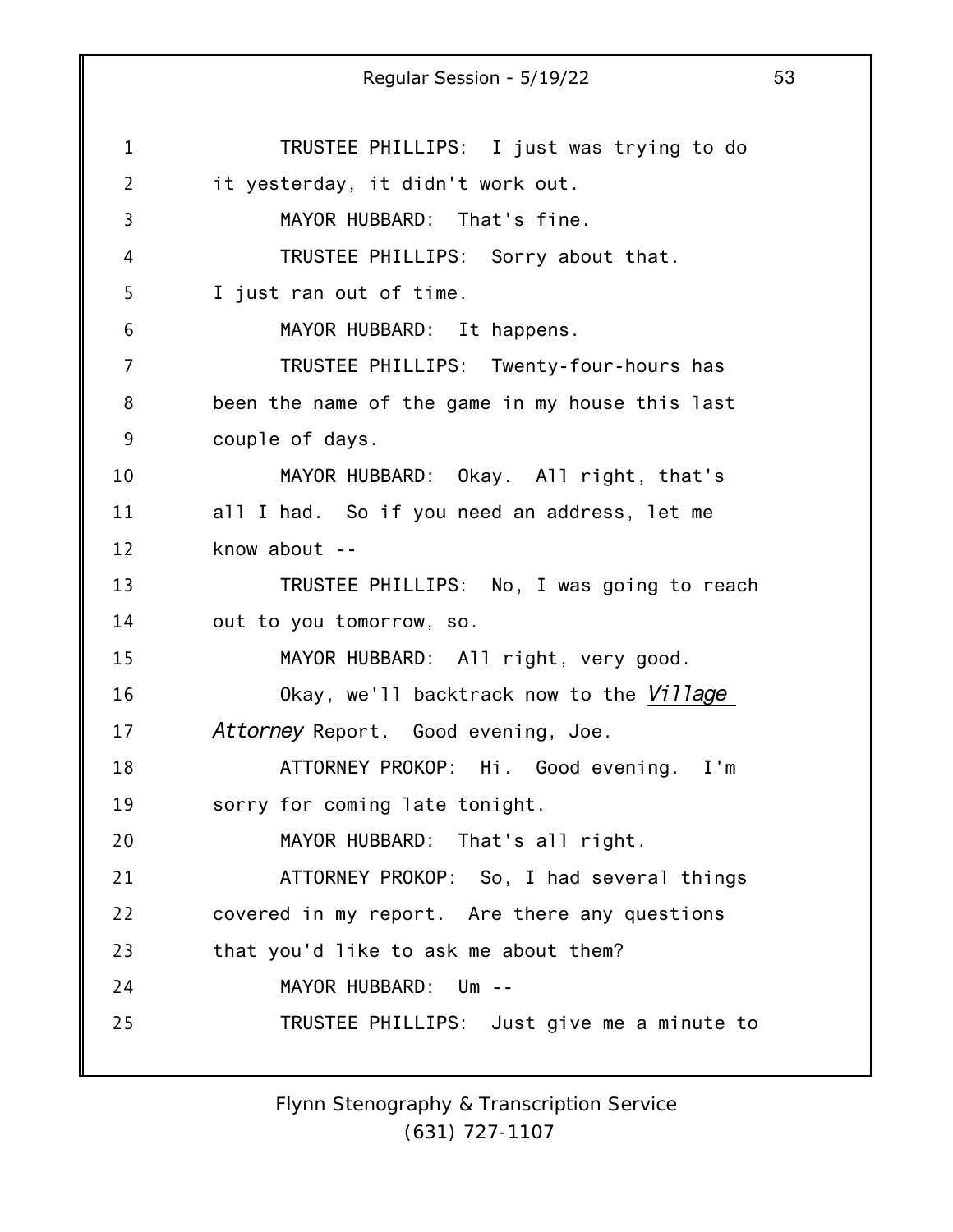1 go through them.

| $\overline{2}$ | TRUSTEE CLARKE: I'm anticipating that the         |
|----------------|---------------------------------------------------|
| 3              | Mayor will want to lead a discussion on the       |
| 4              | parking letter from the Planning Board, so I      |
| 5              | would wait for his report before I bring that up. |
| 6              | That's the only thing I would maybe have a        |
| 7              | question on, or at least a discussion tonight.    |
| 8              | MAYOR HUBBARD: Okay, we'll have a                 |
| 9              | discussion of that, go right ahead.               |
| 10             | TRUSTEE CLARKE: No, I'm waiting for --            |
| 11             | ATTORNEY PROKOP: All right. You know,             |
| 12             | just a couple of highlights. So I'm working with  |
| 13             | management on the LWRP, I started some work on    |
| 14             | the review of that anticipating either finishing  |
| 15             | up or getting it to a consultant as we had hoped  |
| 16             | to finish up.                                     |
| 17             | We had -- the Board had directed me               |
| 18             | previously to correspond with the Town of         |
| 19             | Southold regarding possible participation in the  |
| 20             | Community Housing Fund Tax that's now been        |
| 21             | approved and we're -- that's moving forward,      |
| 22             | hopefully, at least for a discussion regarding    |
| 23             | that.                                             |
| 24             | So we're required, as $I - -$ as we have          |
| 25             | previously discussed, we're required -- in order  |
|                |                                                   |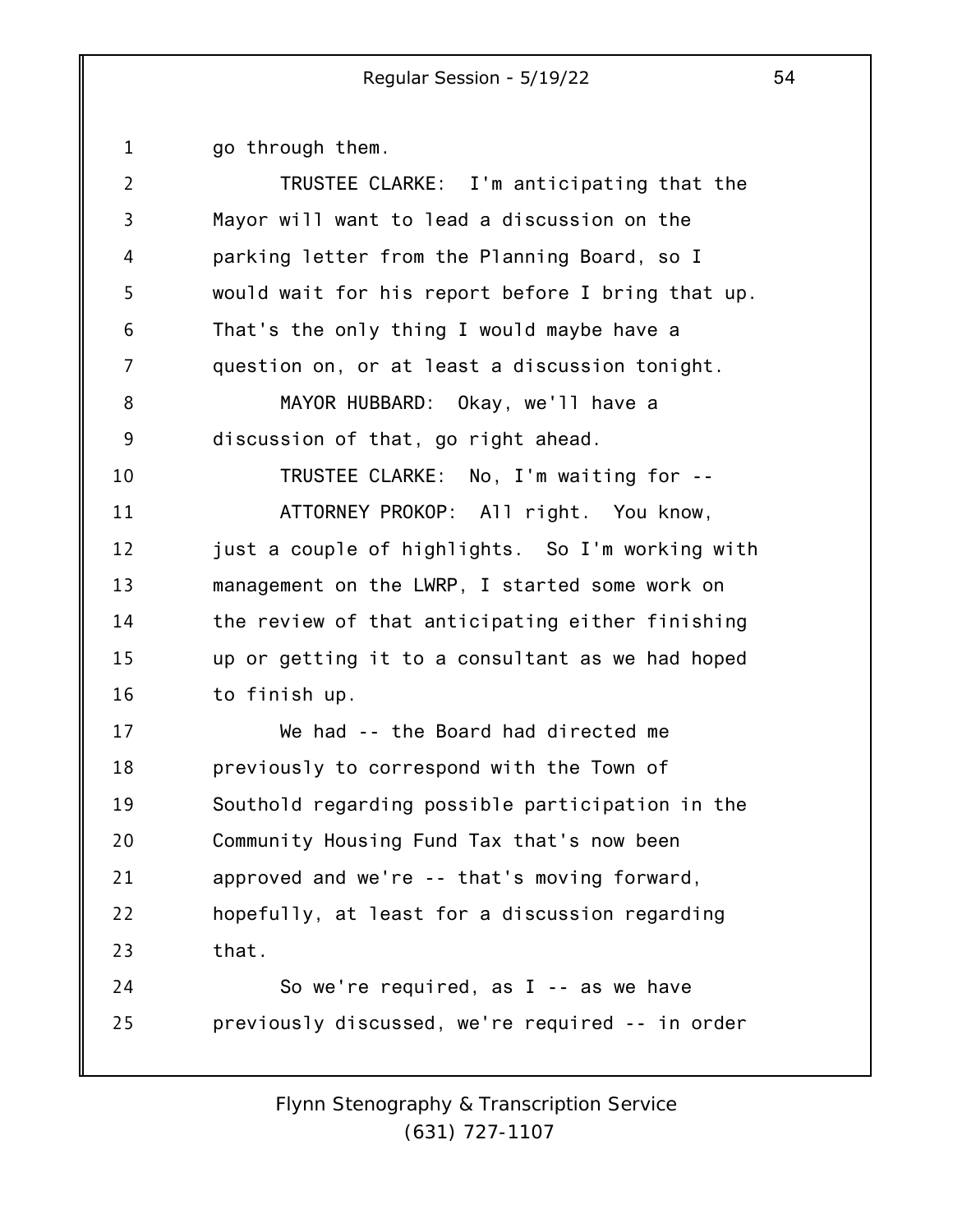1 2 3 4 5 6 7 8 9 10 11 12 13 14 15 16 17 18 19 20 21 22 23 24 25 Regular Session - 5/19/22 55 to participate, we have to develop a joint plan with the Town of Southold and, you know, hopefully we can do that with a discussion with this Board. TRUSTEE PHILLIPS: I have a question, Mayor. Is Joe going to be attending the joint meeting with us on the 14th? MAYOR HUBBARD: Well, I was going to just -- as he was mentioning that, we have a joint meeting between the Town and the Village Boards on June 14th at Southold Town Hall at 9 a.m.. I don't know if they were -- if they're having an attorney there. Are we supposed to have the Village Attorney there? CLERK PIRILLO: I don't know that answer but I could find out. ATTORNEY PROKOP: I mean, I planned on attending but it's up to you. If you tell me not to -- CLERK PIRILLO: Joe already planned on attending. TRUSTEE ROBINS: He should be there. MAYOR HUBBARD: Okay. That's one of the topics for discussion at the June 14th meeting. ATTORNEY PROKOP: Yeah. Because if I'm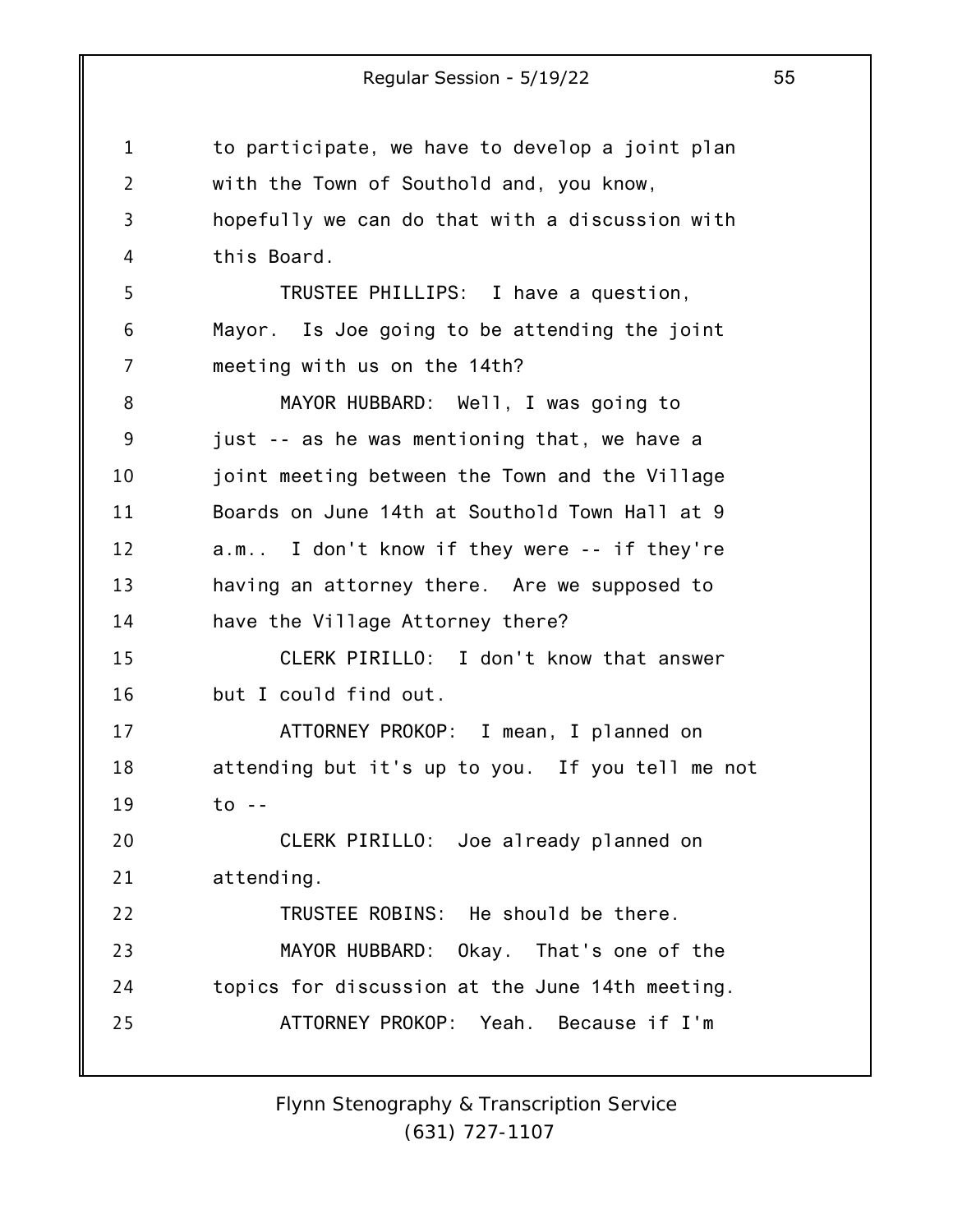1 2 3 going to be putting together an IMA or a resolution, you know, it's helpful to get it firsthand.

4 5 6 7 8 9 10 11 12 13 14 15 There's a coincidence to that, I just wanted to bring to your attention. I don't know if anybody noticed this from my report, but we - we actually asked the Town formally for participation in the Community Preservation Fund two years -- excuse me, a year ago. We had developed A discussion before that, but the formal request we had was made on June 14th, 2021. So I have to go back and do some research and see if there's any significance to schedule the meeting exactly one year later. I'm not sure --

#### *(\*Laughter\*)*

17 18 19 20 21 *--* if there's a pending statute of limitations or something, but we will -- I'm glad that at least there is a meeting scheduled. It's refreshing that we got to contact their legal office and get a response, which I appreciate.

16

22 23 24 25 TRUSTEE ROBINS: Joe, can I ask you, was that previous year's request, was that for just the water quality or? Because now we were also talking about, you know, CPF fines going into a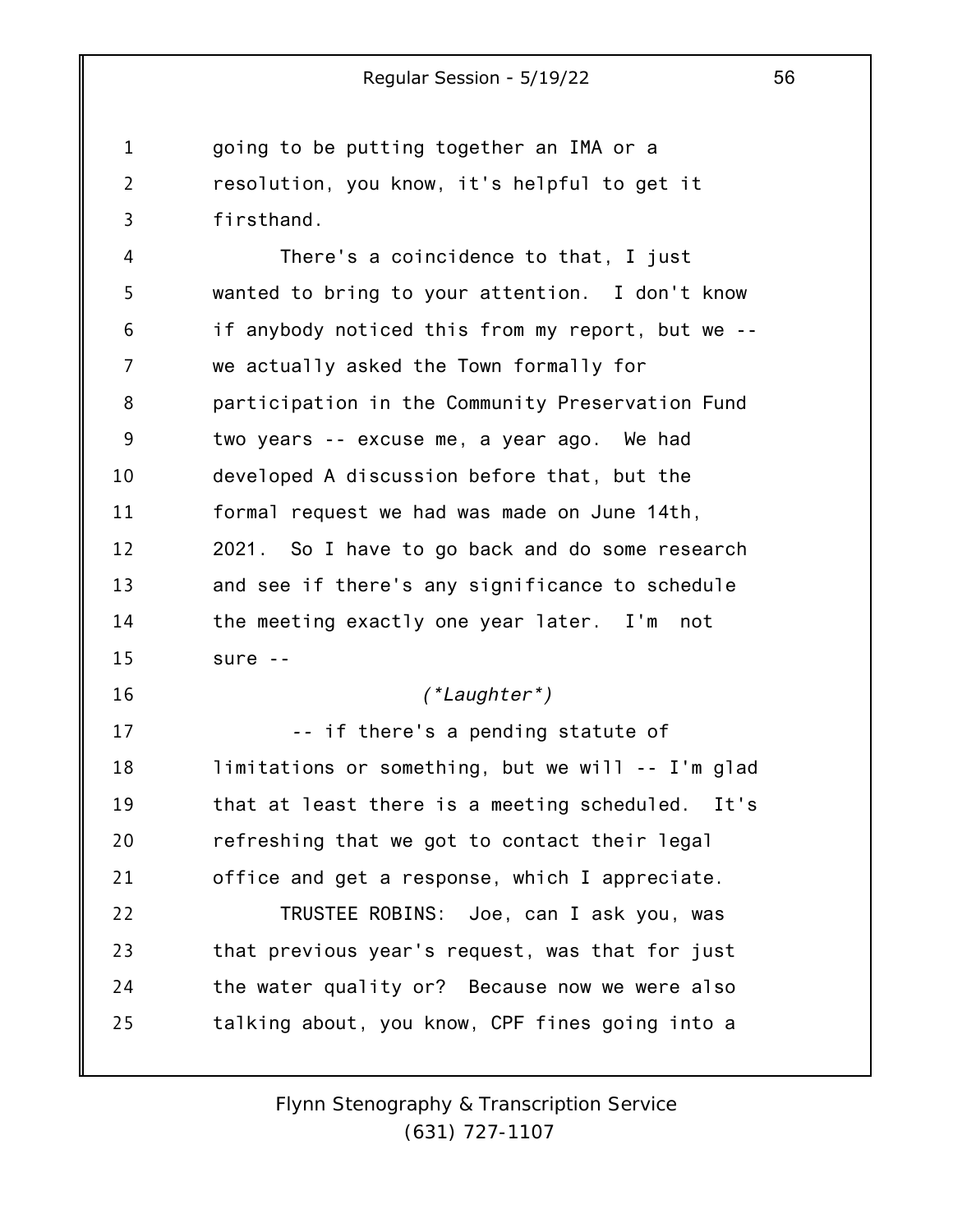1 2 3 4 5 6 7 8 9 10 11 12 13 14 15 16 17 18 19 20 21 22 23 24 25 housing fund, correct? ATTORNEY PROKOP: Yeah. So that was just -- TRUSTEE ROBINS: That was passed this year, wasn't it? ATTORNEY PROKOP: Yeah, the half of percent for the housing hadn't existed yet, so. TRUSTEE ROBINS: Right. ATTORNEY PROKOP: So what we were trying to do was to get -- there is a portion -- the 2% money now can be used for water quality, it doesn't just have to be used for purchasing vacant land. And we had projects in the Village that the Village Administrator indicated and the Mayor indicated that -- the Board indicated also that we wanted to try to make an application to get some of the 2% money and that's what was done. TRUSTEE ROBINS: For water quality. ATTORNEY PROKOP: Yeah, water quality. TRUSTEE ROBINS: So now we have this additional half-percent that's going into a housing fund, correct? ATTORNEY PROKOP: Yes. MAYOR HUBBARD: Well, if it's approved by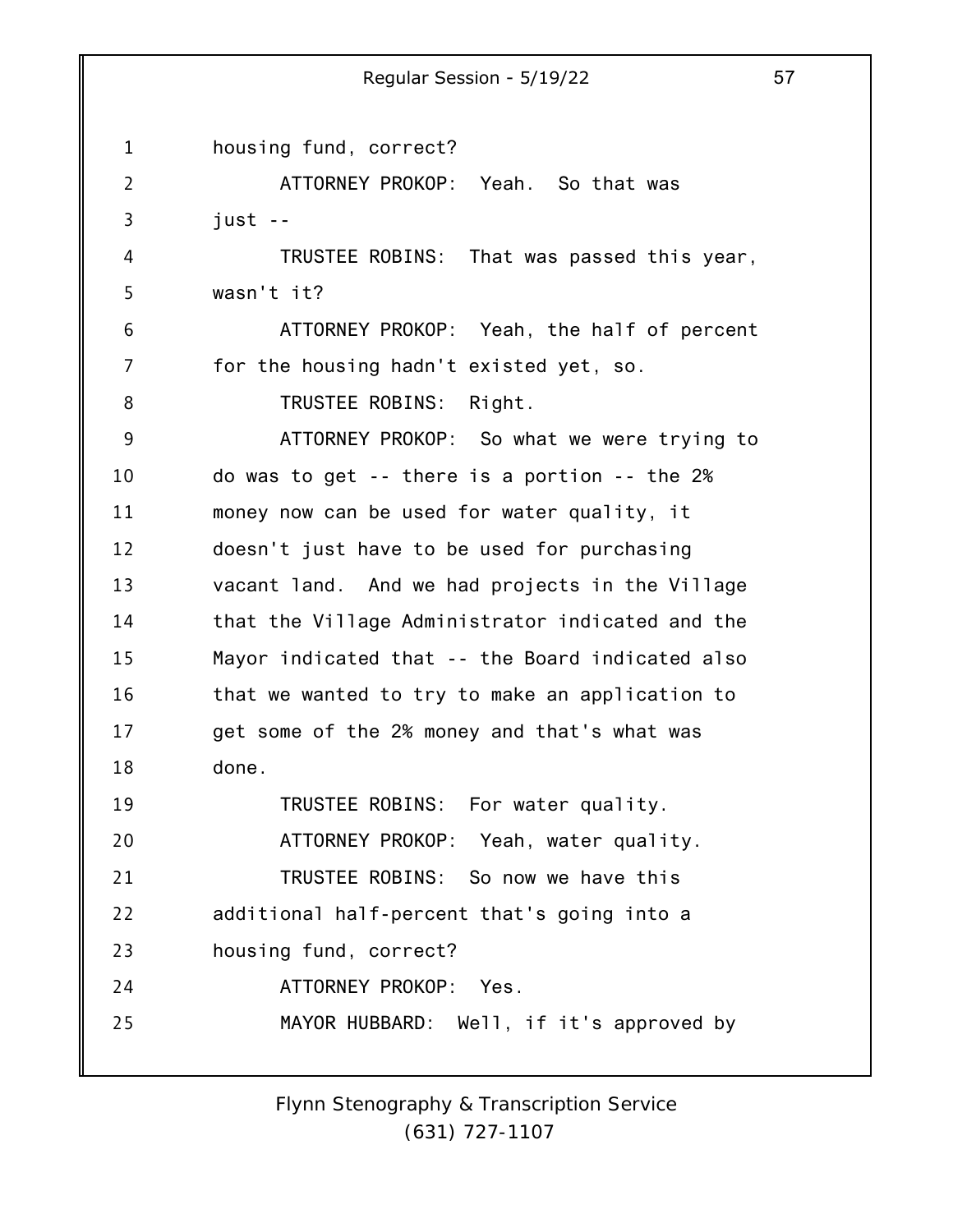1 2 3 4 5 6 7 8 9 10 11 12 13 14 15 16 17 18 19 20 21 22 23 24 25 referendum -- TRUSTEE PHILLIPS: Right, yeah. MAYOR HUBBARD: -- and if it gets -- that's not approved yet. TRUSTEE ROBINS: No, I know. MAYOR HUBBARD: The State passed a law. TRUSTEE ROBINS: Right. MAYOR HUBBARD: Oh, well, you just said we have an additional; we don't have anything now. TRUSTEE ROBINS: No, I meant that's what we're talking about, though, is the additional half percent. MAYOR HUBBARD: That's what we're talking about. The original part was \$750,000 to pay half the cost of upgrading the central pump station on Third Street. TRUSTEE ROBINS: Right. MAYOR HUBBARD: And Paul and I went to a Town Board Work Session, gave the whole pitch and everything else on it and that's where it ended. We had conversations with the previous town attorney, or Joe did, and he retired and moved on and now Joe's been reaching out to the two new town attorneys trying to get back on the schedule for that. So, that's a discussion we'll be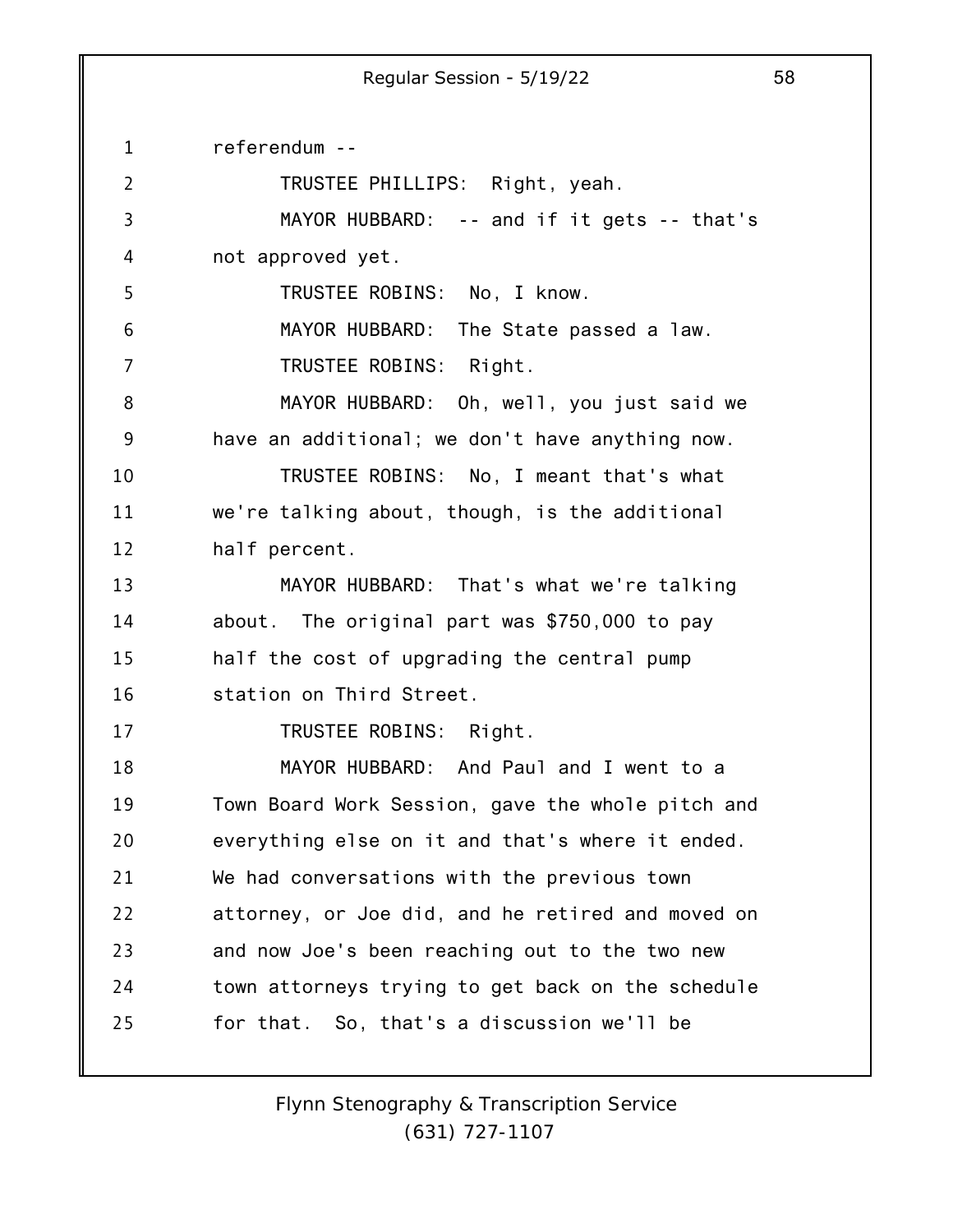1 2 3 4 5 6 7 8 9 10 11 12 13 14 15 16 17 18 19 20 21 22 23 24 25 having at the meeting on the 14th with the whole Town Board. Those kickback because the representative from Fishers Island wanted the same thing then to -- if they're going to give Greenport money you have to give it to us, and that's where it ended. TRUSTEE ROBINS: Really? MAYOR HUBBARD: Yes. TRUSTEE ROBINS: Okay. TRUSTEE PHILLIPS: But isn't -- TRUSTEE ROBINS: That was their explanation. MAYOR HUBBARD: That's what she said at the meeting and that's where it ended. At the Work Session at Open Comments, yes; because if we're going to get it, they want it, too. TRUSTEE PHILLIPS: But the Town -- TRUSTEE ROBINS: They did watch that work session. TRUSTEE PHILLIPS: But the Town of Southold just recently started doing something with Fisher's Island with their sewer upgrades or whatever. So, I mean, it's -- MAYOR HUBBARD: They could be using General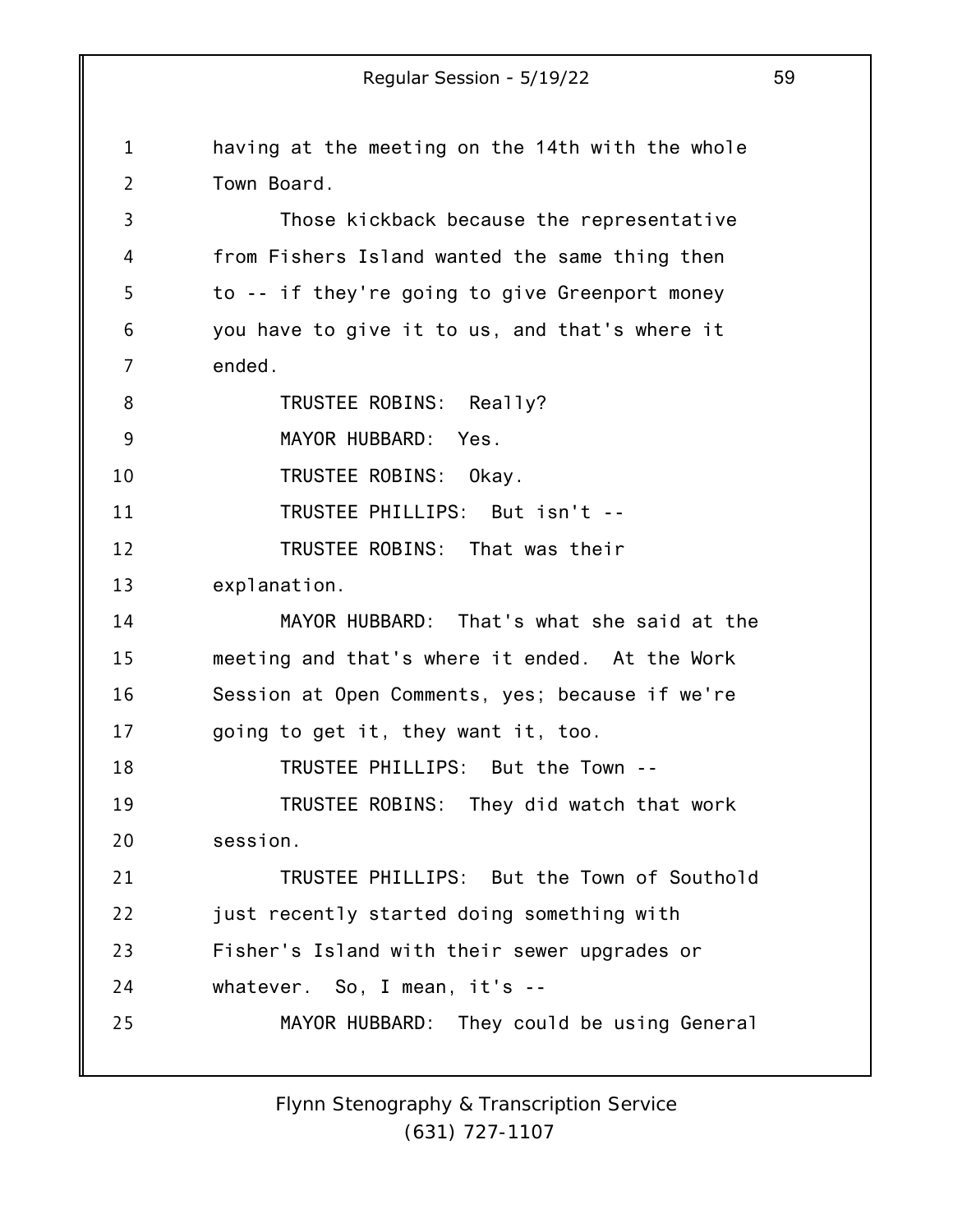1 2 3 4 5 6 7 8 9 10 11 12 13 14 15 16 17 18 19 20 21 22 23 24 25 Fund, not CPF money for it. TRUSTEE PHILLIPS: But isn't -- I thought Fishers Island was in the Town of Southhold, so it's part of the 2% CPF money; is it not? ATTORNEY PROKOP: Yes. MAYOR HUBBARD: Yes. TRUSTEE PHILLIPS: So they would qualify anyway, so what is she squeaking -- never mind. MAYOR HUBBARD: They didn't want to set a precedent of using the 20% that can be used for water quality projects. TRUSTEE PHILLIPS: It's there for farmland because they -- MAYOR HUBBARD: They want to keep buying farmland and preservation rights. TRUSTEE PHILLIPS: That's because their preservation plan just includes farmland, it doesn't include the water quality; that's right. MAYOR HUBBARD: Right. The other towns are doing it because they have so much money in CPF and they don't have land that they can preserve, as much farmland as we have in Southold Town. So like in East Hampton they're putting, you know, four, \$5 million into that 20% because they've got hundreds of millions of dollars and no land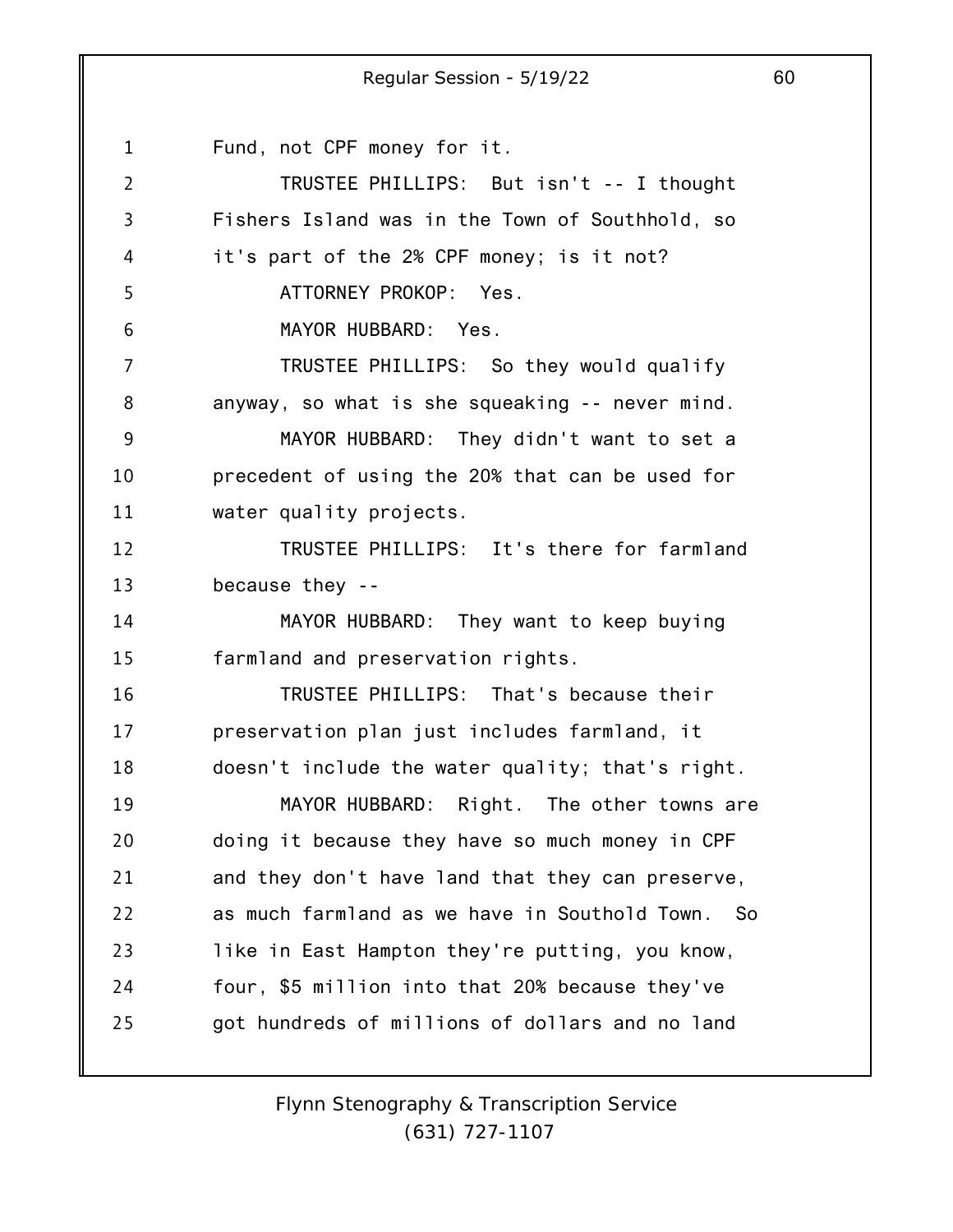1 2 to preserve because they were pretty much all built out.

TRUSTEE PHILLIPS: Right.

3

4 5 6 7 8 9 10 11 12 13 14 15 16 MAYOR HUBBARD: Where Southold has a lot of vacant land that they're trying to save and they wanted to stick with that. But at the time, we had reviewed the records going back 20 years and the Village had paid in almost a million dollars into the fund from residents of the Village purchasing properties and the Town had spent zero dollars in the Village because there was no land to preserve. That was our pitch that we gave trying to get the money, that using the figures and the numbers, we were using less than what the 20% would have been over the past 20 years to try to get funding for that.

17 18 19 20 TRUSTEE PHILLIPS: But I would say recently we may have increased that number, correct, with some of the property exchanges that just recently --

21 22 23 MAYOR HUBBARD: The prices of what things are going for right now, one month covered what we would have gotten in a year.

24 25 TRUSTEE PHILLIPS: That's what I thought. Okay.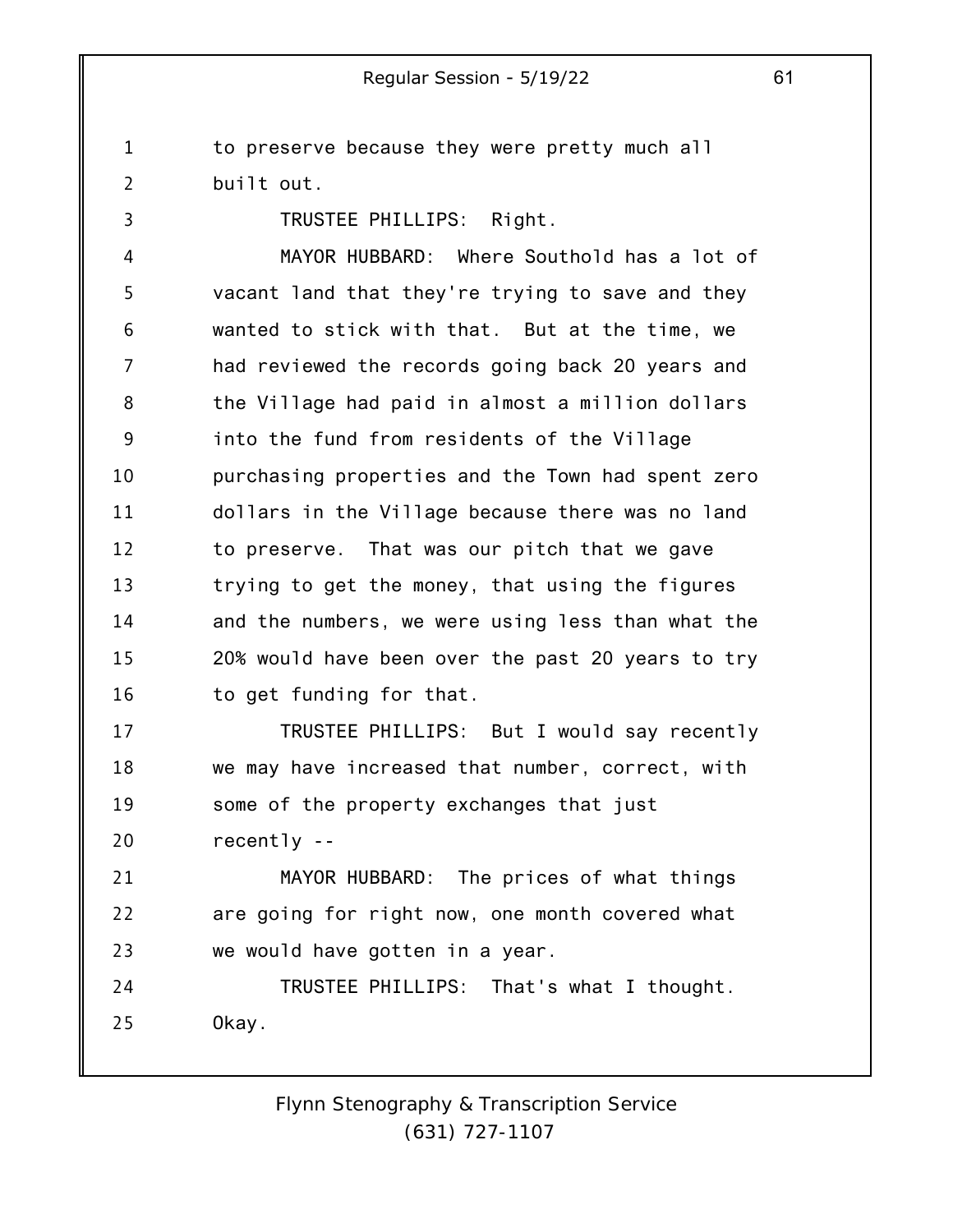1 2 3 4 5 6 7 8 9 10 11 12 13 14 15 16 17 18 19 20 21 22 23 24 25 ATTORNEY PROKOP: So the -- TRUSTEE ROBINS: There's no request for the Village to recoup any of that money that we were denied, is there? TRUSTEE PHILLIPS: The problem is is if the Village never signed in when this originally went into law. MAYOR HUBBARD: We were not denied, the application just went nowhere. ATTORNEY PROKOP: So what other villages have done, one of the villages has done that's in this -- in one of the five East End towns is they did identify a project within the Village territory, I think it's the Village of East Hampton, that they were able to get -- convince the Town of East Hampton to spend money to buy that. And it was not farmland, but it was -- it was a parcel that was a smaller parcel but it was identified as having a value as being preserved as a park. It actually was a commercial property that was in the middle of the Village, but the Village identified as having value if they could stop the commercial use. Because the commercial use had stopped, I think the owner had passed away; and I may be getting bits and pieces of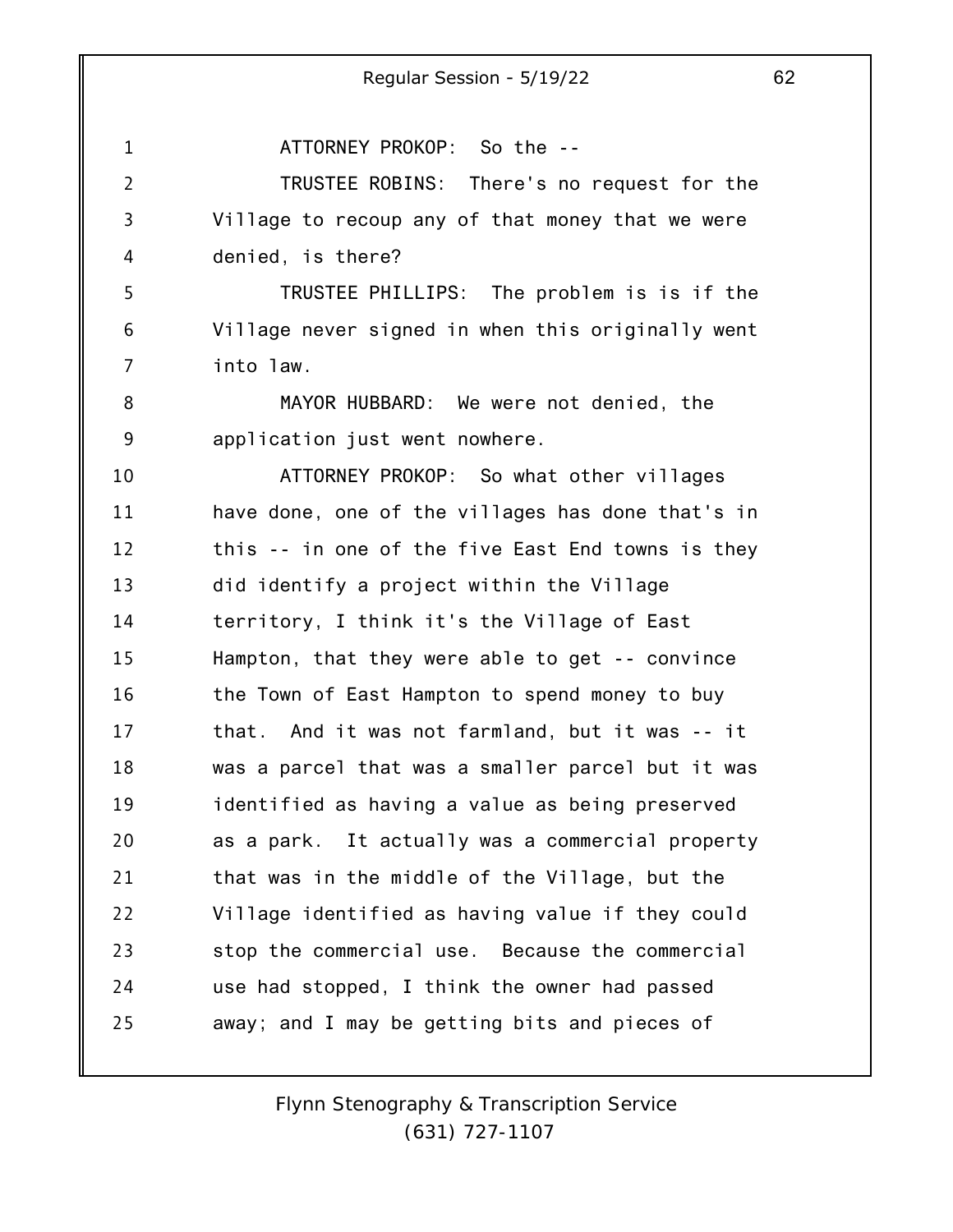this story only, but the concept I have. They were able to get the Town to spend the CPF money to buy the property and I believe convert it to a village/park use.

1

2

3

4

5 6 7 8 9 10 11 12 13 14 15 So that we don't have to look for farmland. The fact that there's no farmland in the Village doesn't mean that we can't use CPF money also for preservation. If we see a parcel that would be valuable to maintain as a vacant lot, even if it's a small lot, you know, because it might be on one of these trail -- the trail system that we -- I've heard mentioned or close to that or, you know, other places in the Village where it might be valuable to have a park, or even a small open space, we could do that.

16 17 18 19 20 21 22 23 MAYOR HUBBARD: Yes. I know Southampton is using some of their CPF money for maintenance of these buildings. They preserve them but they're all going to need maintenance and they use the money for that which is also a legal expense. But they take in hundreds of million dollars a year because everything over there is outrageous in praise tags.

24 25 ATTORNEY PROKOP: Yeah. So that's - right. One of -- there is -- it's amazing, the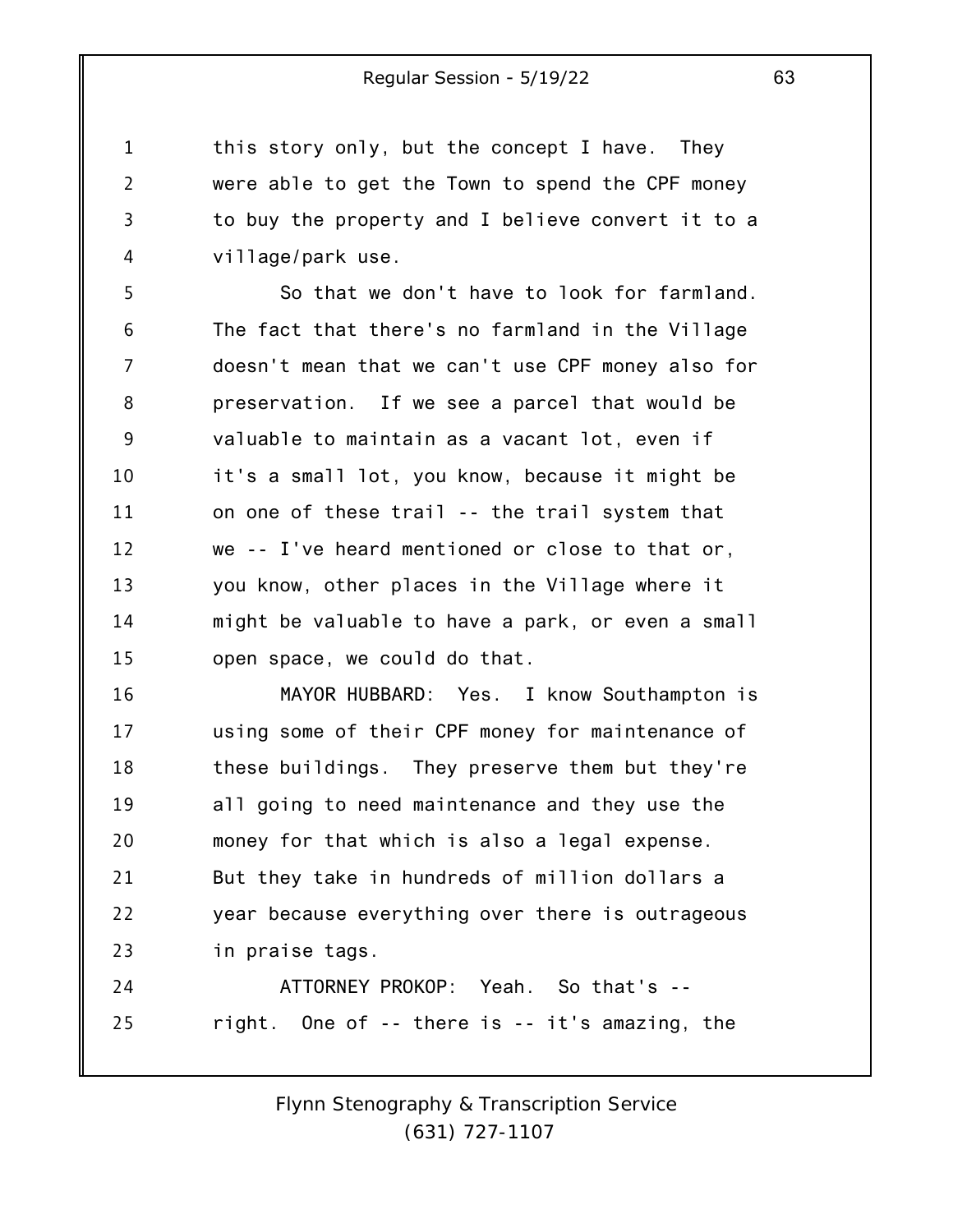| $\mathbf{1}$   | amount of money that some of the towns have        |
|----------------|----------------------------------------------------|
| $\overline{2}$ | accumulated. One of the things that they had       |
| $\overline{3}$ | hoped would have happened this time when they      |
| 4              | renewed it was that they lowered the 2% to 1% or   |
| 5              | a half of a percent, because when the tax was      |
| 6              | approved there was 2% times -- you know,           |
| 7              | ocean-front property was \$500,000, you know, or a |
| 8              | million dollars back then. There's ocean-front     |
| 9              | properties now selling for \$50 million, so it's   |
| 10             | 2% of a much larger number. So they had hoped      |
| 11             | that they would have reduced the percentage but    |
| 12             | nobody had the foresight so it wasn't done.        |
| 13             | TRUSTEE CLARKE: When is the Village                |
| 14             | required to pass the resolution to participate,    |
| 15             | at what stage of this program?                     |
| 16             | ATTORNEY PROKOP: I thought that we did it          |
| 17             | the last -- didn't we put -- wasn't it on the      |
| 18             | agenda?                                            |
| 19             | TRUSTEE CLARKE: Has it already been                |
| 20             | completed?                                         |
| 21             | MAYOR HUBBARD: Yes, I think we had a               |
| 22             | resolution saying we were interested in            |
| 23             | participating in the affordable housing half       |
| 24             | percent --                                         |
| 25             | ADMINISTRATOR PALLAS:<br>Yeah.                     |
|                |                                                    |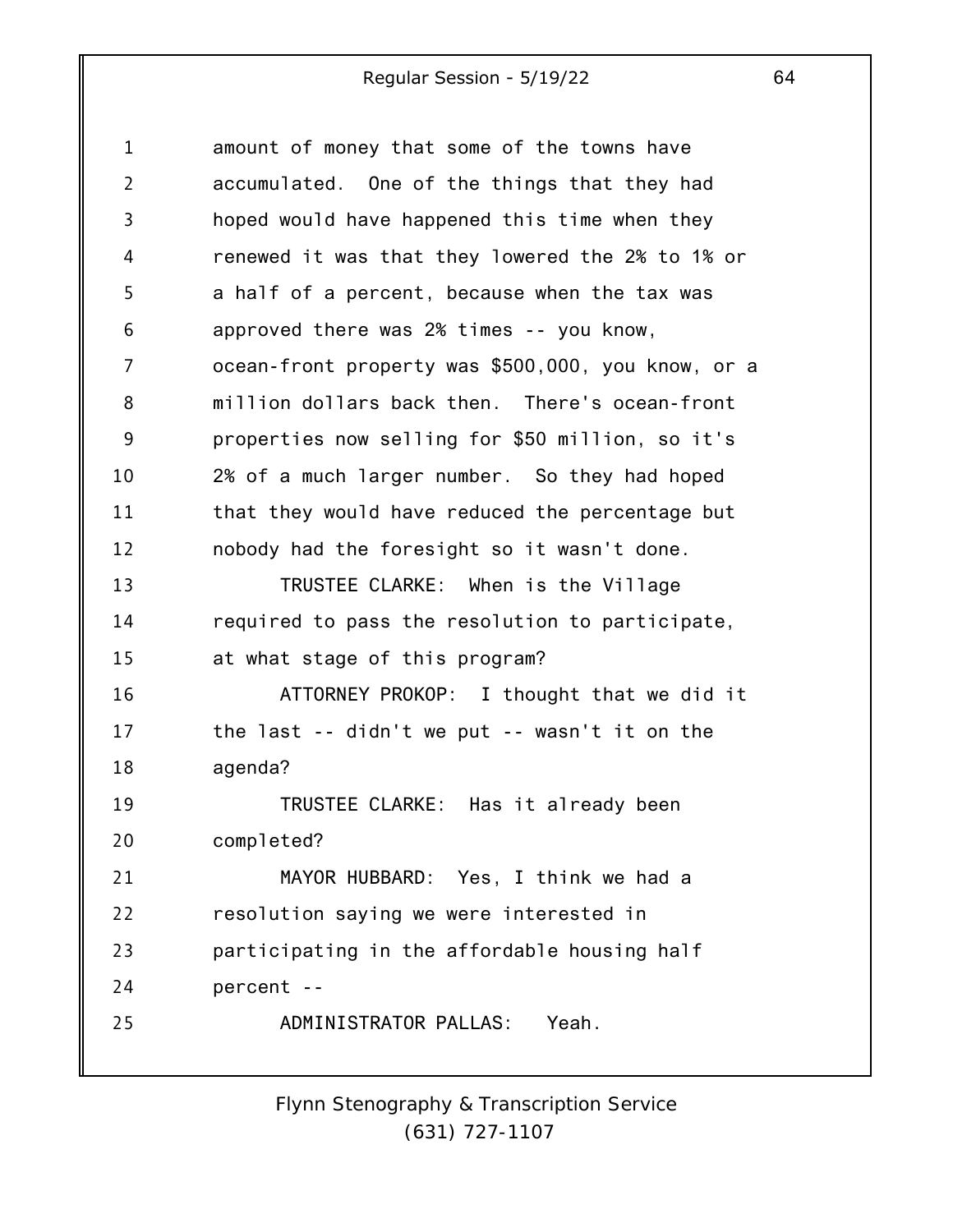1 2 3 4 5 6 7 8 9 10 11 12 13 14 15 16 17 18 19 20 21 22 23 24 25 Regular Session - 5/19/22 65 MAYOR HUBBARD: -- program when adopted by Southold Town or passed by referendum. TRUSTEE CLARKE: Got it. So we're already good on that. MAYOR HUBBARD: Yes, I believe our resolution is all there. ADMINISTRATOR PALLAS: Yeah, I think it might have -- I thought so. I think it also authorized the IMA, I believe. TRUSTEE PHILLIPS: It did, yeah, it authorized the discussion of the IMA. It was last month, wasn't it? ADMINISTRATOR PALLAS: We'll verify that. MAYOR HUBBARD: Okay. TRUSTEE ROBINS: My understanding, though, is that the Town doesn't feel that they're going to have their referendum prepared in time -- MAYOR HUBBARD: Correct. TRUSTEE ROBINS: -- to submit it this year, so they're going to push it off another year. They've hired a consultant to write their referendum. That was the last I heard from the Town. MAYOR HUBBARD: Uh-huh. TRUSTEE PHILLIPS: But I believe several of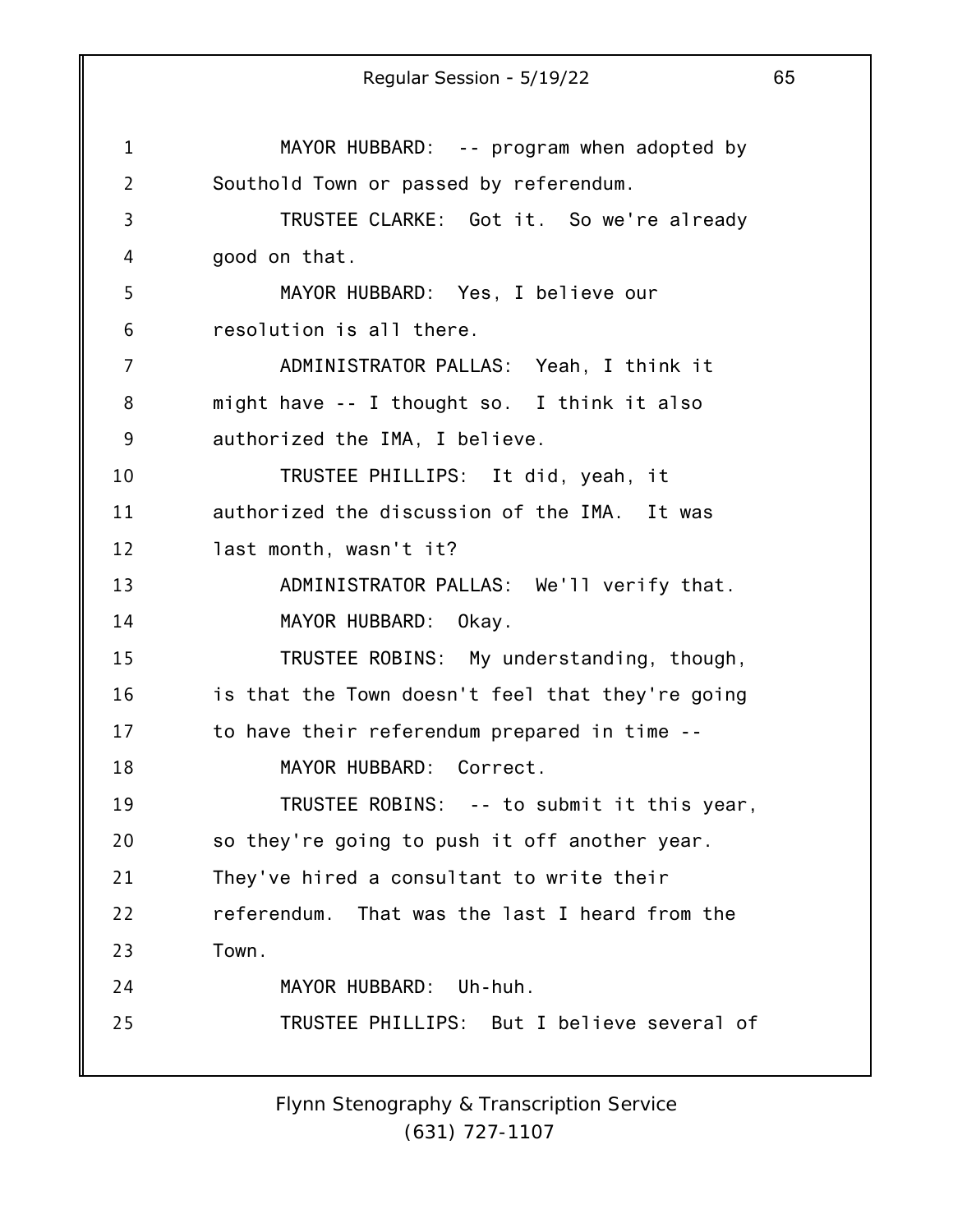1 2 3 4 5 6 the other towns are doing the same thing because there was confusion that it had to be done by September in order to get onto the ballot and then they came down and directed from someplace that it had to be completed by August in order to get on to the ballot.

7 8 9 10 11 12 13 So, many of the towns, I believe even Town of Southampton, is going to delay it for a year. It's not just the Town of Southold, it's -- I think the only one that I remember hearing and reading about maybe is the Town of East Hampton; they may be ready to go, but I don't think the other municipalities are going to be.

14 15 16 17 TRUSTEE ROBINS: It's a shame the government works so slowly, because the housing crisis doesn't wait for referendums in government to work.

18 19 20 21 22 23 24 25 ATTORNEY PROKOP: Well, I think even if they don't do that particular part of it this year, it's still valuable to have that discussion with them, and so we'll be ready for next year. MAYOR HUBBARD: Uh-huh. ATTORNEY PROKOP: There's a lot of work that has to be done. TRUSTEE PHILLIPS: Well, that's the reason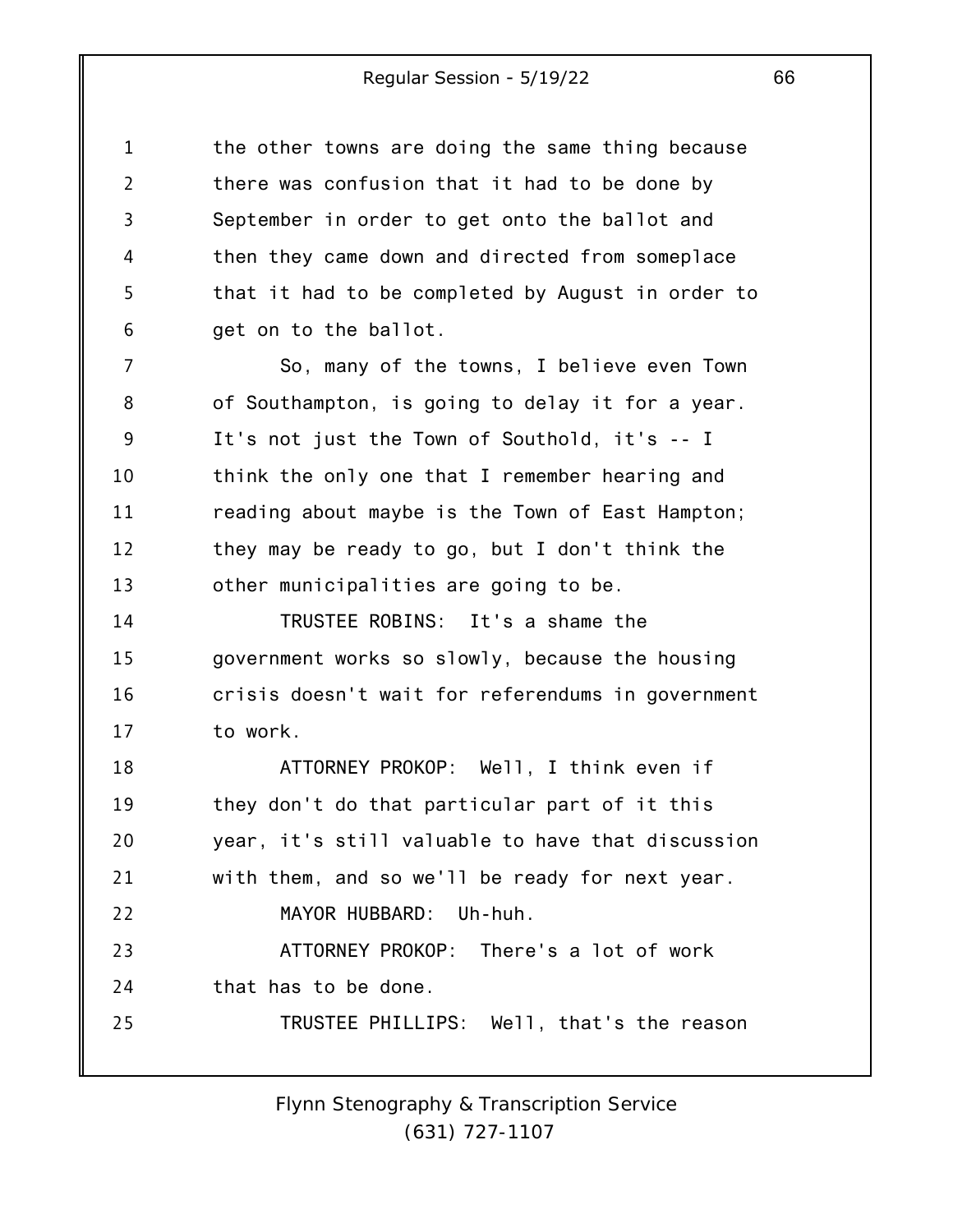1 2 3 4 5 6 7 8 9 10 11 12 13 14 15 16 17 18 19 20 21 22 23 24 25 why I think they took a step back. MAYOR HUBBARD: Right, they have to find volunteers, they have to get people, they have to appoint a Board, guidelines and everything else. It's a whole -- because it's not just passing the referendum, the law says this is what needs to be done, there's a lot of stuff that's involved in setting that all up. TRUSTEE ROBINS: No, I understand the process. I'm just making a comment that, you know, it's frustrating, that's all. MAYOR HUBBARD: Well, I know, but the housing prices have been going up for 25 years. TRUSTEE ROBINS: But, I mean, you know, in different levels. I mean, it's certainly a much higher, critical level right now than it was ten years ago here. MAYOR HUBBARD: Okay. TRUSTEE ROBINS: You know, because I deal with a lot of people that are becoming homeless right now because of the housing crisis here, so it's real. It's real. MAYOR HUBBARD: Oh, it's always been real; yes, I know. Okay, anything else on Joe's report? What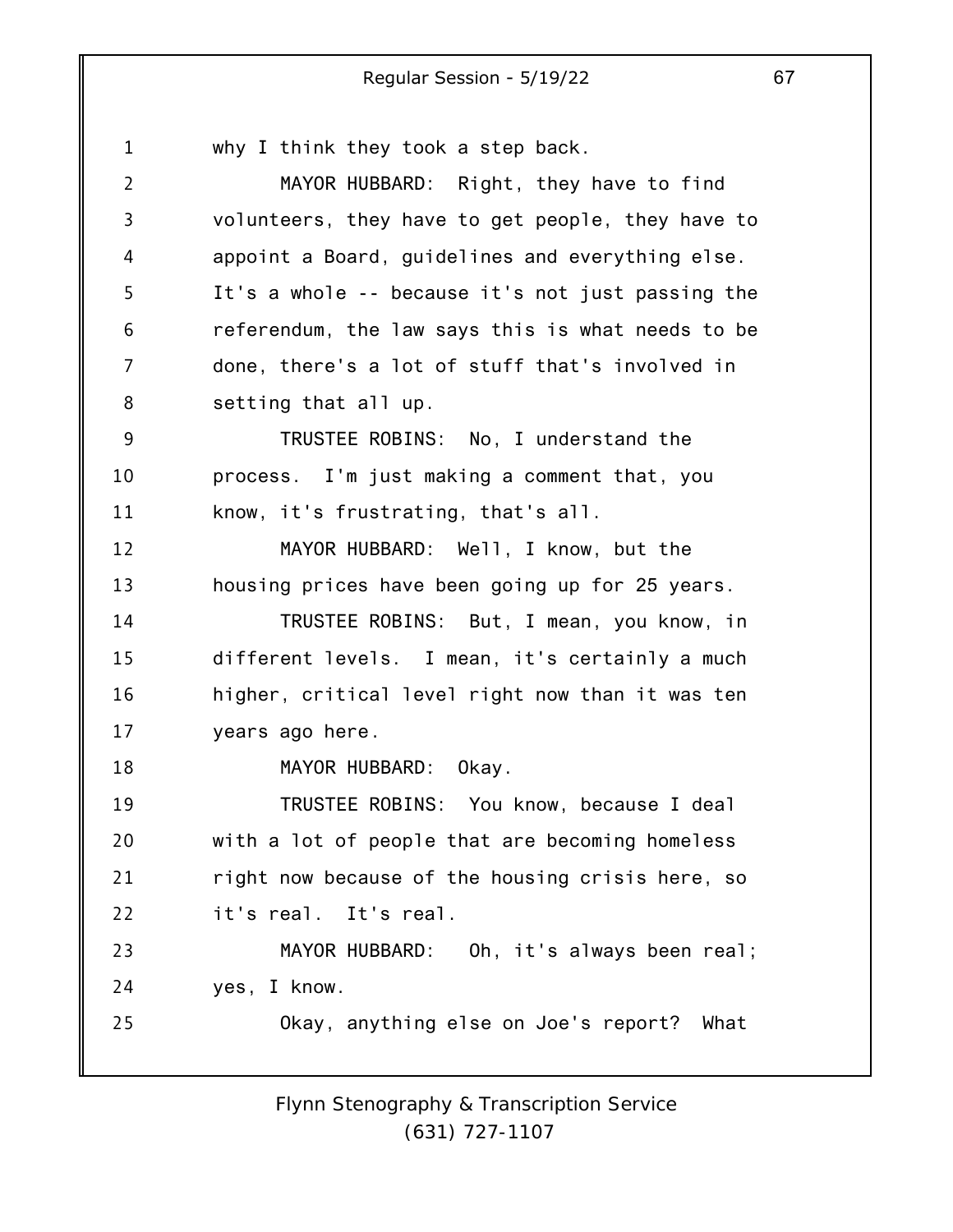1 else you got, Joe?

| $\overline{2}$ | ATTORNEY PROKOP: No, there's one other            |
|----------------|---------------------------------------------------|
| 3              | thing that we haven't spoke about in a while.     |
| 4              | So there's not a lot happening with the Opioid    |
| 5              | litigation that we -- you know, that we got       |
| 6              | involved in. The State tried -- the State was     |
| 7              | able to circumvent the local municipalities and   |
| 8              | the attorneys that we hired did take legal action |
| 9              | to try to preserve our rights. As far as I        |
| 10             | know -- they haven't said that it's not pending,  |
| 11             | as far as I know it still is pending, our attempt |
| 12             | to participate in those funds. If I get an        |
| 13             | update I'll pass it along to you. You know, it's  |
| 14             | in my report, we haven't brought it up lately but |
| 15             | I wanted to mention that to you.                  |
| 16             | MAYOR HUBBARD: Okay. Any questions for            |
| 17             | Joe?                                              |
| 18             | TRUSTEE ROBINS: Thank you, Joe.                   |
| 19             | MAYOR HUBBARD: Okay. What did -- you              |
| 20             | wanted to bring up, you wanted to talk about      |
| 21             | the $-$                                           |
| 22             | TRUSTEE CLARKE: Well, it's the -- I know          |
| 23             | we have another public hearing because we revised |
| 24             | our direction on the changes to the code on       |
| 25             | parking.                                          |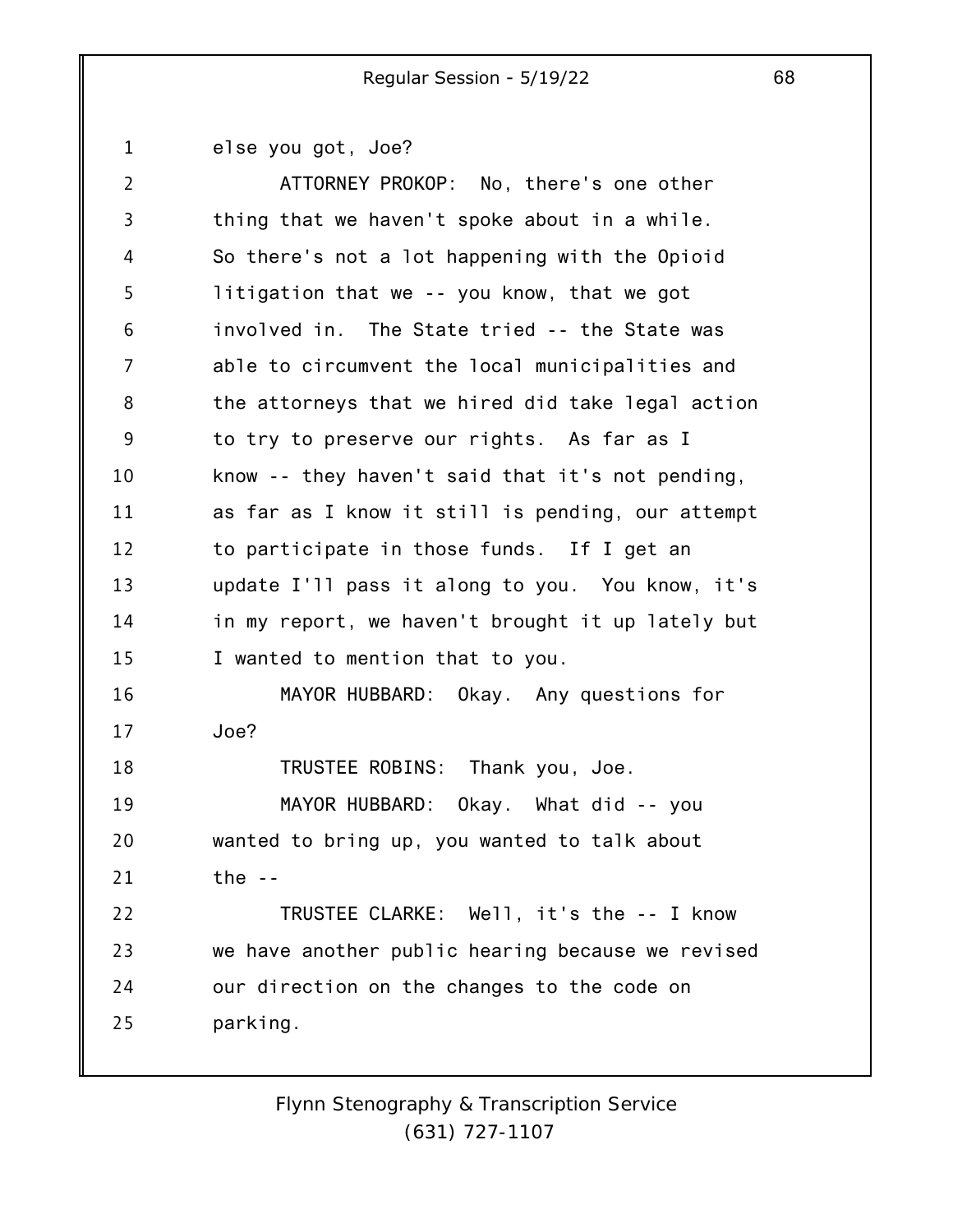MAYOR HUBBARD: Uh-huh.

1

2 3 4 5 6 7 8 9 10 11 12 13 14 15 16 17 18 19 20 21 22 23 24 25 TRUSTEE CLARKE: But then we received the letter from the Planning Board, and Joe mentioned that in his report. And so it's not that I want to talk about it, I thought we would have a discussion about it, or should we wait and discuss that after the second public hearing? It's really your discretion, so. MAYOR HUBBARD: Yeah, if you would like to discuss it, go ahead and discuss what you'd like. TRUSTEE CLARKE: My thoughts are that we should continue to pursue our direction. There are many suggestions in the letter from the Planning Board, many suggestions of things that we should or could be doing and a lot of considerations. But at the end of the day, I feel that we are on a good track and should stay the course. There are a couple of good suggestions in here that might be taken into consideration of which are specifications on the verbiage eating and drinking places, also updating all the categories of business rather than leaving them to the Planning Board's discretion. So there are some solid suggestions in here. I don't know if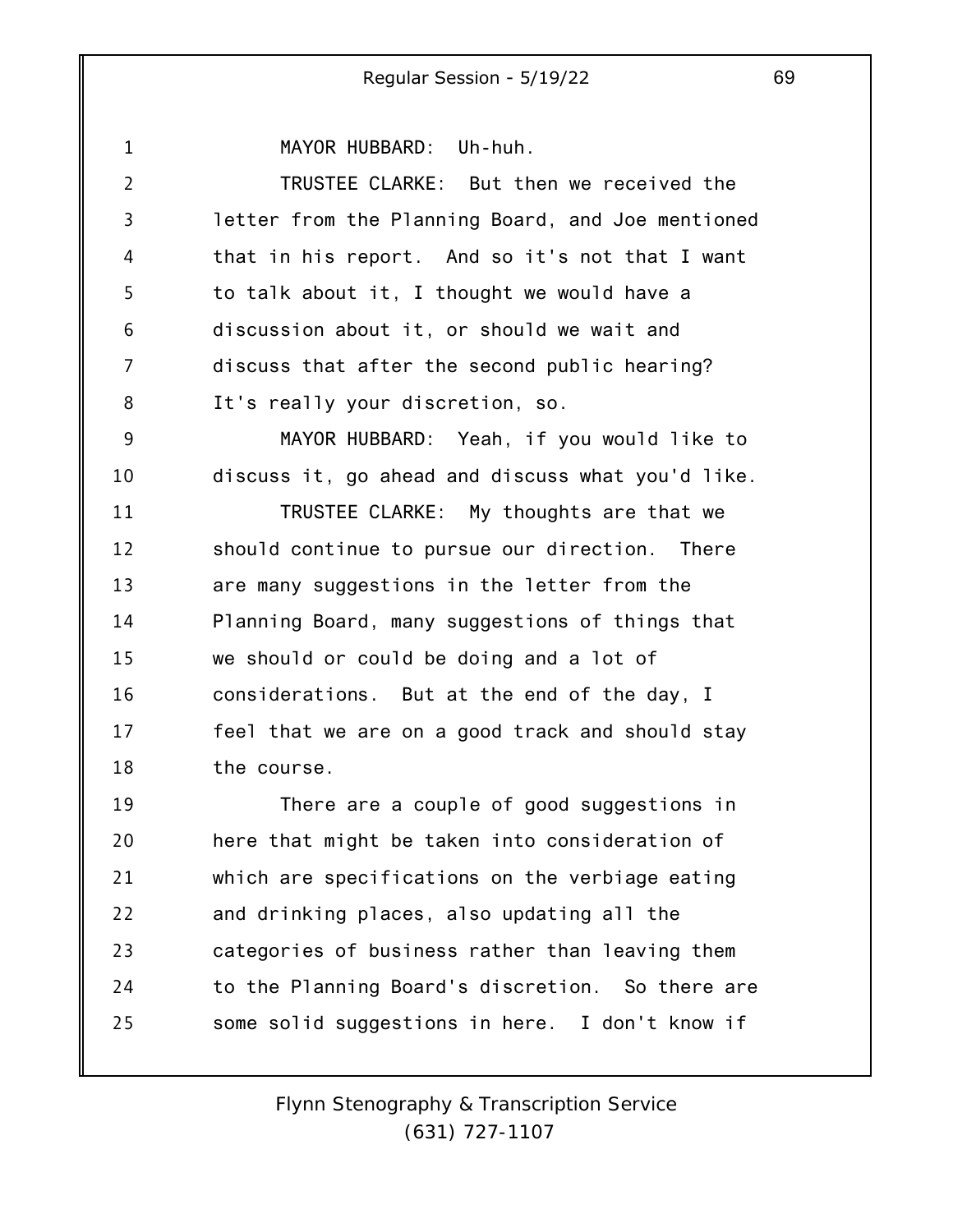1 2 3 4 5 6 7 8 9 10 11 12 13 14 15 16 17 18 19 20 21 22 23 24 25 anyone else had any thoughts about it or any reaction or any -- MAYOR HUBBARD: I read most of it, it was very long and -- TRUSTEE CLARKE: It is very long. MAYOR HUBBARD: You know, and I didn't expect that long of a -- TRUSTEE CLARKE: And it was a lot of suggestions, so it's kind of a lot to chew on. So, I thought it -- I thought it was something that should be -- that we should at least discuss amongst ourselves before the second public hearing, but -- MAYOR HUBBARD: Okay. Does anybody else have comments on the paperwork? TRUSTEE PHILLIPS: It was a lengthy document. I understand that they're looking towards the current -- the current draft of the LWRP but, I mean, we do have an existing LWRP that isn't that different from what we have going on at the moment. I do know that it's my understanding that this second document or the revised document needs to go back to them for comment; is that the understanding?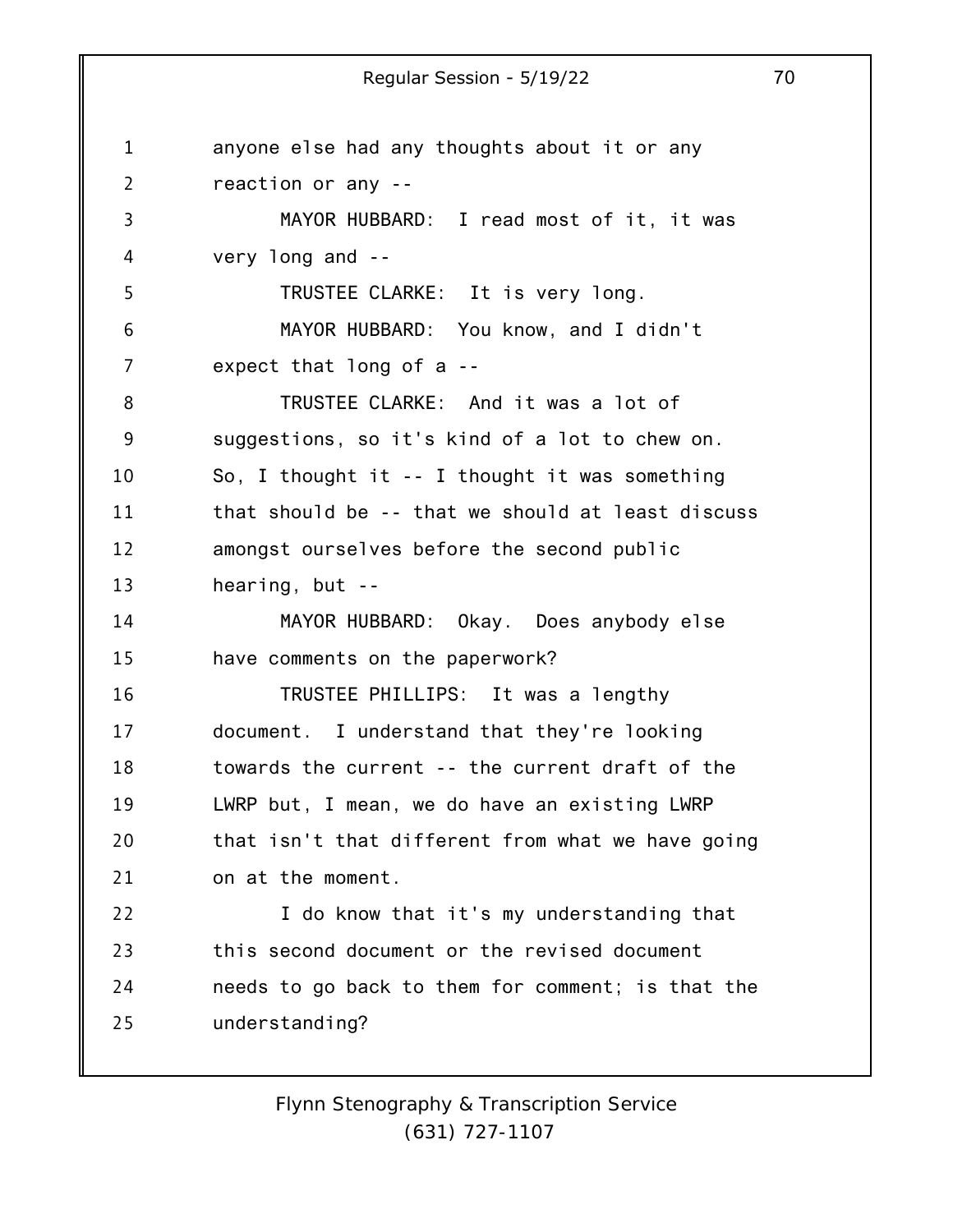1 2 3 4 5 6 7 8 9 10 11 12 13 14 15 16 17 18 19 20 21 22 23 24 25 Regular Session - 5/19/22 71 ATTORNEY PROKOP: The second version of the Local Law? TRUSTEE PHILLIPS: Yes. ATTORNEY PROKOP: Yes. If it was -- no, it was given to them. TRUSTEE PHILLIPS: Yes, it was. ADMINISTRATOR PALLAS: Yes. ATTORNEY PROKOP: It was given to them prior to them issuing their opinion, but it was  $not - -$ TRUSTEE PHILLIPS: No, it wasn't. ATTORNEY PROKOP: It was -- it was but probably not enough time for them to digest it. TRUSTEE ROBINS: Have we seen it? TRUSTEE PHILLIPS: No. Paul, they didn't -- if I understood from them, they didn't have it. ADMINISTRATOR PALLAS: They didn't have it in time for the meeting. ATTORNEY PROKOP: Okay. TRUSTEE PHILLIPS: So my understanding is that they'll be reviewing this again, correct? ATTORNEY PROKOP: Yes. I mean, there were significant changes as far as the grandfathering and things like that, that they commented on that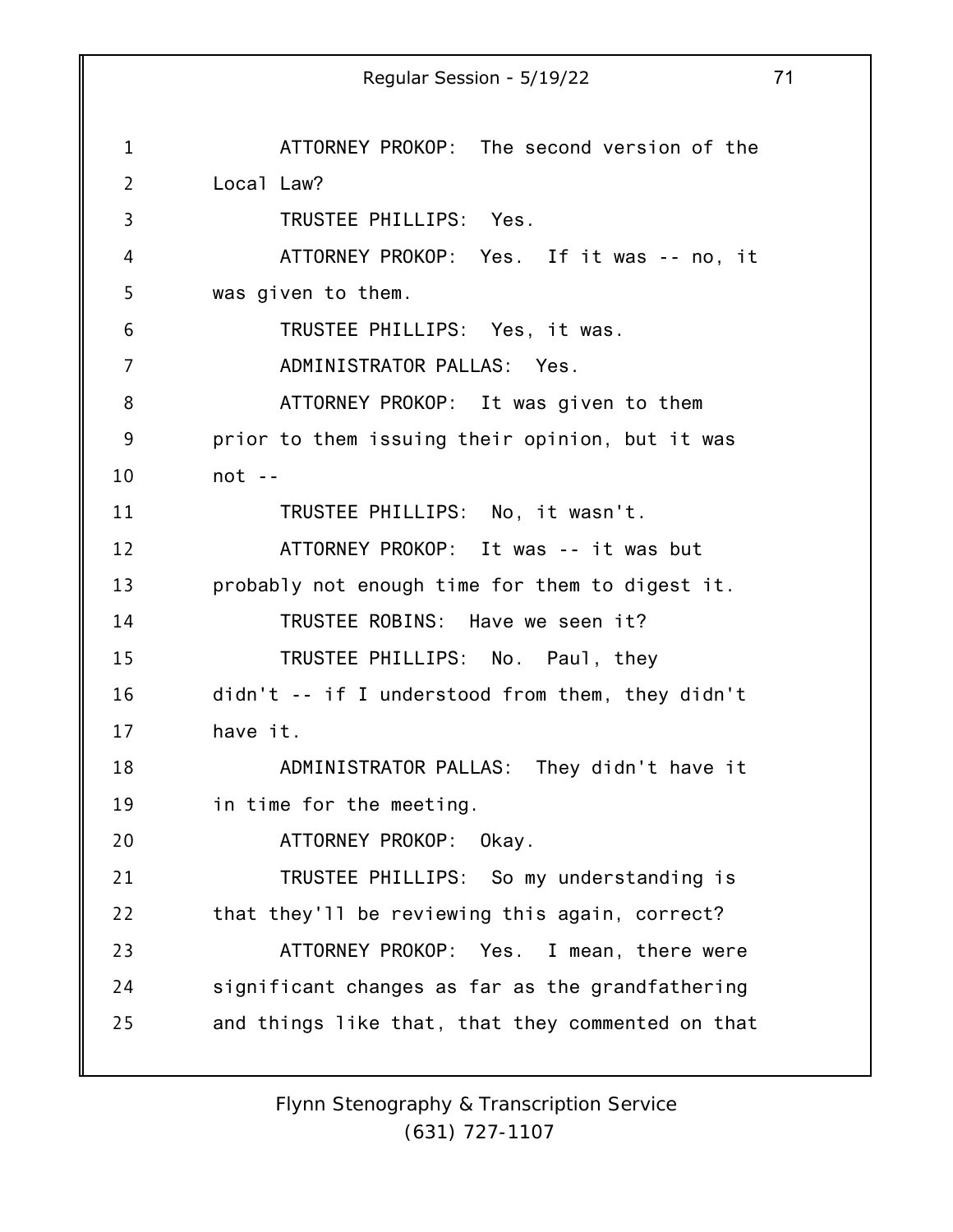1 didn't exist in the new version.

4

5

2 3 TRUSTEE CLARKE: That is true, they specifically did address that.

TRUSTEE PHILLIPS: Address what, Peter? I'm sorry; the new one or the old one?

6 7 8 9 10 TRUSTEE CLARKE: The -- from the way I read it, they are responding to changes that were made in the revised proposal that we discussed with the Village Attorney last month in the April Work Session.

11 12 13 14 15 MAYOR HUBBARD: We had discussions and everything else and the Village Attorney took all our comments along with the minutes and took any comments that everybody here had and created another document.

16 17 18 TRUSTEE PHILLIPS: Right, but the Planning Board didn't have it when they created their comments, that's what I'm getting to.

19 20 21 22 23 24 25 MAYOR HUBBARD: Right, because that just was circulated this past week, Monday it went out to the public and everybody else on Monday. TRUSTEE PHILLIPS: Right. MAYOR HUBBARD: We got it on Friday. TRUSTEE PHILLIPS: Right. MAYOR HUBBARD: So we've had it, so the new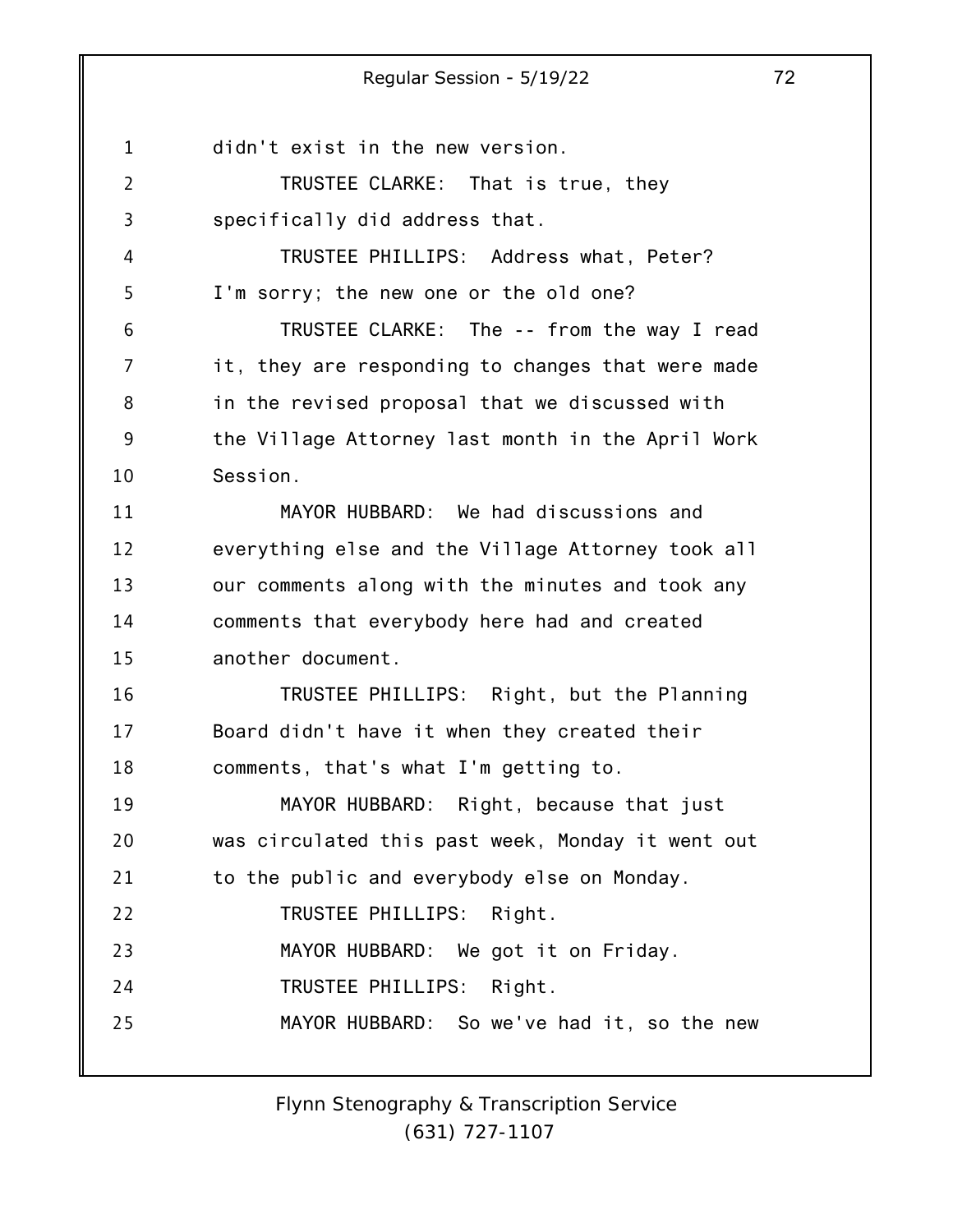1 2 3 4 5 6 7 8 9 10 11 12 13 14 15 16 17 18 19 20 21 22 23 24 25 Local Law -- TRUSTEE PHILLIPS: No, I'm -- yeah. No, I'm just talking about the Planning Board reviewing it again and many of their ideas are already in here. I'm just -- was just trying to clarify that they would be reviewing this again, that's all. MAYOR HUBBARD: Yeah, according to State law, any changes of Chapter 150 has to be reviewed by -- TRUSTEE PHILLIPS: The Planning Board. MAYOR HUBBARD: Right. So we were going to continue with the revised version, have the public hearing, get comments from everybody on it, and if everybody's comfortable with it then it will go back to the Planning Board and they have 45 days to respond back with comments on that. TRUSTEE PHILLIPS: Okay. All right. MAYOR HUBBARD: Do we have additional comments? If you want to change that back, we can cancel the public hearing and give input to the Village Attorney and the Village Administrator and they can change the document more, but we need that input of what you're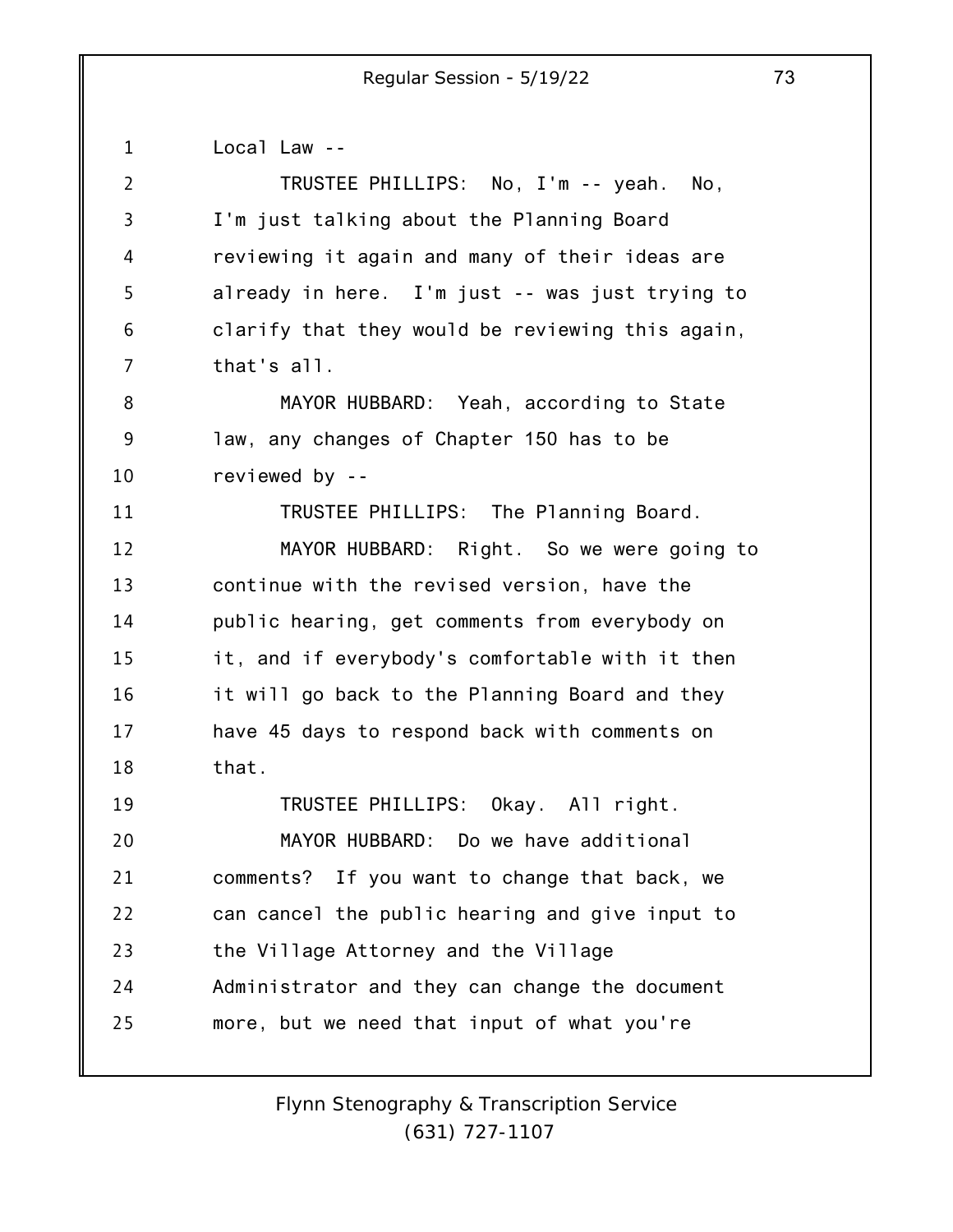1 looking for.

| $\overline{2}$ | TRUSTEE PHILLIPS: No, I'm -- I had my             |
|----------------|---------------------------------------------------|
| 3              | input on the last one. I know a lot of people,    |
| 4              | you know, this thing of the grandfathering thing  |
| 5              | disappearing, and I think we -- we put wording in |
| 6              | here that would hopefully not make that totally   |
| 7              | disappear, but I'm not sure. Julia, you and I     |
| 8              | have had some discussions, are you comfortable    |
| 9              | with some of that wording or no?                  |
| 10             | TRUSTEE ROBINS: You know, I had proposed          |
| 11             | this originally, it's not become what I had -- my |
| 12             | original intent. I'm still concerned about the    |
| 13             | payment in lieu of taxes, payment in lieu of      |
| 14             | parking, you know, and the ability of businesses  |
| 15             | that intensify, basically, to pay their way out   |
| 16             | of requirements for parking.                      |
| 17             | Personally, I think that parking is not the       |
| 18             | biggest problem in this Village, it's the         |
| 19             | situational use that we're dealing with here.     |
| 20             | The intensification of use and the lack of        |
| 21             | supporting infrastructure is really what I think  |
| 22             | is the greatest problem. That we have projects    |
| 23             | here right now that are going to clearly increase |
| 24             | the traffic, the truck stops, the deliveries and  |
| 25             | create a tremendous amount of difficulty for      |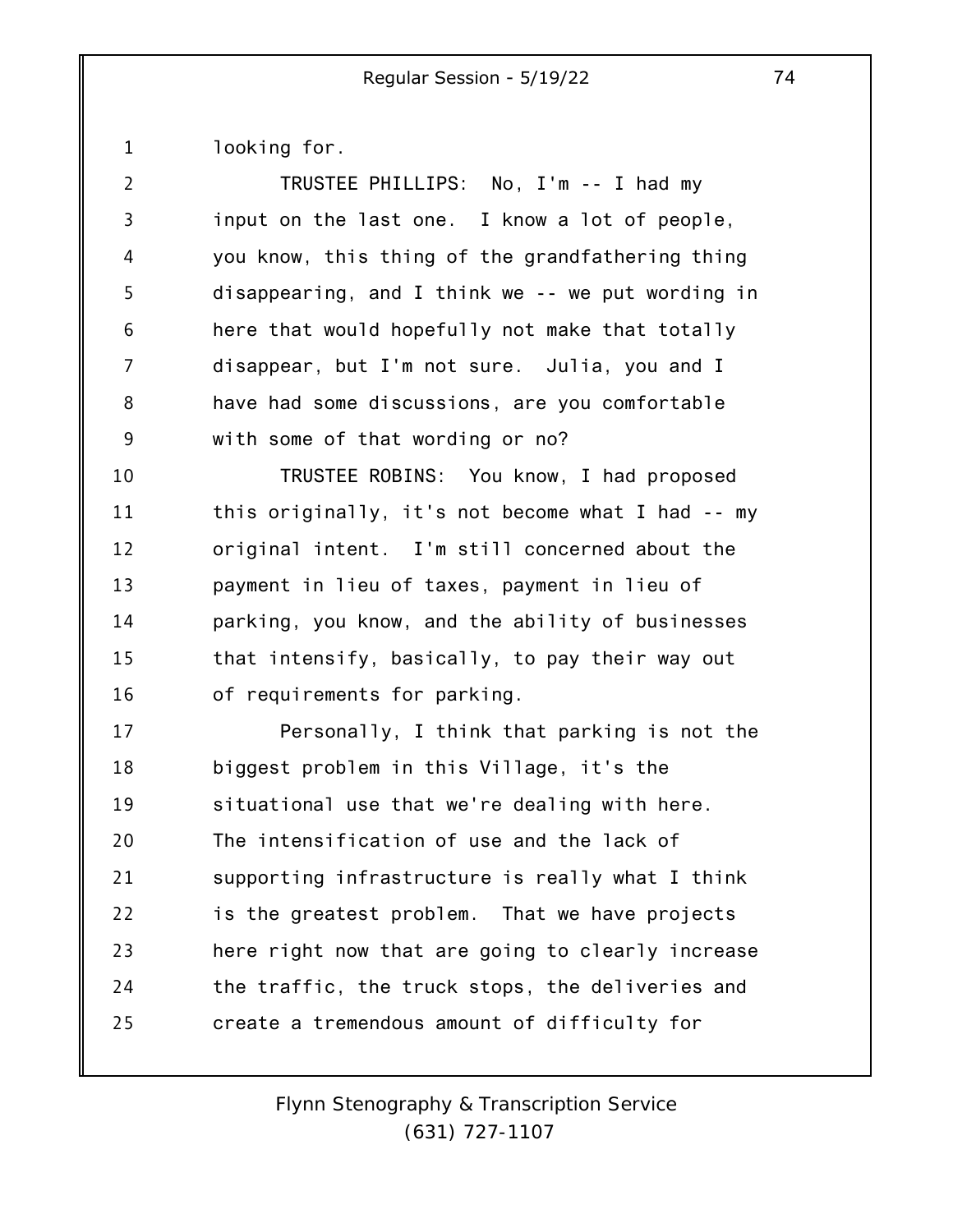1 2 3 4 5 6 7 8 9 10 11 12 13 14 15 16 17 18 19 20 21 22 23 24 25 people to navigate and drive through the Village. And I just -- I don't see that these -- you know, changing these laws is necessarily going to answer that problem. We have a big problem with truck deliveries coming in right now, they stop, they block the road, they block the traffic and we really don't have the code enforcement to necessarily stop them from doing it. They do it all the time, I see it on Front Street, I see it on Main Street, I see it on First Street. And I think that, you know, not only is it a dangerous situation for drivers, pedestrians, but also they limit access for our First Responders. So, you know, that's my big concern, really, is that the -- if we're going to allow big businesses, basically, to pay to play here in the Village and get what they want and say *Well, we're just going to put it into a parking fund and paint lines and pave parking lots* and stuff like that, but that's not the problem, that's not the problem. The problem is that our Village cannot support -- our Village infrastructure, our flow, our roads cannot support some of the development that's coming our way right now and how do we address that.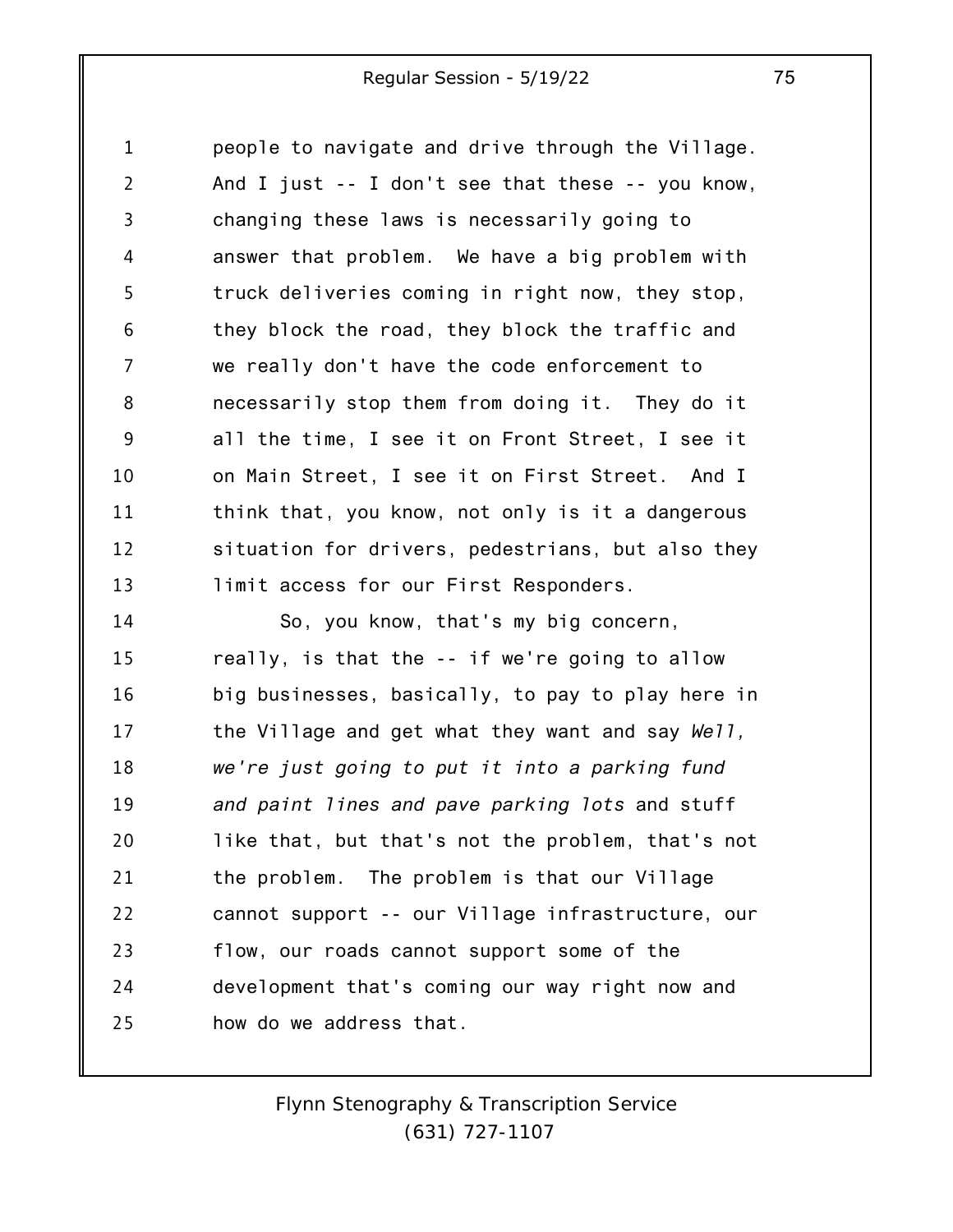| $\mathbf{1}$   | You know, I thought that these parking law        |
|----------------|---------------------------------------------------|
| $\overline{2}$ | changes would be the answer, but now from where   |
| 3              | we've gone to and what we've developed in these   |
| 4              | revised laws, I don't see it happening. I just    |
| 5              | don't see we can -- that it's going to be         |
| 6              | effective. That's just my biggest concern right   |
| 7              | now, so.                                          |
| 8              | TRUSTEE PHILLIPS: But another issue is            |
| 9              | that if we don't do something, and the way it's   |
| 10             | currently written now, it's not even -- it's not  |
| 11             | even as, as everyone is saying, pay to play; it's |
| 12             | just automatically just go ahead.                 |
| 13             | TRUSTEE CLARKE: Just play.                        |
| 14             | TRUSTEE PHILLIPS: Just play. And --               |
| 15             | TRUSTEE CLARKE: For free.                         |
| 16             | TRUSTEE ROBINS: Well, that's why I                |
| 17             | proposed the moratorium route, you know. Let's    |
| 18             | put a moratorium on all new permits in            |
| 19             | commercial -- you know, waterfront commercial and |
| 20             | CR until we come up with a plan. I mean, you      |
| 21             | know, whether it's the LWRP or a comprehensive    |
| 22             | plan. But that would be the only way. You know,   |
| 23             | otherwise we do nothing and you're right, you     |
| 24             | know, and it's business as usual, basically.      |

*Flynn Stenography & Transcription Service (631) 727-1107*

MAYOR HUBBARD: Okay. You're bringing up

25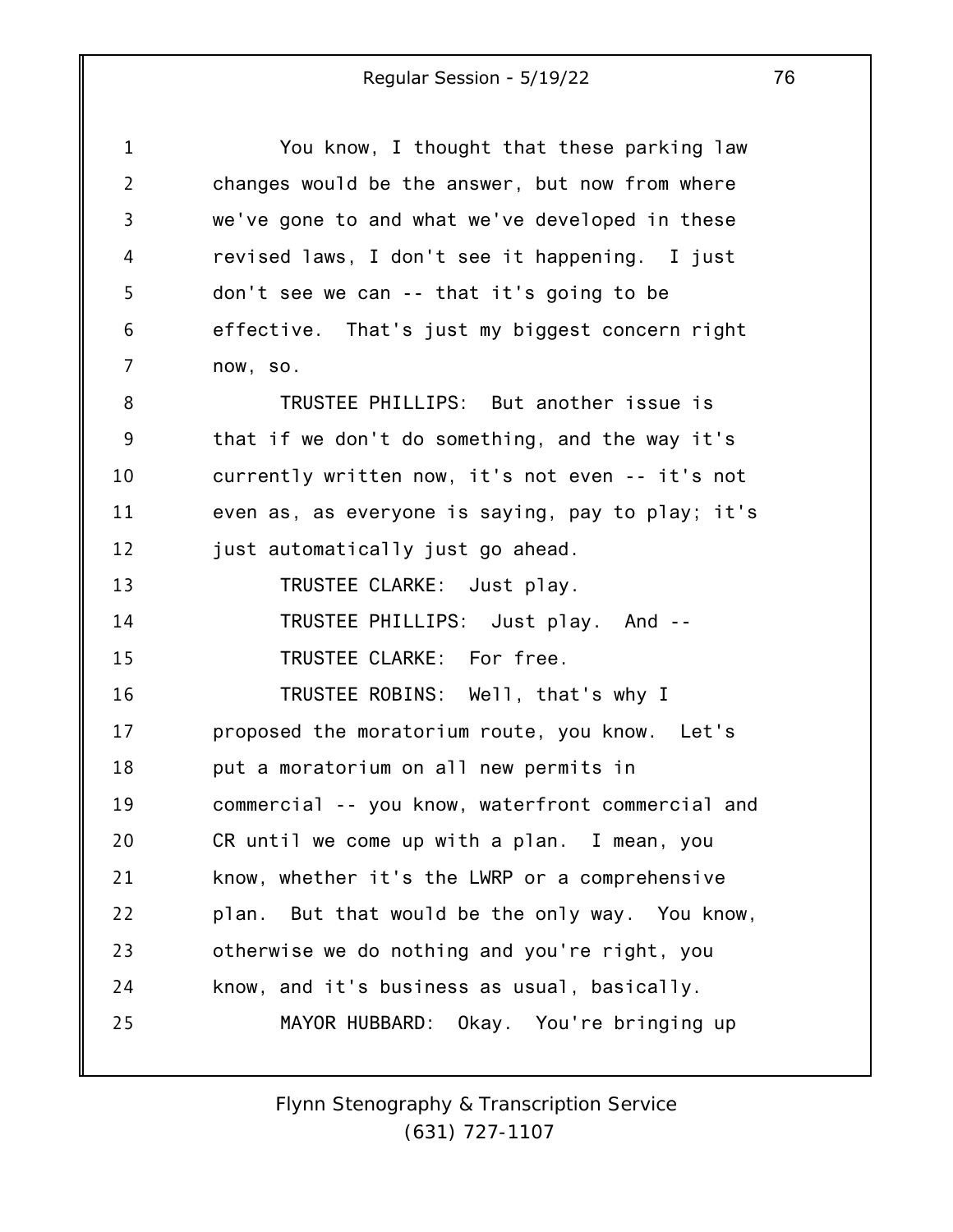1 2 3 4 5 6 7 8 9 10 11 12 13 14 15 16 17 18 19 20 21 22 23 24 25 the moratorium again, we discussed that last month and I asked to have input back from everybody that wanted it and we've gotten zero input back in the past month. TRUSTEE ROBINS: You wanted input in what form, in an e-mail? MAYOR HUBBARD: What do you want to put a moratorium on is the direct question I asked. I asked everybody to endorse it; what do you want to put a moratorium on? Give us -- tell us what you want this to be. What are we going to say, no what and for how long and what is the reason for it, which is what you need legally to do, and the Village Attorney and the Village Administrator got zero response from the Board. So to throw it out there again that we need to do a moratorium, we still need to know what you want a moratorium on and for what reason and for how long. TRUSTEE ROBINS: Duration would be subject to, you know, I mean, how long it would take to develop a comprehensive plan for development of the Village. MAYOR HUBBARD: That could take years. It took the town 10 years to get one done. I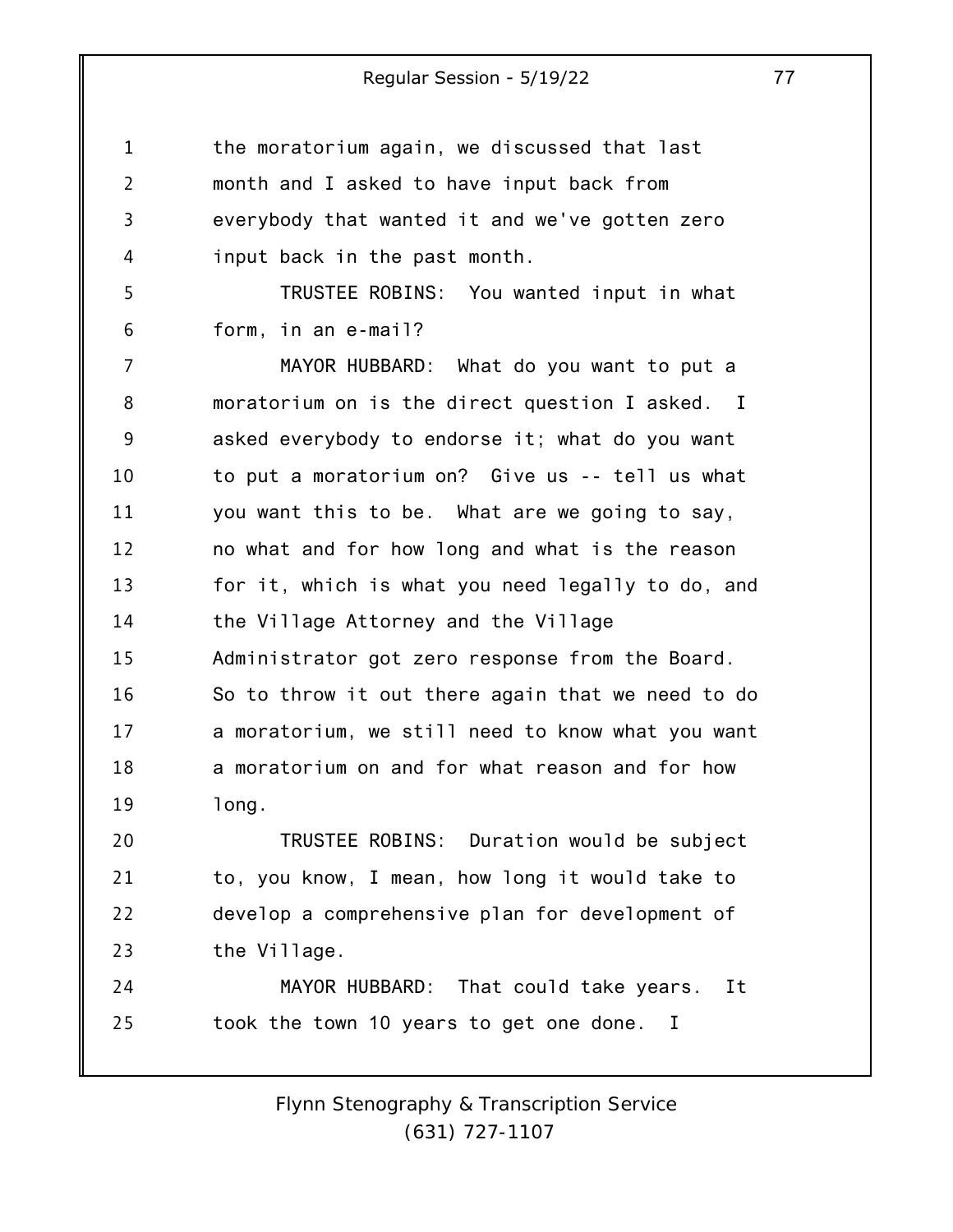1 2 3 4 5 6 7 8 9 10 11 12 13 14 15 16 17 18 19 20 21 22 23 24 25 mean -- TRUSTEE ROBINS: Well, you asked me what I thought, that's what I think. MAYOR HUBBARD: Okay. So you want to put a hold on any construction and waterfront commercial, commercial retail; for how long? TRUSTEE ROBINS: One year. MAYOR HUBBARD: Okay. I think that could be a death blow to the downtown for businesses and everything else. But at least we have those -- your opinion. Is there any other opinions on it? TRUSTEE PHILLIPS: I -- I have discussed it, I thought about it, voiced it. And I'm trying to go back to the real issue of -- is parking really the issue or is it the fact that we have no mechanism to control the intensification of the development. You know, parking in the past was -- going back to 1991 with the grandfathering, we were encouraging and wanted to encourage the downtown Commercial District to invest in itself and to improve. And now we have it to where it's invested and improving and the type of businesses that are coming in are extremely intense. You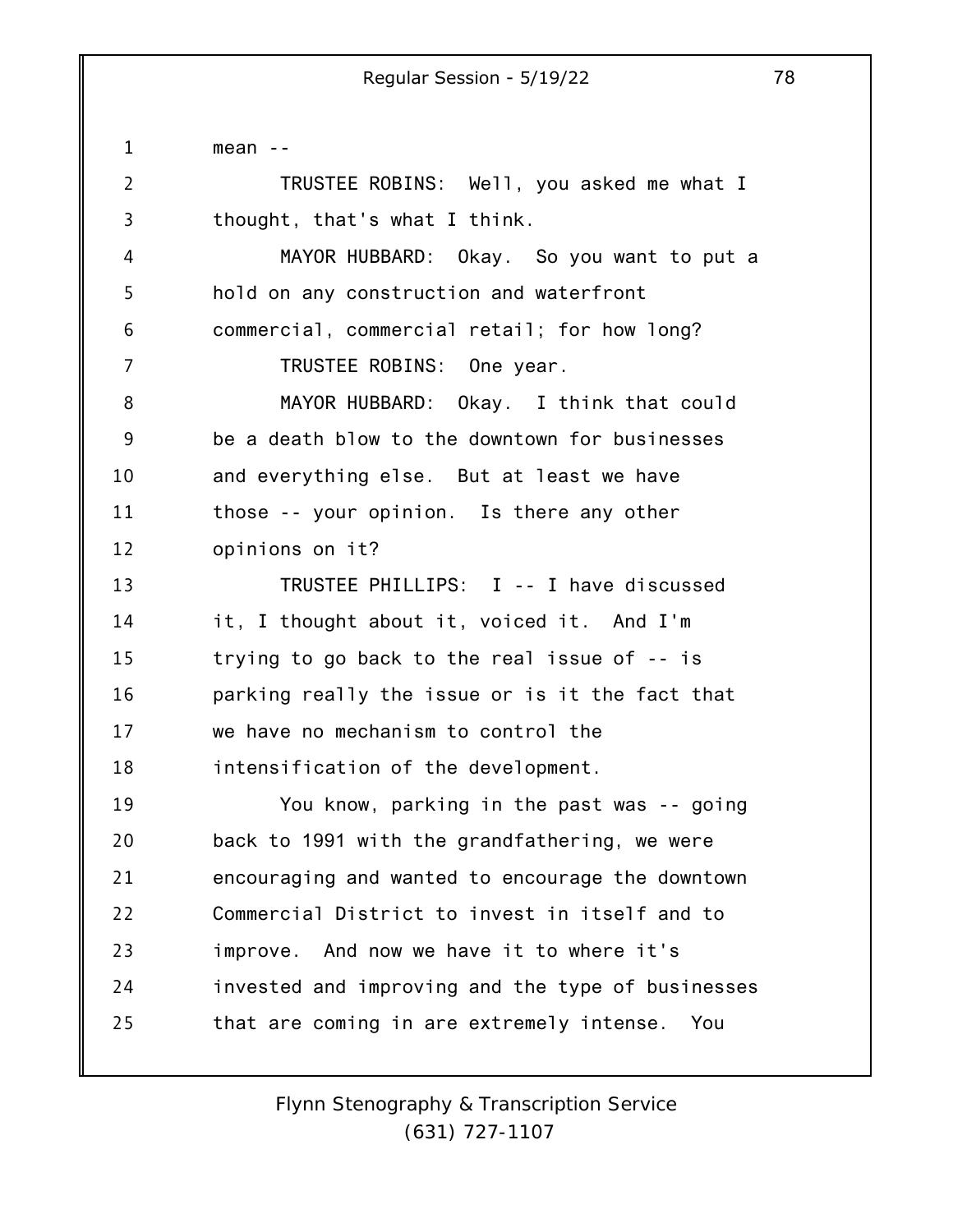| 1              | know, their occupancy levels are increased        |
|----------------|---------------------------------------------------|
| $\overline{2}$ | because we went from retail stores of occupancy   |
| 3              | of 10 to 12 people maybe at a time to a           |
| 4              | restaurant that has a larger -- you know, a       |
| 5              | larger occupancy level. You know, it's no joke,   |
| 6              | we've turned into the restaurant mecca of the     |
| 7              | North Fork. But -- and with that, it's brought a  |
| 8              | lot of extra -- extra stress on the parking       |
| 9              | situation because of the employees and the        |
| 10             | customers alike.                                  |
| 11             | So, is it really the parking that's the           |
| 12             | issue, or is it the fact that we don't have a     |
| 13             | clear-cut description of different types of uses  |
| 14             | within our Commercial Retail District?            |
| 15             | Other places break down different -- I            |
| 16             | believe it's in the Village of East Hampton that  |
| 17             | if you're an existing restaurant and you have a   |
| 18             | purchaser that buys it and it stays a restaurant  |
| 19             | that's fine. If it ceases to be a restaurant,     |
| 20             | then it has to -- it no longer can go back to     |
| 21             | being a restaurant; I think that's how the code   |
| 22             | reads.                                            |
| 23             | I just -- it's the question of is the             |
| 24             | parking really the issue or is it the fact that   |
| 25             | we have no way to control -- control the inten -- |
|                |                                                   |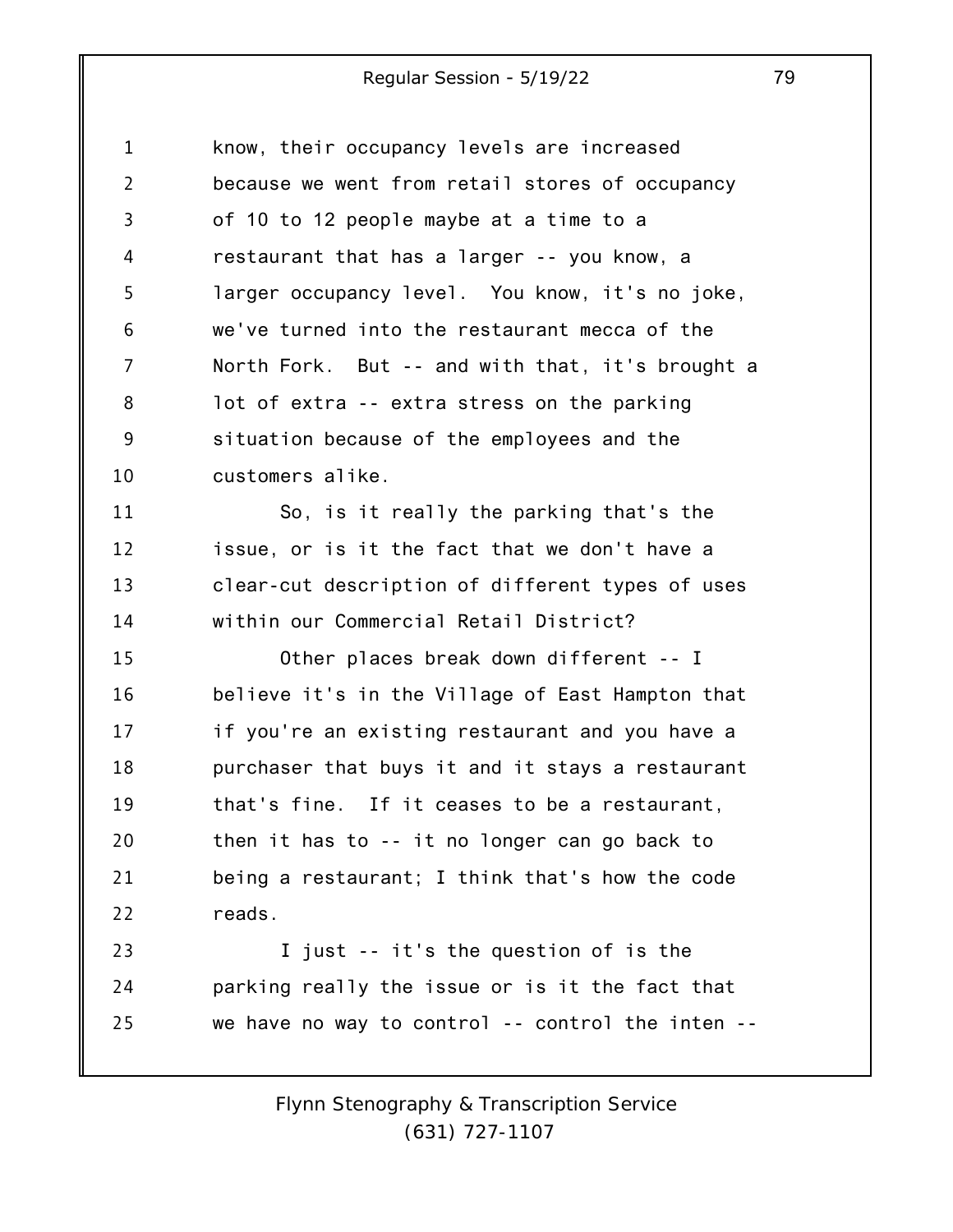1 2 3 4 5 6 7 8 9 10 11 12 13 14 15 16 17 18 19 20 21 22 23 24 25 control the increase in a business that comes in that increases the occupancy of the business. I think I'm being clear on that. Peter, am I making sense? TRUSTEE CLARKE: I understand what you're saying. MAYOR HUBBARD: Right, Planning and Zoning does that. If it meets our current code and if it needs a variance they'll go and ask for a variance on it. But what -- you're allowed to have three-story buildings in the Village, you have a height maximum, if it goes above that they have to go get a variance, so those are the checks and balances that are in place for it. Just be -- it's hard because when somebody takes a single-story building and says *I want to put a three-story building in* right next to another three-story building and it's allowed by our code, it's very hard to say that you can't do it, you know. TRUSTEE PHILLIPS: No, I'm not -- MAYOR HUBBARD: No, I understand what you're saying. You know, parking, the motel down there is not going to have a lot of deliveries because there's no restaurant, there's no food,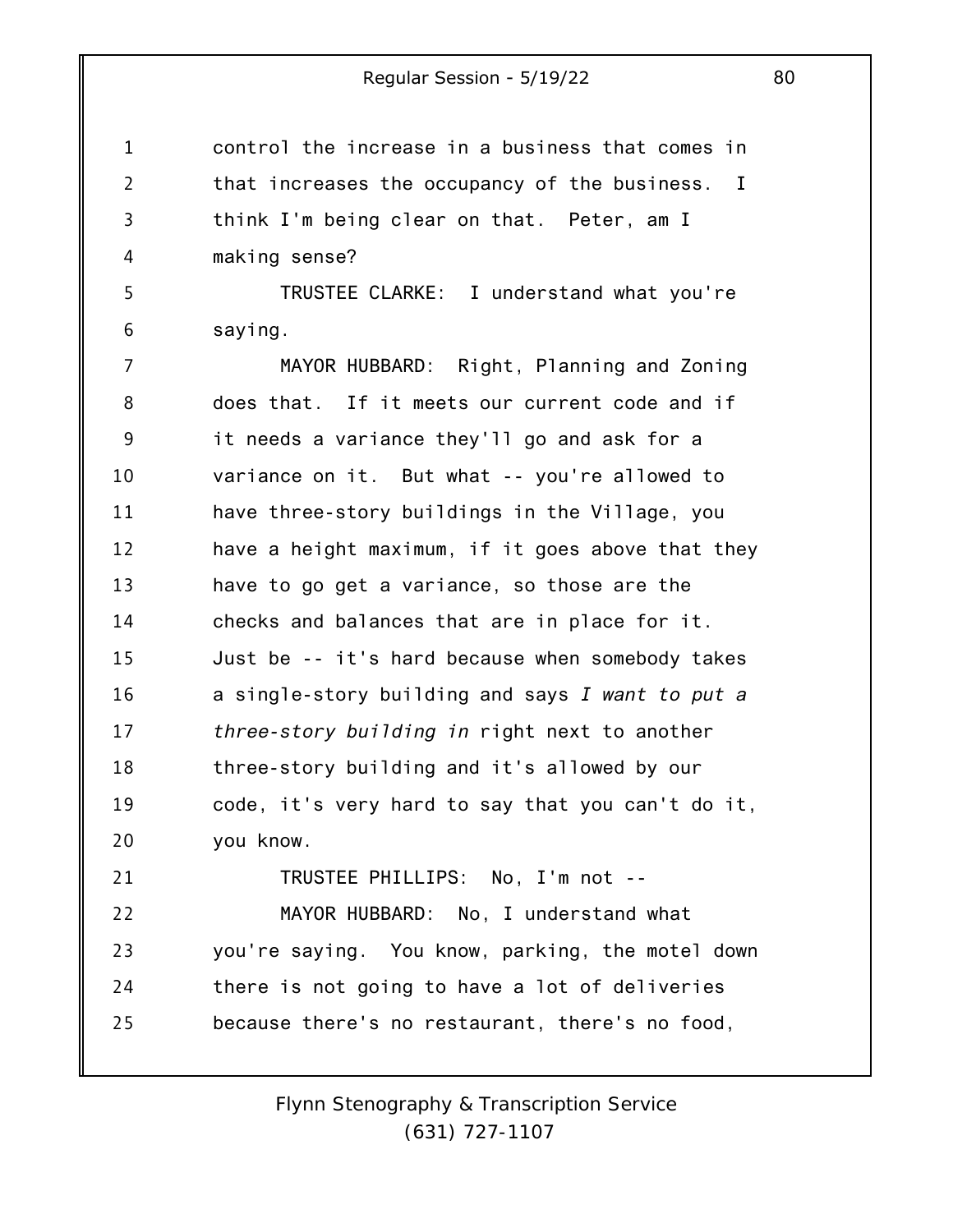1 2 3 4 5 6 7 8 9 10 11 12 13 14 15 16 17 18 19 20 21 22 23 24 25 it's just a motel, so there's not going to be a lot of deliveries here. Gas, there's going to be laundry services and other stuff, and supplies but it's not that much, but that's what planning is dealing with now with that project, you know. TRUSTEE PHILLIPS: But the other -- the other part of that point is is that over intensification of that lot size, I mean, that - you know, is that lot size going to take -- or let's not pick that one. Let's say that someone comes in and they want to put a building and they want to use the whole, whole -- whole envelope of the property; is that something that we should allow them to continue to do? I know with the houses we have certain footprint that we use for -- you know, to do the side yards and whatever. MAYOR HUBBARD: Uh-huh. TRUSTEE PHILLIPS: Is that something that we should be looking at in the Commercial District? I'm sorry, I don't have the code in front of me and it's been a while since I've looked at that stuff. But it seems to be everything -- everything that's coming in lately has to cover the whole lot.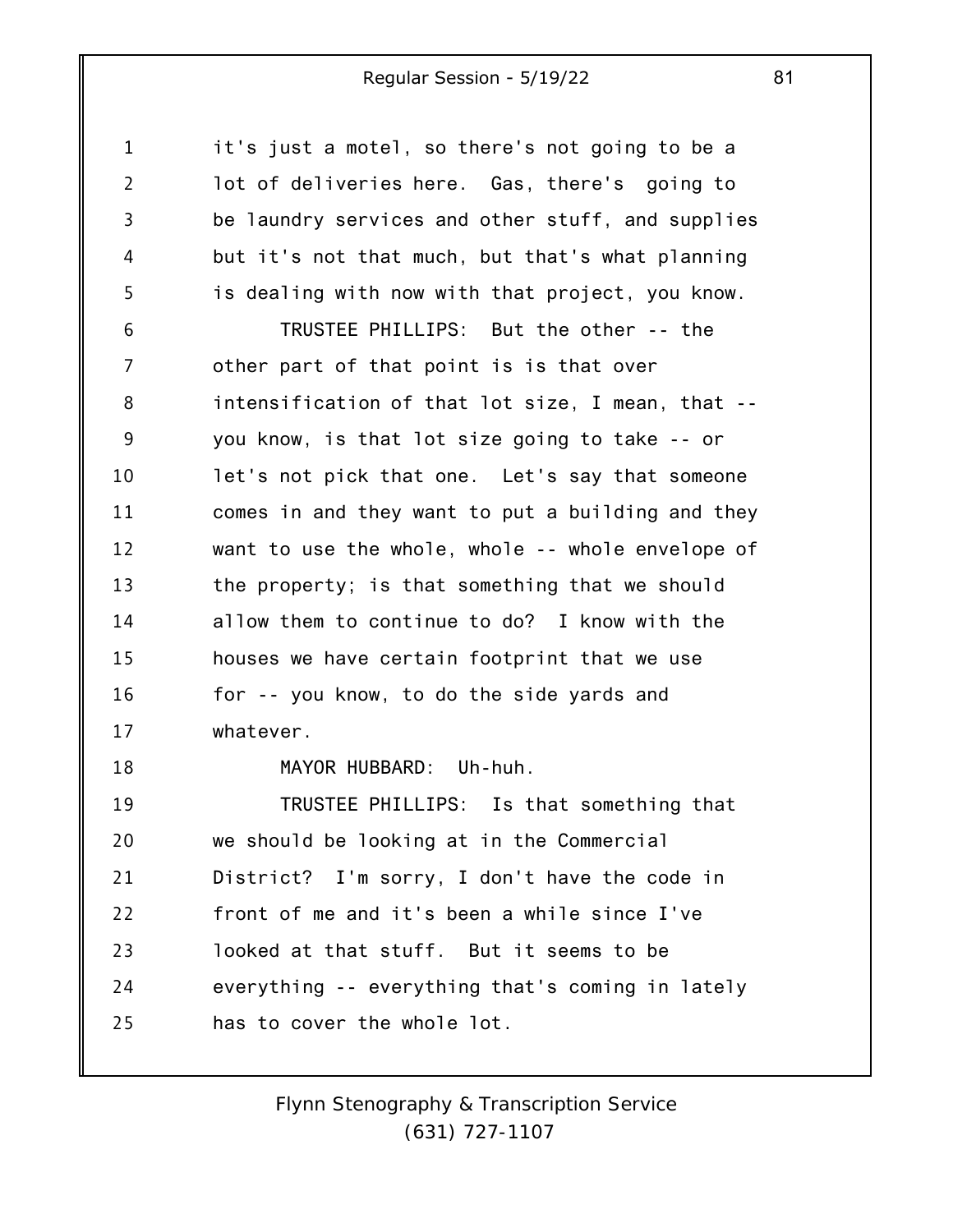1 2 3 4 5 6 7 8 9 10 11 12 13 14 15 16 17 18 19 20 21 22 23 24 25 Regular Session - 5/19/22 82 MAYOR HUBBARD: In the Commercial District they do it. TRUSTEE PHILLIPS: Right. MAYOR HUBBARD: It's a one-foot setback around the perimeter of it and that's what they're doing. TRUSTEE PHILLIPS: So, is that something -- MAYOR HUBBARD: They used the motel that went up right on the corner of Third Street. TRUSTEE PHILLIPS: So is that something that we should be looking at? MAYOR HUBBARD: Well, that would be a code change or something if we wanted to change the code -- TRUSTEE PHILLIPS: Right. MAYOR HUBBARD: -- to do that. TRUSTEE PHILLIPS: That's what I'm saying, is parking really the issue or is it how we're allowing what's being allowed on the property as far as the setbacks and the heights. I mean, we have a problem with the heights with the 35 because it says 35 or three-stories. ATTORNEY PROKOP: I thought it was three. TRUSTEE PHILLIPS: Whatever the fee. I don't need to --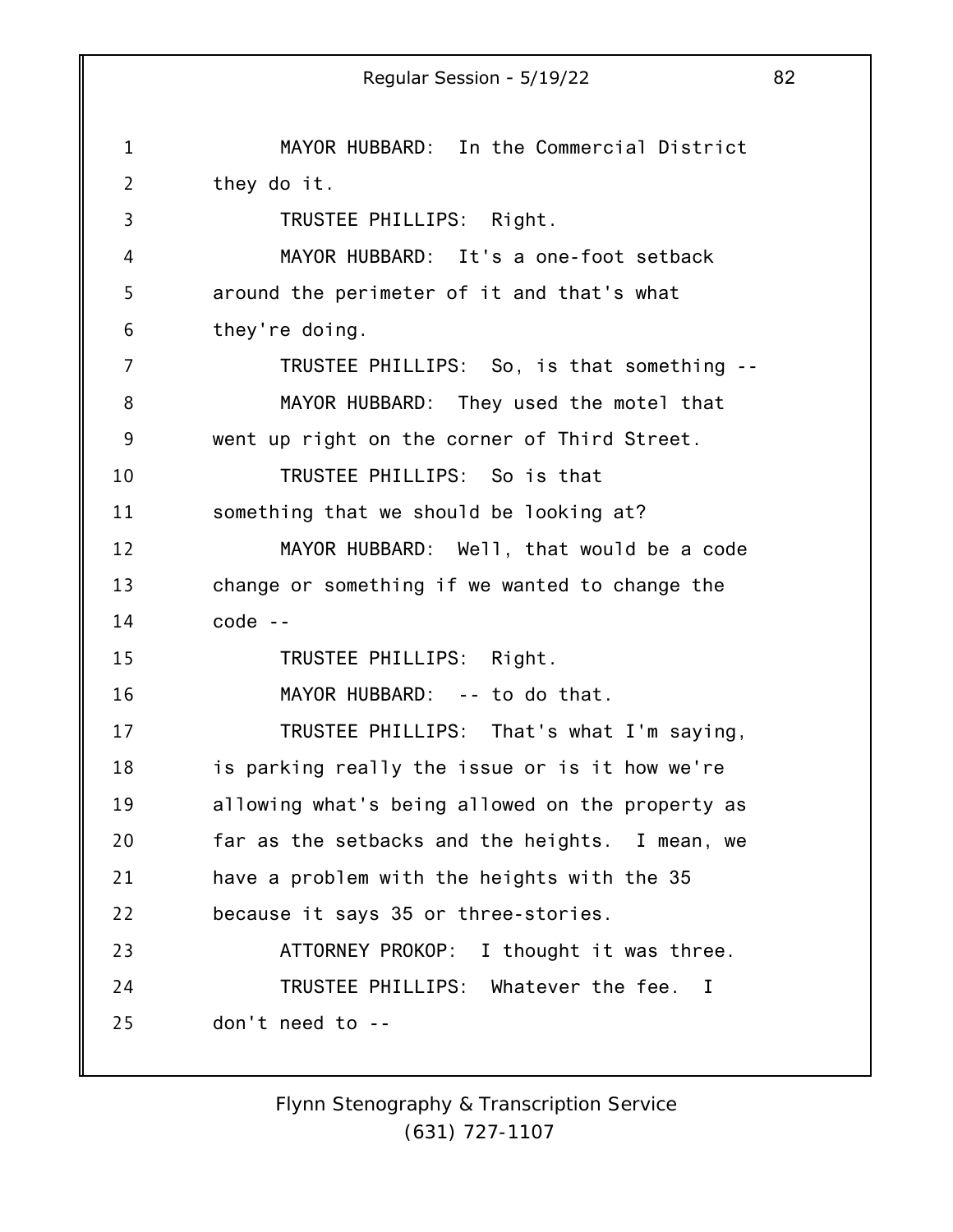1 2 3 4 5 6 7 8 9 10 11 12 13 14 15 16 17 18 19 20 21 22 23 24 25 ATTORNEY PROKOP: I thought it was two-and-half-stories, I don't think it's three stories. TRUSTEE PHILLIPS: No, it's two-and-a-half. ATTORNEY PROKOP: Yeah. So, you know, there's -- TRUSTEE PHILLIPS: But we need to clean that up because -- ATTORNEY PROKOP: Yeah, there's a number of issues. Like one of the things that, you know, Planning, when you build out on a lot you have two impacts. The first is that you place demands on the surrounding areas if the demands aren't for parking and, you know, pedestrian traffic, things like that. So some of thems are a good - you know, some of those you want, infrastructure, right. The other thing is as the future of the - the Village builds out, you should look at how these other Villages have built out, you know, that are -- ones that Suffolk County have prominently mentioned and see if you're happy with it. But you lose -- you know, you end up - you'll end up walking down the street and it will look like, you know, you'll basically be looking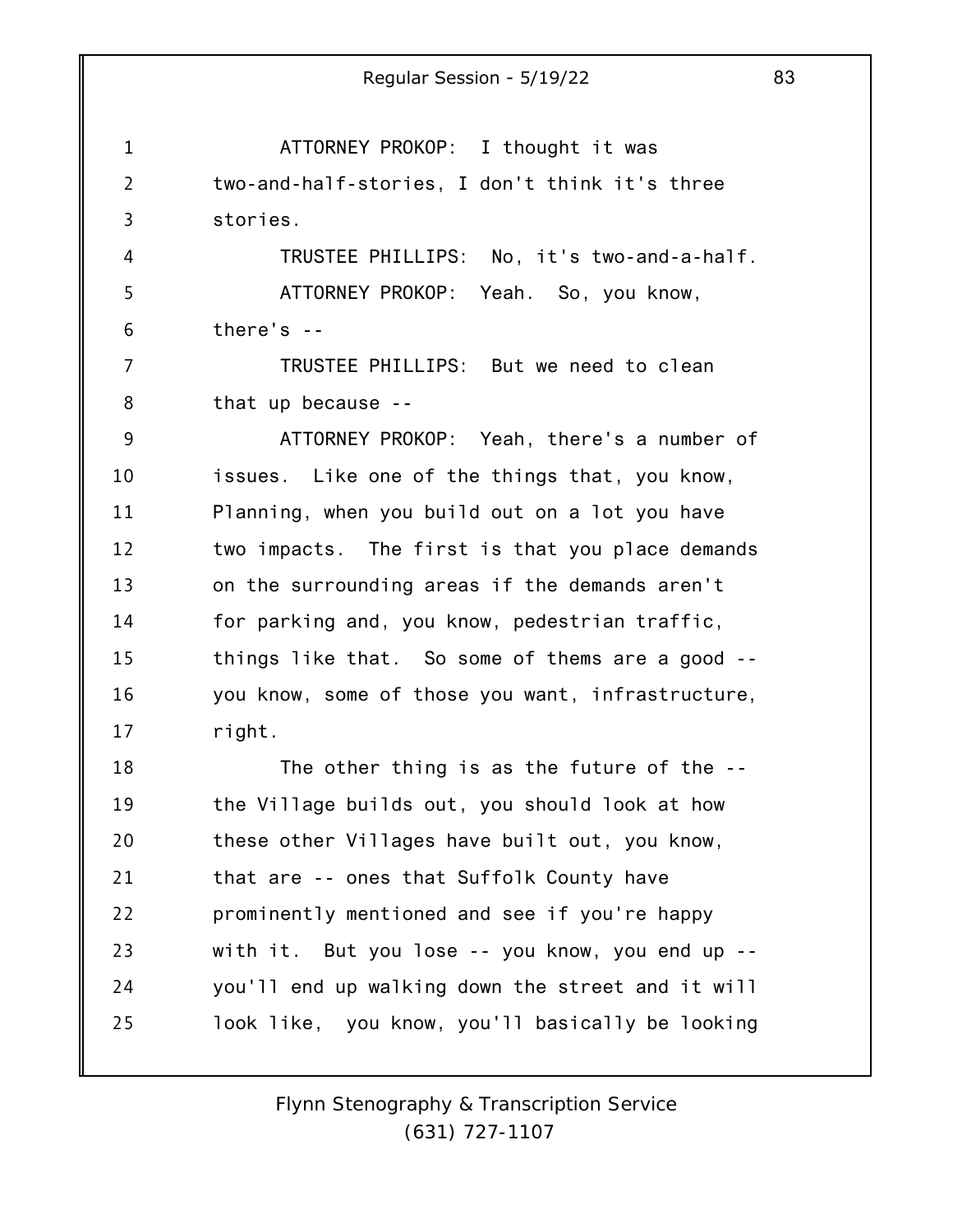1 2 3 4 5 at building unless you look it straight up. You know, that's not the future next year or ten years from now, but the long run future if it's built out. So it's one of the things to consider.

6 7 8 9 10 11 12 13 14 15 16 17 18 19 TRUSTEE ROBINS: I agree with Mary Bess, I think that there's going to be code change needed to make this happen. And, you know, again, it's the peripheral stuff, it's not just the parking per se to the building, it's all of the peripheral stuff. If we're looking at that area right now from Adam Street over to Central Avenue, three big developing, big developments of a project, you know, that are going to happen in that little quadrant of area and they're all going to create a tremendous amount of activity, road activity, walking activity, you name it. And there will -- there will be support services involved in all of those businesses, a lot.

20 21 22 23 24 25 And I just know what happens on Front Street when a party bus comes and, you know, plunks down in front of the Harbor Front for a half an hour and the vehicles all have to go around and nobody can see around and there's near misses and people having to pass to get around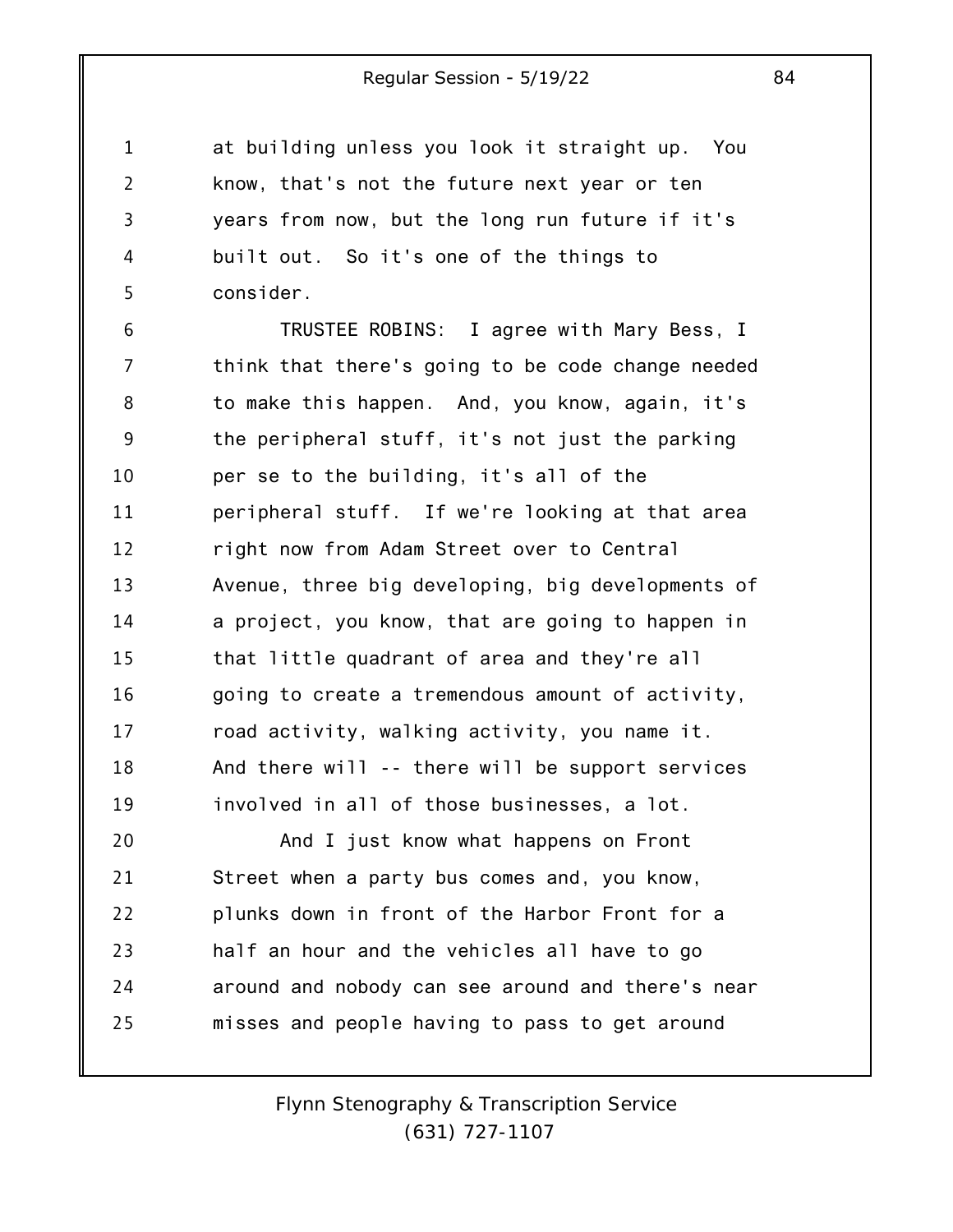and stuff like that. And now, I mean, why wouldn't you be having that same thing happening on Main Street? And it's by an intersection, it's right by that blinker, I mean. So I'm very,

5 very concerned about that.

1

2

3

4

6 7 8 9 10 11 12 13 14 15 16 17 18 19 20 21 22 23 24 And like I said, I don't know how we can put the brakes on it but I think we have to find a way, I really do. And Mary Bess, I tend to agree with you. I mean, the Code change is probably what's in order here, even beyond it, a moratorium. But Code change takes time which is why I was proposing that we give us a little breathing room with a moratorium. That's all. MAYOR HUBBARD: Okay. Any other discussion? So, do we want to continue with the public hearing on this for next week? TRUSTEE CLARKE: I do TRUSTEE PHILLIPS: Yeah, I think we need to hear from the public. I mean, they're the ones that probably see more than we do and live more than we to and it's -- MAYOR HUBBARD: They look at it differently than what we're -- we're stuck looking at the same page with minor revisions over and over

25 again for months.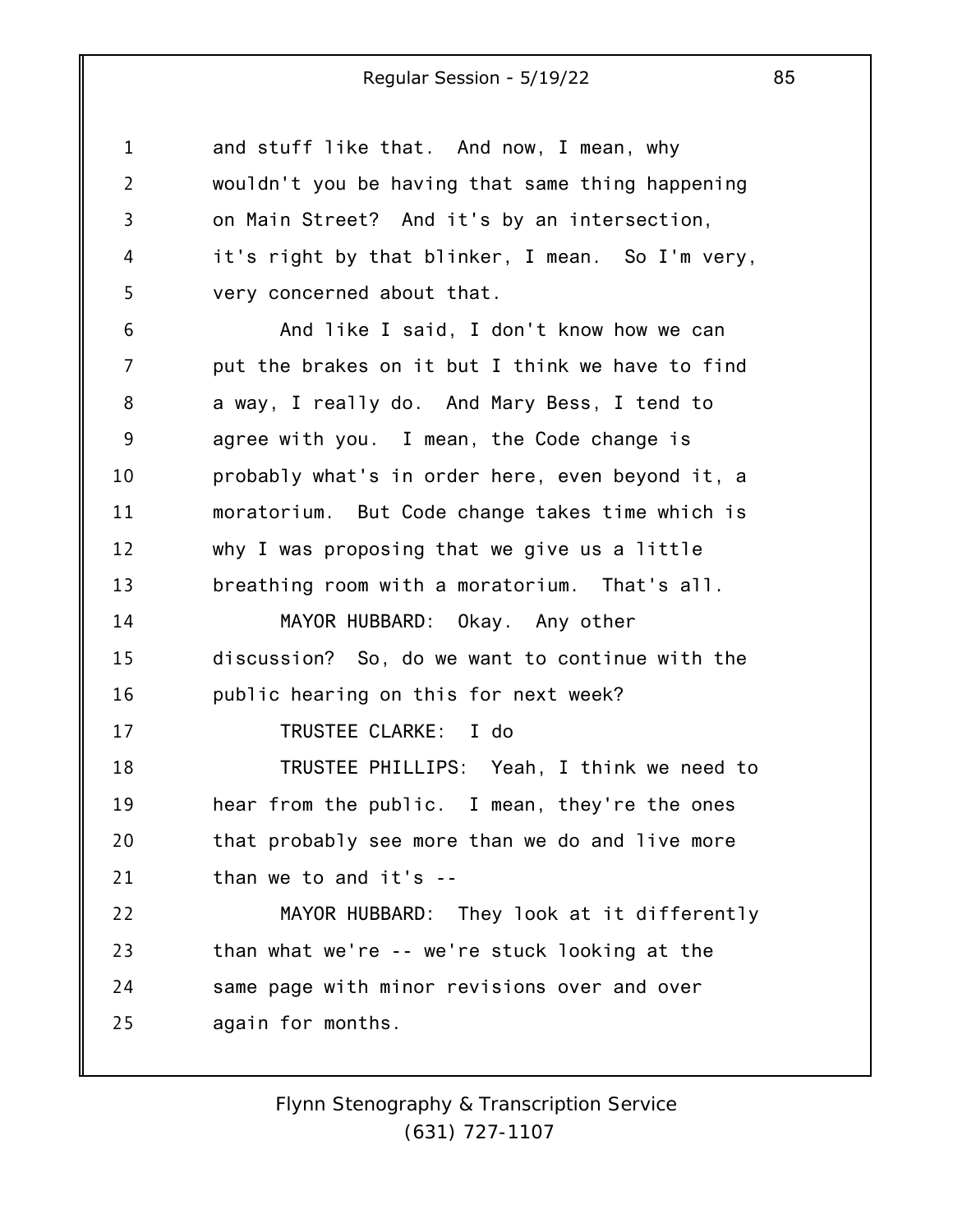1 2 3 4 5 6 7 8 9 10 11 12 13 14 15 16 17 18 19 20 21 22 23 24 25 TRUSTEE PHILLIPS: And let's just -- MAYOR HUBBARD: And if we're missing something, Mr. Saladino will let us know. TRUSTEE PHILLIPS: That's right, he will. *(\*Laughter\*)* Along with Randy he'll review it and -- *(\*Laughter\*)* But we'll have the public hearing, we'll continue on with that and then it'll have to go back before Planning Board anyway if we're going to do that. TRUSTEE PHILLIPS: Right. But I -- you know, as I said, it's a tough topic and it's - as I said someplace else the other day, you know, we were this rural, rural North Fork that was untouched and we all were used to it and we've now become a destination and it has brought with it a lot of other entities that we thought we would never deal with, so, and we're going to have to deal with them, so. TRUSTEE ROBINS: I just think that dealing with this one issue at a time is not the way to go. We definitely have to have a better game plan for all of this, so. TRUSTEE CLARKE: Well, the Planning Board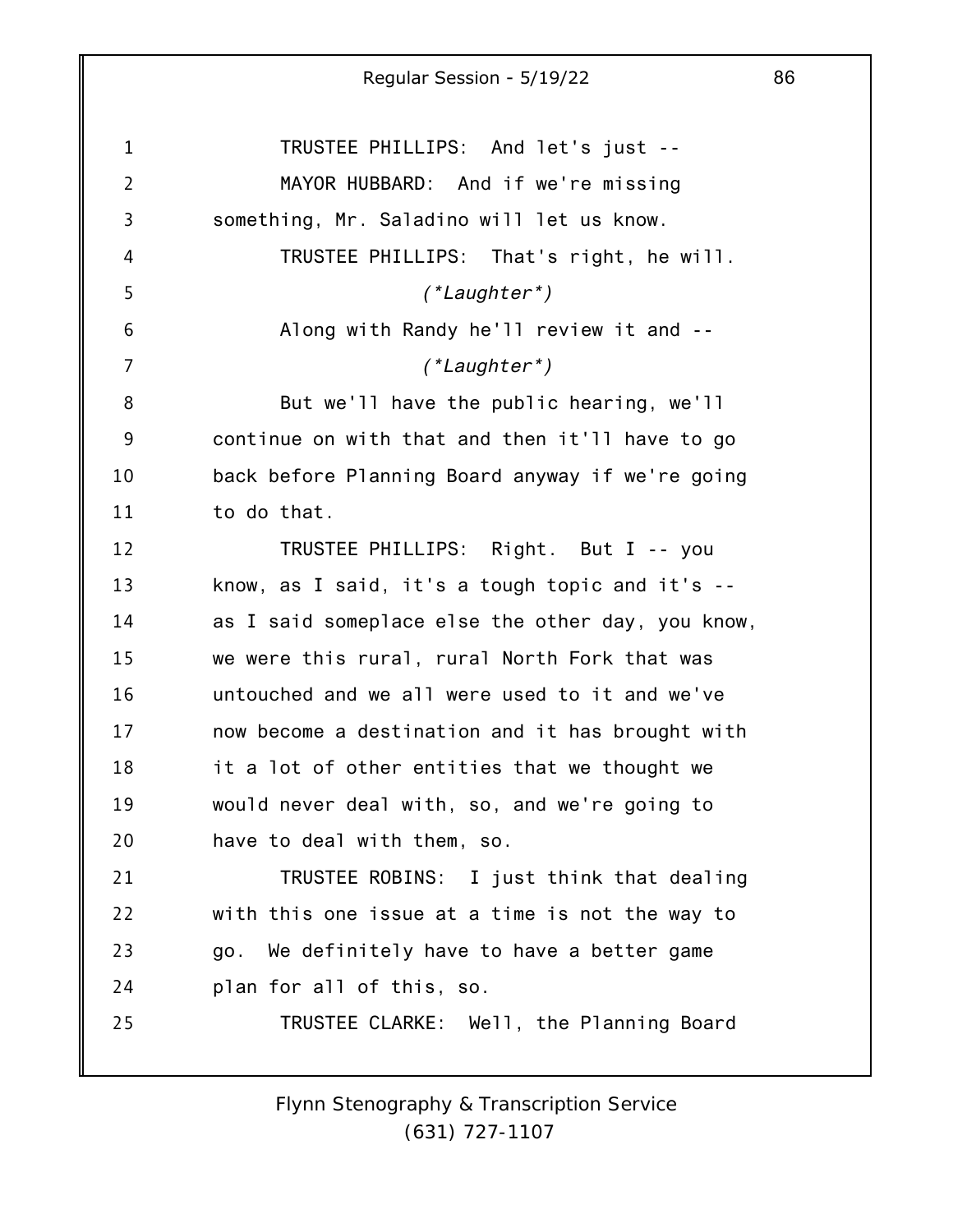1 2 3 4 5 6 7 8 certainly thinks we could have a better playing game and a better approach. The lift that we have in front of us with what going on is, frankly, unprecedented; maybe not during World War II, but that's not within our generation. Maybe not at other times in the Village's history, but certainly this is a tipping point, a point in history of our destiny.

9 10 11 12 13 14 15 16 17 18 19 20 21 22 23 24 25 And I don't think that this one code change is going to solve all our problems, the need for increased development of planning services, of comprehensive planning, of updating an LWRP, of having a vision of where we want to be is better than trying to legislate what we don't want to be. It's much easier to describe where you want to go and then rally everyone to get you there than to say, *Well, we don't want to go here and so we're going to put laws in place.* But you've got to start somewhere and the load is heavy to lift for the administration and the Board and the Mayor and all the services that we have. And I say that we have to start somewhere, but it's not going to be a one-shot fix at all. We need to look at the auxiliary parking, we need to create a vision for how we want to use the Morris Lane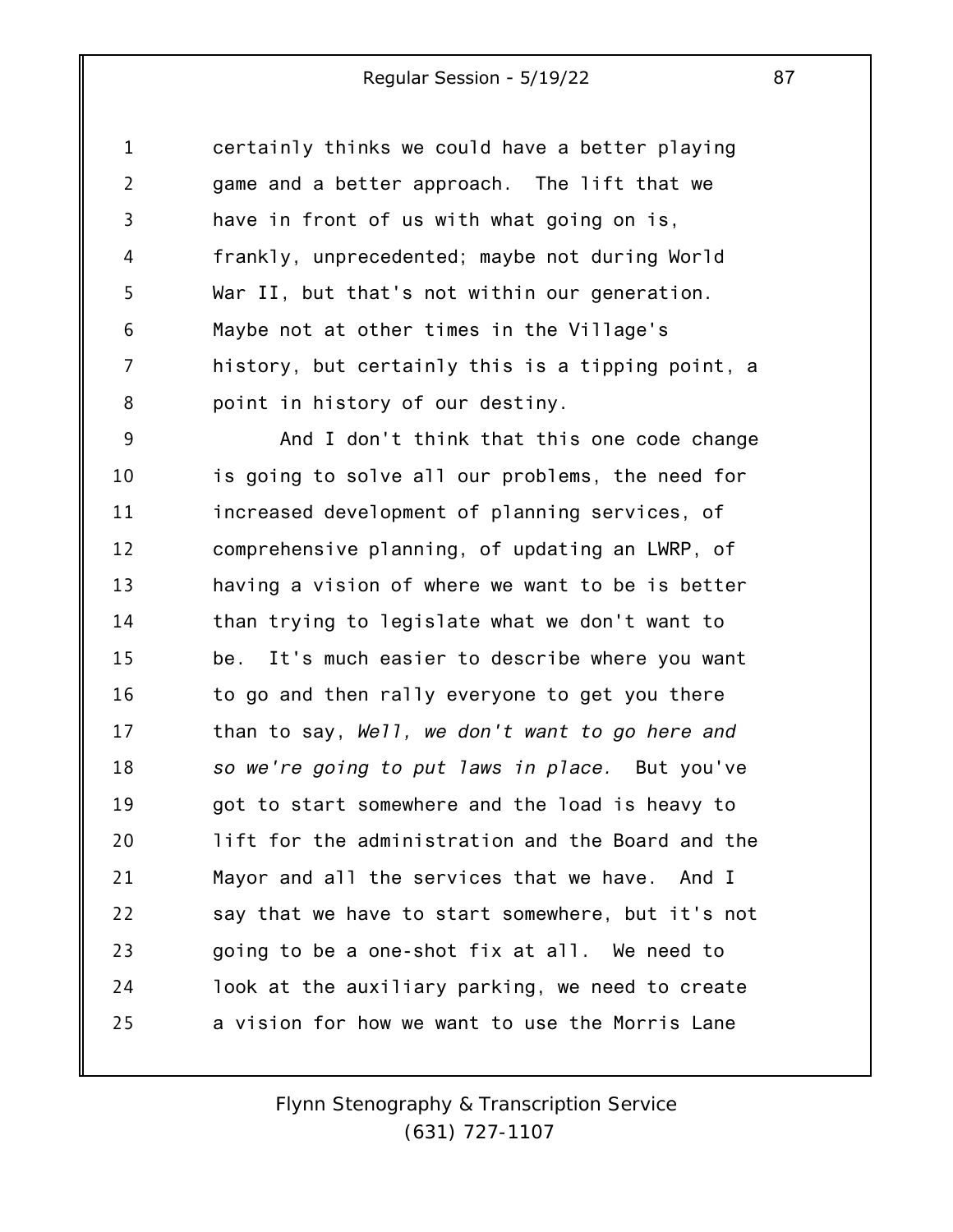corridor which has been discussed by the Mayor and I was happy to hear, but we've got to paint a picture that the public can buy into. We need to figure out how are we going to do that, how are we going to pay for it.

6 7 8 9 10 11 12 13 The suggestion that we are trying to fix a hole in our municipal budget with this code change is something I took issue with because that is not the intention. But I do believe that the Village, which I am always surprised people don't really realize the amount of money that we use to manage the Village, they think that it's a rich village --

14

1

2

3

4

5

TRUSTEE PHILLIPS: Uh-huh.

15 16 17 18 19 20 21 22 23 24 25 TRUSTEE CLARKE: -- and they think that we have tens of millions of dollars to run the Village. And I am required to remind people that the General Fund from the tax assessment on real estate in this Village and the fees that are collected amounts to a very small sum to encompass all of the activity that we're required to encompass and all of the features and benefits that are provided in the Village. And as such, it's incumbent on us to find ways to pay for a future vision. Yes, it makes more sense to have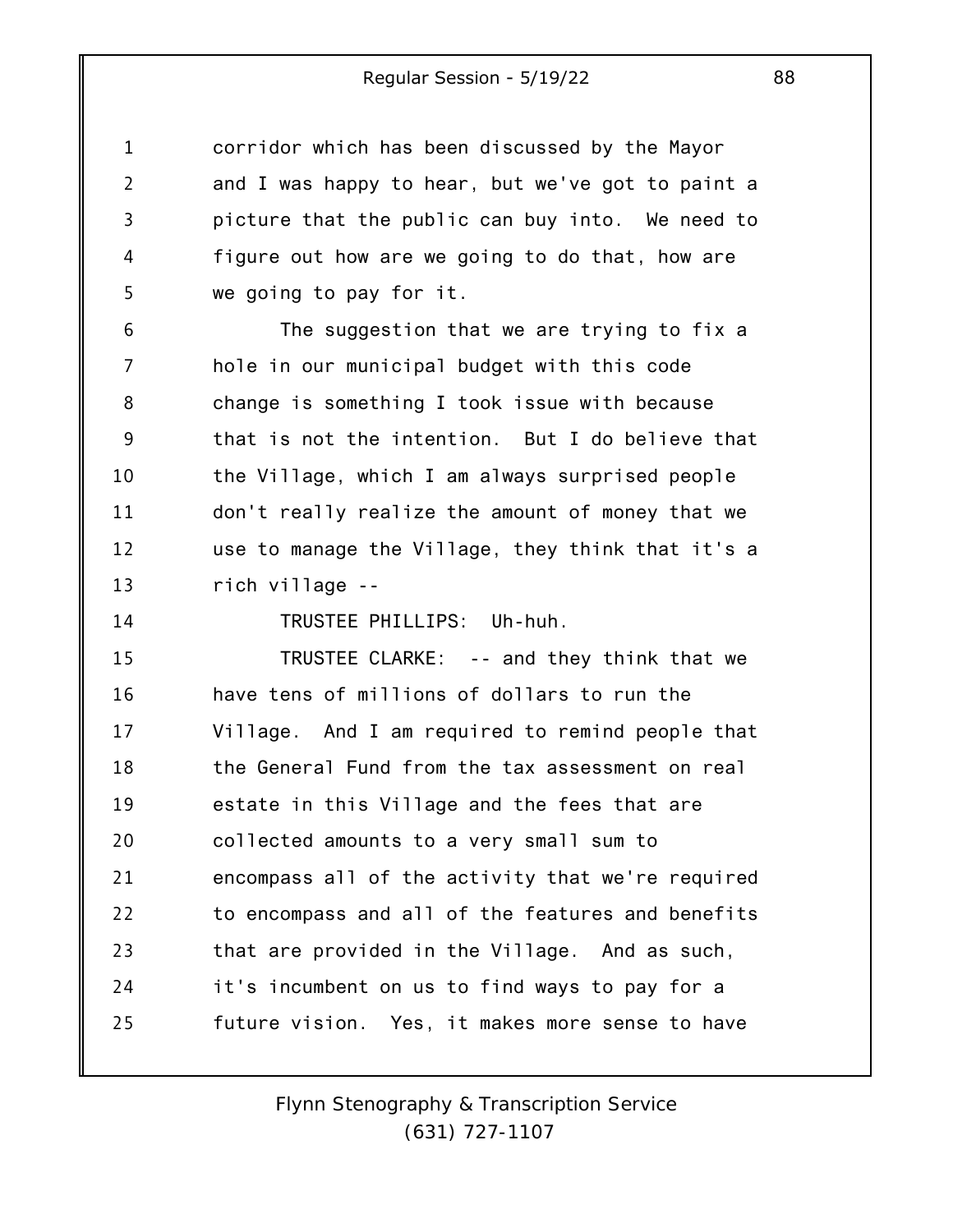the vision fully cooked, but I don't think we have the time. If we were to argue over the chicken and egg, you know, we're going to lose more time.

1

2

3

4

5 6 7 8 9 10 11 12 13 14 15 16 17 18 So I think it's incumbent on us to take action of some sort. If it wants to be this code, great, let's get that done; if we want to do parking meters, let's get that done; if we want an auxiliary parking lot on Moores Lane, let's price that out and get that done. Let's collect the money, let's hire another TCO, let's hire another code enforcement officer that's full-time with the extra money. There's a hundred things that the Village could do with extra money. And it's not about patching up a hole in our existing budget, it's about adding services and people that are sorely needed in order to pave the path to the future.

19 20 21 22 23 24 25 So, I fully endorse us proceeding with this because I don't see any other way to help us get to the future at the rate that we're going. And I don't intend that to be a criticism of myself or anyone else, I just think it's a very blunt assessment of the situation that we're in. We're behind an eight ball. A lot of changes happened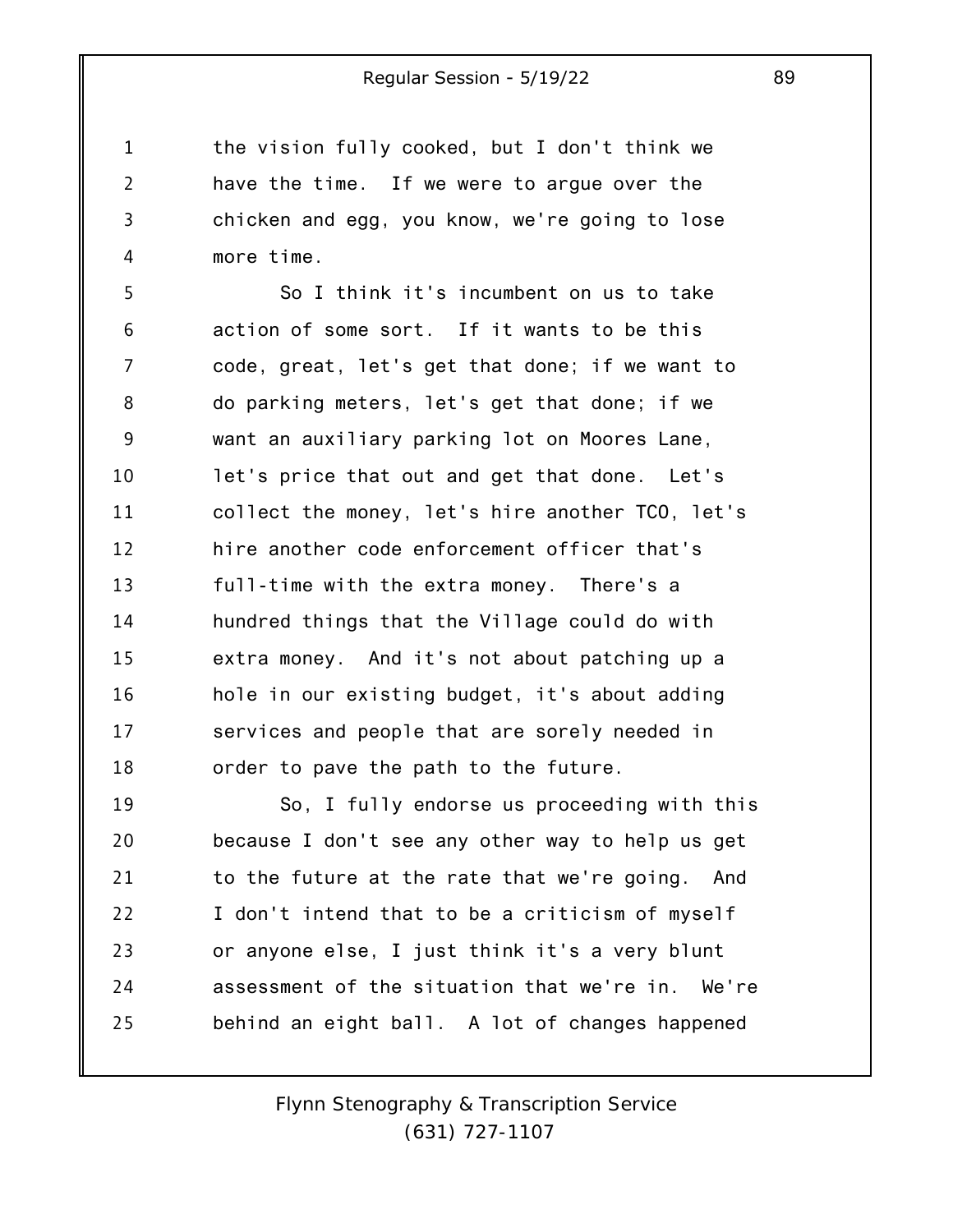1 2 3 4 5 6 7 8 9 10 11 12 13 14 15 16 17 18 19 20 21 22 23 that, you know, we've been slow to react to and now we're -- we've got a lot -- we've got a lot to do. And I would like to see us try and do one thing and build on it rather than slow everything down or turn it off in order to try and get it all figured out, because I don't think that's the way it's going to work. I don't think so. I think it'll take a long time. The wheels grind slowly no matter how dedicated and devoted your public servants are and that we'll lose more time and we need to build on action. And I think each action step that we take, anything that we accomplish, even if it's moderately or modestly flawed is better than no action. Because we can always fix something if we make a mistake, but doing nothing is our worst enemy right now. So that's why I feel we should move forward. MAYOR HUBBARD: Okay. And just a key point of what you said, tax bills went out today in the Village and if you open them up and you look at what your tax bill was, that's a small -- people say taxes are so high and everything is so expensive; the Village tax bill, mine was just

to pay and you say *Well, you know, you're paying*

24

25

*Flynn Stenography & Transcription Service (631) 727-1107*

over \$400. So \$400 a year for my house in taxes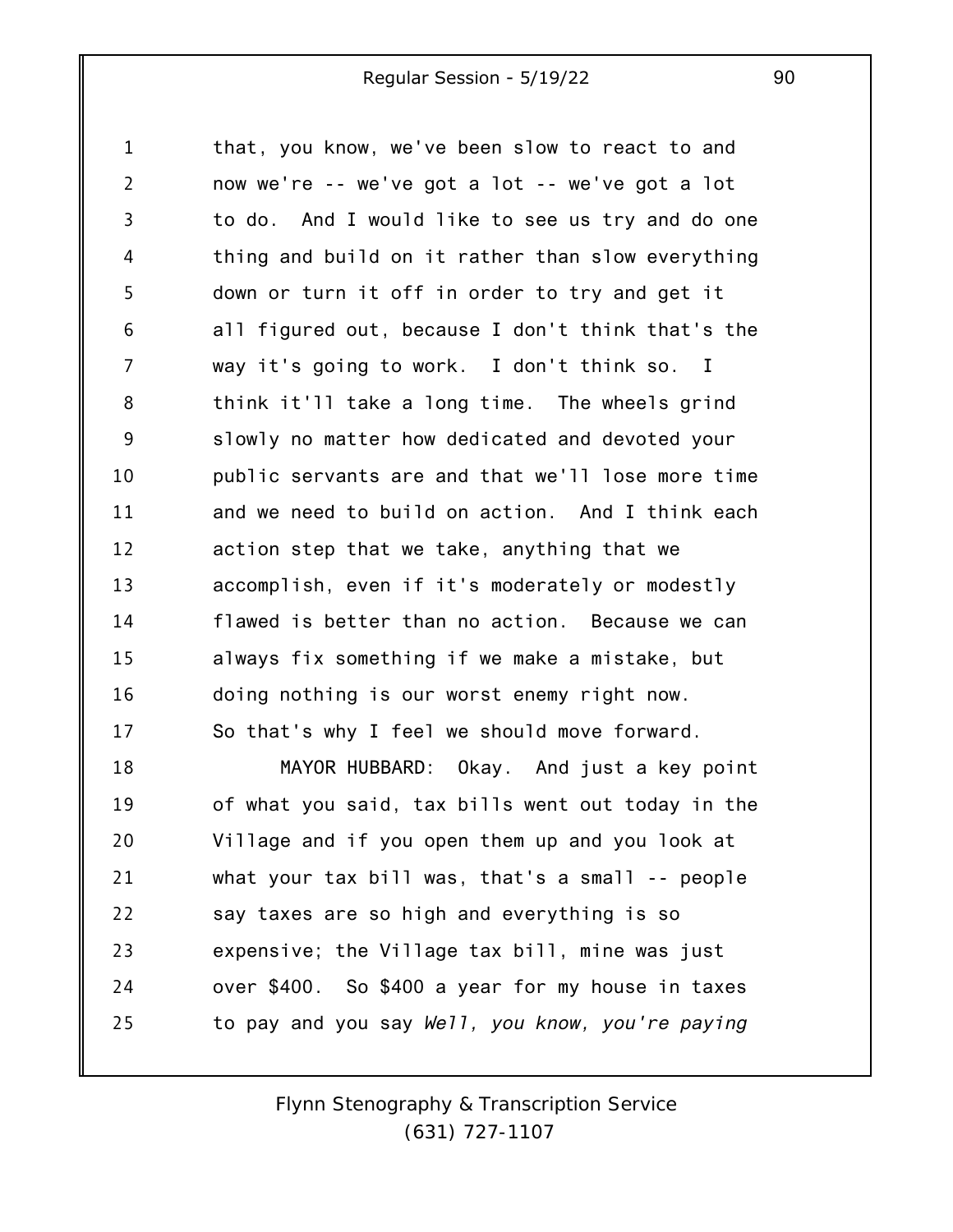1 2 3 4 5 6 7 *eight, \$9,000;* that all is to the school, to the County, to the town, to everybody else. Your village taxes are relatively small compared to what everything else is, for what you get twice a week, garbage pick-up, fire department; that's all included in the General Fund, you know, so it's a really small portion of what you have.

8 9 10 11 12 13 14 15 16 17 18 19 20 And we're having trouble now just trying to amortize for a TCO or another code enforcement person because they're saying, well, everybody wants to make 50, \$60 an hour like they do on the south side. Well, we're going to have to step up and do it, you know, what we're advertising for, we can't get anybody to come to work. And I know, Julia, you want -- you know, you wanted a full-time -- a second full-time code enforcement officer and two TCOs and a beach attendant and all that; we're advertising, we can't get anybody to work. TRUSTEE ROBINS: I know, I get it.

21 22 23 24 25 MAYOR HUBBARD: So it's very hard. You know, we'd like to have two people downtown when the bus parks there to have somebody go and move it, you know, and those things. The police, there's not enough police around here, there's so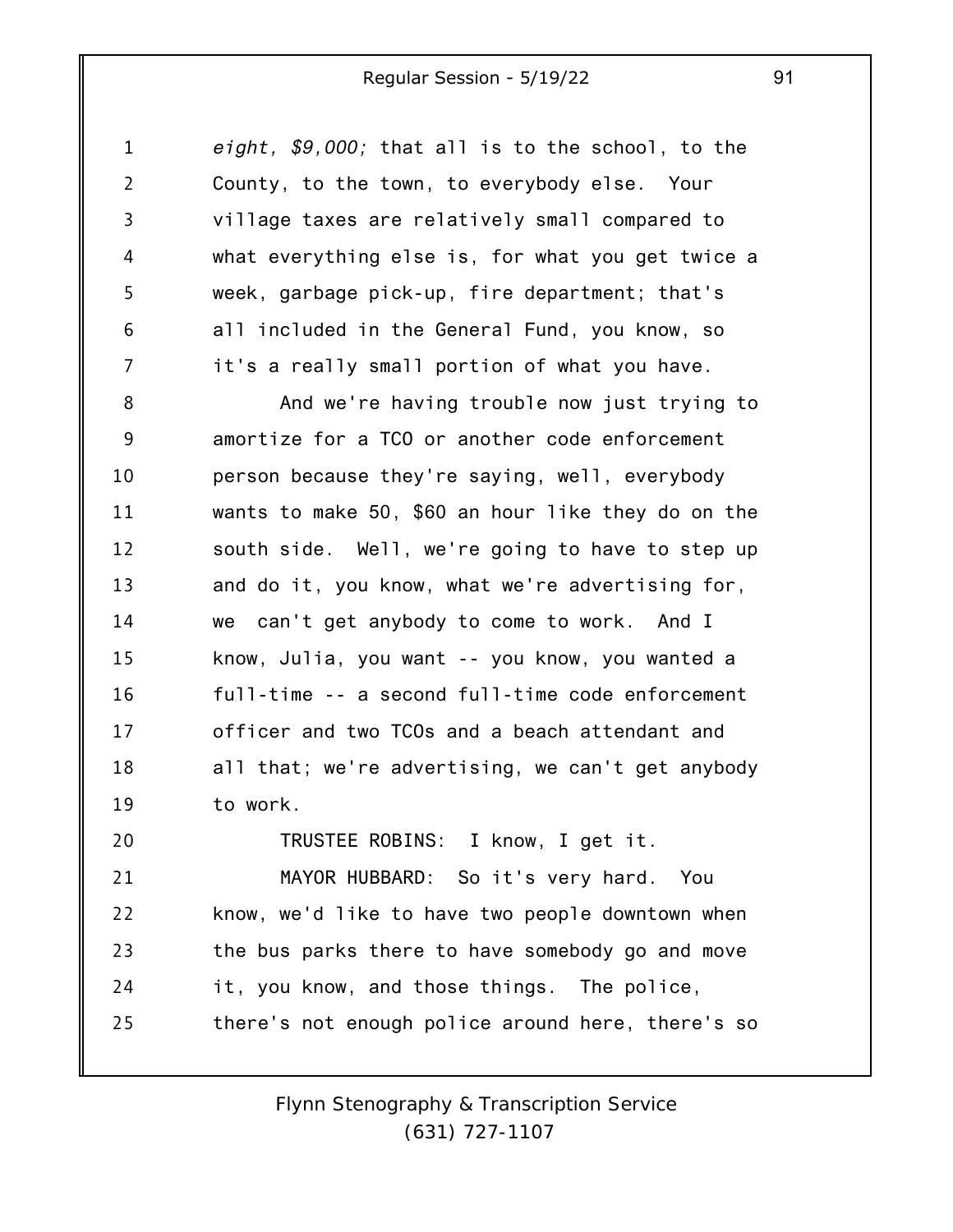1 2 3 4 5 6 7 8 9 10 11 12 13 14 15 16 17 18 19 20 21 22 23 24 25 much congestion that we need somebody all the time, but Alex can't work seven days a week and he's in charge of the Building Department. We've tried to replace and get somebody else to help with him, and he's done a great job stepping in where Greg was, I wish I had Greg and him here now along with the park ECOs we had years past. But with COVID and people moving away and doing different things, there's -- everybody's hurting for workers, there's just nobody around here. And yes, affordable housing is a big part of that and people are traveling. Just the congestion trying get to work myself nowadays, it's a nightmare all over. Because nobody can live over there, they can't live here, they're all coming from up west and the trade parade has hit the north fork and it's a nightmare. TRUSTEE ROBINS: You're in the middle of it every day going to Shelter Island. MAYOR HUBBARD: Every day, I know, so. All right, well, we'll continue on with the public hearing. Anything else? We were on Joe's report, but that kind of just -- we're done with Joe's report. Anything else? *(\*Laughter\*)*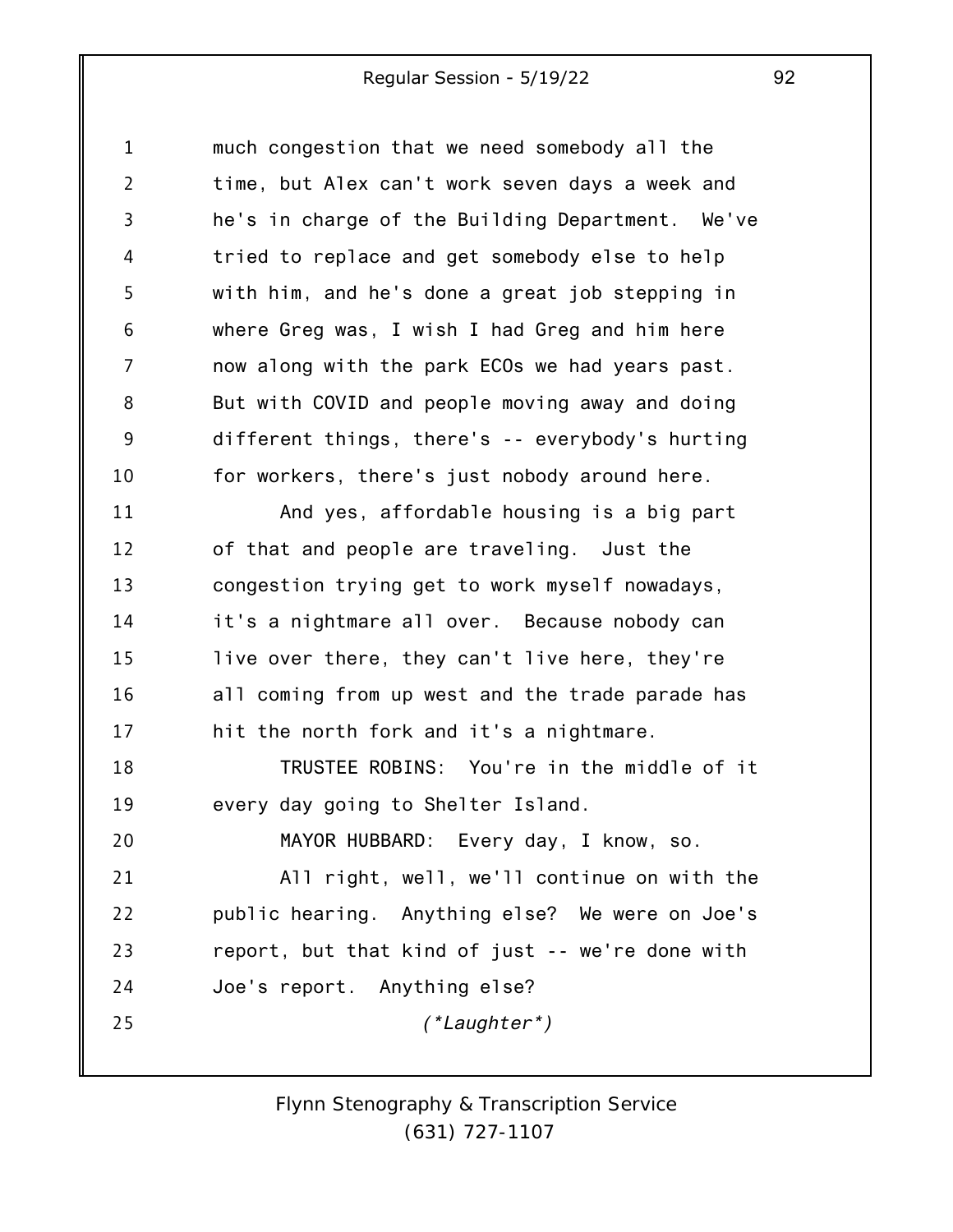1 2 3 4 5 6 7 8 9 10 11 12 13 14 15 16 17 18 19 20 21 22 23 24 25 It was all Joe; he got here late. TRUSTEE ROBINS: You okay, Joe? *(Laughter).* MAYOR HUBBARD: I'll open it up to the public to address the Board. Anybody from the public want to address the Board? RANDY WADE: Randy Wade, Sixth Street, Greenport. Thank you so much for this conversation because it's really to the point and you are all thinking deeply about these issues. I kind of agree about a moratorium and looking at East Hampton's code. The bottom line is the Village could say -- because we didn't have enough of restaurants, bars and hotels back when I first got here in 1983 and it's gradually increased. And if we want to avoid a monoculture where that's all we have given the price of real estate, then it would be perfectly reasonable to say what we have now is a balance we want to keep. You'll need a permit to have a restaurant or a bar or a nightclub or a hotel, and anybody here who has one, you will automatically be allowed to have them, but then that, maybe plus some small amount, is what we're going to max out at. We just cannot absorb any more, it will completely ruin the character of the Village and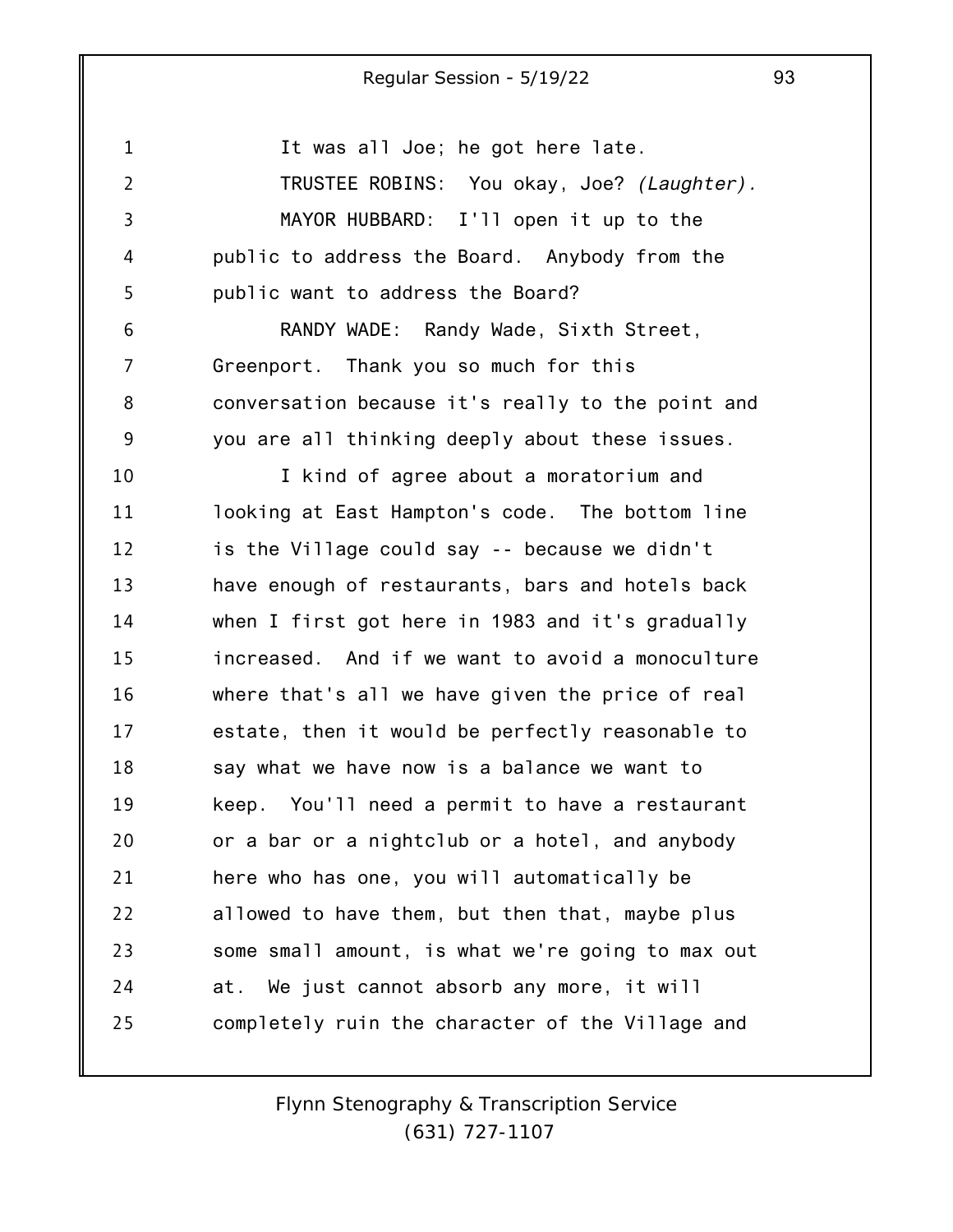there just won't be any village left anymore.

1

2 3 4 5 6 7 8 And we kind of wanted to have affordable housing above stores, but you can't have that if they're all going to be hotel rooms. There just has to be a limit. We can't accommodate the demand just because the demand is there and somebody could, you know, make a profit. We have to kind of balance the ecology of the Village.

9 10 11 12 13 14 15 16 17 18 Also, there was something you said, Peter, about needing to hire people and actively manage the parking and the loading and the issues. I think those fees should be a lease, an annual lease, not a one-time fee. It would make complete sense that they are leasing the public realm, our roads. It's our public right-of-way, let's deal with it on an annual basis as if it was real property, not as if it's like some candy bonus that we give away because they happen to ask.

19 20 21 22 23 24 25 And I agree with what you were saying about incremental change, you know, you've got to just keep chipping away at it. But I think something like creating a limited number of permits for these uses in the Village is something that could be accomplished sooner than later. And because you'll be affecting the market, it makes sense to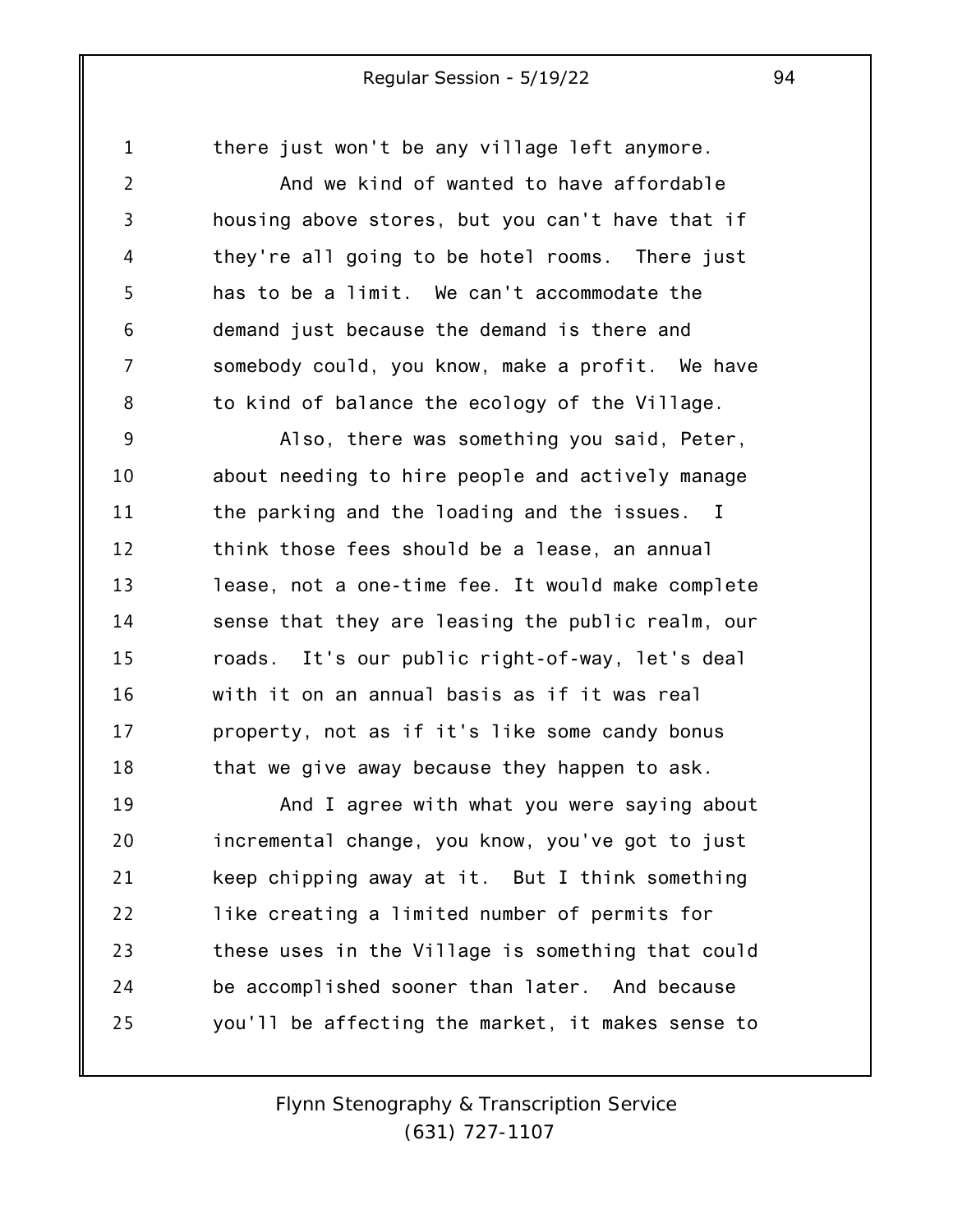1 2 3 4 5 6 7 8 9 10 11 12 13 14 15 16 17 18 19 20 21 22 23 24 25 Regular Session - 5/19/22 95 put a moratorium on so there isn't, you know, some kind of gold rush, that it comes in reasonably. And then I just have a question. The architect that was hired to build, I thought it was talking about the Sixth Street highway -- I didn't really understand what it was, but then I saw in the minutes it's about the Fire Department. Where is there going to be a thousand square feet of new building that the architect is being hired for? MAYOR HUBBARD: No, they're talking about the renovations on this building here. RANDY WADE: Oh! MAYOR HUBBARD: They're going to be doing something possibly on the back of the back building -- RANDY WADE: Okay. MAYOR HUBBARD: -- adding office space for the Rescue Squad and other storage. RANDY WADE: Thanks. Okay. I just didn't understand. MAYOR HUBBARD: It's not a whole new building or anything, it's just a handicapped accessible bathrooms, stuff like that.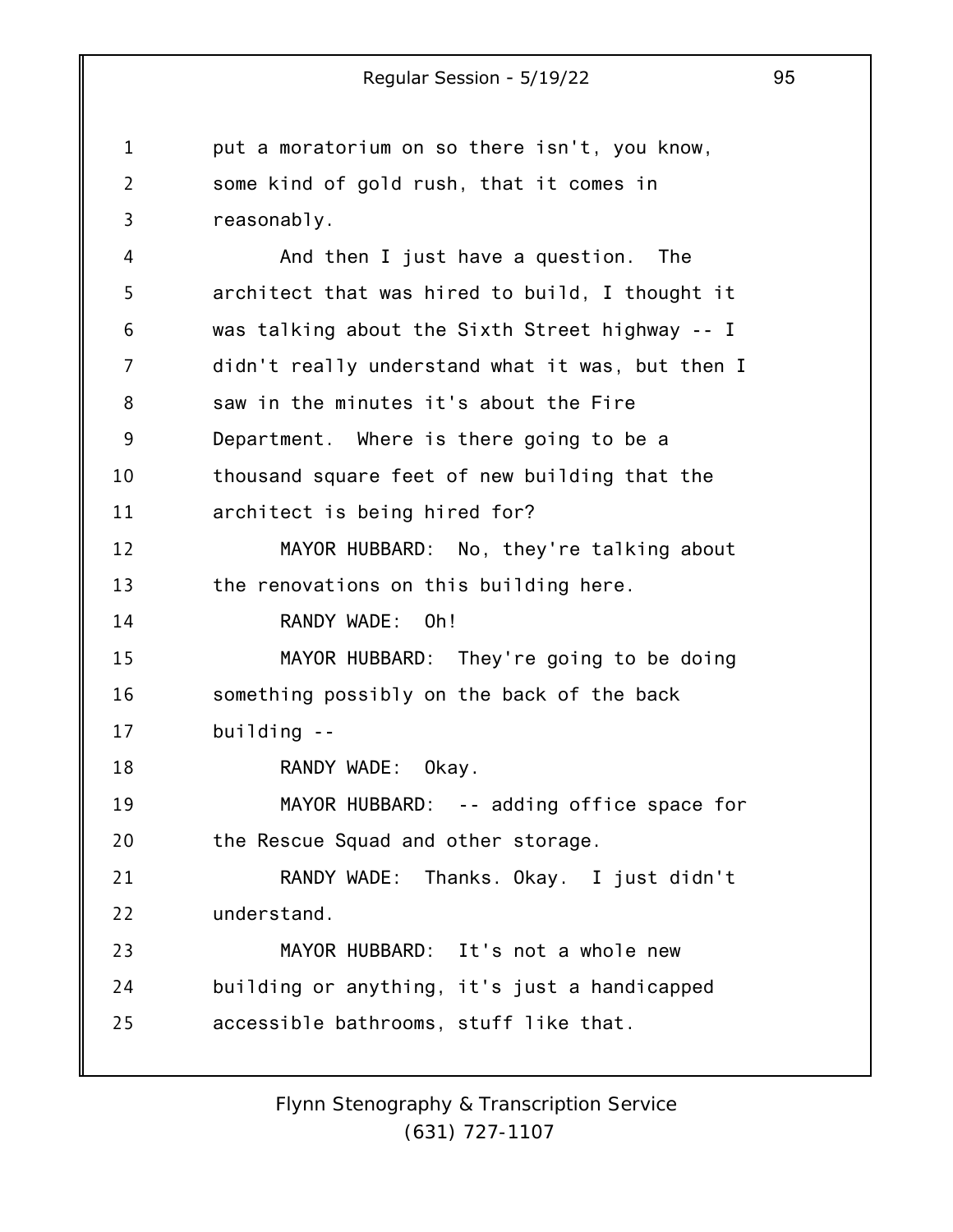1 2 3 4 5 6 7 8 9 10 11 12 13 14 15 16 17 18 19 20 21 22 23 24 RANDY WADE: Oh, great. Thanks so much. MAYOR HUBBARD: Okay. RANDY WADE: Thanks for your work. MAYOR HUBBARD: All right, thank you. Anybody else wish to address the Board? JOHN SALADINO: John Saladino, Sixth Street. I -- tonight I heard Peter, I agree with him 99%. I think sometimes we're guilty here of paralysis by analysis and sometimes you just have to do something. And if it's right it's good, if it's wrong then you'll change it, you know. So, you'll see how it works and if what's being proposed doesn't work out, then next June you'll change it and make it different and make it to everybody's liking. I kind of disagree with Julia about a moratorium, and Randy. I don't know, I'm not an attorney so I don't know how that would even work, how you would -- I'm thinking about a small code change here and I'm trying to work it out in my mind how instituting a permit system, how that would work; how this Board would handle that or the attorney would handle that. Are there a lot of deliveries and stuff?

25 That's one of the things payment in lieu of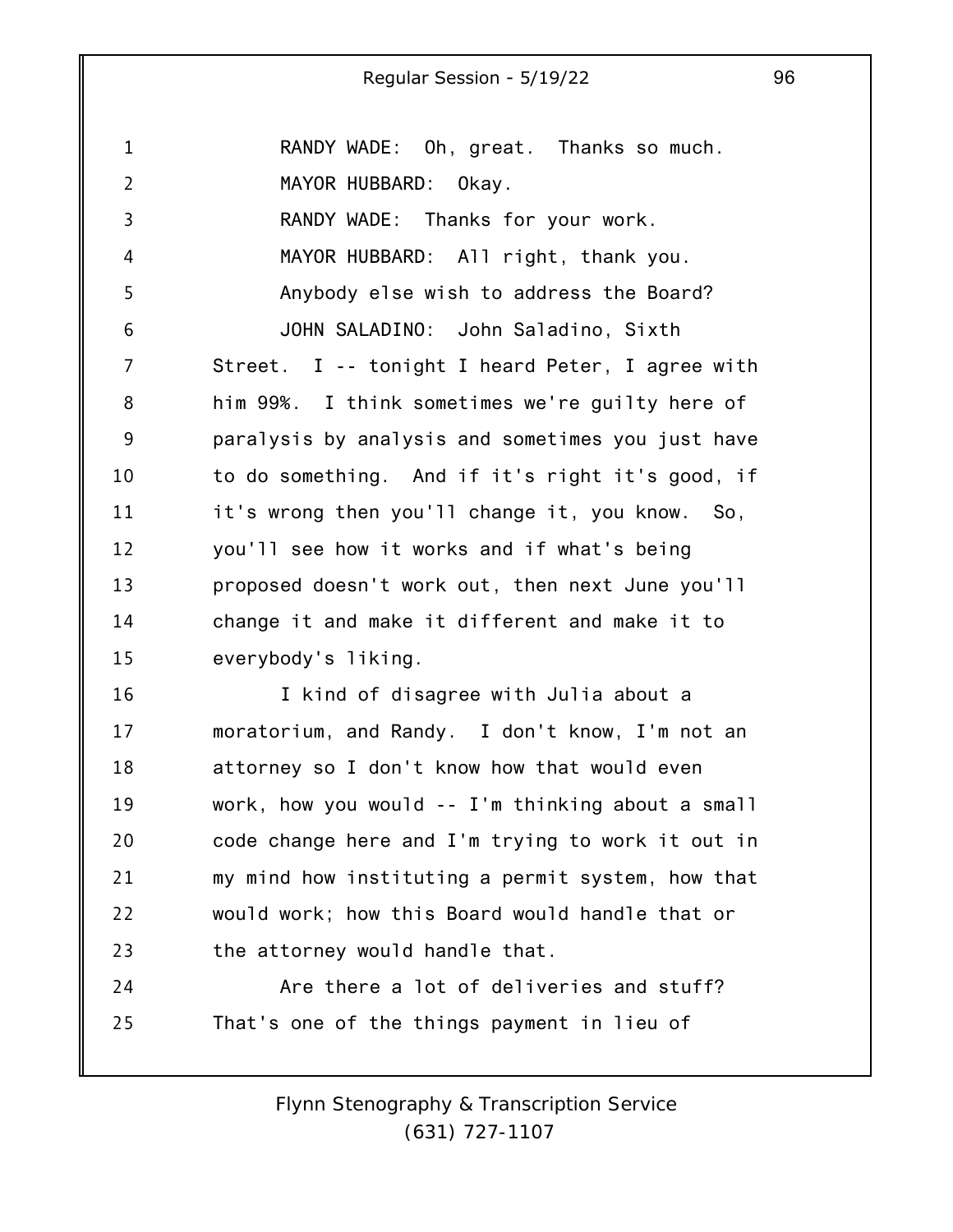1 2 3 4 5 6 7 8 9 parking can take care of, all these things. And I don't want to offend anybody, but in a couple of prior administrations, not this one, the Business District always got a little bit of priority; I'm not saying all, but always got a little bit of priority. I don't think that the services needed to service the Business District shouldn't -- shouldn't be on the backs of the Business District.

10 11 12 13 14 15 16 17 18 19 20 21 So, if a particular business wants to open, I don't want to comment about a new hotel, if a new restaurant wants to open and they need -- and they're going to have 40 seats and that would equate to eight parking spaces, there should be -- there should be a cost involved in that. And since they're the ones that are being serviced by the customers that are coming and the parking that's required, it shouldn't be on the backs of the residents to pay for that; perhaps subsidize something fair but not pay for it entirely.

22 23 24 25 Julia talks about deliveries and stuff. If if you have payment in lieu of parking, enforcement of not having trucks double-parked on Front Street and Main Street to me is a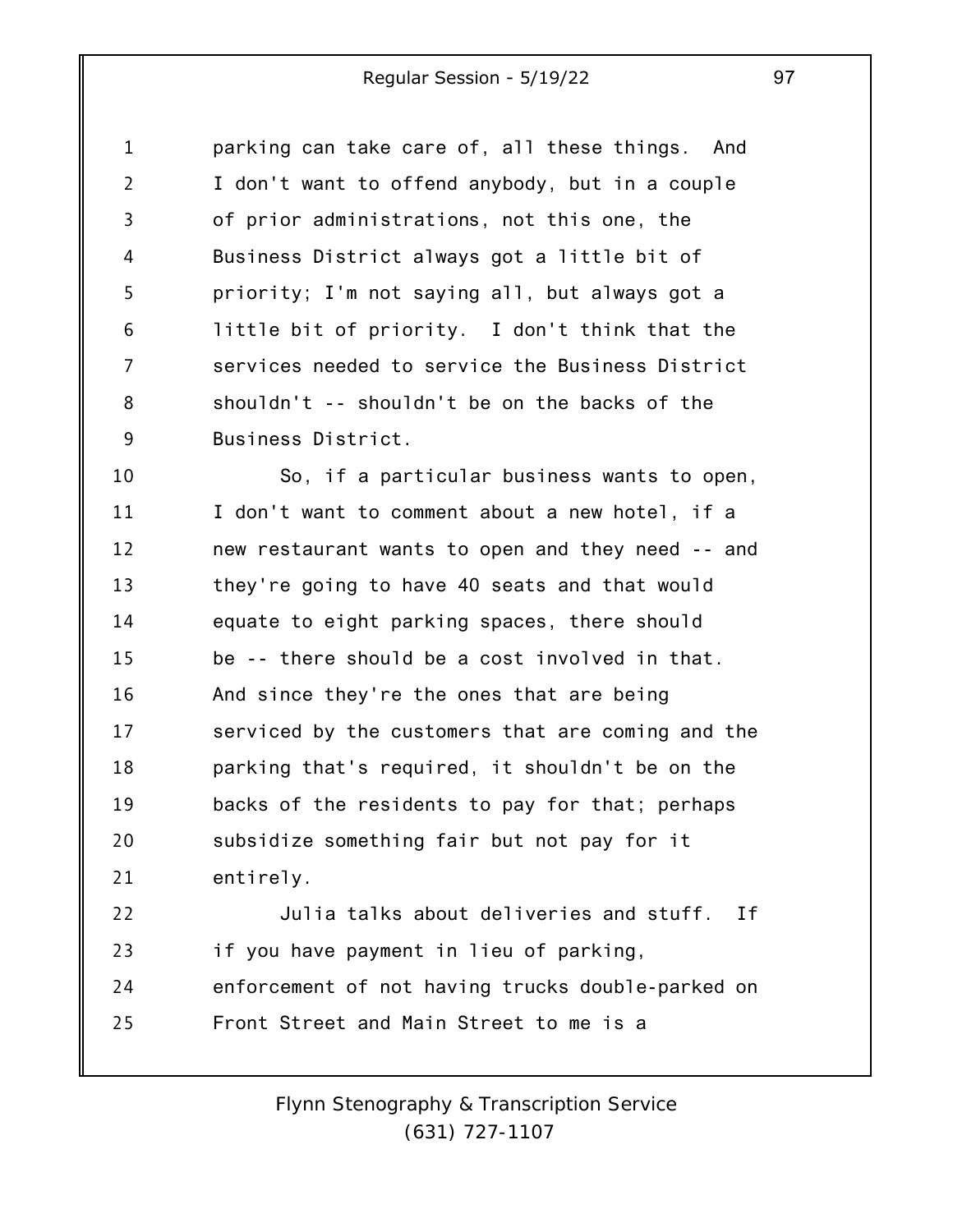1 2 3 4 5 parking-related issue. I mean, that money could be used to hire another traffic control officer. So, everything -- anything related to an automobile that has to do with the Village could come from that dedicated fund.

6 7 8 9 10 11 12 People are saying *Well, you know, we've got to know how they spend it*, and that's true and there's people here that keep their eye on this Board and how they spend the money, so I'm not concerned about that. I mean, you's guys are above-board, you tell us where you're spending the money.

13 14 15 16 17 18 19 20 21 22 23 24 25 So -- and the other thing that I heard tonight was, *Well, this is where we are now.* And honestly, maybe I'm not as smart as you guys, I just don't see a solution to it unless you move the cars out of the Village. You know, you say, *Well, we come up with a new LWRP*. I didn't get to read, I'm not privy to the Planning Board's report, maybe you guys can put it on-line. TRUSTEE PHILLIPS: It's on-line. JOHN SALADINO: It's on-line? CLERK PIRILLO: Yeah, it's been on-line. JOHN SALADINO: I have to look at the website more often, I guess.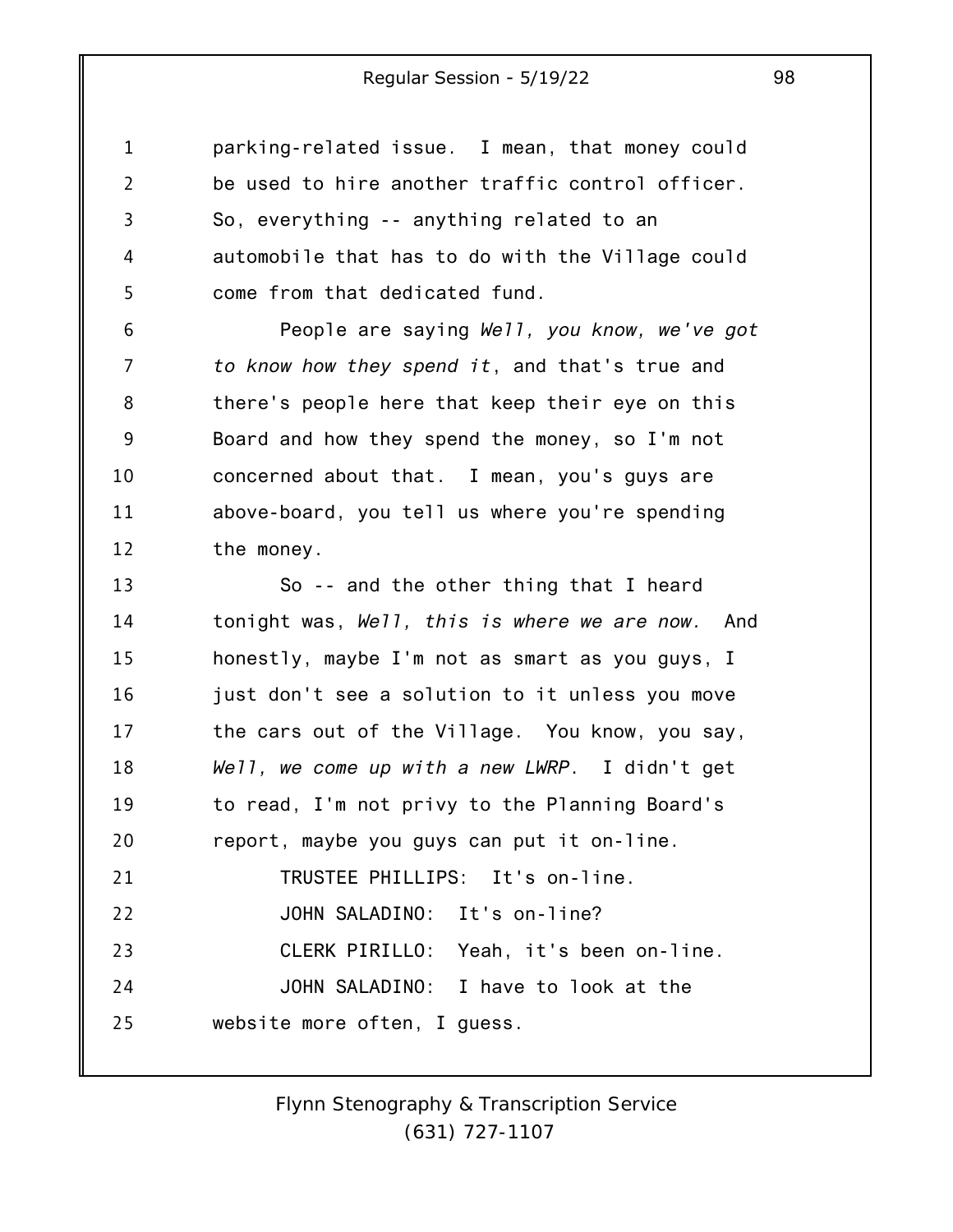*(\*Laughter\*)*

I apologize.

1

2 3 4 5 6 7 8 9 10 11 CLERK PIRILLO: No problem. JOHN SALADINO: So if -- I don't see a solution to keeping Greenport exactly the way it is and handling an influx of cars. I just can't figure it out unless you move them out of the -out of the Business District. You know, you talk about Moores Lane and somebody's going to pay for that; it should come from payment in lieu of parking.

12 13 14 15 16 17 18 19 20 21 22 23 24 25 I hear concern. I don't want to get into the whole -- I plan on speaking at the public hearing, I would like to hear what, you know, the other people have to say. Is a new hotel a problem, 24 cars that the guy's just willing to pay for? I guess. I guess. Where are you going to put them on Front and Main Street? He can't use his other parking lot because that's already allocated to the people that are using that hotel. You can't -- we know the Code says if you're going to use an alternate parking spot, it's got to be titled in your name and it's got to be within 200 feet of your property, and that's not so he can't use that for relief. Will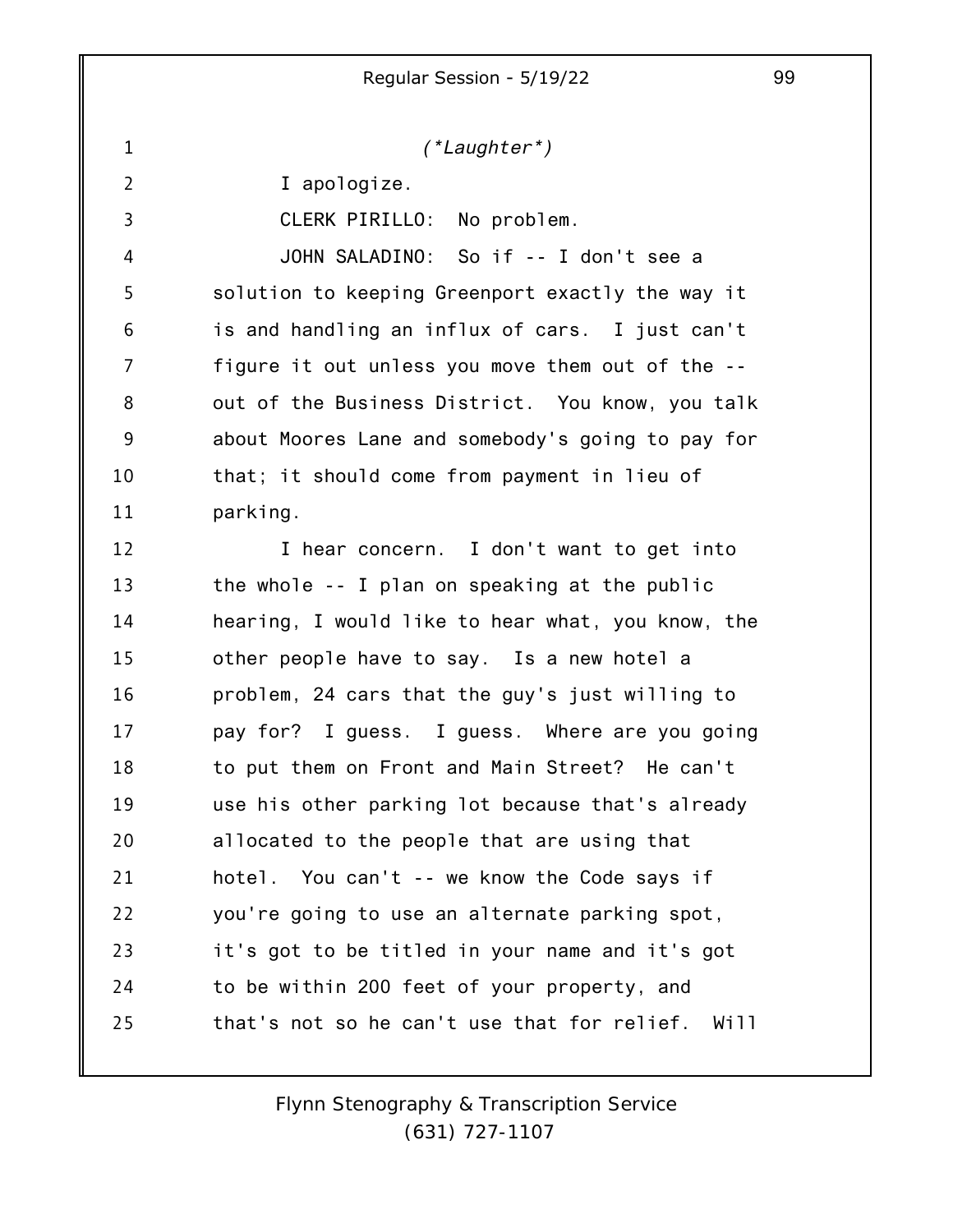1 2 3 4 5 6 7 8 9 10 11 12 13 14 15 16 17 18 19 20 21 22 23 24 25 it pay for a shuttle to Moores Woods? Yeah. Will it pay for increased signage? Yeah. So, the other concern that I heard was that there's a project in town now that would be killed if it was forced to have parking. Any business now -- the way I understood the code, the way it's written -- any business now, that's in effect now, won't be subject to this unless it intensifies its use. TRUSTEE PHILLIPS: Right. JOHN SALADINO: Am I kind of getting that right? So any business now is not -- doesn't have to pay unless they grow, unless they make more money and they grow, then they would have to pay. And only for the amount that they grow, right? TRUSTEE PHILLIPS: Yep. JOHN SALADINO: So, I don't see that as a hardship. So no existing business is going to be penalized. A new business that comes, depending on what the business is -- Peter made a great point, you know, the complaint is it'll be all corporate and no Mom and Pops. I don't even know what a Mom and Pop store is anymore. You know, is that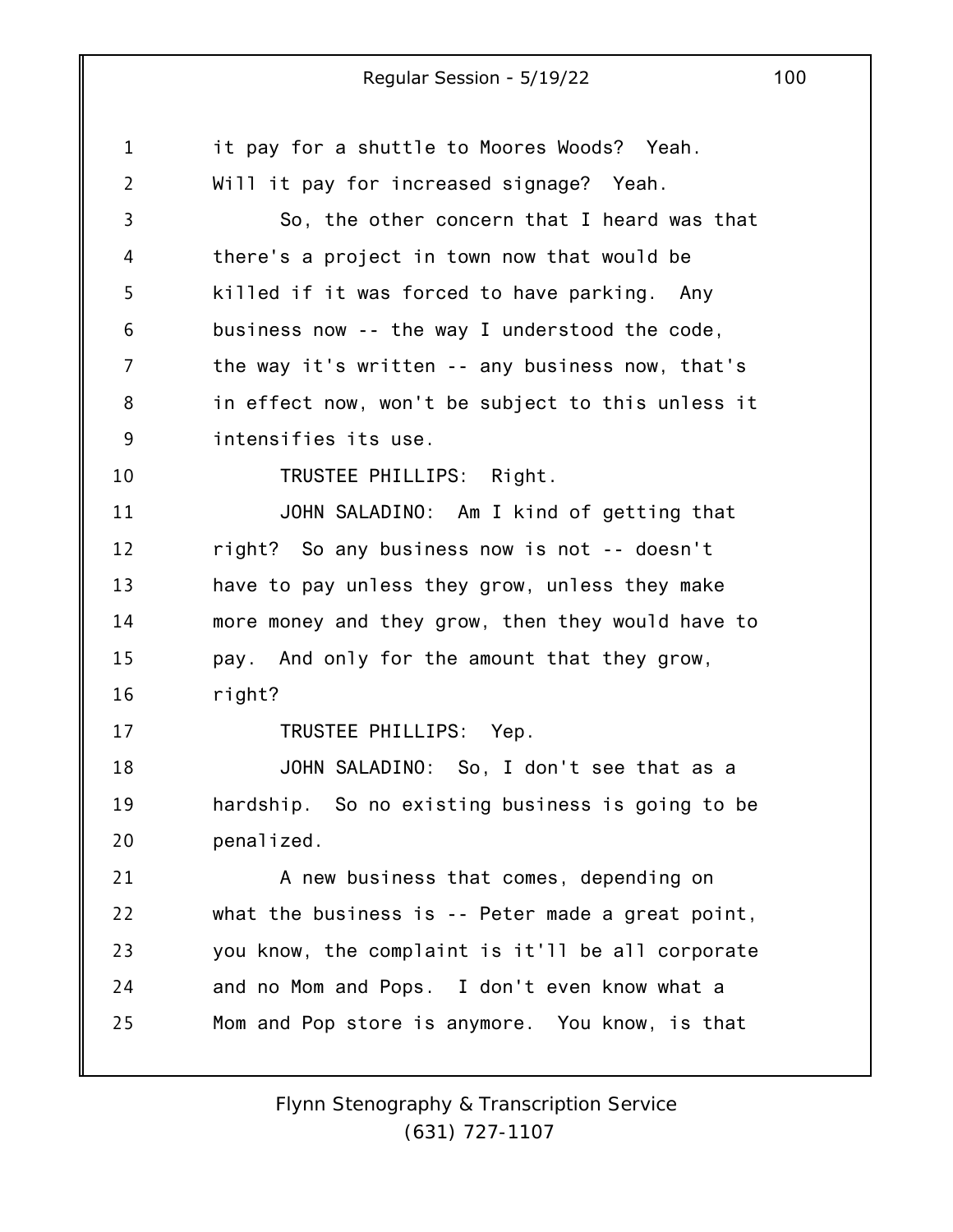1 2 3 a couple, is that some old guy from a Grand Wood picture? I don't even know what a Mom and Pop is anymore.

4 5 6 7 8 9 10 11 12 13 You know, a couple that wants to buy an easy franchise, like a 7-Eleven; without the franchise fee, before they even talk to you, 7-Eleven, McDonald's, Wendy's, whatever, you need \$500,000, a million dollars liquid. To me that doesn't make you a Mom and Pop. That's not some guy with a -- you know, that came to Greenport 25 years ago with a dollar and a dream and, you know, opened up a hat store or something. So things now are different.

14 15 16 17 18 19 To me, that's -- and if you have 250, 300, 500, \$750,000 to open up a business and you might be responsible for payment in lieu of parking of 20,000 or \$25,000, I'm kind of seeing that in where you should figure in your budget, that you're going to have to pay that also.

20 21 22 23 24 25 So, you know, we heard about -- we heard about Greenport in 1990 when they passed the -- 1991 with the buildings prior to 1990. We heard that George's Dad instituted that because there was a lot of empty storefronts. One of the things we're going to have to be honest about, in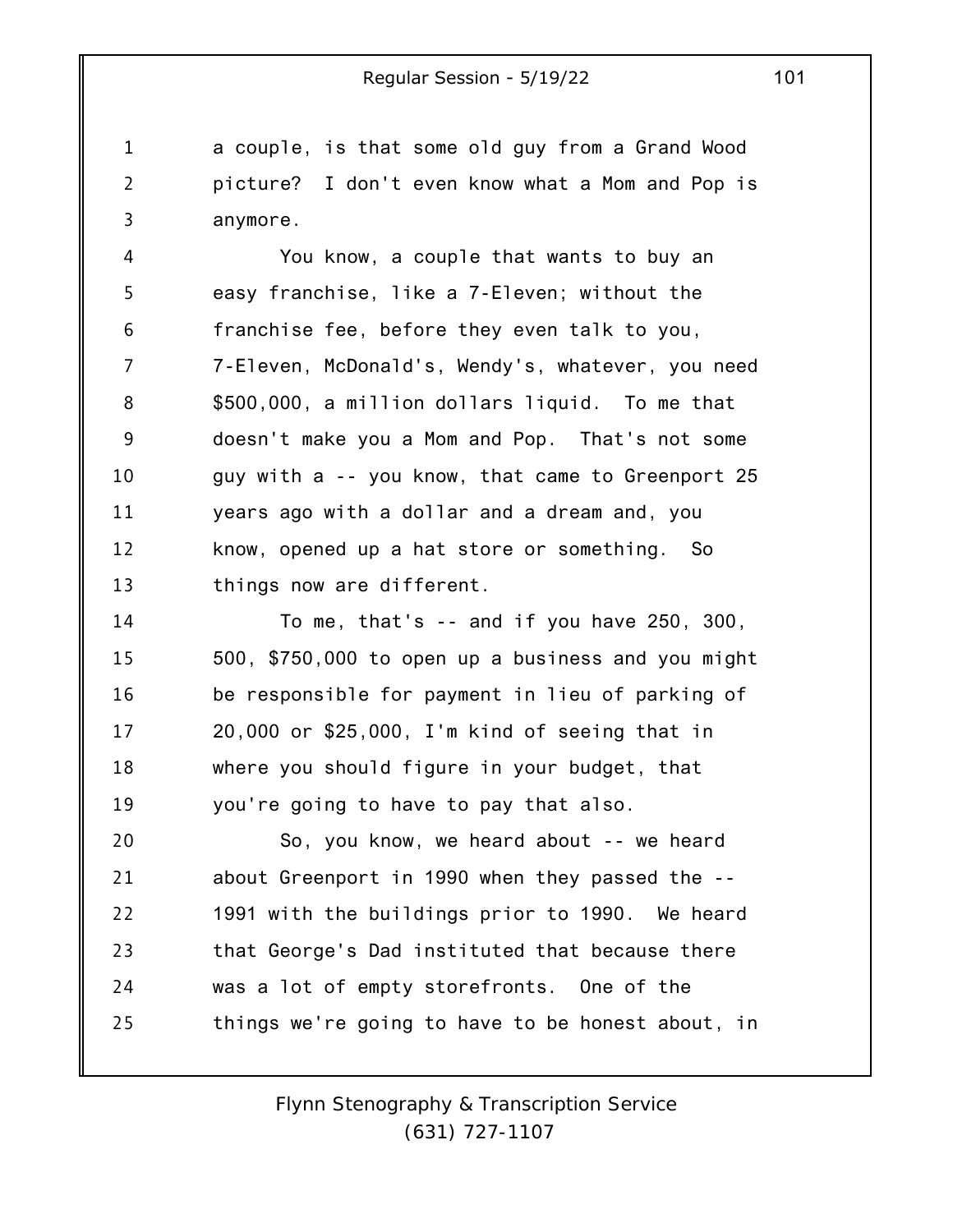| $\mathbf{1}$   | 1990 Greenport was a lot different place, and the |
|----------------|---------------------------------------------------|
| $\overline{2}$ | empty storefronts weren't because those business  |
| 3              | didn't open up a business there because they had  |
| 4              | to pay for parking. You know, to call a spade a   |
| 5              | spade, Greenport was kind of like a bucket of     |
| 6              | blood back then and we've all -- most of us lived |
| 7              | there then and we know that for a fact.           |
| 8              | So, somebody that didn't -- that there was        |
| 9              | an empty storefront on Front or Main Street, you  |
| 10             | know, was the parking part of it? Maybe. Was      |
| 11             | Greenport itself part of it? Maybe. You know,     |
| 12             | so we've got to look at that. That's not          |
| 13             | Greenport anymore; Greenport's a whole different  |
| 14             | place now.                                        |
| 15             | So, we're worried -- some folks are worried       |
| 16             | about the Opera House. We have a smart attorney,  |
| 17             | in zoning there's something called incentive      |
| 18             | bonus. If it's cultural and it's --               |
| 19             | TRUSTEE CLARKE: Called what?                      |
| 20             | JOHN SALADINO: Incentive bonus zoning.<br>If      |
| 21             | it's cultural or if it's affordable housing, the  |
| 22             | Village has the right to relieve them of a lot of |
| 23             | restrictions on that piece of -- it's not spot    |
| 24             | zoning. So, if you guys are interested in the     |
| 25             | Opera House, if that ever comes to pass and they  |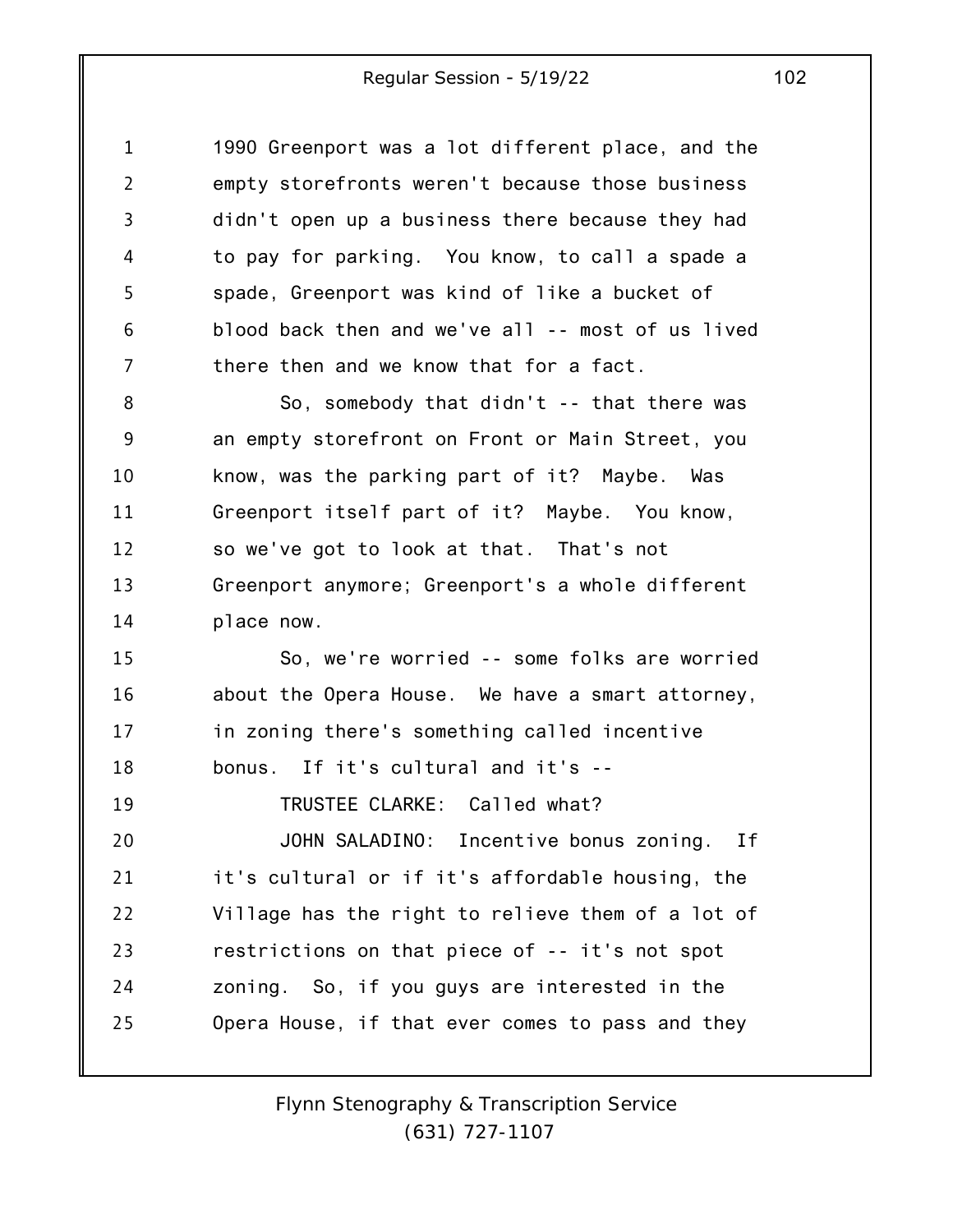1 2 3 4 5 6 7 8 9 10 11 12 13 14 15 16 17 18 19 20 21 22 23 24 25 need 80 parking spaces, you can actually relieve them of that. Or, I know this is a crazy thing, they could go -- somebody could go to Zoning and ask for a variance. I mean, that's everybody's right. And if it a worth while project, Zoning has been known to grant that request. So, I don't think those minor issues should -- especially if there's an out and there's a relief to the public about, you know, funding these things. If the Business District needs a hundred parking spaces or 200 parking spaces to be viable, it shouldn't be on the backs of the resident, it should be on the backs of the people that need that service. If I need sanitation service, I don't expect you to pay for it, I pay for it. You know, so, it's the same thing; if their customers need a place to park without intruding into the residential area, they should be willing to foot the that bill. I'm going to have a little more to say at the public hearing, so. *(\*Laughter\*)* But I just wanted to respond to -- you know, I think the key to keeping trucks from double parking and stuff is not closing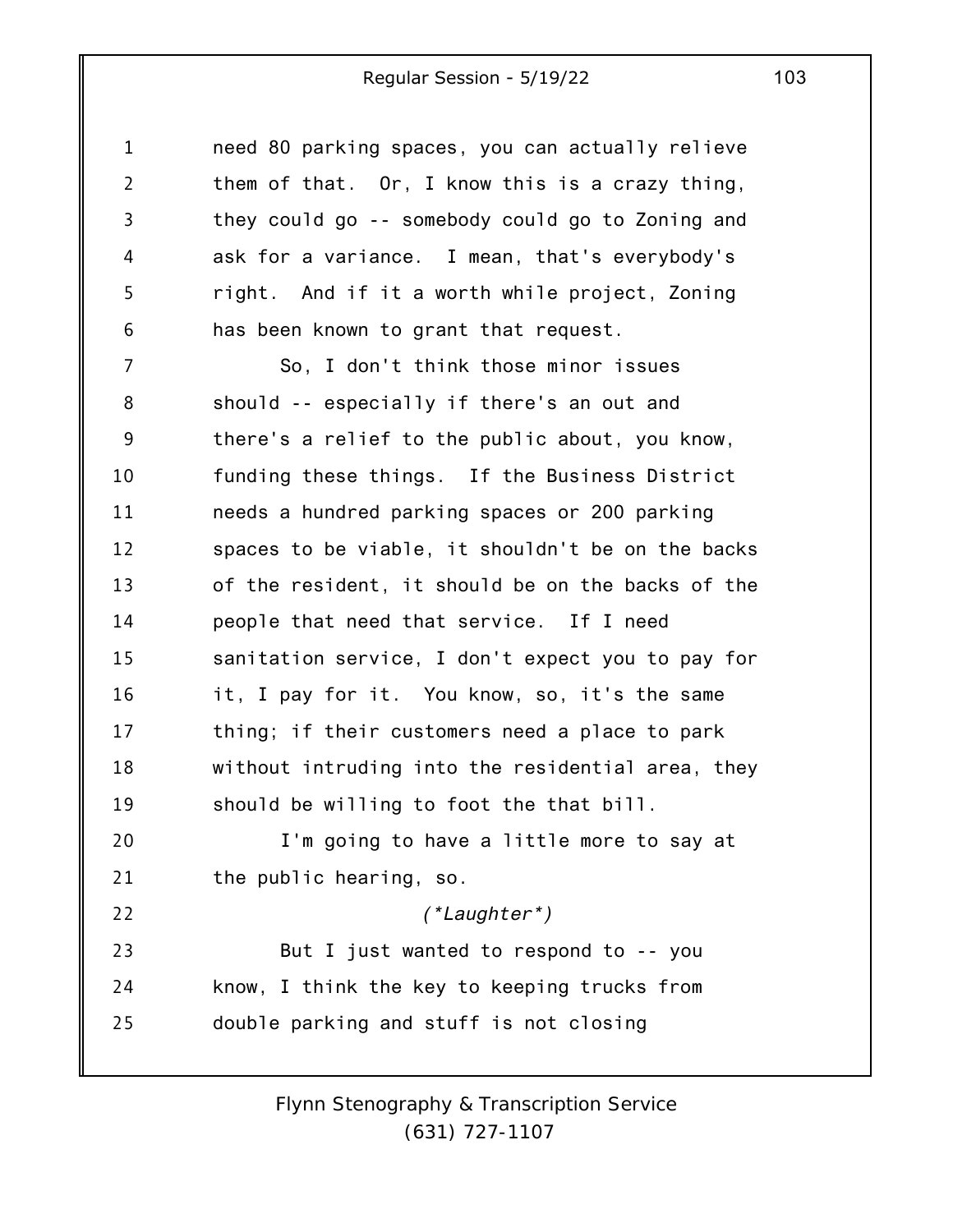1 2 3 4 5 6 7 8 9 10 11 12 13 14 15 businesses, I think it's enforcement. I think it's a guy knocking on the window and saying, *Come on, you've got to move the truck,* you know, I think it's as simple as that. And the way you pay for that guy, \$40 an hour or \$50 an hour, is from a fund that's not funded by the -- and there's hours that you can impose. I can remember in Manhattan, in the garment center there in the 30s between Sixth Avenue and Fifth Avenue, Seventh Avenue, Eighth Avenue, certain trucks -- they were restricted. There were certain hours that those trucks were restricted and you -- a guy with a truck over 33-feet long, you couldn't drive there. You know, you -- or you got a summons.

16 17 18 19 20 21 22 23 24 25 I'm sure that this Board could do something similar that deliveries were made when there was less traffic, when there was less congestion. I don't know how that would work out, but I think the guy telling you *No, you can't park here* is the best system. Thanks. Thanks for listening. TRUSTEE CLARKE: Thank you. MAYOR HUBBARD: All right, thank you. Anybody else wish to address the Board? Yeah PATRICK BRENNAN: Patrick Brennan. 620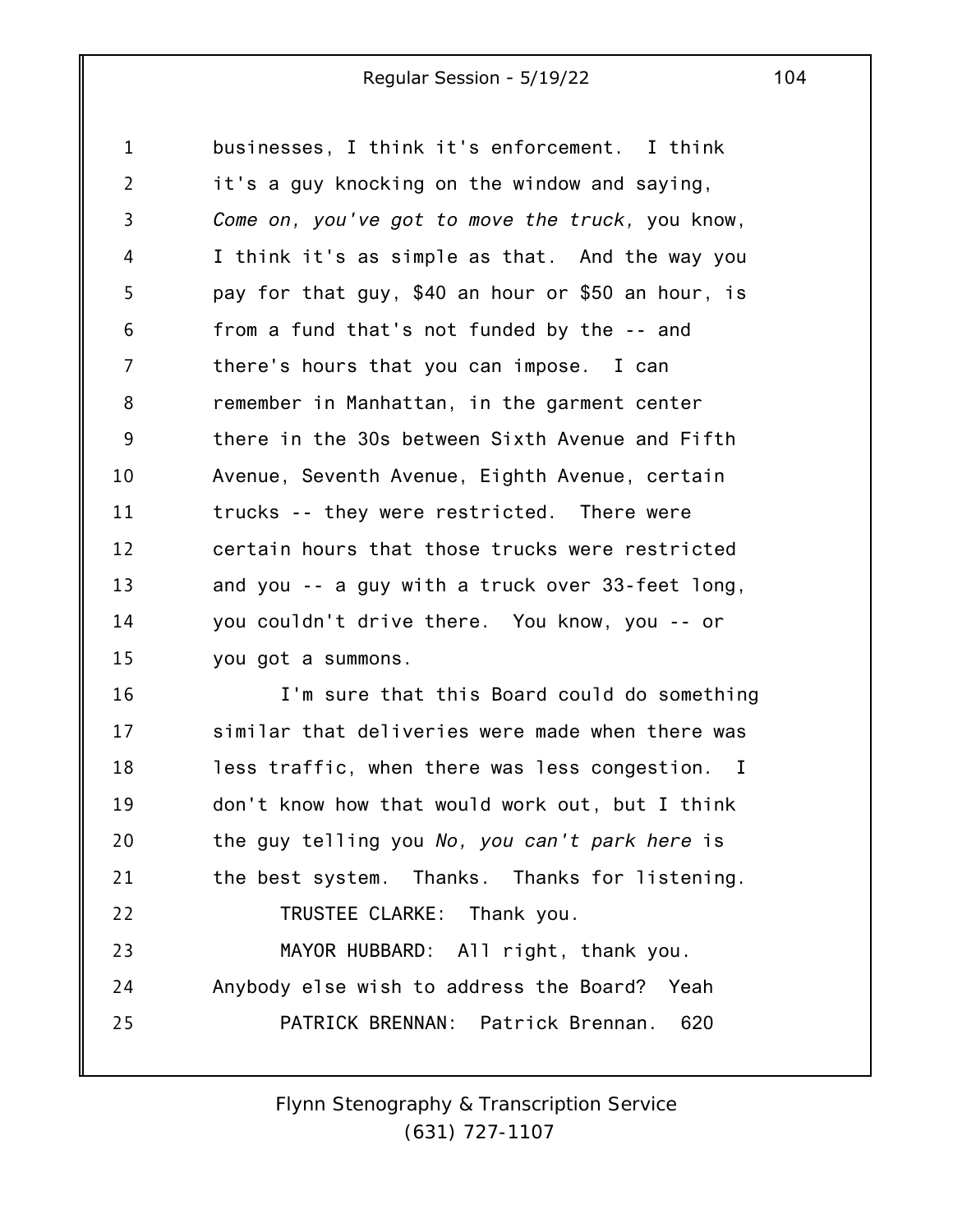1 2 3 First Street. Just a brief comment about the utility pole project, I believe that's the Microgrid project.

4 5 6 7 8 9 10 11 12 13 14 15 16 17 18 19 20 21 22 23 24 25 Like most of you, I've been watching the project as I go about my day and I've been really impressed with the professionalism and the diligence that the crews have been moving through the Village and they're neat and they're managing the traffic well. And I gather it's going to make our distribution system more robust, but it also looks really good. So congratulations to Mr. Pallas and you all for -- and anyone who is responsible for that. It seems like a very successful project. So, thank you. TRUSTEE CLARKE: Thank you. MAYOR HUBBARD: Thank you. Okay, just speaking of the parking area, that's what we were all discussing. We went through public hearings and a lot of discussion about loading zones. Loading zones have been painted now for over a month, I've never seen any of them used. TRUSTEE CLARKE: Me either. TRUSTEE PHILLIPS: Me neither. MAYOR HUBBARD: So we need to tell the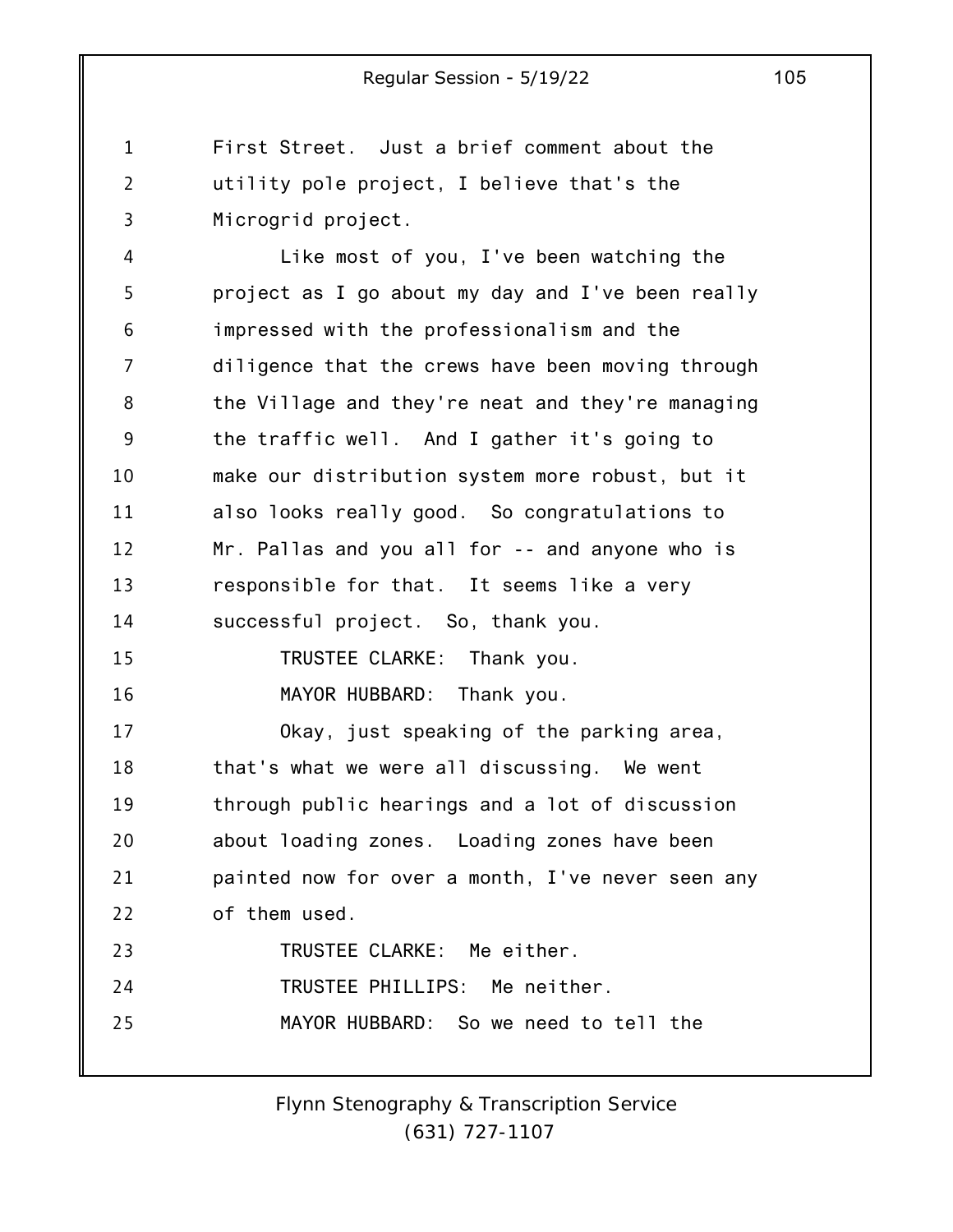| $\mathbf{1}$   | businesses, There are loading zones, they need to |
|----------------|---------------------------------------------------|
| $\overline{2}$ | be used. We need to tell the BID, Tell your       |
| 3              | businesses to use the loading zones. Because we   |
| 4              | went through all that process, they painted the   |
| 5              | lines and we lost four parking spots or six       |
| 6              | parking spots, we now have three loading zones    |
| 7              | and I've never seen a truck in them.              |
| 8              | TRUSTEE PHILLIPS: I haven't seen any in           |
| 9              | them either.                                      |
| 10             | MAYOR HUBBARD: So, that's something we            |
| 11             | need to do to tell them to tell their deliveries, |
| 12             | give a map, here's a loading zone, you've got to  |
| 13             | use one of those. All right?                      |
| 14             | I just -- I wanted to give it some time to        |
| 15             | see how it was. It makes it easier coming off     |
| 16             | the ferry boat because now the ferry line is back |
| 17             | three spots farther back, I can get in the right  |
| 18             | lane to make a right. But they're not being       |
| 19             | used. Okay?                                       |
| 20             | TRUSTEE PHILLIPS: No, I -- no, I can              |
| 21             | attest to that.                                   |
| 22             | MAYOR HUBBARD: Yeah. All right.                   |
| 23             | TRUSTEE PHILLIPS: I've had my driveway            |
| 24             | blocked a few times.                              |
| 25             | MAYOR HUBBARD: All right. I'll look for a         |
|                |                                                   |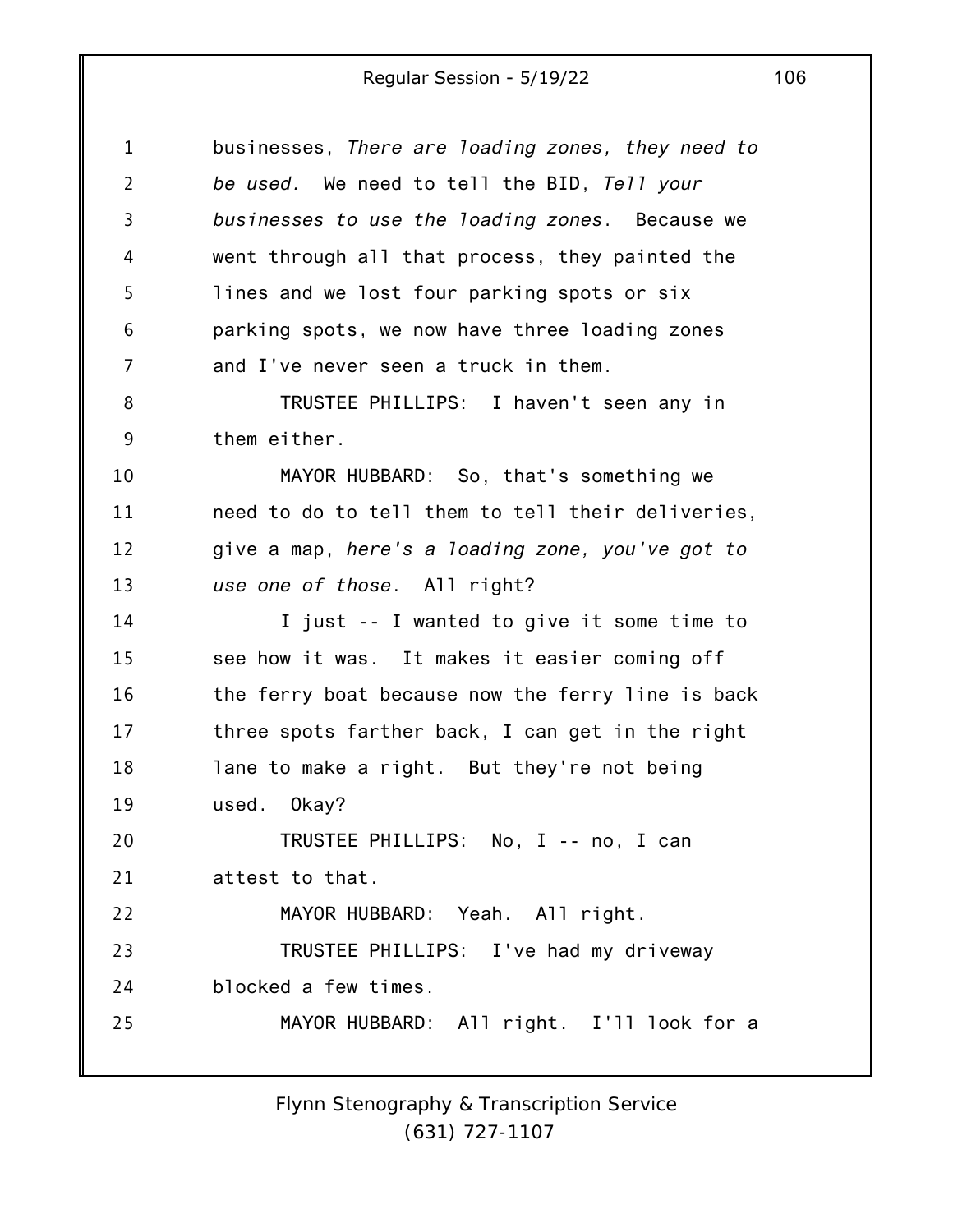Regular Session - 5/19/22 107 motion to adjourn the meeting at 8:47. TRUSTEE PHILLIPS: Second. MAYOR HUBBARD: All in favor? TRUSTEE PHILLIPS: Aye. TRUSTEE CLARKE: Aye. TRUSTEE ROBINS: Aye. MAYOR HUBBARD: Opposed? Motion carries. Thanks for coming. *(\*The meeting was adjourned at 8:47 p.m.\*)*